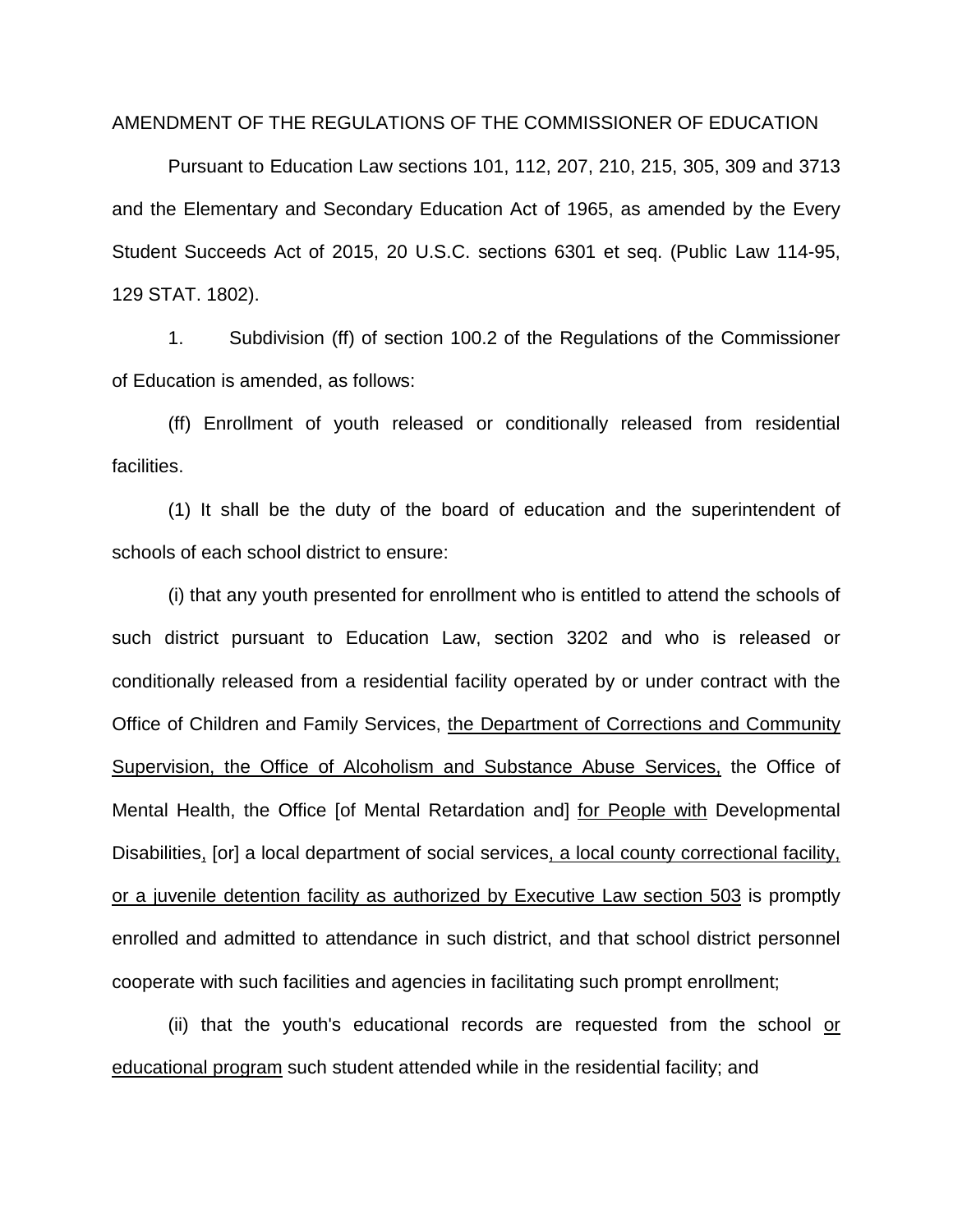(iii) where applicable, that the educational plan for such student's release or conditional release, as submitted to the family court pursuant to Family Court Act section 353.3(7)(c), is implemented.

(2) Each school district shall designate one or more employees or representatives to [facilitate the prompt enrollment of students who are released or conditionally released and whose] serve as a transition liaison(s) with residential facility personnel as such facility is defined in subparagraph (i) of paragraph (1) of this subdivision, parents, students, and State and other local agencies for the purpose of facilitating a student's effective educational transition into, between, and out of such facilities to ensure that each student receives appropriate supports, services, and opportunities. The transition liaison's duties shall include, but are not limited to[, the receipt of student records and serving as a district contact person with residential facilities and State and local agencies.]:

(i) ensuring that the district has complied with the requirements of this subdivision, Parts 116 and 118 of the Commissioner's regulations and Education Law §112, as applicable;

(ii) coordinating the timely transmission, receipt, and review of a student's educational records (including but not limited to, report cards, transcripts, progress notes and Individualized Educational Plans) from the previous school and/or any educational program placements;

(iii) collaborating with staff in such facilities to ensure a student is appropriately enrolled in required educational and support services; and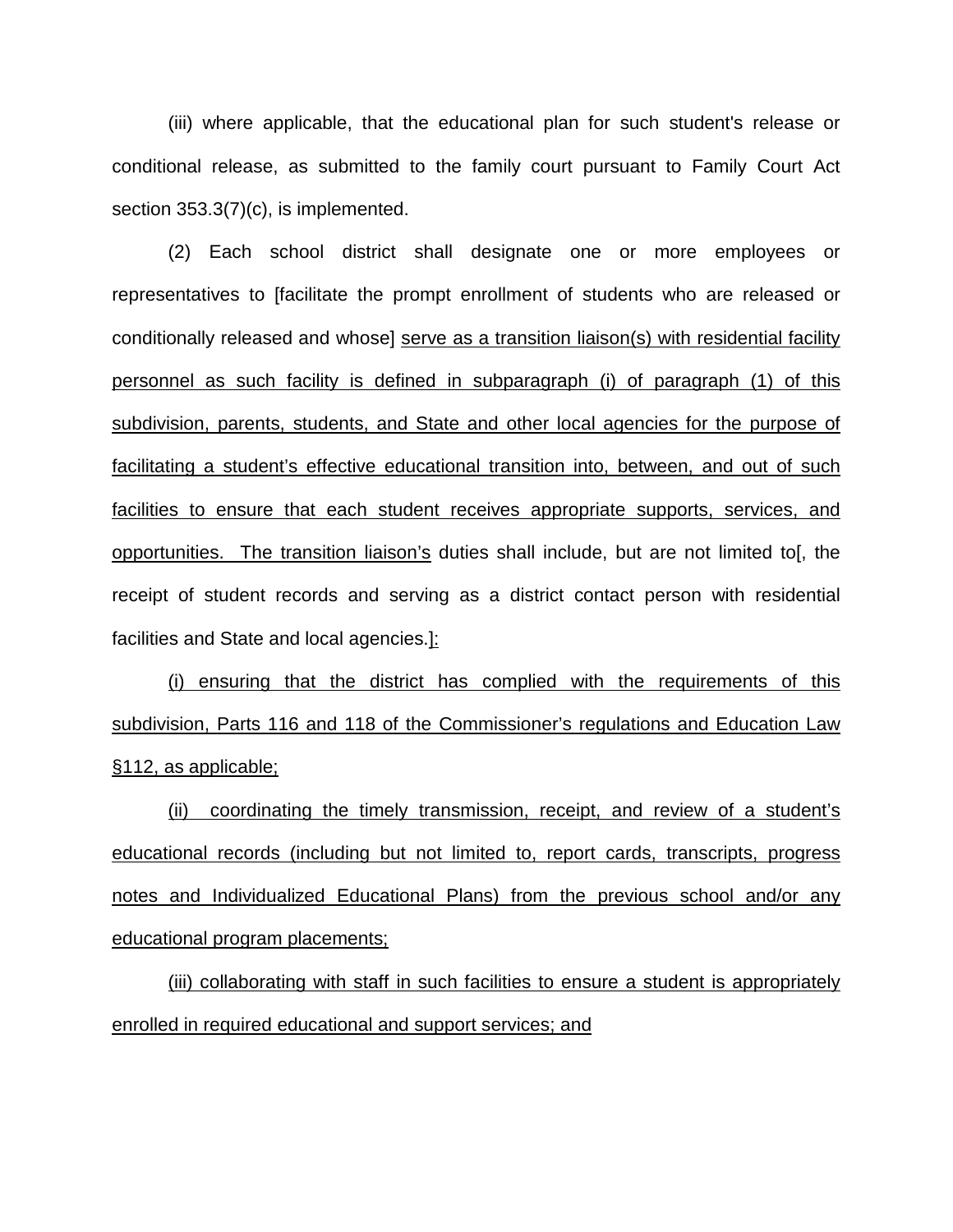(iv) ensuring that parents or guardians of students are informed of educational and related opportunities available to their children and are provided with meaningful opportunities to participate in the education of their children.

2. Paragraph (m) of section 100.2 of the Regulations of the Commissioner of Education is amended, effective July 1, 2018, as follows:

(1) The New York State report card for each public school, charter school, and school district, except the New York City school district, shall [consist of the following reports] be prepared by the Education Department[:

(i) the New York State report card;

(ii) the New York State accountability report; and

(iii) for public school districts, the fiscal supplement].

The chancellor of the New York City School District shall produce a New York City report card, as approved by the [c]Commissioner.

(2) The superintendent of each public school district, except the New York City School District, shall present [all three parts of] the New York State report card to the board of education of such district at a public meeting within 30 calendar days of the commissioner's release of [each] the report. In New York City, the chancellor shall present, in this same time period, the New York City report card to the New York City Board of Education. In a charter school, the charter school leader shall present, in this same time period, the charter school report card to the charter school board of trustees.

 $(3)$  ...

(4) To satisfy the local report card requirements under section 1111(h)(2) of the [No Child Left Behind Act] Elementary and Secondary Education Act of 1965, as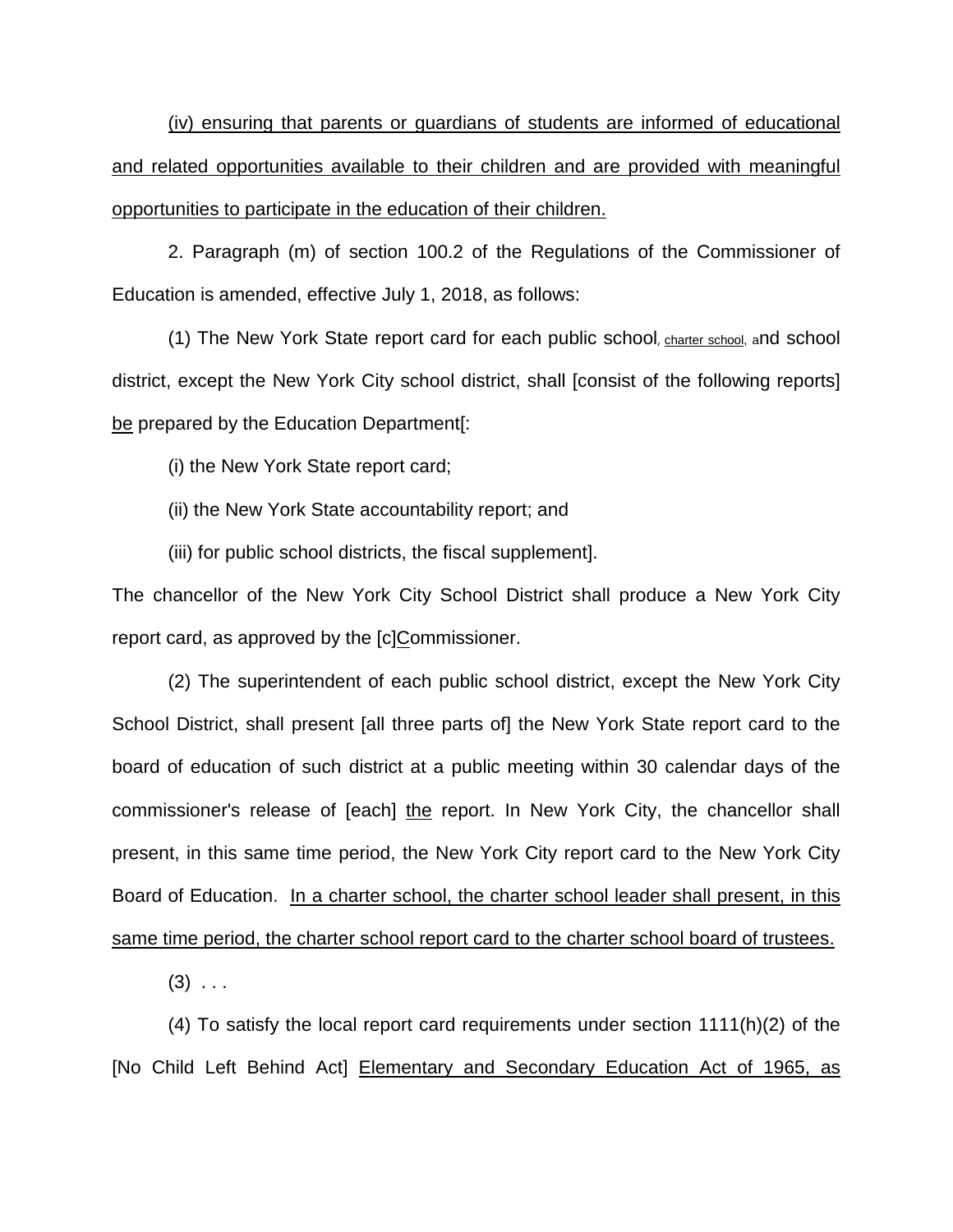amended by the Every Student Succeeds Act of 2015, 20 U.S.C. section 6311(h)(2), each report card for a local educational agency, as defined in 100.21(b)(1) shall be placed on the website of the local educational agency or, in any case in which a local educational agency does not operate a website, provided to the public in another manner determined by the local educational agency. Each public school principal and each [principal] school leader of a charter school receiving Federal funding under title 1 shall also distribute, within 30 calendar days of the commissioner's release of such reports, copies of the New York State report card [and the New York State accountability report] for the school and the district, or, in the New York City School District, the New York City report card to the parent of each student. A district or charter school may add any other appropriate information, including but not limited to measures of school climate and safety; access to specific learning opportunities, such as physical education; and teacher turnover and absences. Such additional information also must be distributed to the parent of each student and must be made widely available through public means, such as posting on the Internet, distribution through the media, and distribution through public agencies. To the extent practicable, the district or charter school shall provide the report and additional information in a language that the parents can understand (e.g, in the most frequently used languages in the district).

(5) The comprehensive [assessment] information report for each nonpublic school will include the following information, for each school building[,for the three school years immediately preceding the school year in which the report is issued]:

(i) student test data on the New York State elementary and middle-level ELA, [and] mathematics, and science assessments [in the New York State Testing Program,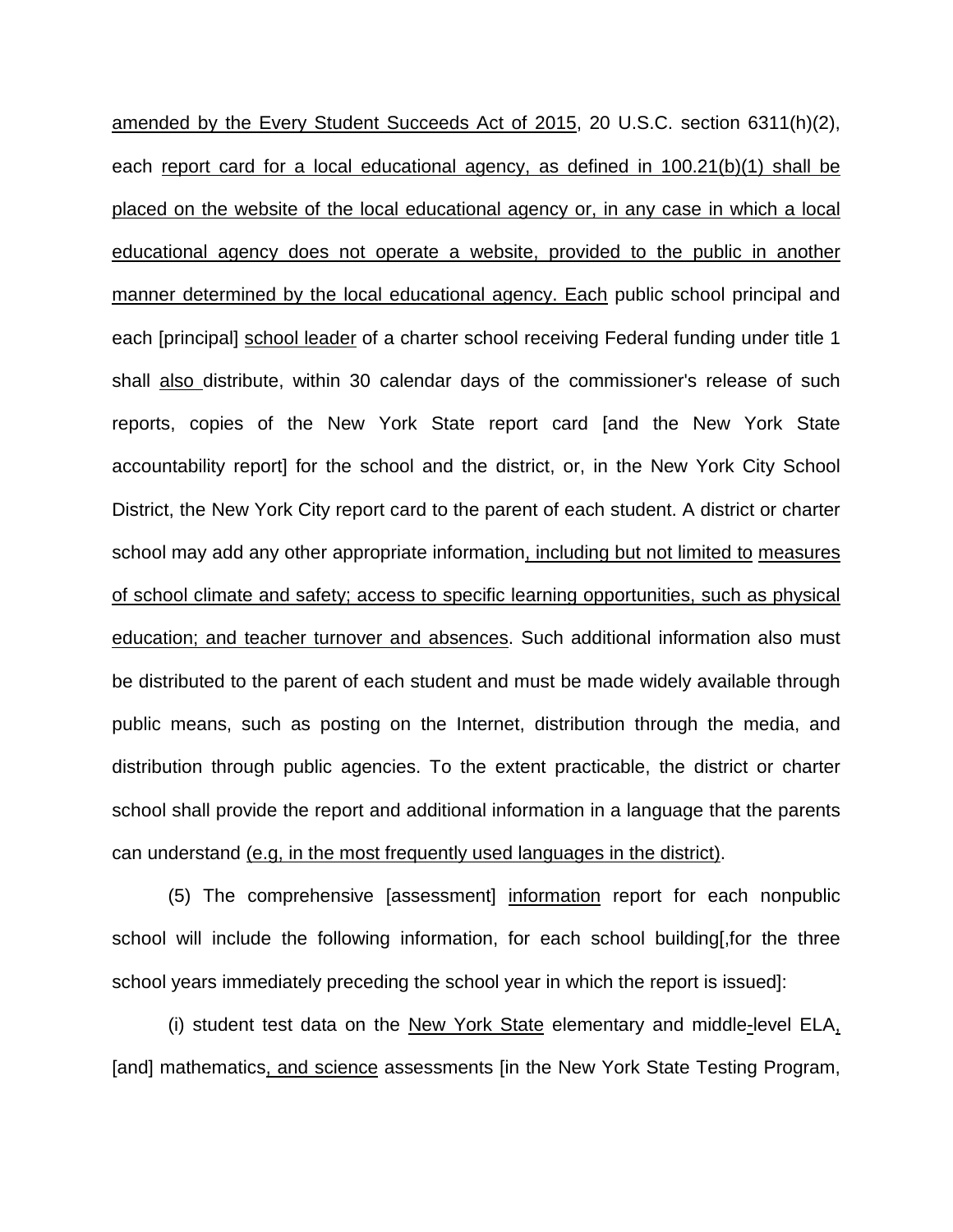the Regents competency tests], all Regents examinations, New York State English as a Second Language Achievement test [the second language proficiency examinations as defined in this Part];

(ii) student enrollment by grade, racial/ethnic group and English language learner status;

(iii) [number of students transferred into the alternative high school and high school equivalency preparation programs as set forth in section 100.7 of this Part];

[(iv)] data, as required by the commissioner, on diplomas and certificates awarded;

[(v)] (iv) any additional information prescribed by the commissioner on educational equity and other issues; and

[(vi)] (v) any additional information which the chief administrative officer of the nonpublic school believes will reflect the relative assessment of a school building or district. The chief administrative officer of each nonpublic school shall initiate measures designed to improve student results wherever it is warranted. The chief administrative officer of each nonpublic school shall be responsible for making the comprehensive [assessment] information report accessible to parents.

3. Subdivision (a) of section 100.18 of the Regulations of the Commissioner of Education is amended, as follows:

(a) Applicability. Notwithstanding the provisions of section 100.2(p)(1) through (11) and (14) through (16) of this Part, this section shall apply to school districts and charter schools in lieu of such provisions during the period of the Elementary and Secondary Education Act (ESEA) waiver, and any revisions and extensions thereof,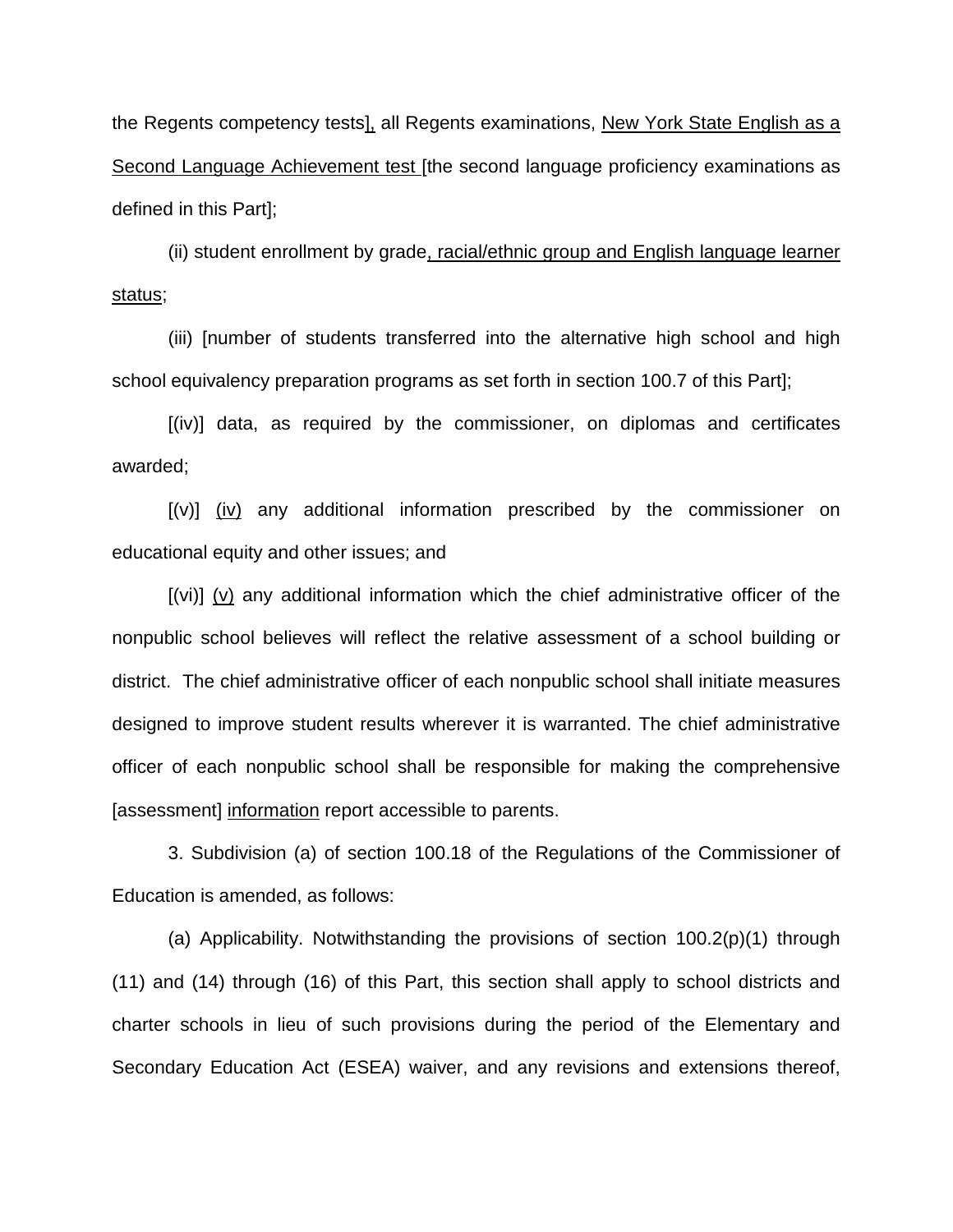except as otherwise provided in this section for all accountability designations made prior to July 1, 2018 and to the corresponding interventions for such schools and/or school districts for the 2018-2019 school year, except as otherwise provided in section 100.21 of this Part. If a provision of section 100.2(p) of this Part conflicts with this section, the provisions of this section shall prevail and the provision of section 100.2(p) of this Part shall not apply.

4. Section 100.19 of the Regulations of the Commissioner of Education is amended as follows:

§100.19. Takeover and restructuring of failing and persistently failing schools.

(a) Definitions. As used in this section:

- $(1)$  . . .
- $(2)$  ...

(3) Priority school shall mean a school identified as a priority school pursuant to section 100.18(g) of this Part prior to July 1, 2018. On or after July 1, 2018, a priority school shall mean a school identified as a comprehensive support and improvement school pursuant to section 100.21 of this Part.

(4) School district in good standing shall mean a school district that has not been identified pursuant to section 100.18(g) of this Part as a focus district prior to July 1, 2018. On or after July 1, 2018, a school district in good standing shall mean a school district that has not been identified pursuant to section 100.21 of this Part as a Target District.

 $(5)$  . . .

 $(6)$  . . .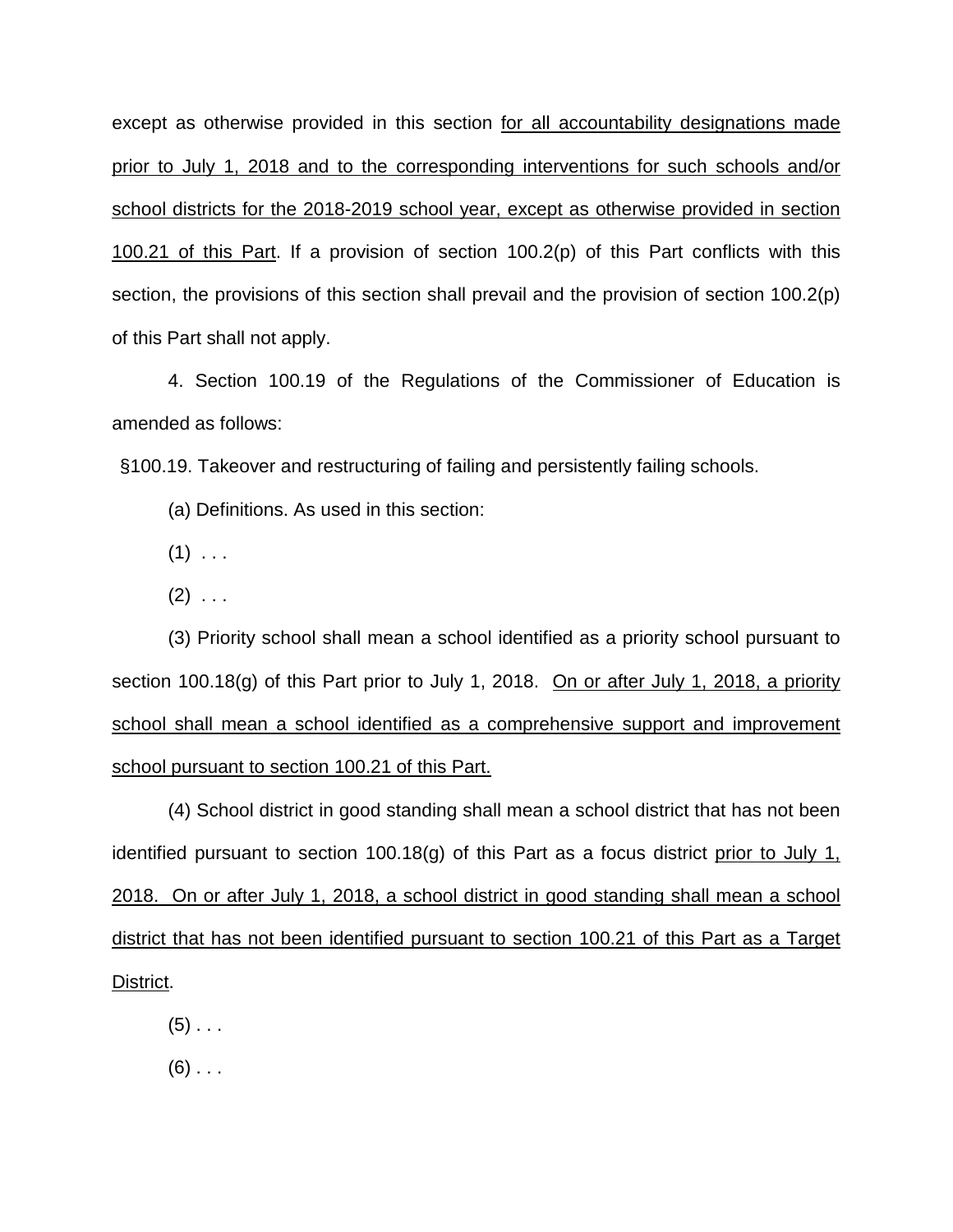$(7)$  ...

(8) …

- $(9)$  ...
- $(10)$  . . .
- $(11)$  ...

(12) Department-approved intervention model or comprehensive education plan shall mean, for school years prior to the 2019-2020 school year, a comprehensive education plan pursuant to section 100.18(h)(2)(iii), a plan for a School Under Registration Review pursuant to section 100.18(l)(3) or a school phase out or closure plan pursuant to section 100.18(m)(5) of this Part. For school years commencing on or after July 1, 2019, Department-approved intervention model or comprehensive education plan shall mean a school comprehensive education plan as defined in section 100.21(b)(4)(viii) of this Part, a plan for a School Under Registration Review pursuant to section 100.21(I) of this Part, or a school phase out or closure plan pursuant to section 100.21(l) of this Part.

- $(13)$ ...
- $(14)$  ...
- $(15)$  ...
- $(16)$  …
- $(17)$  ...
- $(18)$  ...
- (b) …
- $(c)$  ...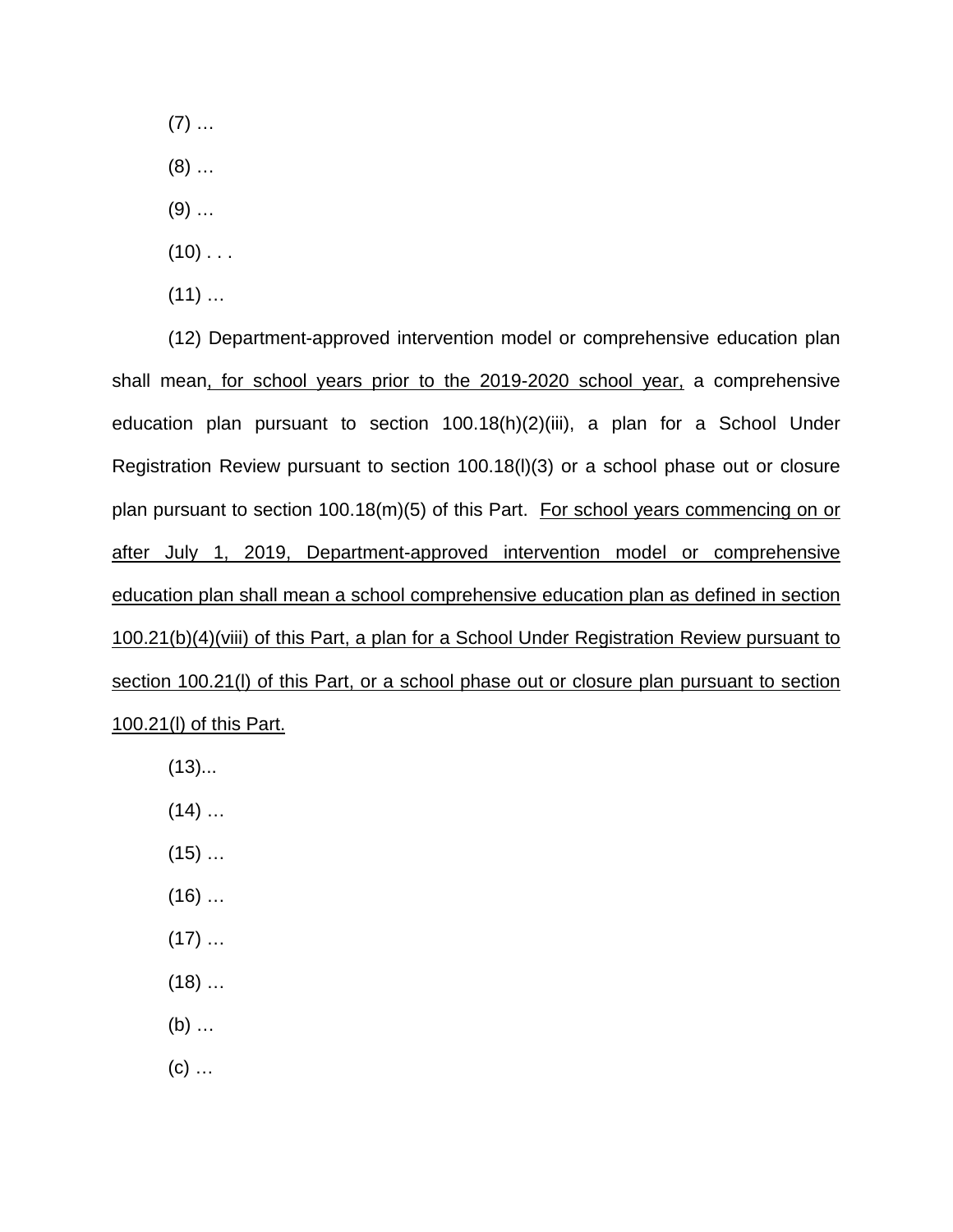(d) School District Receivership.

 $(1)$  . .

 $(2)$  . . .

 $(3)$  . . .

 $(4)$  . . .

 $(5)$  . . .

(6) With respect to a performance review conducted in accordance with paragraph (5) of this subdivision:

(i) at the end of a school year in which a school has been removed from priority school status, pursuant to section 100.18(i)(1) of this Part for school years ending prior to July 1, 2018 and for a school that is removed from comprehensive support and improvement status, pursuant to subdivision (j) of section 100.21 of this Part for school years commencing on or after July 1, 2018, the [commissioner] Commissioner shall remove the school's designation as persistently struggling or struggling, except that, for a school that has been placed into independent receivership, the independent receiver shall continue to implement the school intervention plan consistent with subdivision (h) of this section; and

(ii) the [commissioner] Commissioner shall continue a school under district operation with the superintendent vested with the powers of a receiver consistent with this section if a school has made demonstrable improvement as determined by the commissioner in consultation and collaboration with the school district based on performance metrics and goals described in paragraph (2) of this subdivision and shall continue to be subject to annual review by the department as provided in paragraph (5)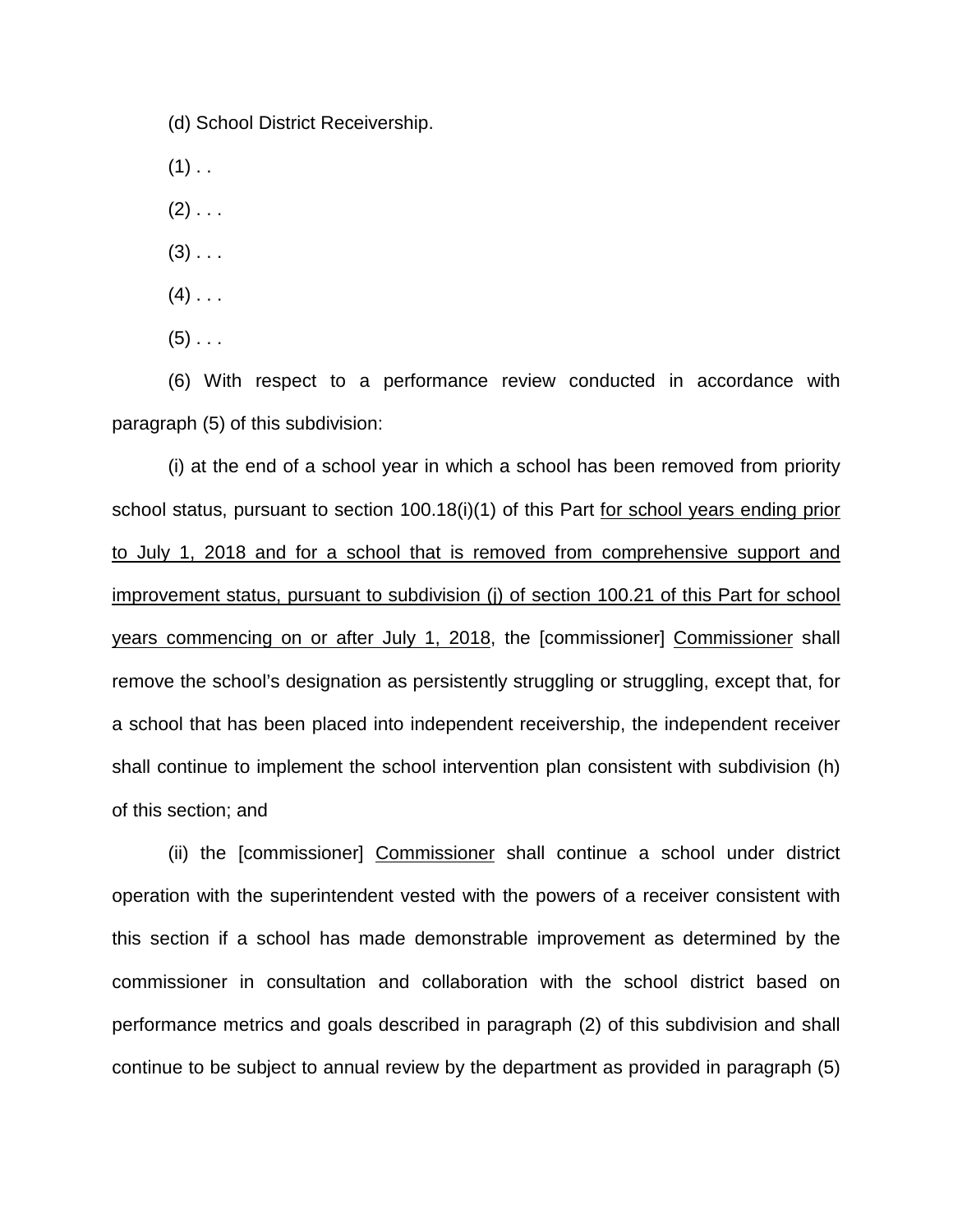of this subdivision.

 $(7)$  . . .  $(8)$ .  $(9)$  . . .  $(e)$  . . .  $(f)$  . . .  $(g)$ ...  $(h)$  . . .

- 
- $(i)$  . . .

(j) Phase [out] Out and Closure of Struggling and Persistently Struggling School. Nothing in this section shall prohibit the [commissioner] Commissioner from directing a school district to phase out or close a school pursuant to paragraph (f)(6) of this section, or section 100.18(l) of this Part prior to July 1, 2018, or subdivision (l) of section 100.21 of this Part on or after July 1, 2018, or prohibit the Board of Regents from revoking the registration of a school pursuant to such paragraph, or prohibit a school district from closing or phasing out a school with the approval of the commissioner.

- $(k)$  ...
- $(I)$  . . .

5. A new section 100.21 of the Regulations of the Commissioner of Education is added, effective July 1, 2018, as follows:

## §100.21. ESSA Accountability System.

(a) Applicability. Notwithstanding the provisions of paragraphs (p)(1) through (11) and (14) through (16) of section 100.2 and section 100.18 of this Part, this section shall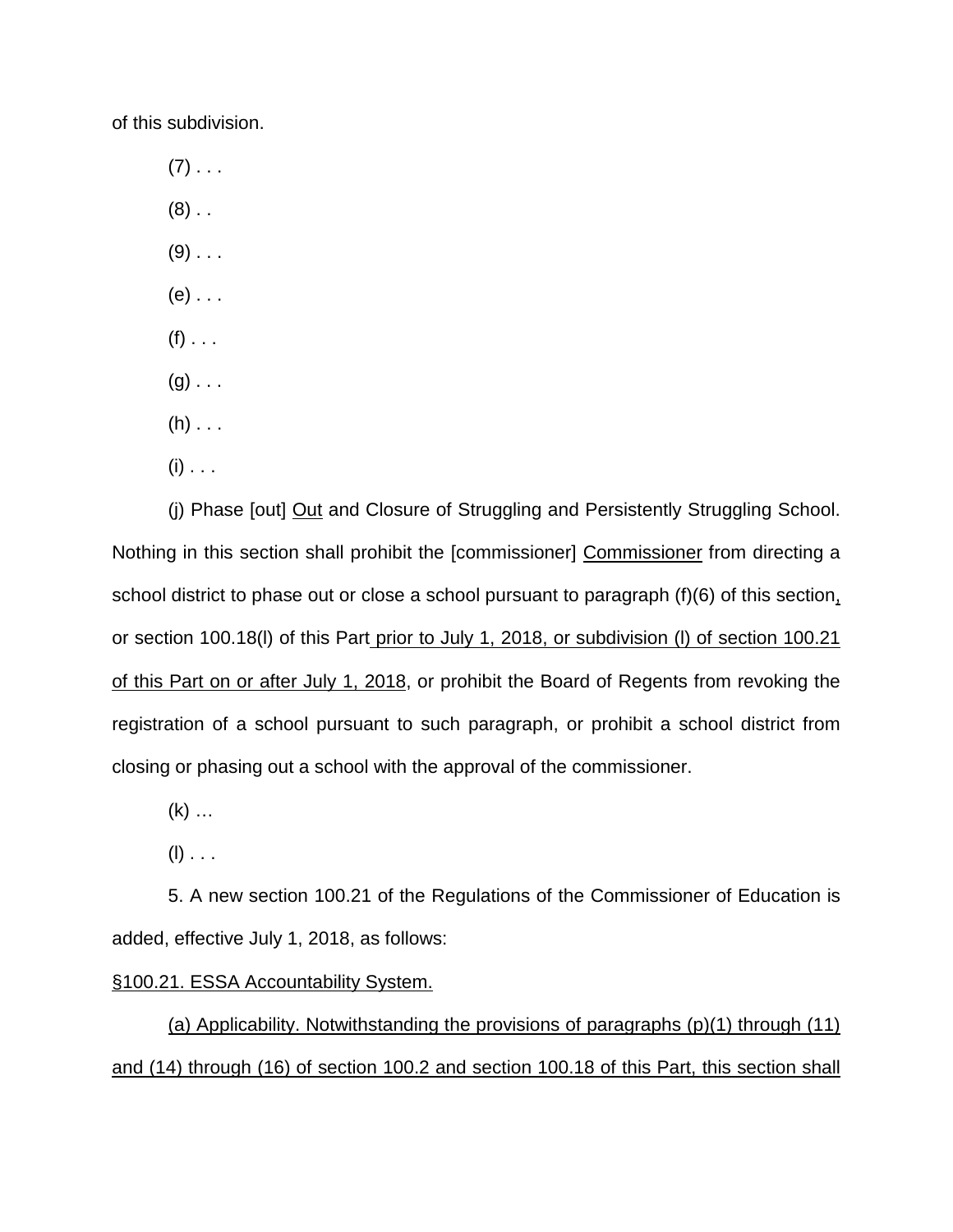apply to school districts and charter schools in lieu of such provisions during the period the Elementary and Secondary Education Act, as amended by the Every Student Succeeds Act, is effective, except as otherwise provided in this section. If a provision of paragraph (p) of section 100.2 or section 100.18 of this Part conflicts with this section, the provisions of this section shall prevail and the provisions of paragraph (p) of section 100.2 or section 100.18 of this Part shall not apply. Provided that for accountability designations made prior to July 1, 2018, the requirements of section 100.18 shall continue to apply to the extent that plans and interventions under that section are required to be implemented until the end of the 2018-2019 school year.

(b) Definitions. As used in this section:

(1) General Definitions

(i) ESSA means the Elementary and Secondary Education Act of 1965, as amended by the Every Student Succeeds Act of 2015, 20 U.S.C. sections 6301 et seq. (Public Law 114-95, 129 STAT. 1802).

(ii) Title I means Title I, part A of Elementary and Secondary Education Act of 1965, as amended by the Every Student Succeeds Act of 2015, 20 U.S.C. sections 6301-6327 (Public Law 114-95, 129 STAT. 1802).

(iii) Board of education shall mean the trustees or board of education of a school district; provided that in the case of the city school district of the City of New York, such term shall mean the chancellor of the city school district acting in lieu of the board of education of such city school district to the extent authorized by article 52-A of the Education Law and, with respect to community school districts and New York City superintendencies, such term shall mean the community superintendent or other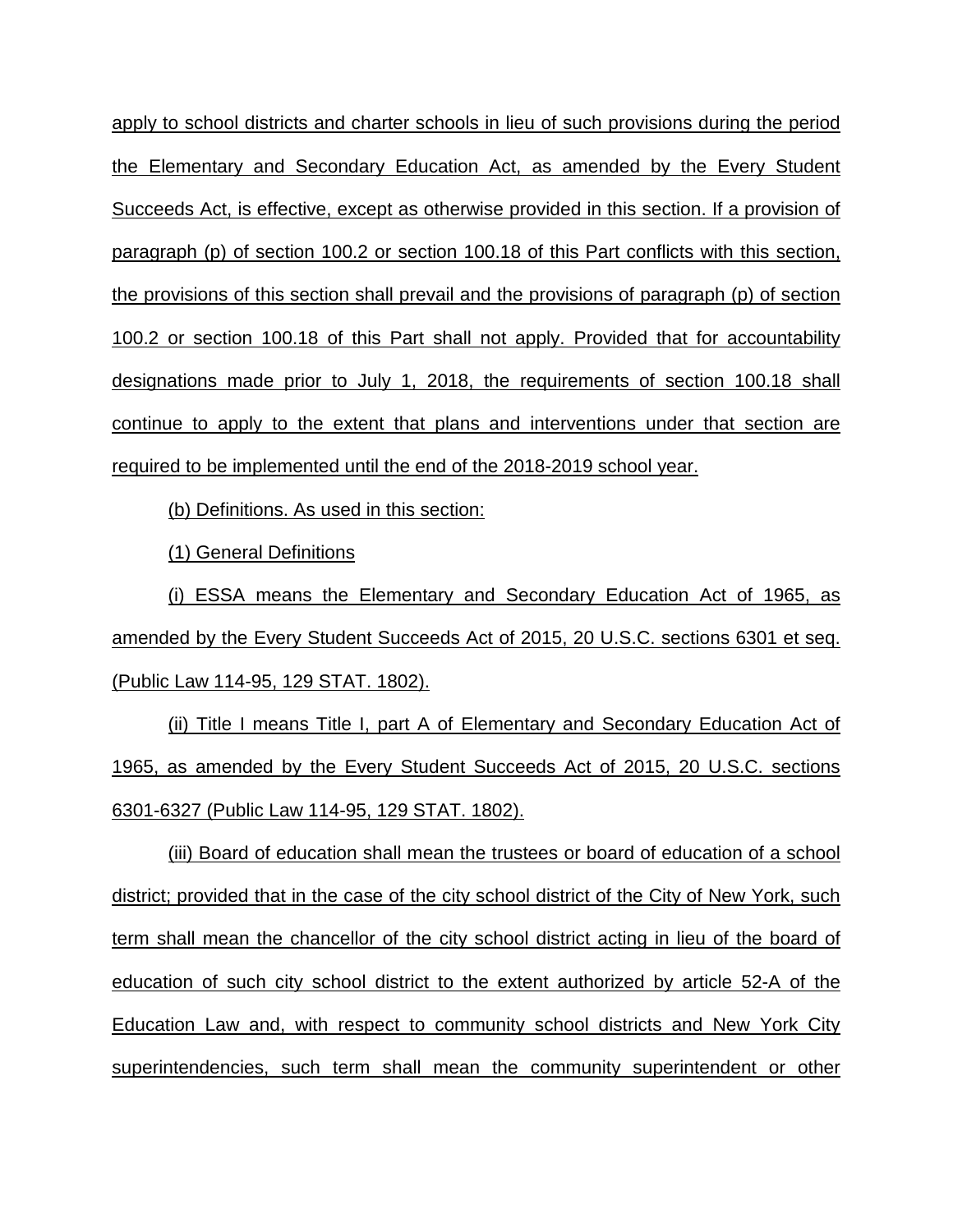superintendent of schools acting in lieu of the board of education to the extent authorized by article 52-A of the Education Law.

(iv) School district or district shall mean a common, union free, central, central high school or city school district, provided that, in the case of the city school district of the City of New York, such term shall mean a community school district or New York City superintendency to the extent that such entity is the local educational agency for purposes of Title I, and a special act school district as defined in subdivision 8 of section 4001 of the Education Law, except as otherwise provided in this section.

(v) Public school shall mean an elementary, middle, or high school operated by a school district or a charter school authorized pursuant to Article 56 of the Education Law, except as otherwise provided in this section.

(vi) Local educational agency (LEA) shall mean a local educational agency as defined in section 8101(30) of ESSA, including a school district, board of cooperative educational services, county vocational education and extension board, or charter school.

(vii) A transfer high school means a high school in which the majority of students upon their first enrollment in the high school had previously attended grade nine or higher in another high school or a high school in which the majority of students attained age 16 or higher in the year in which the students first entered grade 9, or a school in which more than 50 percent of currently enrolled students are English language learners as defined in Part 154 of this Title who have attended school in the 50 United States (excluding Puerto Rico) and the District of Columbia for less than three years.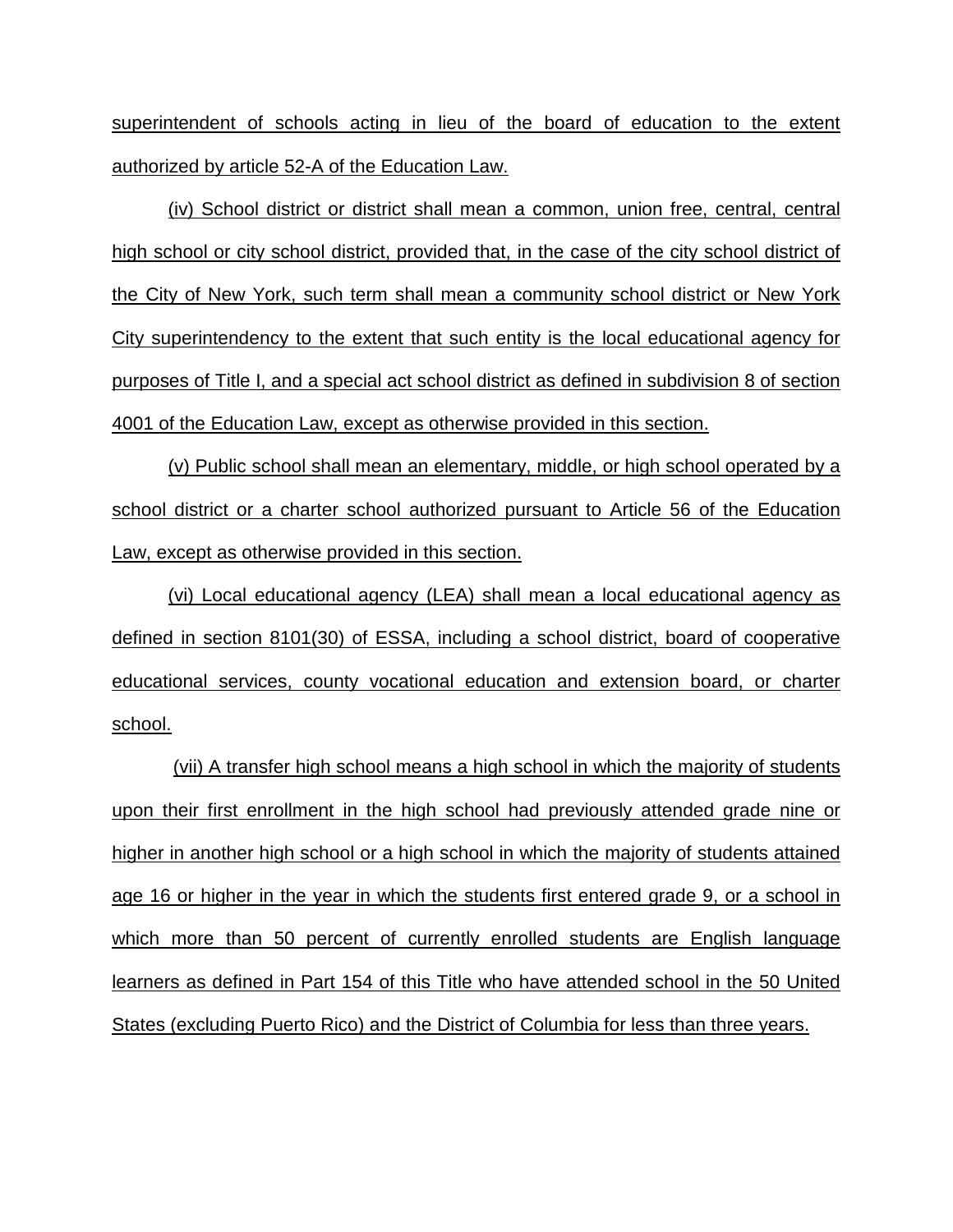(viii) Alternate assessment means a New York State Alternate Assessment approved by the Commissioner and recommended by the committee on special education for students with severe disabilities as defined in section  $100.1(t)(2)(iv)$  of this Part, in lieu of a required State assessment.

(ix) Continuously enrolled means, for grades 3-8 and ungraded age equivalent students, students enrolled on BEDS day as defined in this subdivision and enrolled during the test administration period for the subject tested, and for high school, students in the accountability cohort, as defined in paragraph (b)(2) of this section, except that for the English language proficiency indicator continuously enrolled means, for grades 9- 12 and ungraded age equivalent students, students enrolled on BEDS day and enrolled during the test administration period.

(x) Significant medical emergency means an excused absence from school during both the regular and makeup examination period for which a school district has documentation from a medical practitioner that a student is so incapacitated as to be unable to participate in the State assessment given during that examination period.

(xi) Accountability subgroups shall mean the following subgroups: all students; students from major racial and ethnic groups, as set forth in subparagraph (bb)(2)(v) of section 100.2 of this Part; students with disabilities, as defined in section 200.1 of this Title, including students no longer identified as students with disabilities but who had been so identified during the preceding one or two school years; English language learners, as defined in Part 154 of this Title, including students previously identified as an English language learner during the preceding one, two, three, or four school years; and economically disadvantaged students as defined in subparagraph (xii) of this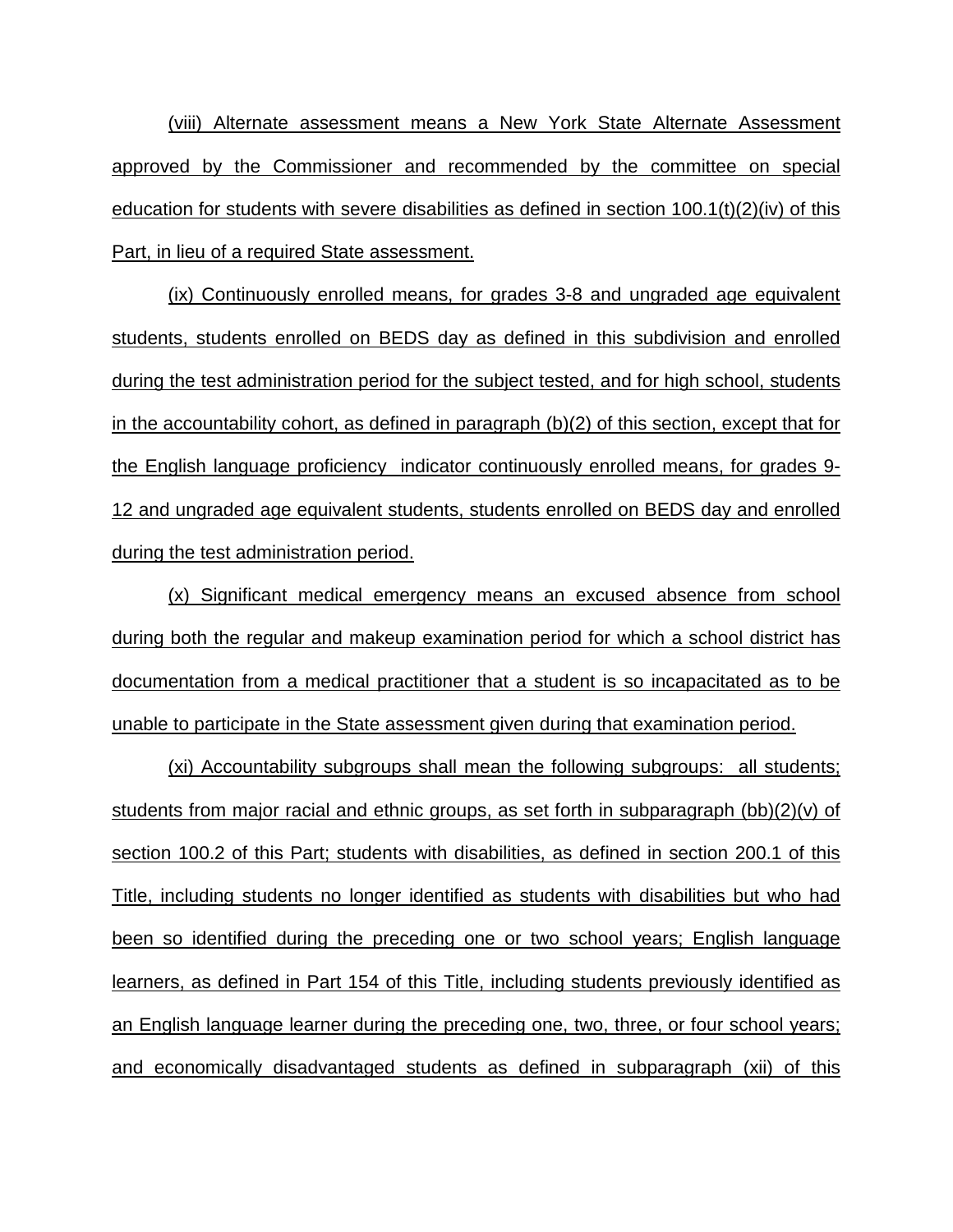paragraph; except that for the purposes of the accountability and high school graduation cohorts, students who were students with disabilities and students who were English language learners at any time while members of these cohorts shall be included in these subgroups. The school district accountability groups for each grade level shall include any student enrolled in a public school in the district or placed out of the district for educational services by the district committee on special education or a district official who meets the criteria for the accountability subgroup.

(xii) Economically disadvantaged students shall mean students who participate in, or whose family participates in, economic assistance programs, such as the Free or Reduced Price Lunch Programs; Social Security Insurance (SSI); Food Stamps; Foster Care; Refugee Assistance (cash or medical assistance); Earned Income Tax Credit (EITC); Home Energy Assistance Program (HEAP); Safety Net Assistance (SNA); Bureau of Indian Affairs (BIA); or Family Assistance: Temporary Assistance for Needy Families (TANF). Provided that, if one student in a family is identified as economically disadvantaged, all students from that household may be identified as economically disadvantaged.

(xiii) For elementary and middle-level students, participation rate means the percentage of students enrolled during the test administration period who did not have a significant medical emergency and who received a valid score on the required State assessment in elementary- and middle-level grades. The State assessments that may be used in elementary- and middle-level grades to fulfill the testing requirement for participation in English Language Arts (ELA) and Mathematics are the New York State Testing Program (NYSTP) assessments in ELA and Mathematics in grades 3-8,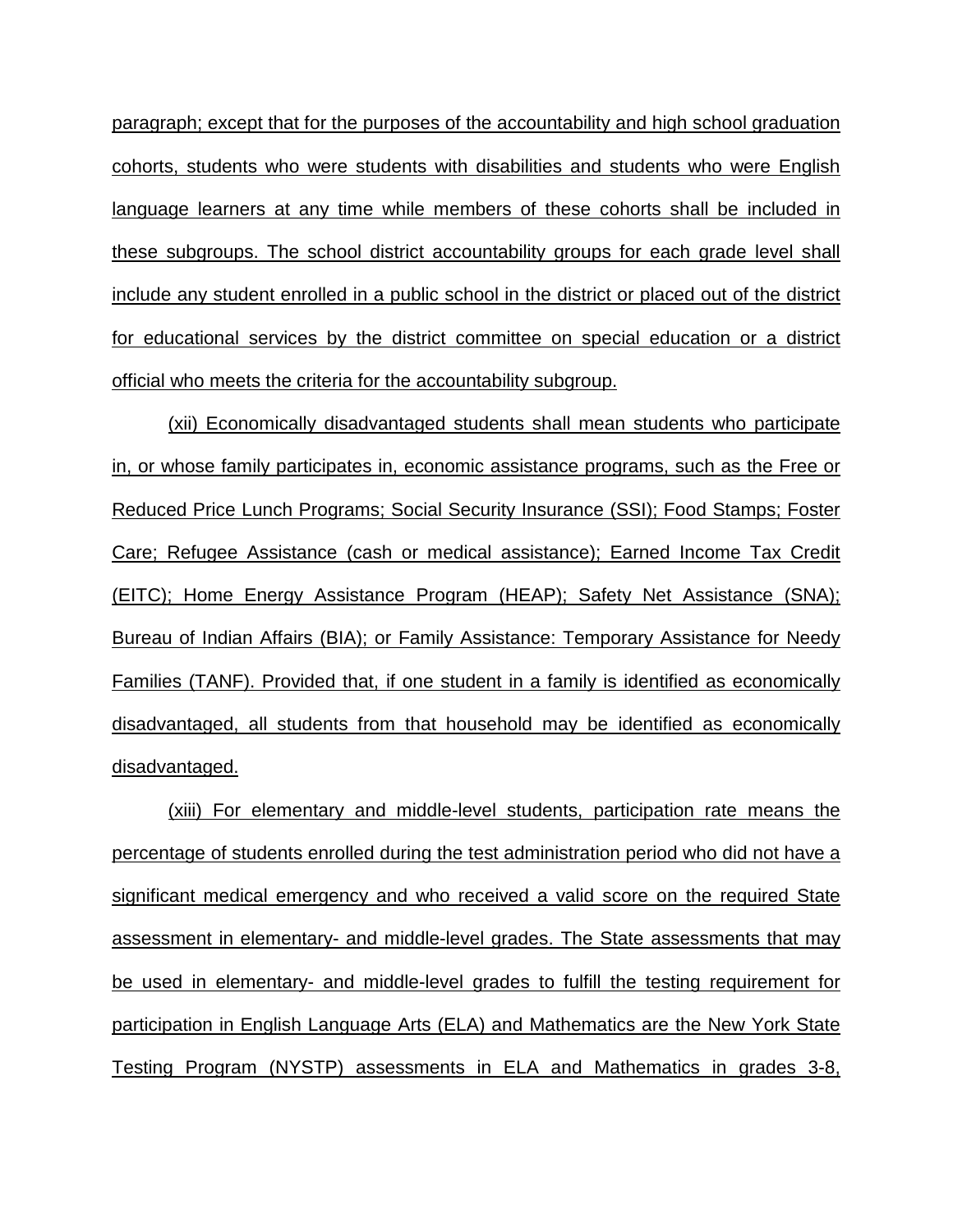Regents examinations in Mathematics taken in lieu of the NYSTP assessments for advanced grades 7 and 8 students, the Alternate Assessment for eligible students with disabilities in grades 3-8, and the New York State English as a Second Language Achievement Test (NYSESLAT) for English language learners enrolled in school in one of the 50 States in the United States (excluding Puerto Rico) or the District of Columbia for less than one year as of a date determined by the Commissioner and any examinations accepted to meet graduation and diploma requirements for students covered under the interstate compact on educational opportunity for military children pursuant to section 100.20 of this Title.

(xiv) For high school students, participation rate means the percentage of students in grade 12 during the reporting year who received a valid score on the required high school assessments. The State assessments that may be used at the secondary level to fulfill the testing requirement for participation in English Language Arts (ELA) and Mathematics are New York State Regents examinations in English and Mathematics, approved alternatives to Regents exams in English and Mathematics, examinations accepted to meet graduation and diploma requirements for students covered under the interstate compact on educational opportunity for military children pursuant to section 100.20 of this Title and the New York State Alternate Assessment (NYSAA) for eligible students with disabilities at the secondary level.

(xv) Accountability level means a level from 1 to 4 derived when scores earned on Regents examinations and Regents alternative examinations as defined in this subdivision are converted to four accountability levels based on predetermined accountability cut scores established by the Commissioner. Accountability levels are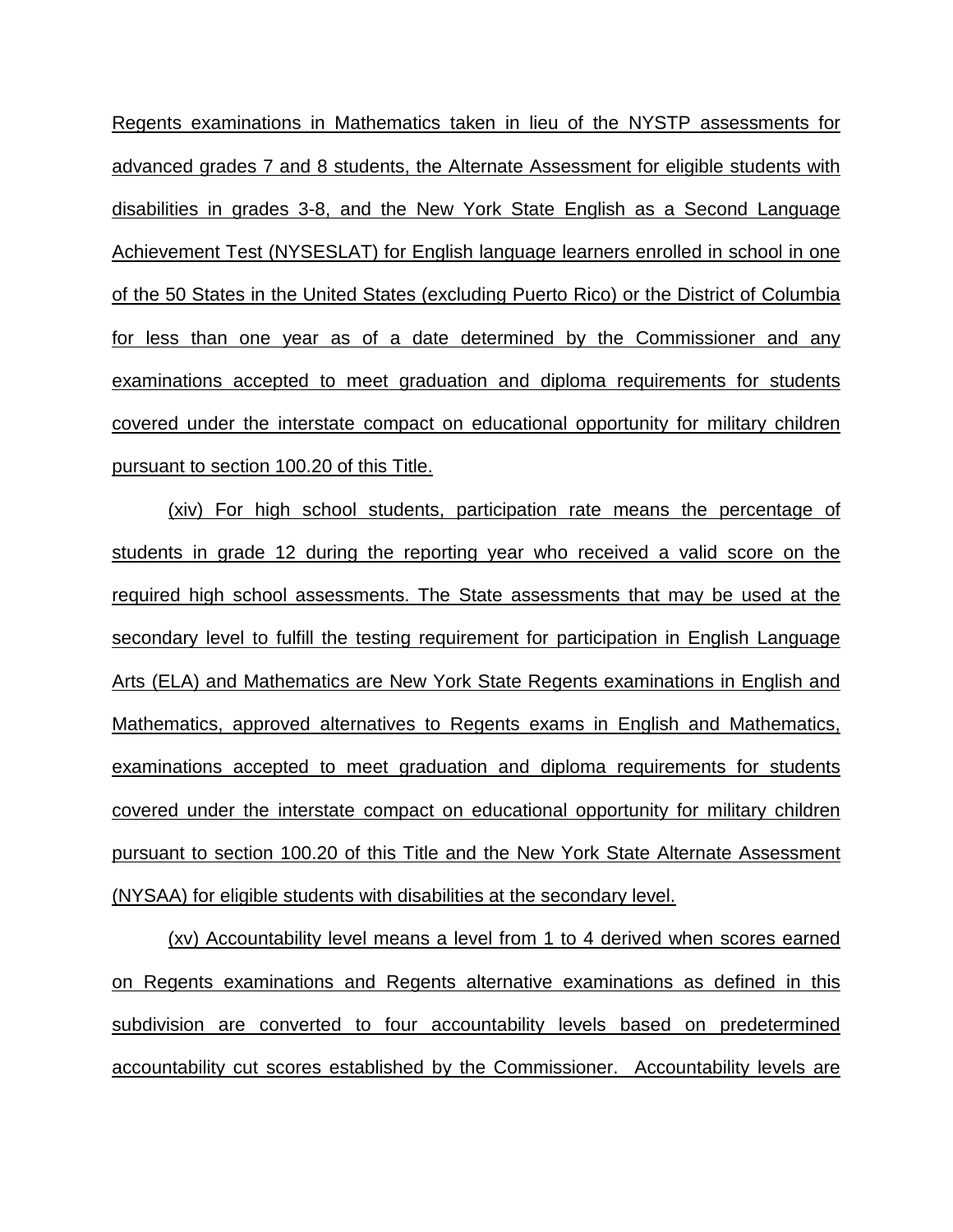used for calculating Performance Indices at the secondary level for ELA, Mathematics, Science, and Social Studies as described in paragraph (2) of subdivision (b) of this section.

(xvi) Performance levels shall mean for accountability determinations regarding comprehensive support and improvement schools, targeted support and improvement schools, and target districts made commencing with the 2017-2018 school year assessment results, as follows:

(a) for elementary and middle grades:

(1) Level 1 - basic:

(i) a score of Level 1 on State assessments in ELA, Mathematics, and Science;

(ii) a score of Level 1 on the New York State Alternate Assessment in ELA, Mathematics, and Science;

(iii) a score of Accountability Level 1 on a Regents Mathematics exam for advanced grade 7 or 8 students;

(iv) a score of Level 1 on a Regents Science exam for advanced grade 8 students;

(2) Level 2 - basic proficient:

(i) a score of Level 2 on State assessments in ELA, Mathematics, and Science;

(ii) a score of Level 2 on the New York State Alternate Assessment in ELA, Mathematics, and Science;

(iii) a score of Accountability Level 2 on a Regents Mathematics exam for advanced grade 7 or 8 students;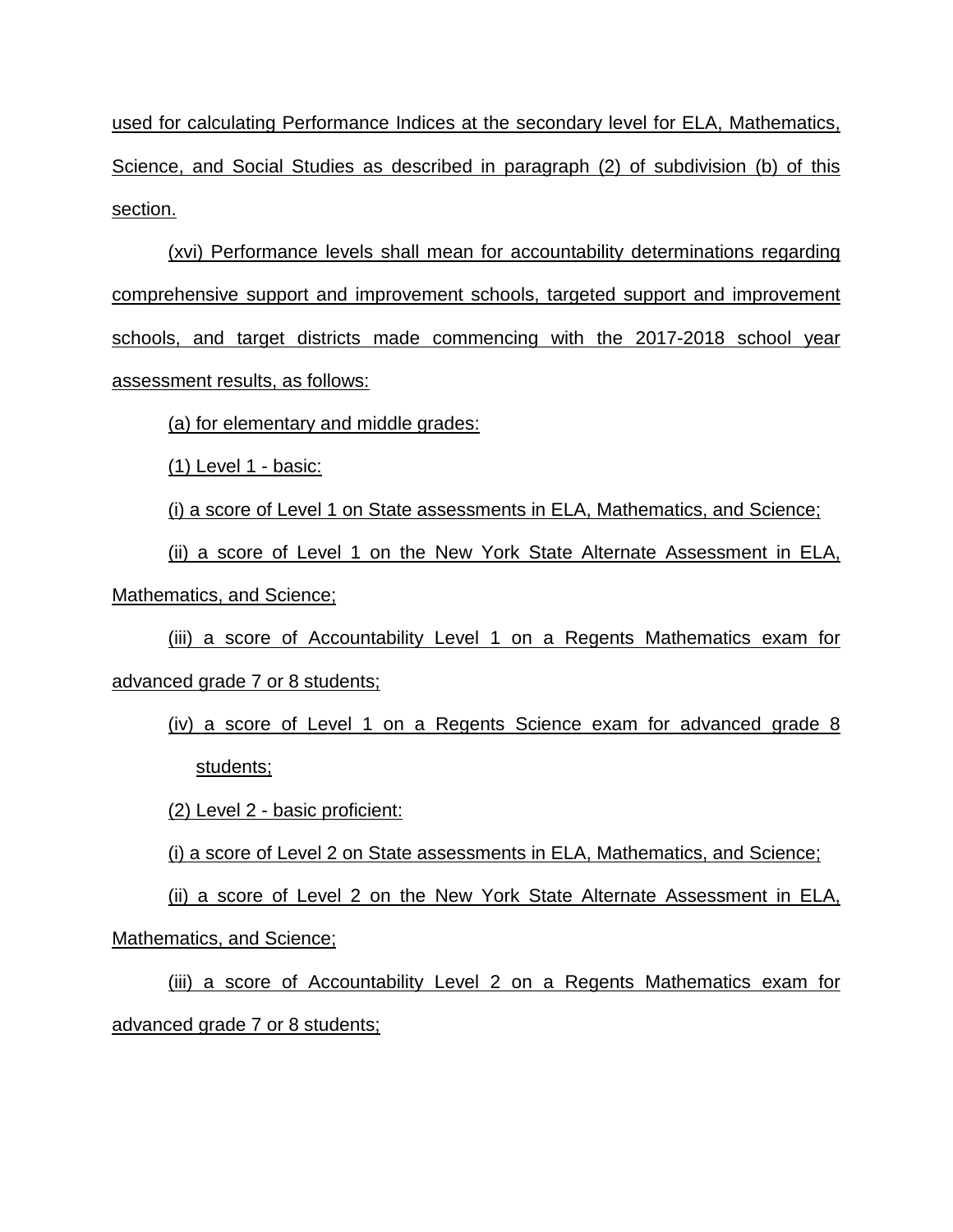(iv) a score of Level 2 on a Regents Science exam for advanced grade 8 students.

(3) Level 3 - proficient:

(i) a score of Level 3 on State assessments in ELA, Mathematics, and Science;

(ii) a score of Level 3 on the New York State Alternate Assessment in ELA,

Mathematics, and Science;

(iii) a score of Accountability Level 3 on a Regents Mathematics exam for advanced grade 7 or 8 students;

(iv) a score of Level 3 on a Regents Science exam for advanced grade 8 students.

(4) Level 4 - advanced:

(i) a score of Level 4 on State assessments in ELA, Mathematics, and Science;

(ii) a score of Level 4 on the New York State Alternate Assessment in ELA,

Mathematics, and Science;

(iii) a score of Accountability Level 4 on a Regents Mathematics examination for advanced grade 7 or 8 students;

(iv) a score of Level 4 on a Regents Science examination for advanced grade 8

students.

(b) for secondary-level grades:

(1) Level 1 - basic:

(i) a score of Accountability Level 1 on a Regents examination in ELA, Mathematics, Science, or Social Studies;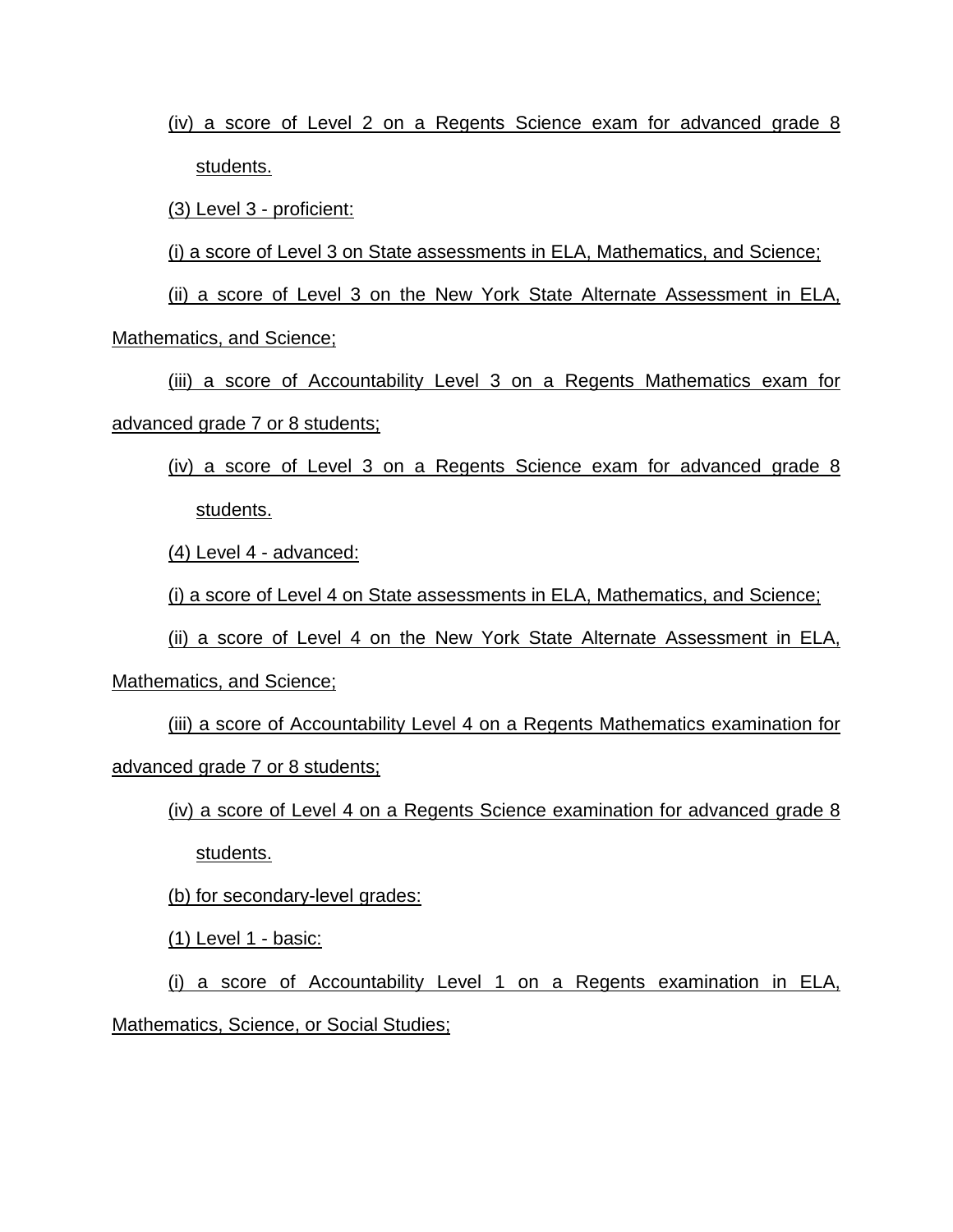(ii) a score of Level 1 on the New York State Alternate Assessment in ELA, Mathematics, or Science at the secondary level;

(iii) a failing score on a Regents alternative examination in ELA, Mathematics, Science, or Social Studies;

(iv) a cohort member who has not been tested on any of the assessments in (i) through (iii).

(2) Level 2 (basic proficient):

(i) a score of Accountability Level 2 on a Regents examination in ELA, Mathematics, Science, or Social Studies;

(ii) a score of Level 2 on the New York State Alternate Assessment in ELA, Mathematics, or Science at the secondary level.

(3) Level 3 (proficient):

(i) a score of Accountability Level 3 on a Regents examination in ELA, Mathematics, Science, or Social Studies;

(ii) a score of Level 3 on the New York State Alternate Assessment in ELA, Mathematics, or Science at the secondary level;

(iii) a passing score on a State-approved alternative examination to a Regents

examination in ELA, Mathematics, Science, or Social Studies; or

(iv) any alternative examination to a Regents examination in ELA, Mathematics, Science, or Social Studies accepted by the State for students covered under the interstate compact on educational opportunity for military children pursuant to 100.20(c).

(4) Level 4 (advanced):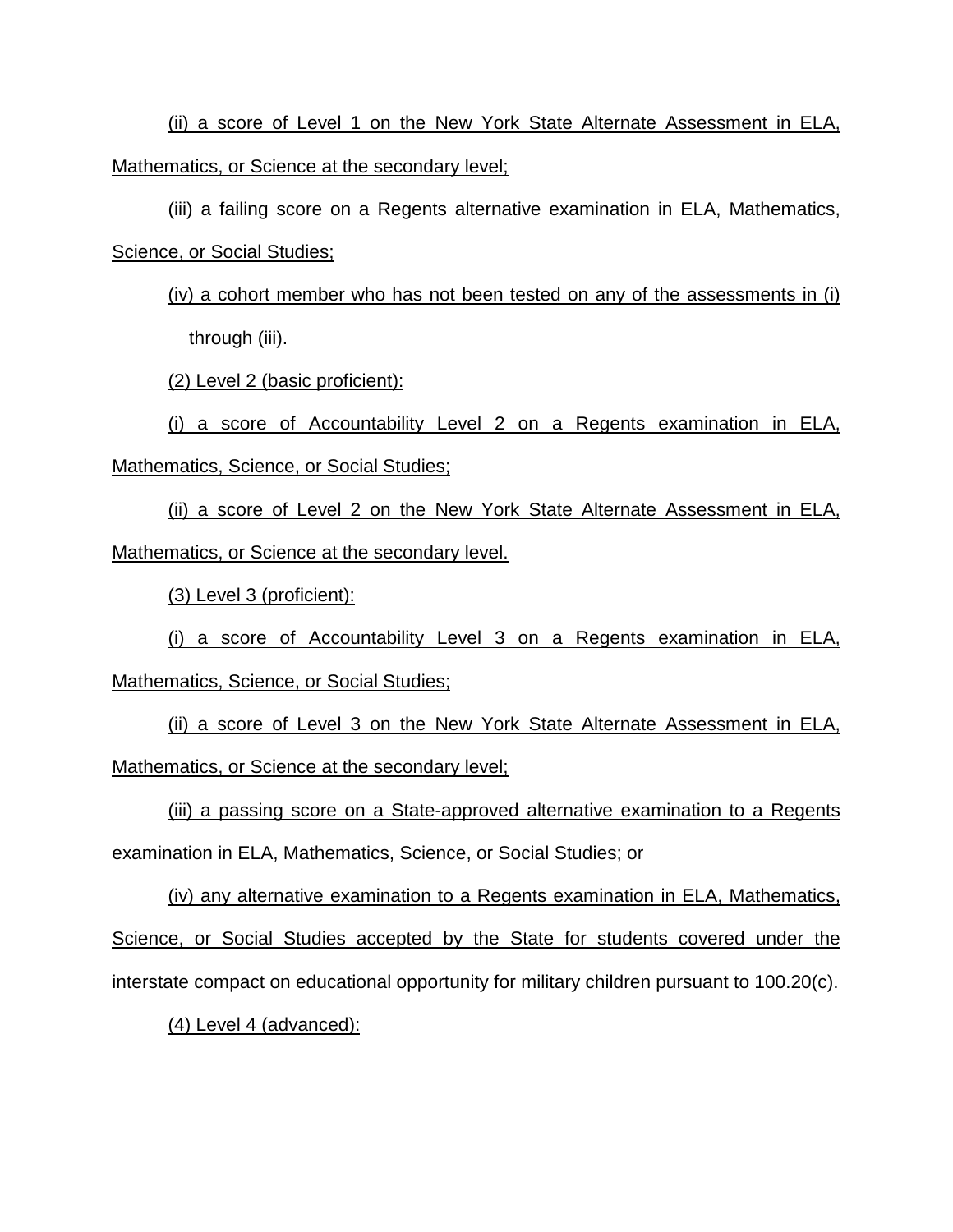(i) a score of Accountability Level 4 on a Regents examination in ELA, Mathematics, Science, or Social Studies;

(ii) a score of Level 4 on the New York State Alternate Assessment in ELA, Mathematics, or Science at the secondary level.

(c) Advanced middle school Mathematics students:

(1) For students enrolled in grade 7 or 8 and who take a Regents examination in Mathematics but do not take the grade 7 or 8 New York State Testing Program assessment in Mathematics, participation and accountability determinations for the school in which the student is enrolled in grade 7 or 8 shall be based upon such student's performance on the Regents examination in Mathematics. Participation and accountability determinations for the high school in which such student later enrolls shall be based upon such student's performance on Mathematics assessments taken after the student first enters grade 9.

(2) For students enrolled in grade 7 or 8 who take both the grade 7 or 8 New York State Testing Program assessment in Mathematics and a Regents examination in Mathematics, participation and accountability determinations for the school in which the student is enrolled in grade 7 or 8 shall be based upon such student's performance on the New York State Testing Program assessment in Mathematics. Participation and accountability determinations for the high school in which such student later enrolls shall be based upon such student's highest performance level/score earned on the Regents examination taken in grade 7 or 8 or Regents examinations taken after the student first enters grade 9.

(d) Advanced middle school Science students: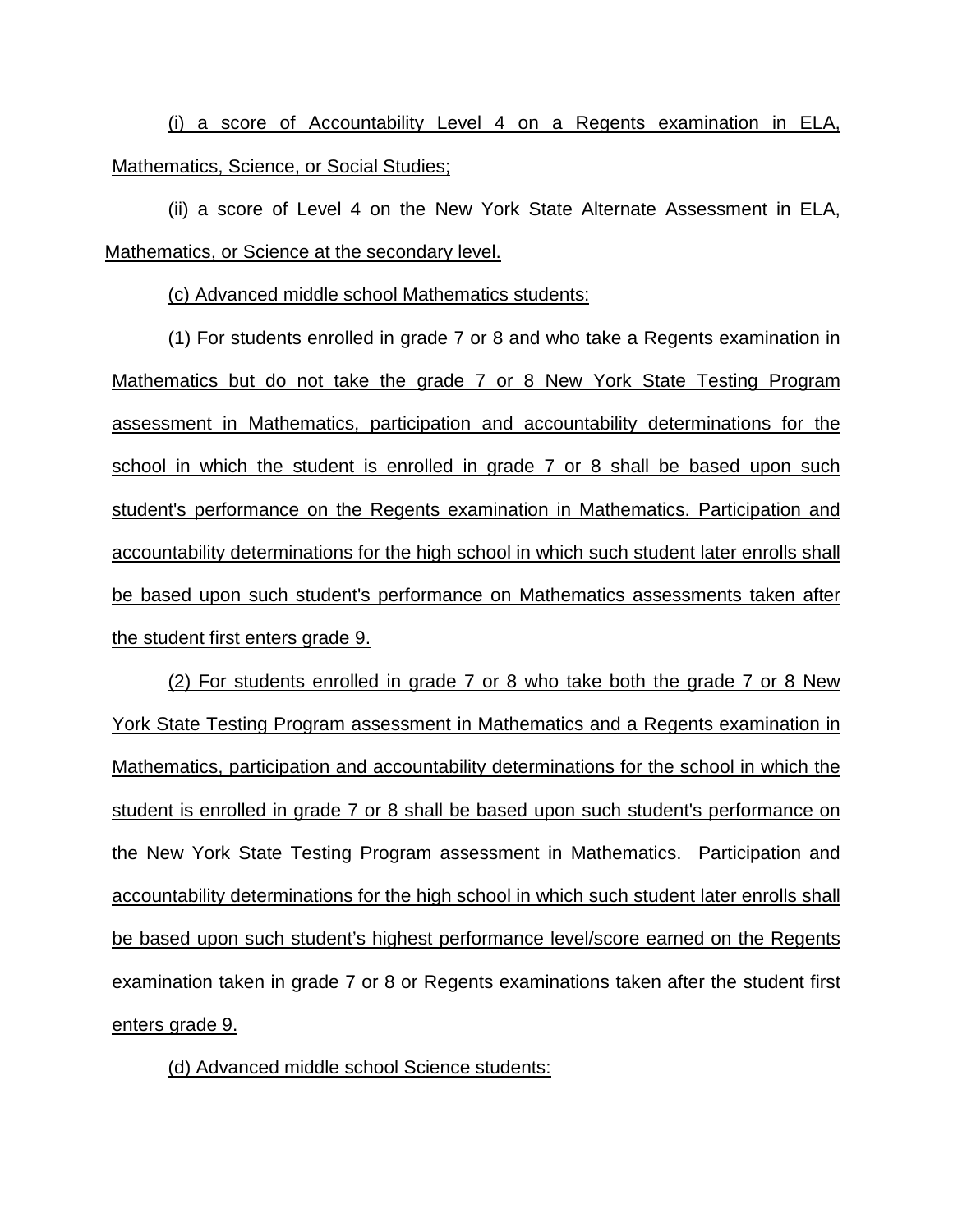(1) For students enrolled in grade 8 who take a Regents examination in science but do not take the Grade 8 Intermediate Science Test, accountability determinations for the school in which such student is enrolled in grade 8 shall be based upon such student's performance on the Regents examination in Science. Participation and accountability determinations for the high school in which such student later enrolls shall be based upon such student's performance on Science assessments after the student first enters grade 9.

(2) For students enrolled in grade 8 who take both the grade 8 Science Intermediate-Level Science Test and a Regents examination in Science, accountability determinations for the school in which such student is enrolled in grade 8 shall be based upon such student's performance on the Grade 8 Intermediate-Level Science Test. Participation and accountability determinations for the high school in which such student later enrolls shall be based upon such student's highest performance level/score earned on the Regents examination taken in grade 7 or 8 or Regents examinations taken after the student first enters grade 9.

(3) For students who took the Grade 8 Intermediate-Level Science Test when they were enrolled in grade 7 and who take a Regents examination in Science when enrolled in grade 8, accountability determinations for the school in which such student is enrolled in grade 8 shall be based upon such student's performance on the Regents examination in Science.

(4) For students who have taken the grade 8 Science intermediate assessment when enrolled in grade 7 and who do not take a Regents examination in Science when enrolled in grade 8, accountability determinations for the school in which the student is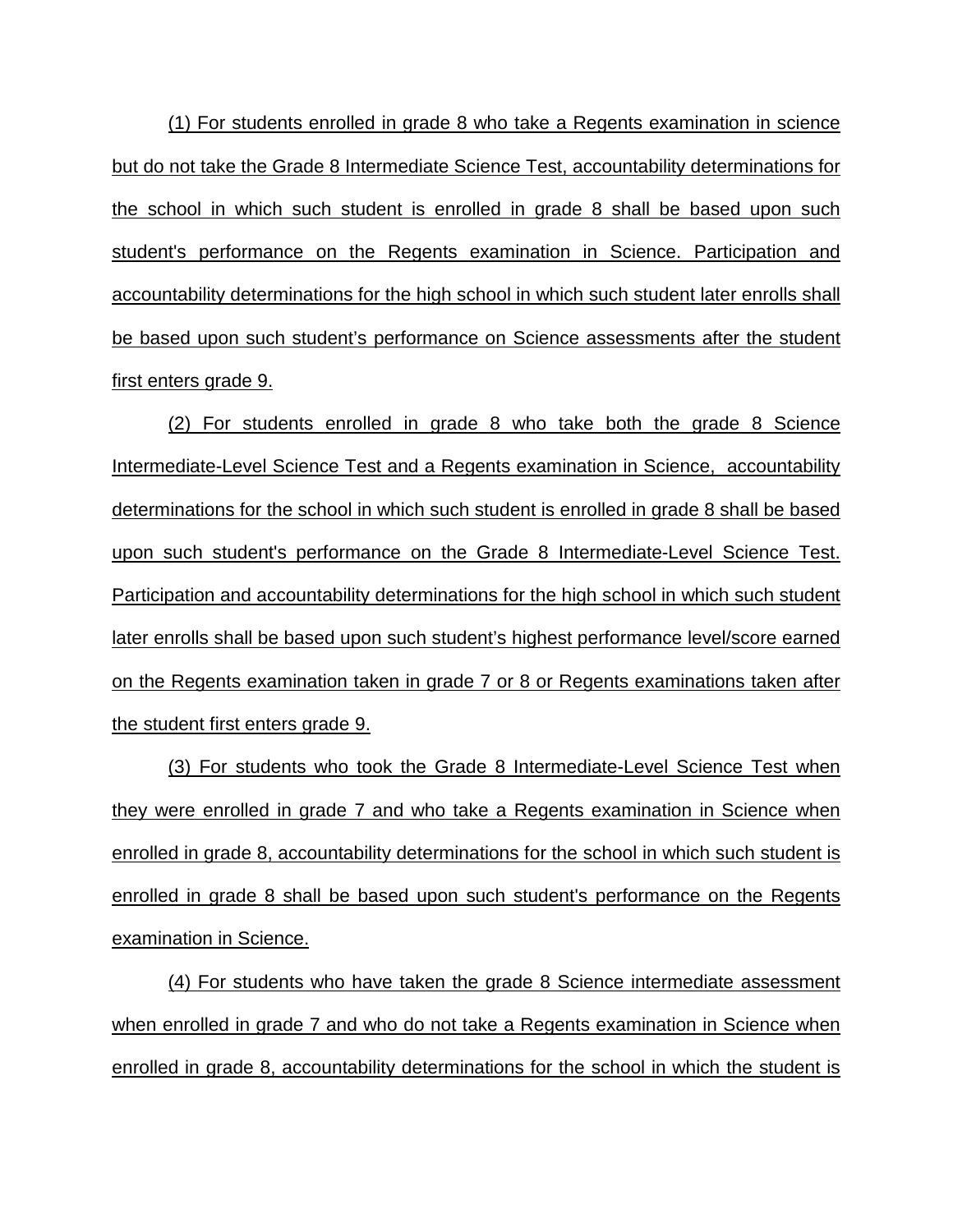enrolled in grade 8 shall be based upon the student's performance on the Grade 8 Intermediate-Level Test taken in grade 7.

(xvii) Minimum n size shall mean the minimum number of student results that are included within an accountability subgroup to make an accountability determination on a particular accountability measure. For purposes of this section, the minimum n size is 30 unless otherwise provided. For the Weighted Average Achievement Index and the Core Subject Performance Index the n size applies to the denominator used to calculate the indices. For English Language Proficiency; Chronic Absenteeism; Graduation Rate; and College, Career, and Civic Readiness, the n size applies to the denominator used to calculate the rates. For Growth, the n size applies to three years of results in ELA and Mathematics combined. For the Weighted Average Achievement Index, the Core Subject Performance Index; the Composite Performance; Academic Progress; Graduation Rate; and College, Career, and Civic Readiness indices, if there are fewer than 30 results in the current school year, then the results from the current and prior school year shall be combined and used if the results shall be equal to or greater than 30 to meet the minimum n size requirement. Provided, however, that where the Weighted Average Achievement Index for an accountability group is equal to or greater than 30, a Core Subject Performance Index shall be computed for that accountability group so long as there are a minimum of 15 student results for the Core Subject Performance Index and the number of student results for the Core Subject Performance Index equals at least 50 percent of the number of results for the Weighted Average Achievement Index. Provided further that, where the Composite Performance Index for a high school accountability group is equal to or greater than 30, a graduation rate shall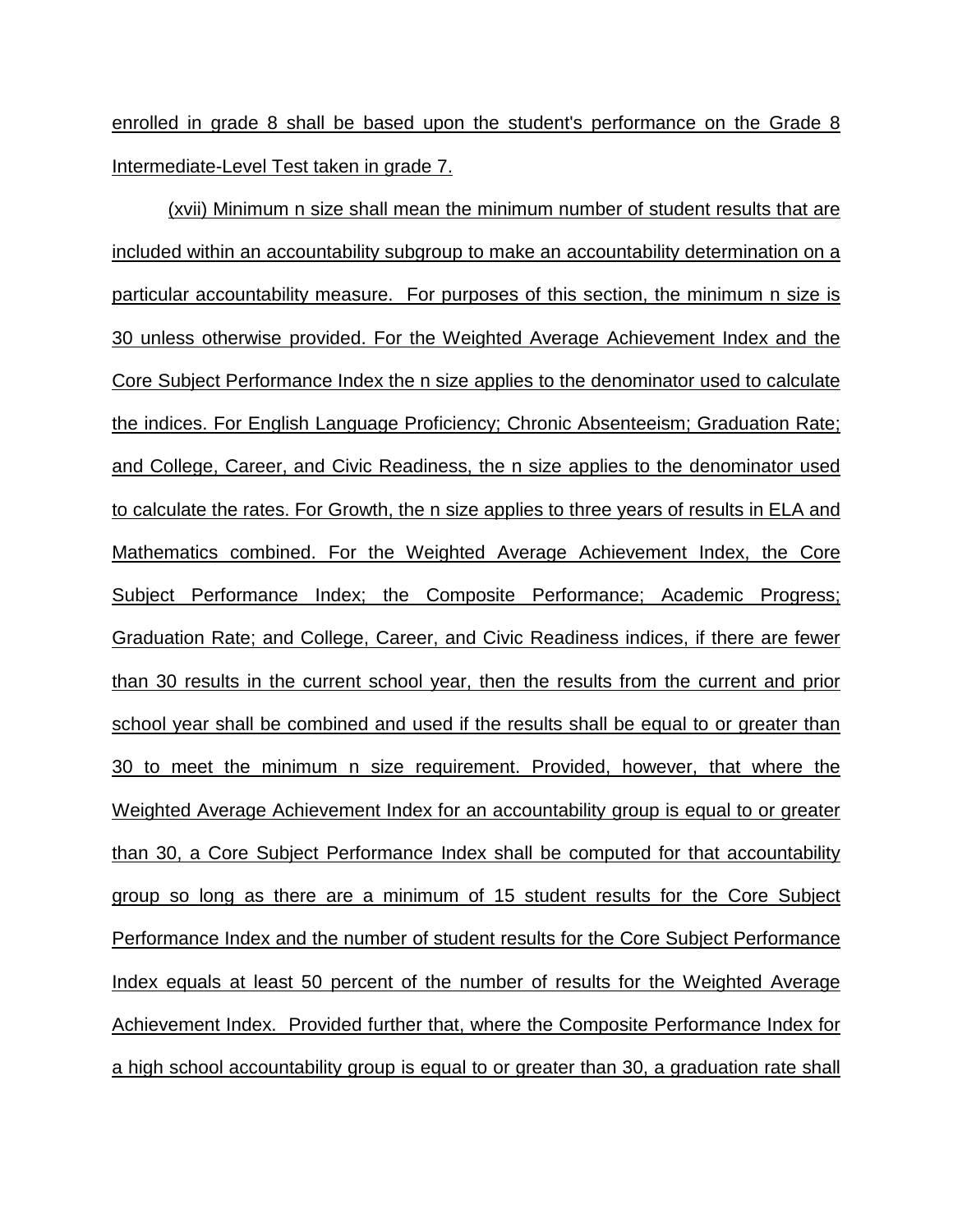be computed for that accountability group so long as there are a minimum of 15 students in the graduation cohort. If the minimum n size is not sufficient to establish a baseline for a subgroup in order develop a school or district MIP as defined in paragraph (2) of this subdivision, the Commissioner shall not make an accountability determination for an accountability subgroup for the Academic Progress; Graduation Rate; Chronic Absenteeism; or College, Career, Career, and Civic Readiness measures.

(xviii) Self-Assessment Process. For each school year, public schools and school districts in which a self-assessment process is required pursuant to this section shall conduct a self-assessment of their academic program and the school learning environment, in such format and using such criteria as may be prescribed by the Commissioner. Such self-assessment shall not be required of those schools and school districts for which the Commissioner shall conduct a review of the performance of the school or school district in accordance with subdivision (g) of this section. The superintendent of the school district or principal of the charter school shall review the self-assessment(s) and make a recommendation to the Commissioner, in such format and according to such timeframe as the Commissioner may prescribe, as to whether the accountability group(s) for which the school is accountable within the school or school district shall be considered to have performed at Level 1, 2, 3, or 4 for each accountability measure for which the school is below the minimum n size. The Commissioner shall consider the self-assessment and any other relevant information in determining the levels to assign to the school's accountability group(s) for such measures.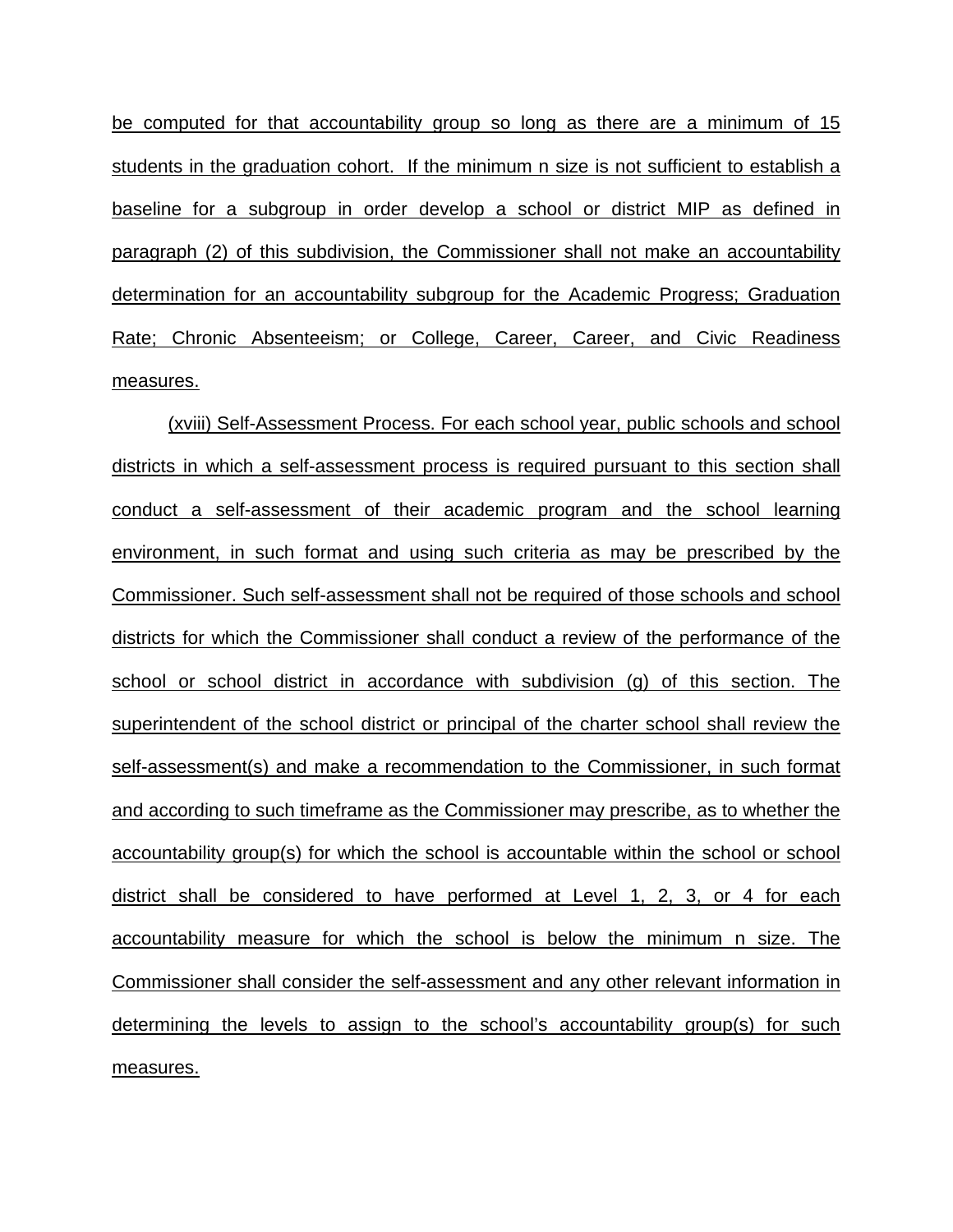(a) A registered school that has no continuously enrolled students because all students are students with disabilities who attend the school and who have been placed outside of their district of residence (in New York City, outside of their community school district of residence) for educational services by the district committee on special education or a school district official shall participate in a selfassessment process based on the students who are enrolled in the school. Schools in which a majority of the students for which the school is accountable have not been enrolled in the school as the result of a school district placement shall participate in the self-assessment process as described in this subparagraph.

(xix) BEDS day shall mean the basic educational data system reporting deadline or such date as prescribed by the Commissioner.

(xx) Regents alternative examination shall mean a Department-approved alternative examination to a Regents examination pursuant to sections 100.2(f) and (mm) of this Title.

(2) Definitions related to measures of school and district accountability.

(i) An accountability measure shall mean a measure used for the purpose of implementing the system of accountability for schools and districts in accordance with the provisions of this section, and shall include the following measures for elementary/middle schools: (1) Composite Performance; (2) Student Growth; (3) Combined Composite Performance and Student Growth; (4) English Language Proficiency; (5) Academic Progress; and (6) Chronic Absenteeism as described in subdivision (f) of this section. High school accountability measures shall include: (1) Composite Performance; (2) Graduation Rate; (3) Combined Composite Performance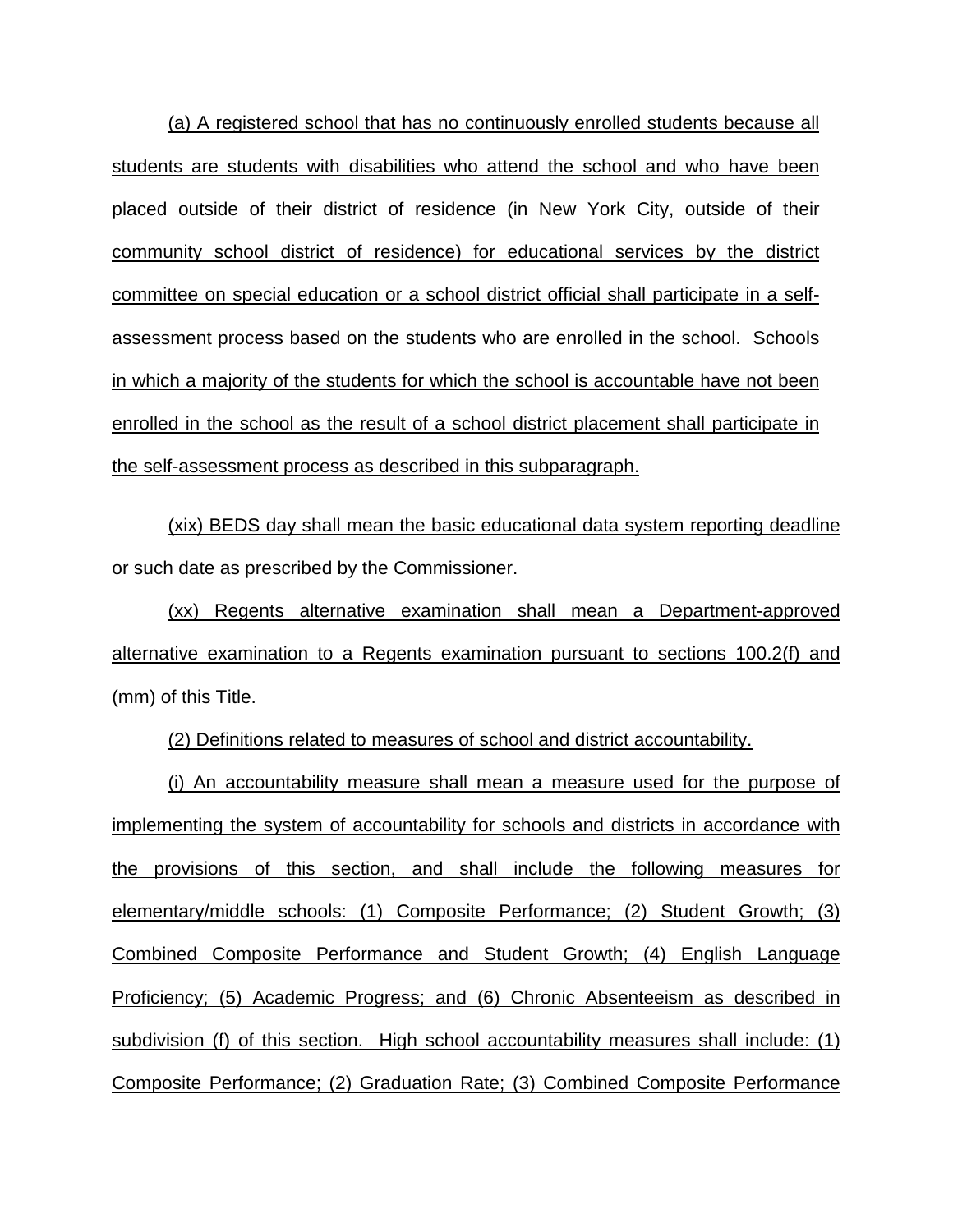and Graduation Rate; (4) English Language Proficiency; (5) Academic Progress; (6) Chronic Absenteeism; and (7) College, Career, and Civic Readiness as described in subdivision (f) of this section.

(ii) Graduates are students in the Graduation Rate Cohort as defined in subparagraph (xvi) of this paragraph who earned a Regents or local diploma by August  $31<sup>st</sup>$  of the reporting year.

(iii) The State baseline means the statewide performance of an accountability subgroup on an accountability measure that is used to establish the State Long-term goals and annual Measures of Interim Progress for that measure. A state baseline shall be established for the following accountability measures: Academic Progress in ELA; Academic Progress in Mathematics; the Four-Year Graduation Rate; the Five-Year Graduation rate; the Six-Year Graduation Rate; chronic absenteeism; and college, career, and civic readiness.

(iv) School or district baseline mean the school or school district performance of an accountability subgroup on an accountability measure that is used to establish the school or school district's annual measures of interim progress for that subgroup on that measure. School and district baselines shall be established for the following accountability measures: Academic Progress in ELA; Academic Progress in Mathematics; the Four-Year Graduation Rate; the Five-Year Graduation Rate; the Six-Year Graduation Rate; Chronic Absenteeism; and College, Career, and Civic Readiness. Provided that for schools or districts with subgroups that fail to meet the minimum n size requirements, a school and/or district baseline will be established when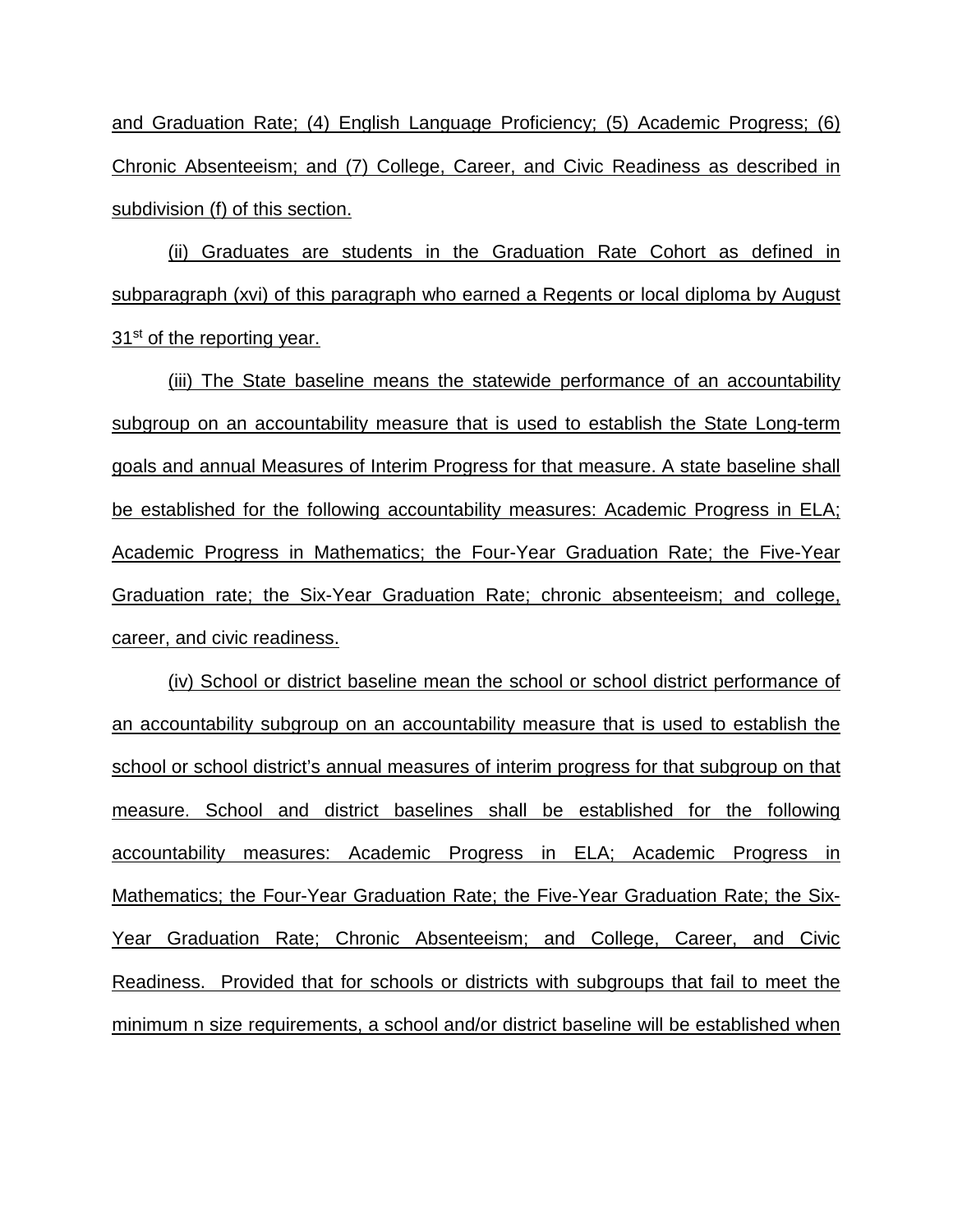such subgroup meets the minimum n size requirements, for the purpose of establishing Measures of Interim Progress.

(v) State Measures of Interim Progress (State MIPs). For each accountability measure that a State baseline has been established, the Commissioner shall establish for each accountability subgroup annual State MIPs. Prior to the start of the 2018-19 school year, the Commissioner shall establish State MIPs for the 2017-2018 through the 2021-2022 school years. The Commissioner shall annually establish new State MIPs for the school year next succeeding the last school year for which State MIPs had been previously established.

(vi) School and District Measures of Interim Progress (school and district MIPs). For each accountability measure for which a school or district baseline has been established, the Commissioner shall establish for each accountability subgroup annual school and district MIPs. Prior to the start of the 2018-2019 school year, the Commissioner shall establish school and district MIPs for the 2017-2018 through the 2021-2022 school years. The Commissioner shall annually establish new school and district MIPs for the school year next succeeding the last school year for which school and district MIPs had been previously established. In the event that a school and/or district undergoes a significant change in student enrollment as determined by the Commissioner, including but not limited to a change in grade configuration or a significant increase or decrease in numbers of students who are members of an accountability subgroup, the district may petition the Commissioner to revise the school and/or district specific MIPs assigned to one or more accountability subgroups for one or more accountability measures in the school.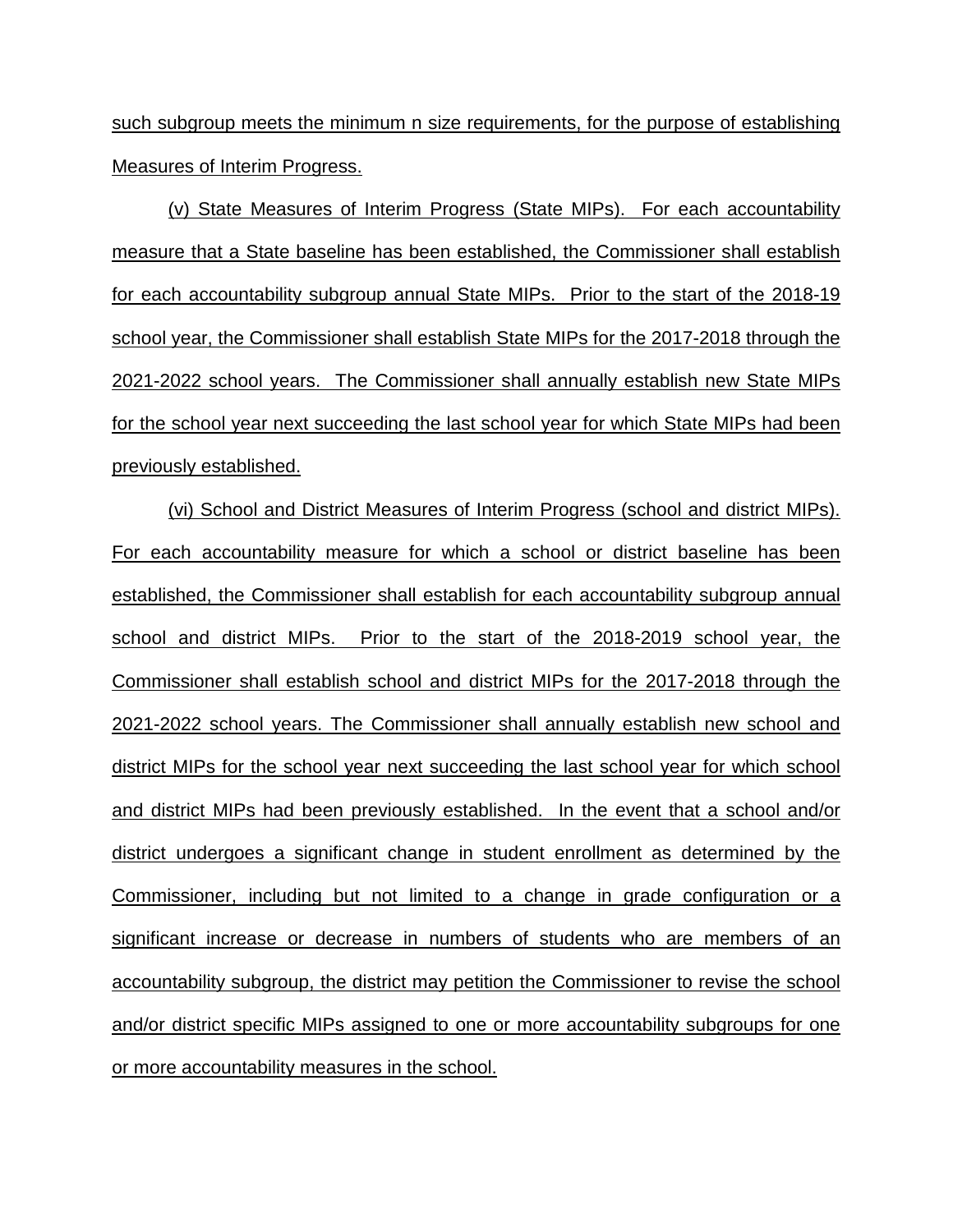(vii) State Long-term goal shall mean the amount of progress the State expects each accountability subgroup to make, based on the State baseline, at the end of a fiveyear period towards achieving the State End-goal. Exceeding Long-term goal is determined by subtracting the Long-term goal from the State-End-goal, dividing by 2, and then adding the result to the Long-term goal. The outcome must be at or above that resulting number.

(viii) State End-goal shall mean the ultimate desired performance at an undetermined future point for an accountability subgroup on an accountability measure for which a State Long-term goal has been established.

(ix) Student growth means the change in student achievement for an individual student between two or more points in time.

(x) The Mean Student Growth Percentile means the result of a statistical model that calculates each student's change in achievement between two or more points in time on a State assessment and compares each student's performance to that of similarly achieving students.

(xi) The out-of-school suspension rate shall mean the number of students who were suspended from school (not including in-school suspensions) for one full day or longer anytime during the school year divided by the number of students enrolled on BEDS day of that school year commencing with data collected for the 2017-2018 school year. A student is counted only once, regardless of whether the student was suspended one or more times during the school year. For the 2018-2019 school year results, the Commissioner shall report for each accountability group for which a school or district is accountable a Level from 1-4 based on the out-of-school suspension rate.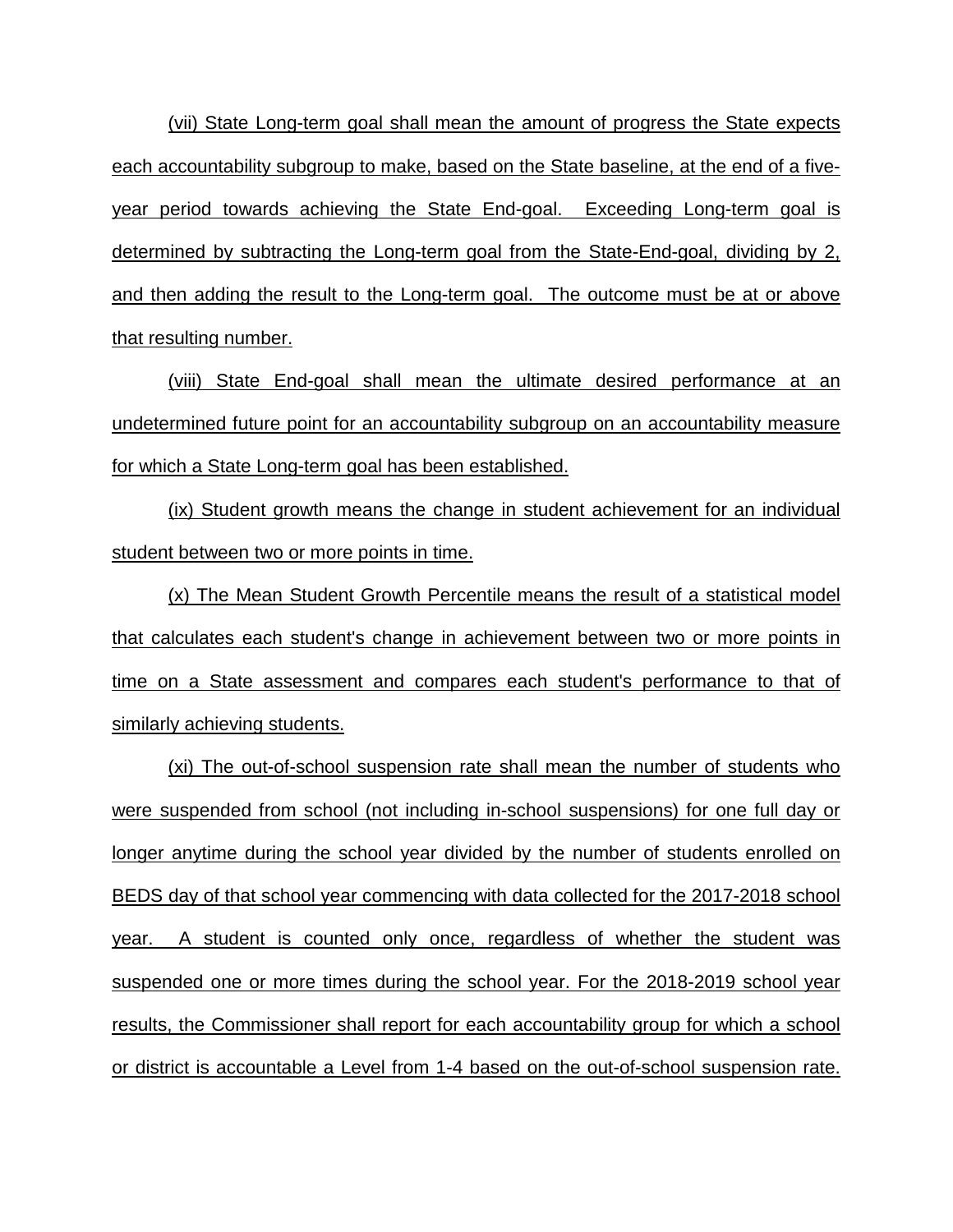For the 2019-2020 school year results, districts must implement the provisions of 100.21(i)(4) for any schools that have an accountability group that performs at Level 1 on the out-of-school suspension indicator. Beginning with the 2020-2021 school year results, the out-of-school suspension indicator shall be incorporated into the methodology used to determine the accountability status of schools and districts under this section.

(xii) Accountability cohort.

(a) Except as provided in clauses (b) and (c) of this subparagraph, the accountability cohort for each public school for purposes of computing secondary-level composite performance and academic progress for any given school year shall consist of those students who first enrolled in ninth grade anywhere four years prior to the current reporting year and who were enrolled in the school on BEDS day of the reporting year. The district accountability cohort for purposes of computing secondarylevel composite performance and academic progress for any given school year shall consist of those students who first enrolled in ninth grade anywhere four years prior to the current reporting year and who were as of BEDS day for the reporting year, enrolled in the school district or placed by the school district committee on special education or by school district officials in educational programs outside the school district on BEDS day of the reporting year. Students with disabilities in ungraded programs shall be included in the district and school accountability cohorts in the fourth school year following the one in which they attained the age of 17.

(b) The following students shall not be included in the school accountability cohort: students whose last regular enrollment record indicates that the student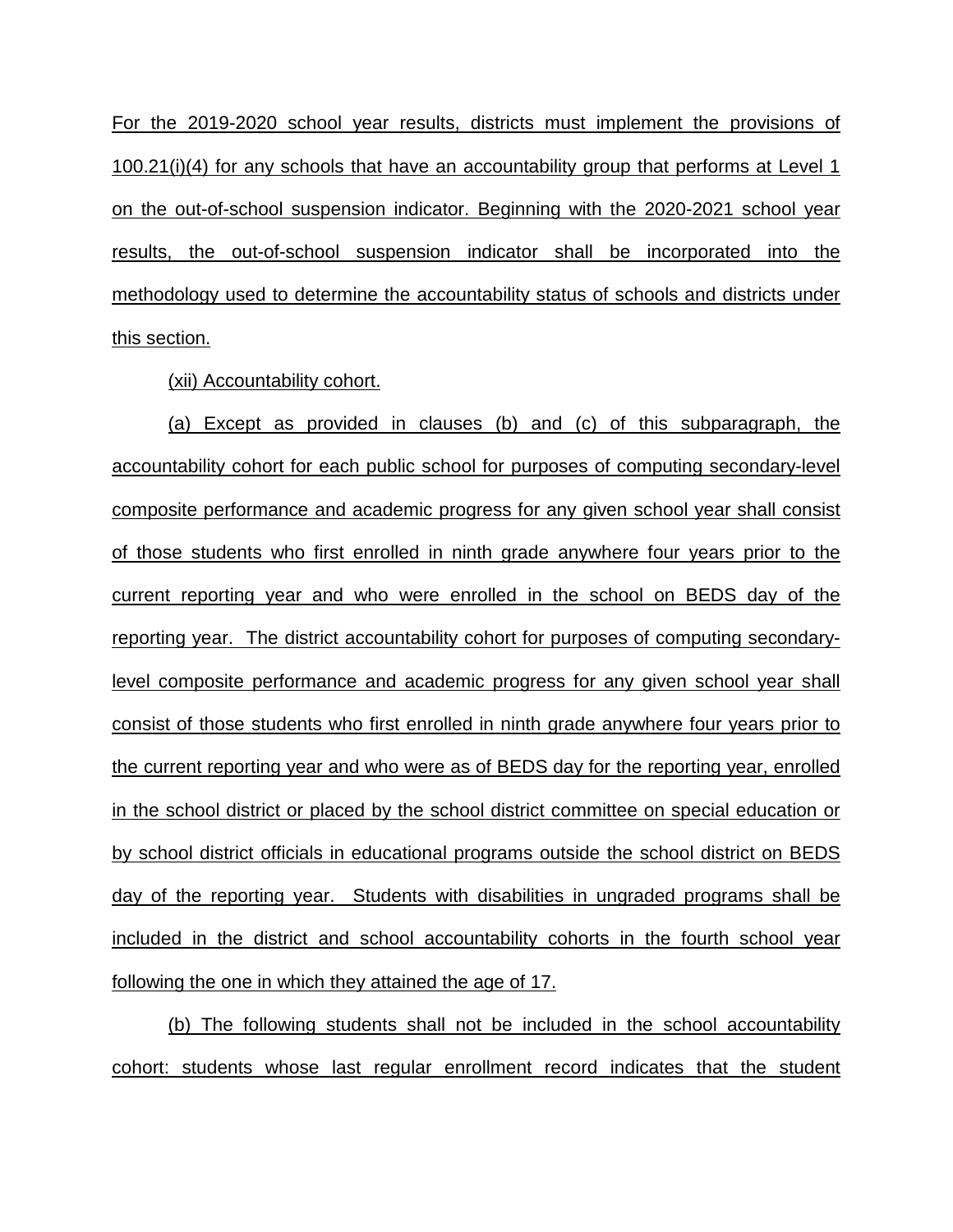transferred to another high school or alternative high school equivalency preparation program approved pursuant to section 100.7 of this Part, or for which the public school or school district has provided evidence of enrollment in a high school equivalency preparation program on such form as the Commissioner may prescribe, or a prison or juvenile facility, or home schooling by a parent or guardian, or postsecondary school prior to earning a diploma, or who are a prior graduate from outside the United States and enrolled without documentation from their previous school, or who left the United States or its territories, or who are deceased; except that, the following students will be included in the high school cohort of the school they attended before transferring:

(1) students whose last regular enrollment record indicates that the student transferred to an alternative high school equivalency preparation program approved pursuant to section 100.7 of this Part, or for which the public school or school district has provided evidence of enrollment in a high school equivalency preparation program on such form as the Commissioner may prescribe, but leave that program before the end of the third school year after the school year in which they first entered grade 9 without having earned a high school equivalency diploma or without entering a program leading to a high school diploma; and

(c) The following students shall not be included in the district accountability cohort: students whose last regular enrollment record as determined by the Commissioner indicates that he/she transferred to a high school that is not a component of the school district or to an alternative high school equivalency preparation program approved pursuant to section 100.7 of this Part, or for which the public school or school district has provided evidence of enrollment in a high school equivalency preparation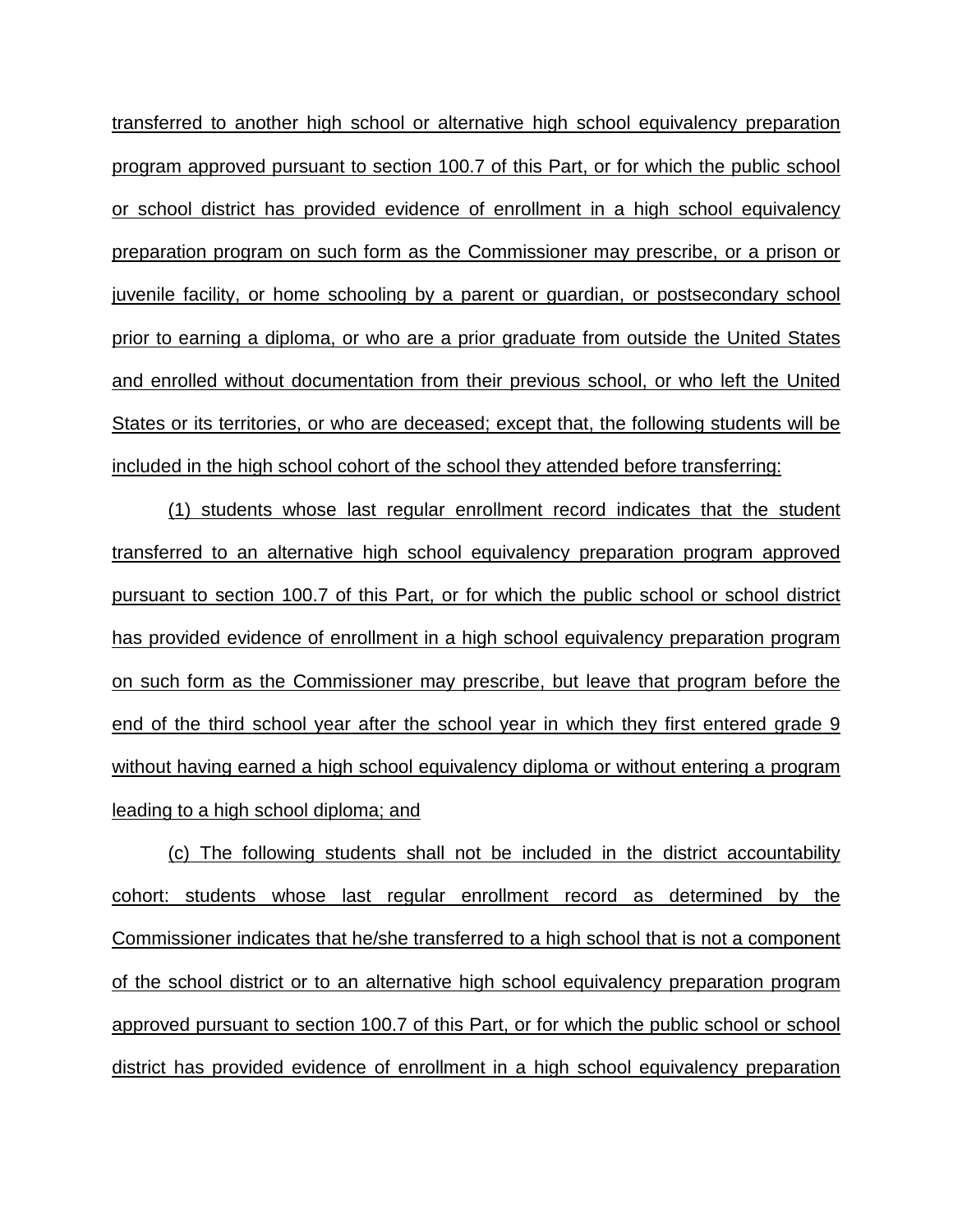program on such form as the Commissioner may prescribe, or criminal justice facility, or home schooling by a parent or guardian, or postsecondary school prior to earning a diploma, or who are a prior graduate from outside the United States and enrolled without documentation from their previous school, or who left the United States or its territories, or who are deceased; except that the following students will be included in the high school cohort of the school district they attended before transferring:

(1) students whose last enrollment record indicates the student transferred to an alternative high school equivalency preparation program approved pursuant to section 100.7 of this Part or for which the public school or school district has provided evidence of enrollment in a high school equivalency preparation program on such form as the Commissioner may prescribe, but leave that program before the end of the third school year after the school year in which they first entered grade 9 without having earned a high school equivalency diploma or without entering a program leading to a high school diploma.

(xiii) Graduation Rate Cohort.

(a) The Four-Year Graduation Rate Cohort for each public school and school district shall consist of those students (including an ungraded student with a disability in accordance with clause (e) of this subparagraph) whose first date of entry into grade nine (anywhere) was four years previously and whose last enrollment in the school or district (as applicable), did not end because of transfer to another school or district (as applicable), transfer to home schooling by a parent or guardian, transfer to a postsecondary school prior to earning a diploma, or being a prior graduate from outside the United States and enrolled without documentation from their previous school, or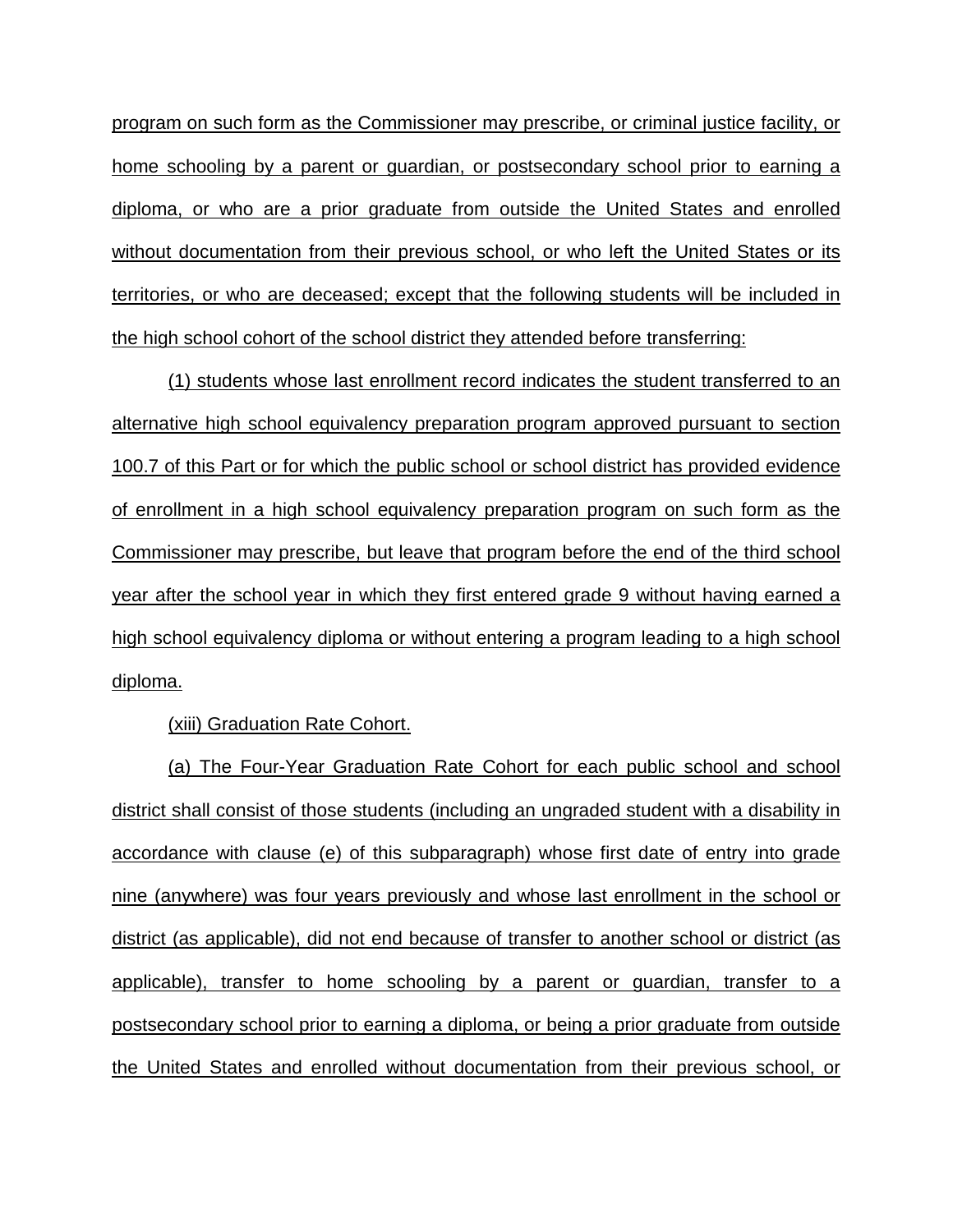leaving the United States or its territories, or transferred to a prison or juvenile facility, or death. Data for this cohort are captured as of June 30 of the fourth school year after the school year in which the cohort first entered grade nine. Data for this cohort are lagged by a year.

(b) The Five-Year Graduation Rate Cohort for each public school, and school district shall consist of those students (including an ungraded student with a disability in accordance with clause (e) of this subparagraph) whose first date of entry into grade nine (anywhere) was five years previously and whose last enrollment in the school or district (as applicable), did not end because of transfer to another school or district (as applicable), transfer to home schooling by a parent or guardian, transfer to a postsecondary school prior to earning a diploma, or being a prior graduate from outside the United States and enrolled without documentation from their previous school, or leaving the United States or its territories, or transferred to a prison or juvenile facility, or death. Data for this cohort are captured as of June 30 of the fifth school year after the school year in which the cohort first entered grade nine. Data for this cohort are lagged by a year.

(c) The Six-Year Graduation Rate Cohort for each public school and school district shall consist of those students (including an ungraded student with a disability in accordance with clause (e) of this subparagraph) whose first date of entry into grade nine (anywhere) was six years previously and whose last enrollment in the school or district (as applicable), did not end because of transfer to another school or district (as applicable), transfer to home schooling by a parent or guardian, transfer to a postsecondary school prior to earning a diploma, or being a prior graduate from outside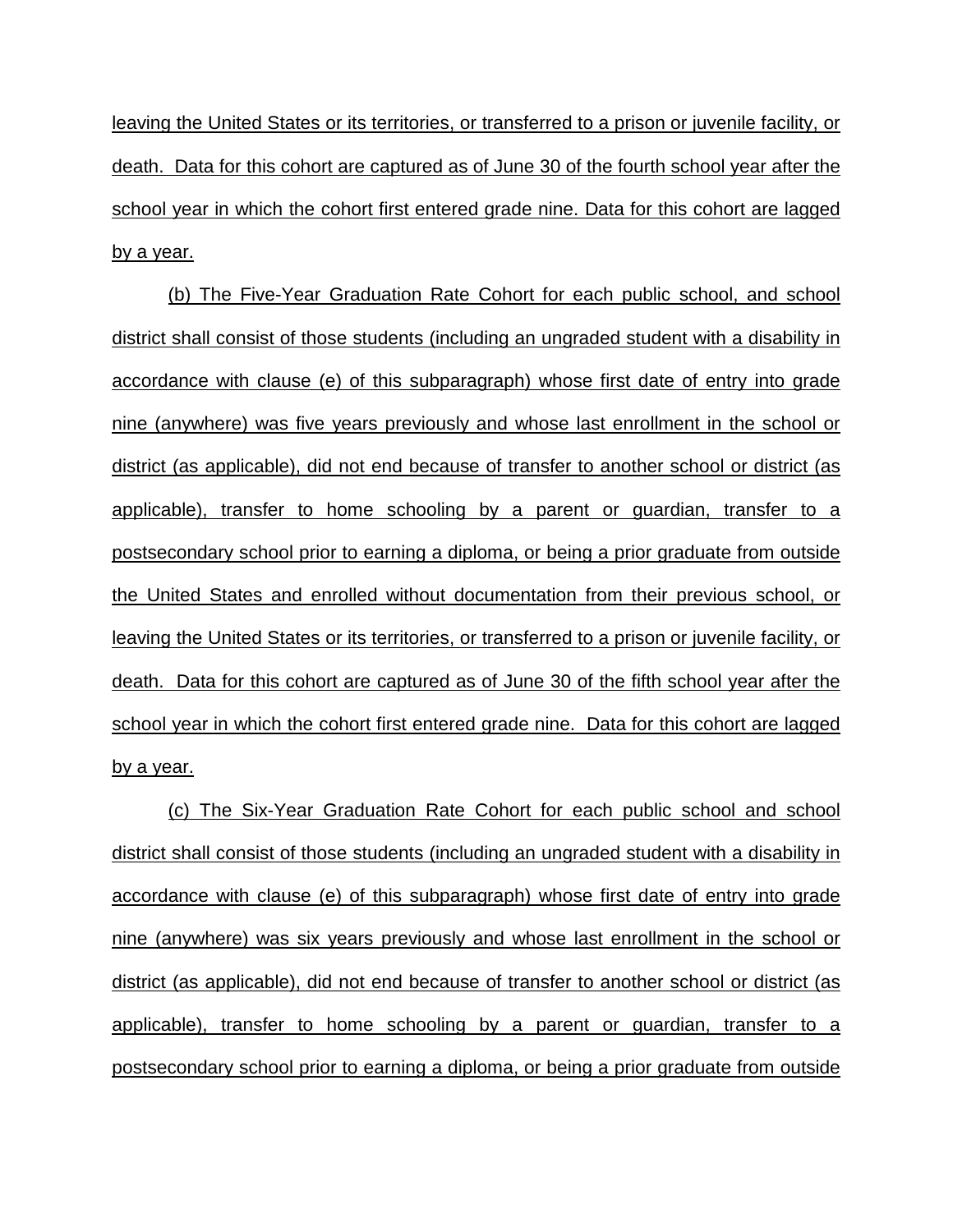the United States and enrolled without documentation from their previous school, or leaving the United States or its territories, or transferred to a prison or juvenile facility, or death. Data for this cohort are captured as of June 30 of the sixth school year after the school year in which the cohort first entered grade nine. Data for this cohort are lagged by a year.

(d) Graduates are students in the Four-Year, Five-Year, or Six-Year Graduation Rate Cohort who earned a local or Regents diploma by August 31 following the fourth, fifth or sixth school year after the school year in which the cohort first entered grade nine.

(e) Ungraded students with disabilities shall be included in the Accountability Cohort and the Four-Year, Five-Year, and Six-Year Graduation Rate Cohorts in the school year in which they attain the age of 17.

(3) Definitions related to school and district accountability designations.

(i) Comprehensive Support and Improvement (CSI) Schools (elementary and middle schools). The State shall designate elementary/middle schools as CSI schools using the following criteria:

(a) Beginning with the 2018-2019 school year, using 2017-2018 school year results, the State shall identify a minimum five percent of the lowest performing schools as CSI schools and shall identify CSI schools based upon the results from the all students group once every three years thereafter, based on the accountability measures described in subdivision (f) of this section. Provided that, if the accountability measures used to identify CSI schools in subdivision (f) of this section result in the identification of fewer than five percent of Title I public elementary/middle schools in the State, the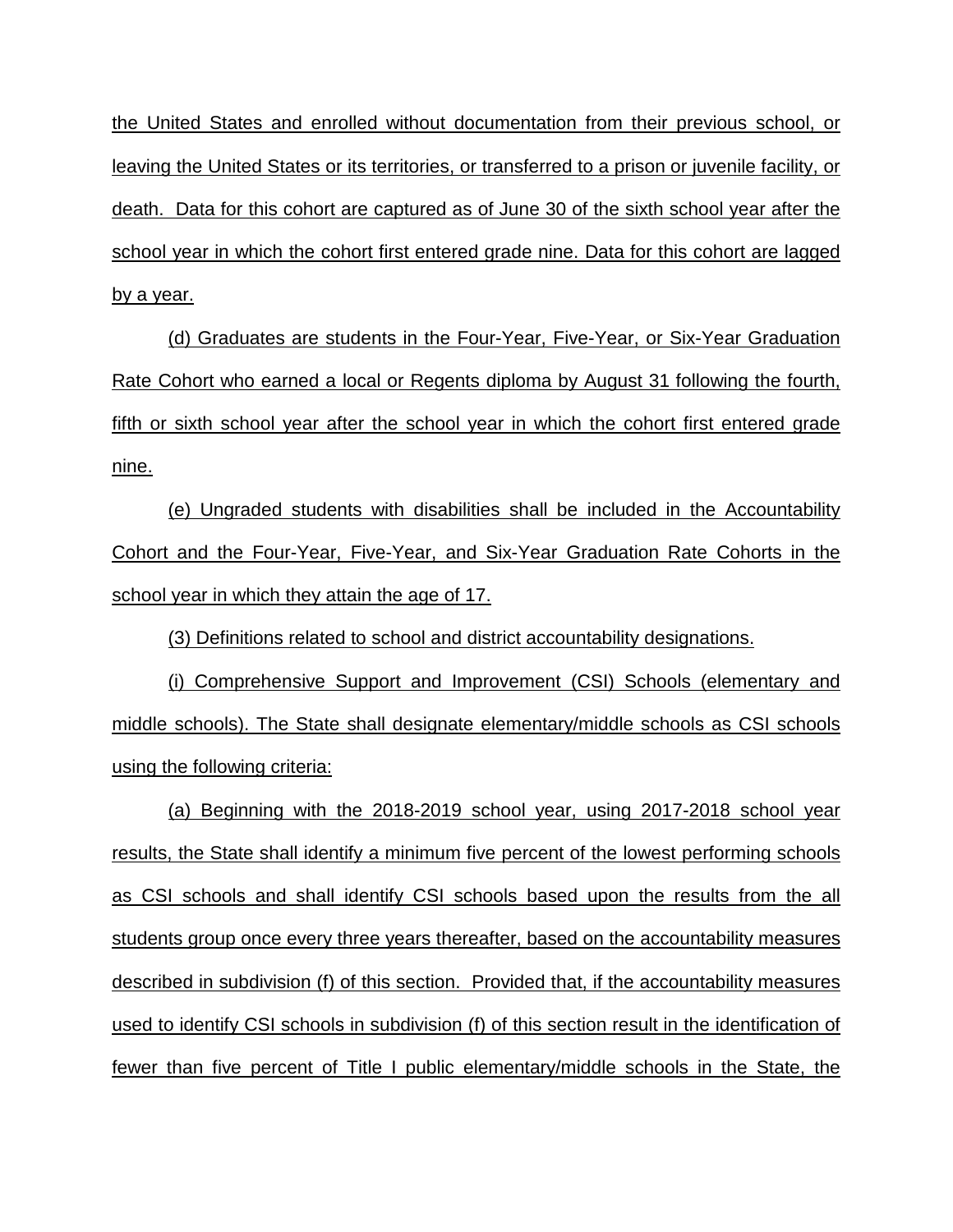Commissioner shall identify the lowest performing five percent of Title I public elementary/middle schools using the rank ordered list for the Combined Composite Performance and Growth Index; and

(b) Any Targeted Support and Improvement school that has been identified for additional targeted support based on the performance of one or more accountability subgroups and continues, following the designation for additional targeted support, to be identified as a targeted support and improvement school for three consecutive school years for the performance of the same accountability subgroup(s) shall be preliminarily identified as a CSI school.

(ii) CSI (high schools). The State shall designate high schools as CSI schools using the following criteria:

(a) Beginning with the 2018-2019 school year, using 2017-2018 school year results, the State will identify a minimum five percent of the lowest-performing schools as CSI schools based upon the results from the all students group once every three years based on the accountability measures described in subdivision (f) of this section. Provided that, if the methodology pursuant to (f)(1)(i) for elementary/middle schools and (f)(2)(i) for high schools of this section results in the identification of fewer than five percent of Title I public high schools in the State, the Commissioner shall identify the lowest performing five percent of Title I public high schools using the rank ordered list for the Combined Composite Performance and Graduation Rate Index; and

(b) Any targeted support and improvement school that has been identified for additional targeted support based on the performance of one or more accountability subgroups consistent with this section and continues, following the designation for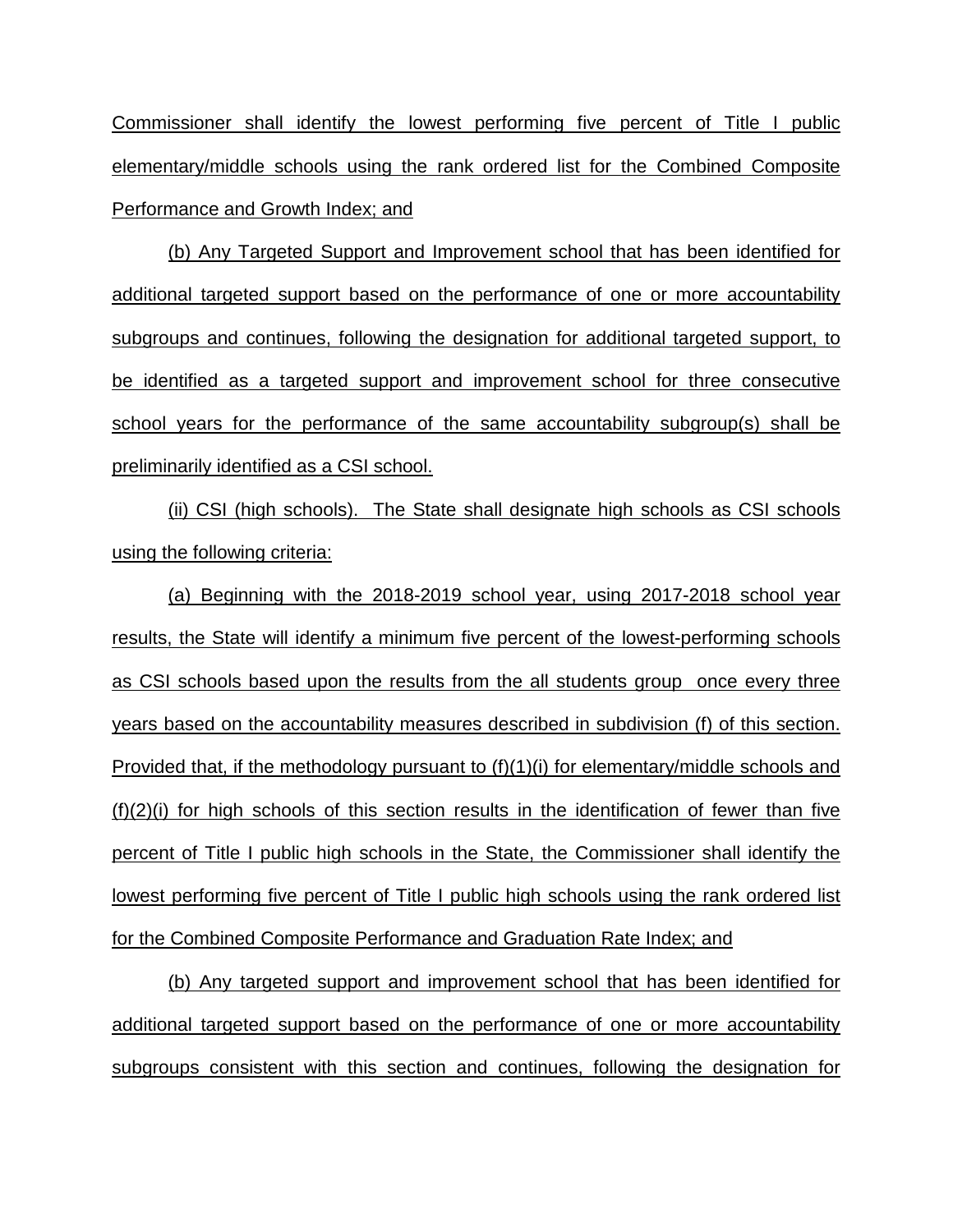additional targeted support, to be identified as a targeted support and improvement school for three consecutive school years for the performance of the same accountability subgroup(s) shall be preliminarily identified as a CSI school; and

(c) Any school with a Four-Year Graduation rate below 67 percent and a Five-Year or Six-Year Graduation Rate that is not at or above 67 percent in the years in which school are identified pursuant to clause (a) of this subparagraph shall be preliminarily identified as a CSI school.

(iii) A Targeted Support and Improvement (TSI) School shall mean a school with one or more consistently underperforming accountability subgroups based on the accountability measures described in subdivision (f) of this section. These schools will be identified annually, beginning with the 2019-2020 school year, except that a school identified as a Priority or Focus School during the 2017-2018 school year may be identified, using 2017-2018 school year data only, if such school meets the criteria for identification as a TSI school beginning with the 2018-2019 school year. In addition, a TSI school with any accountability subgroup performing below the threshold for the all students subgroup for the lowest performing five percent of schools shall be identified for additional targeted support in accordance with subdivision (f) of this section. Beginning with the 2018-2019 school year, TSI schools shall be identified for additional targeted support in the same years in which CSI school designations are made based on the performance of the all students group.

(iv) Target District shall mean any school district with one or more CSI and/or TSI schools. A Target District shall also mean any district whose district-wide performance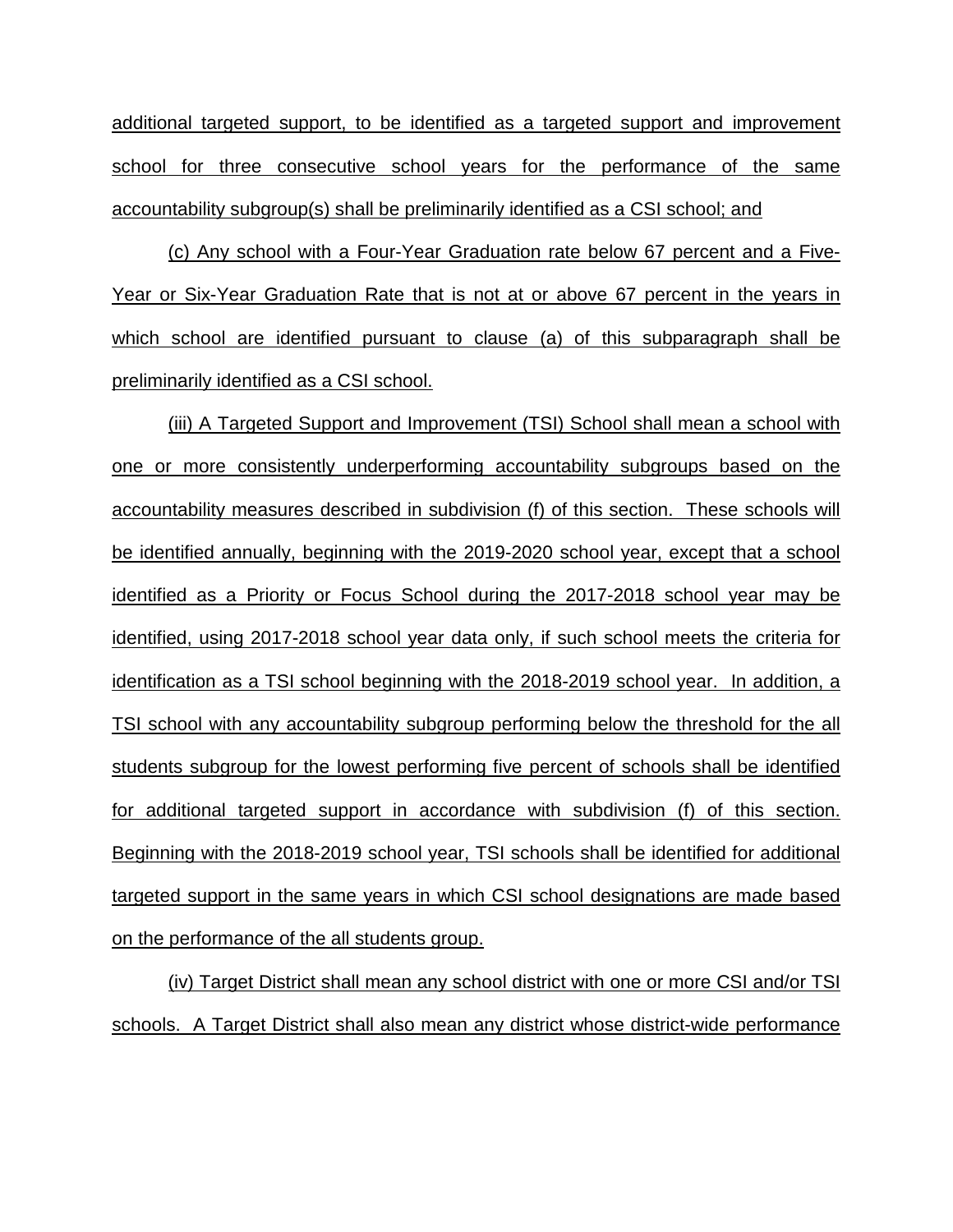levels would cause a school to be identified as a CSI or a TSI school pursuant to the provisions of this section.

(v) A school in Good Standing means a school that is not identified as a CSI or TSI school pursuant to the provisions of this section.

(vi) Recognition schools shall mean schools in good standing that exhibit evidence of high performance and/or rapid improvement as determined by the Commissioner.

(vii) Struggling school, persistently struggling school, school district receiver, school intervention plan, school receiver, and consultation and collaboration shall be as defined in section 100.19(a) of this Part.

(4) Definitions related to interventions for designated schools and districts.

(i) Integrated intervention team means a school quality review team or joint intervention team appointed by the Commissioner, which may include a distinguished educator appointed by the Commissioner, to conduct a diagnostic review of a CSI or TSI school or a Target District or a school under registration review.

(ii) A comprehensive needs assessment means a comprehensive assessment of the school or district that includes a review of school or district quality using such form(s) as may be prescribed by the Commissioner, which may include but is not limited to the diagnostic tool for school and district effectiveness as defined in paragraph (15) of subdivision (a) of section 100.19 of this Part; select state-reported and state-supported data indicators as prescribed by the Commissioner; and a resource audit as defined in this paragraph.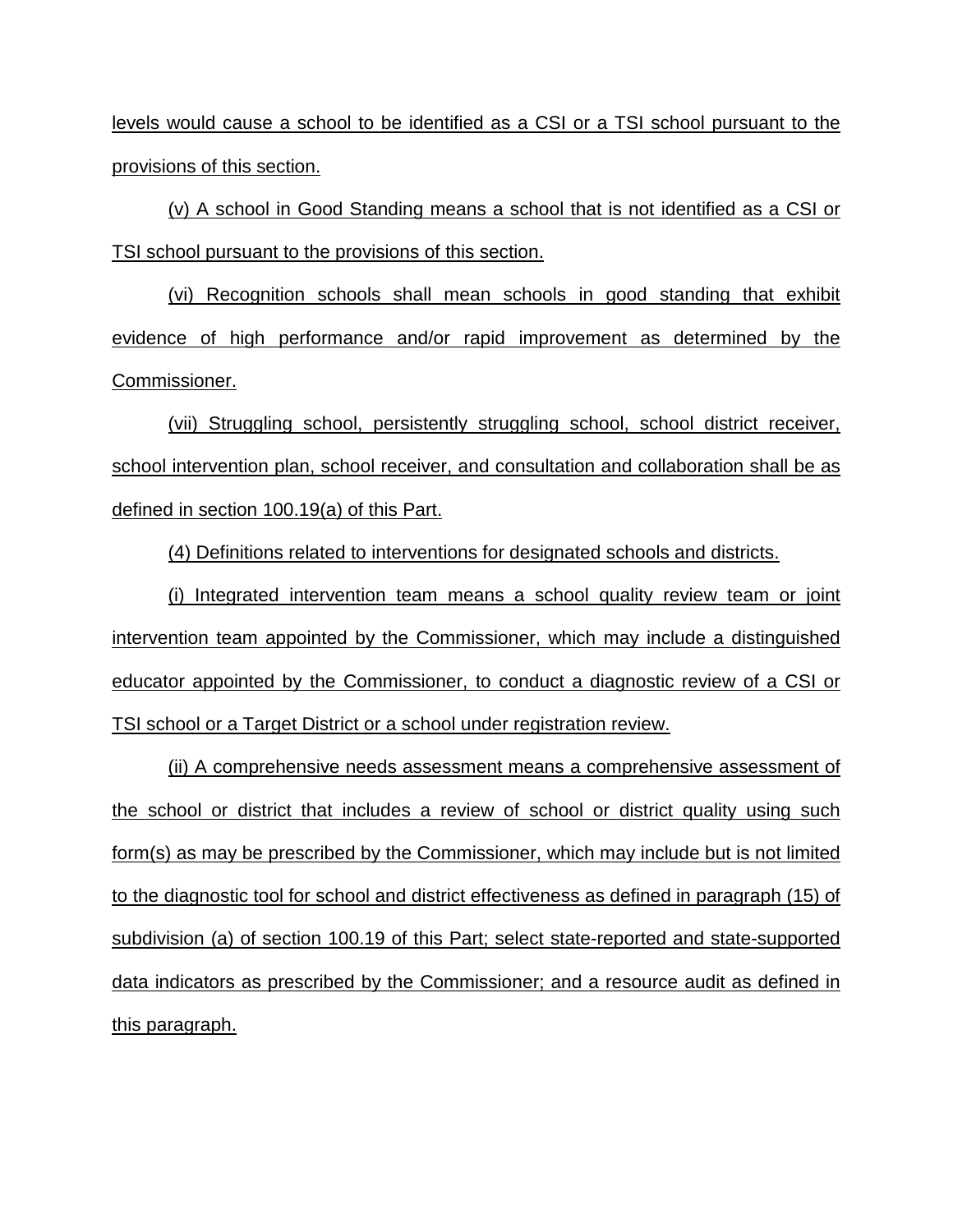(iii) A progress needs assessment means an annual assessment of the school that includes a progress review of the implementation of the school comprehensive education plan; select State-reported and State-supported data in comparison to other schools and in comparison to prior year performance; a resource audit as defined in this paragraph; and a review of parent, staff, and teacher survey results; provided that a progress needs assessment shall not be conducted in a school year in which a comprehensive needs assessment is conducted.

(iv) Resource audit means an audit that examines the effectiveness of professional development and how schools and districts use their time (e.g., instructional time, length of school day and/or school year), space (facilities), staff, and funds in relation to best practices as determined by Commissioner.

(v) School-level evidence-based intervention means an activity, strategy, or intervention that has met the criteria outlined in section 8101(21)(A) of ESSA by demonstrating a statistically significant effect on improving student outcomes or other relevant outcomes: provided that such intervention must be implemented so as to affect such percentage of a school's enrollment or such percentage of classrooms as may be prescribed by the Commissioner for the school.

(vi) School improvement grant means a grant awarded by the U.S. Department of Education to the New York State Education Department as a State Educational Agency (SEA), pursuant to section 1003 of ESSA and awarded by the New York State Education Department to a local educational agency (LEA), as defined in this section, as a subgrant.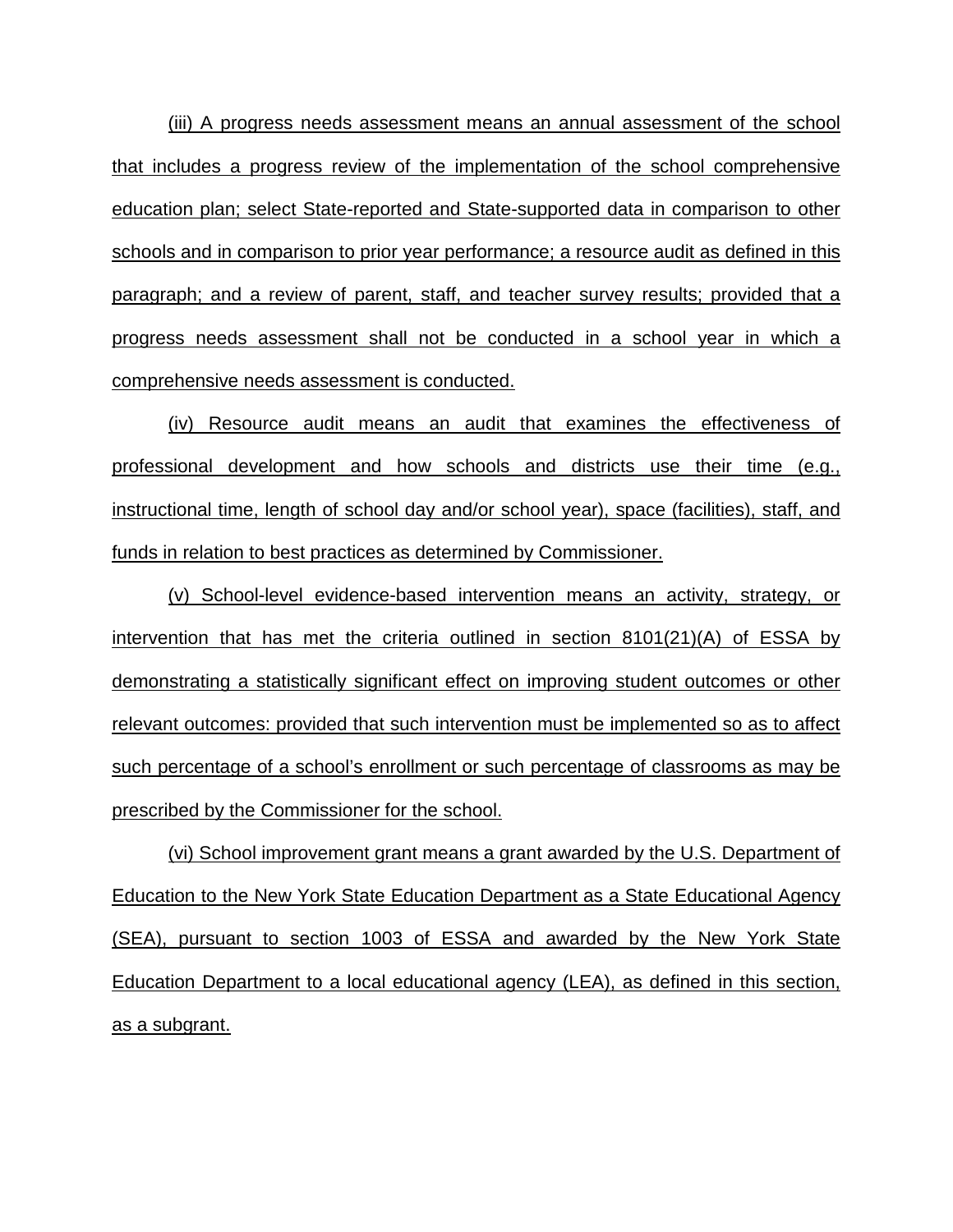(vii) Public school choice shall mean the option for students enrolled in a CSI school to transfer to a public school in good standing at the appropriate grade level within the district pursuant to subdivision (i) of this section; provided that if there are no schools in good standing within the district that serve the grade level of the students, parents of students in the identified schools shall be offered the ability to transfer their child to a TSI school.

(viii) School comprehensive education plan means a school improvement plan, using such form and format as the Commissioner may prescribe, that CSI and TSI schools shall develop in collaboration with stakeholders, in accordance with the district's plan for school-based management and shared decision making pursuant to the requirements of section 100.11 of this Part. The plan must include an analysis of the school's achievement of previous goals; be based upon data from the school, including but not limited to, the results of the comprehensive needs assessment or the progress needs assessment and any additional data collected by the school; specify the accountability measures for which the school has been identified; identify initiatives that will be implemented to positively affect student learning and to address the accountability measures for which the school has been identified; identify resource inequities, which may include a review of school and school district budgeting; explicitly delineate the plan for annually increasing student performance through comprehensive instructional programs and services as well as enhancement of teacher and leader effectiveness, with a focus on the accountability subgroup(s) and measures for which the school was identified; include evidence-based interventions; and be first implemented no later than the beginning of the first day of regular student attendance in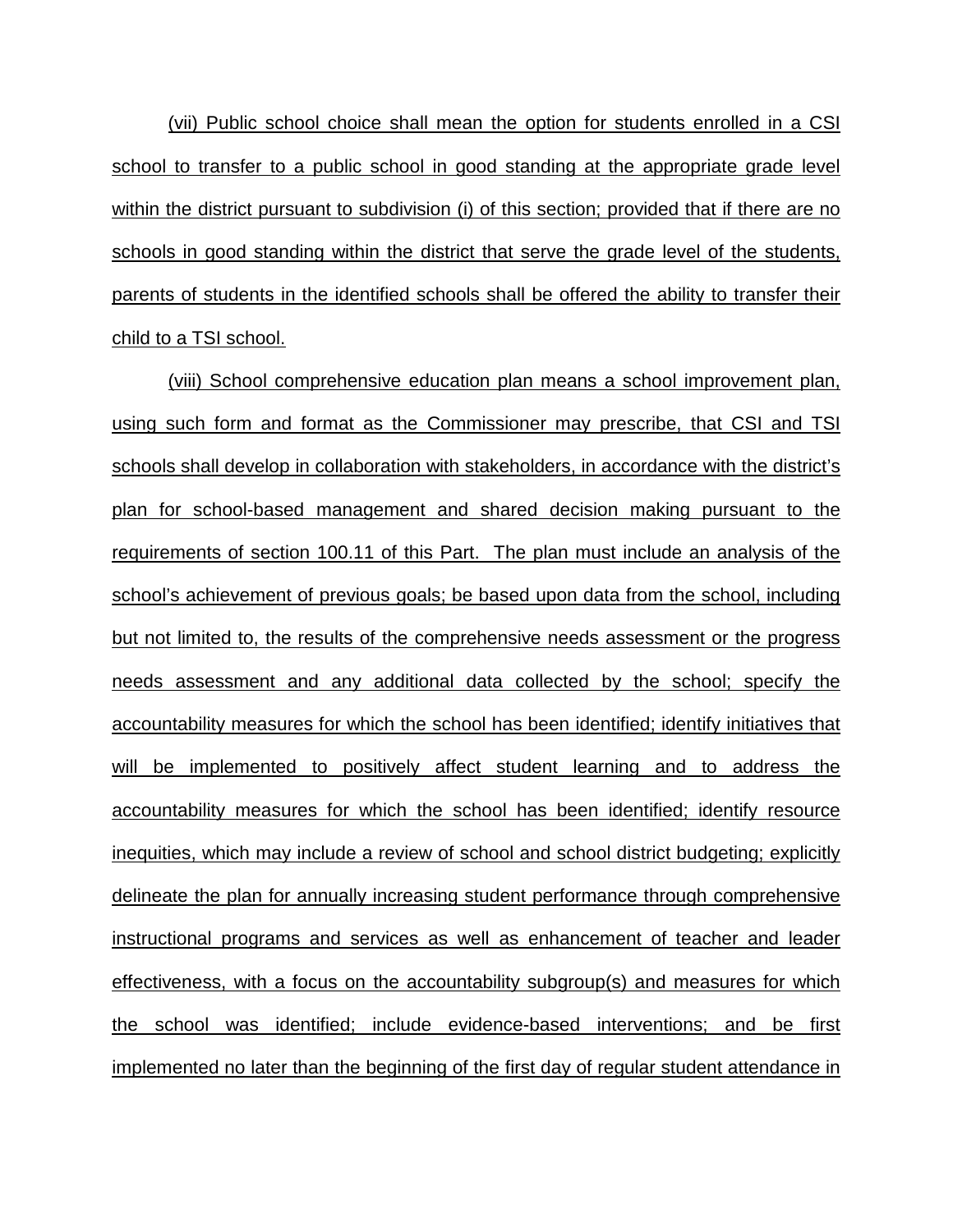the school year following the school's identification. Schools identified as CSI will submit their plans to the Department for approval, which shall reject any plan that does not adhere to the directions provided by the Department and/or provide sufficient evidence in such format as prescribed by the Commissioner that parents and pedagogical staff and in secondary schools, students, meaningfully participated in the development of the plan.

(ix) Job-embedded professional development means professional development for teachers and leaders that is informed by the results of the comprehensive needs assessment or progress needs assessment of the school and by the teacher or leader evaluation system and any applicable supports, and addresses identified teacher and student needs.

(x) Participatory budgeting process shall mean a process by which CSI schools, beginning with the 2019-2020 school year, annually set aside and spend a designated amount of allowable funds in such school year, in an amount specified by the Commissioner and not to be less than \$2,000, for the purpose of funding projects that are proposed by and voted on by the students and families of the school through a process determined by the Commissioner. The project proposal period and subsequent final vote must occur annually within each CSI school and be organized in such manner as may be specified by the Commissioner, which shall include, at a minimum, guidance that the final vote to determine the projects that are funded is open to all students and that the families of each student shall have a minimum of one vote per family.

(xi) Parent, staff, and student surveys means annual surveys of parents, staff, and students conducted by CSI and TSI schools, identified by the district and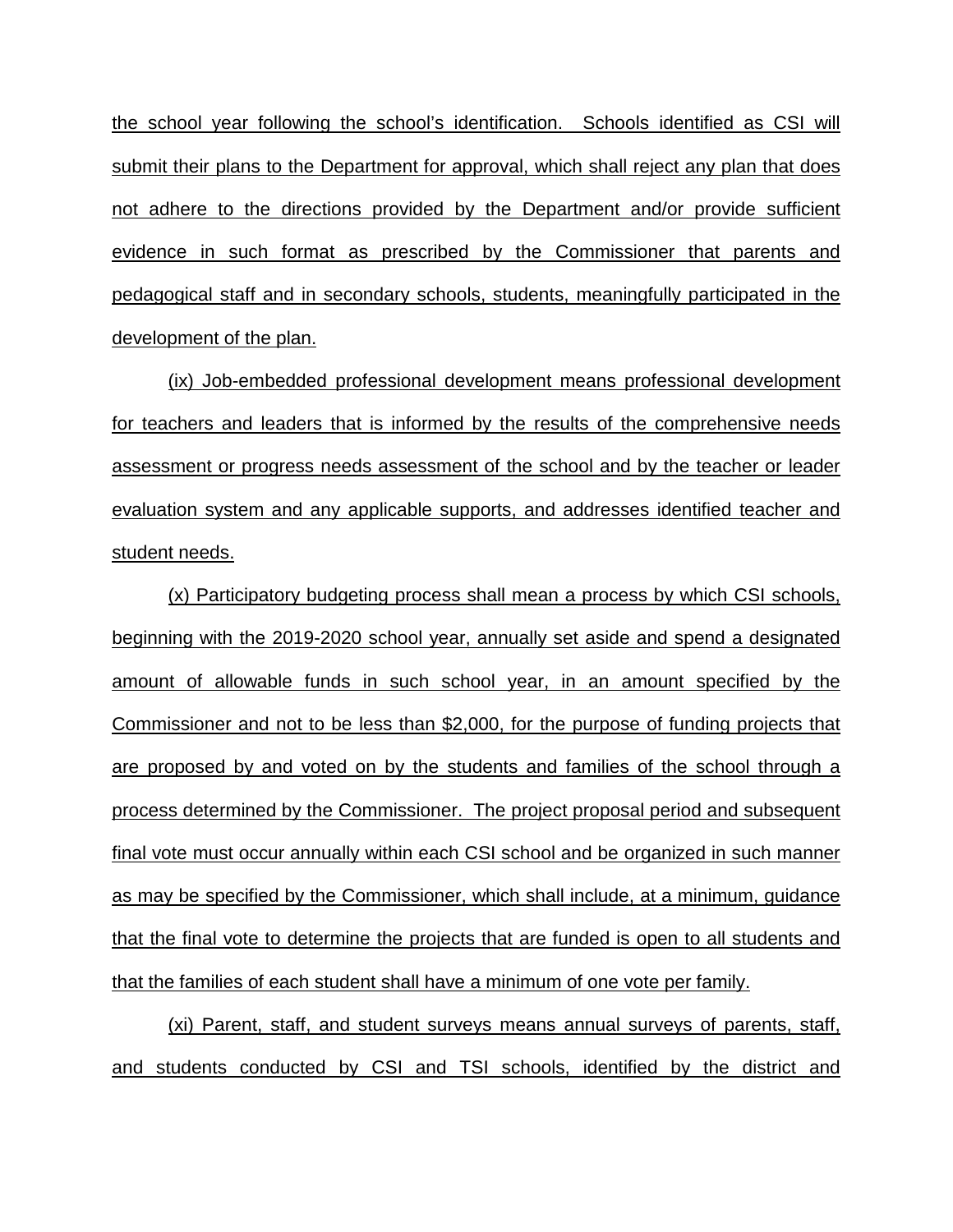administered annually in a manner prescribed by the Commissioner that encourages stakeholder participation to provide schools with feedback on each of the following areas: Schoolwide Systems, Organization and Climate, School Leadership, Curriculum and Instruction, Social-Emotional Developmental Health, and Family Engagement for the purpose of providing data to support the development and amendments of the school comprehensive education plan.

(xii) Principal support report means a report to be completed by school districts with at least one CSI school that did not meet its Annual Achievement Progression target as defined in subparagraph (xiv) of this paragraph in which the school district identifies any areas in which the school district determines that it could more effectively support the leadership team(s) of its CSI school(s) based upon the specific needs of such school(s). The report is intended to provide summary information for the district and the State, and shall be consistent with Education Law sections 3012-c(10) and 3012-d(15) with respect to personally identifiable information.

(xiii) Principal needs assessment means a comprehensive assessment of the capacity of the district to support its school leadership team(s), that will be an additional required component of the District Needs Assessment in any Target District that has at least one CSI school that fails to meet its Annual Achievement Progression Target for two consecutive years, using such methodology and form as may be prescribed by the Commissioner. The results of such needs assessment shall be submitted to the Department along with a plan to provide the necessary supports and resources identified by the assessment and the plan for support based upon the assessment.

(xiv) Annual Achievement Progression Target means: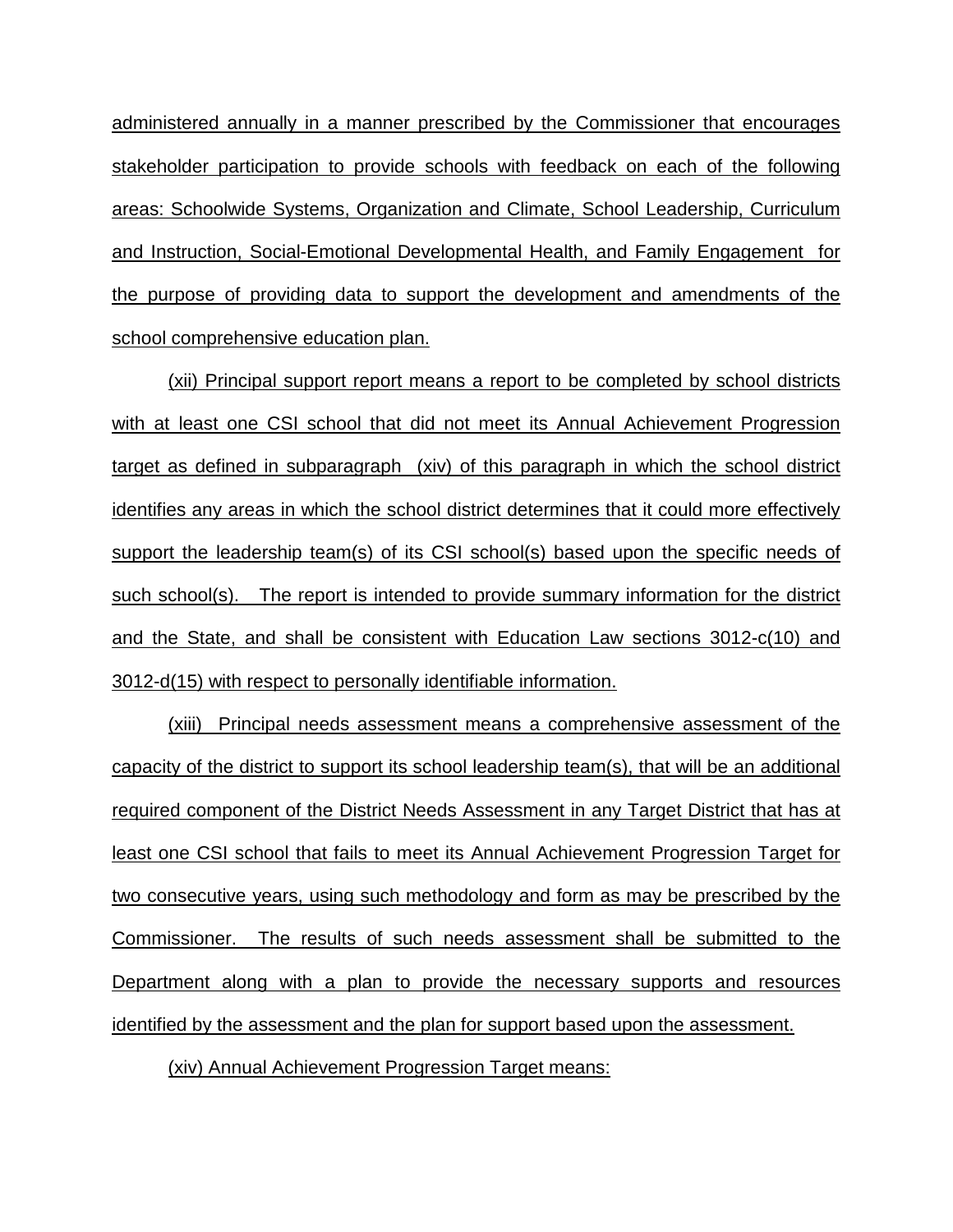(a) For elementary and middle schools, an increase between the school's performance in the current school year compared to the prior school year based on either the accountability measures described in subclause (1) or (2) of this clause for the all students group:

(1) both the Core Subject Performance Index and the Weighted Average Achievement Index as defined in subdivision (f) of this section; or

(2) the Mean Student Growth Percentile as defined in subparagraph (x) of paragraph (2) of this subdivision, using only the most current school year results compared only to the prior school year results; except that if a school receives a Mean Student Growth Percentile score of 50 or higher, the Annual Achievement Progression for such school shall be deemed an increase.

(b) For high schools, an increase between the school's performance in the current school year compared to the prior school year on one of the accountability measures described in either subclause (1), (2) or (3) of this clause for the all students group:

(1) Composite Performance Index computed pursuant to  $(f)(i)(a)(9)$  of this section; or

(2) the unweighted average of the Four-Year, Five-Year, and Six-Year Graduation Rates computed pursuant to clause (b) of subparagraph (i) of paragraph (2) of subdivision (f) of this section; or

(3) Notwithstanding the provisions of this clause, a school identified as a CSI school solely because of a Graduation Rate below 67 percent must show an increase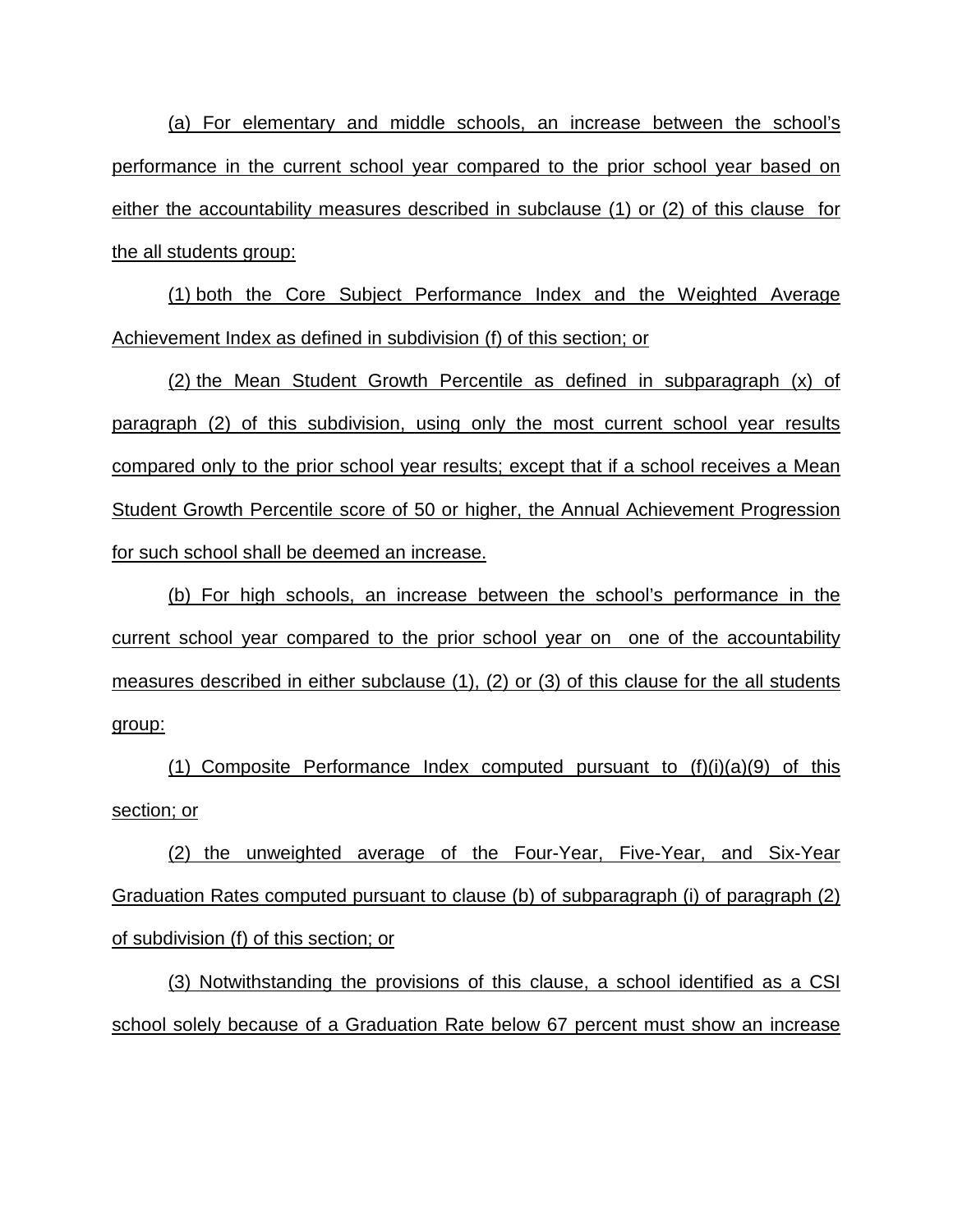on the Average of the Four-Year, Five-Year, and Six-Year Graduation Rates computed pursuant to subclause (2) of this clause.

(xv) District comprehensive improvement plan means a district improvement plan, in such form and format as the Commissioner may prescribe, that Target Districts shall develop, in collaboration with stakeholders in accordance with the district's plan for shared decision making pursuant to the requirements of section 100.11 of this Part. The plan must include an analysis of the district's achievement of previous goals; be based upon data from the district, including but not limited to, the results of the districtlevel comprehensive needs assessment or school-level comprehensive needs assessments or progress needs assessments, and any additional data collected by the district; specify the accountability measures for which the district has been identified; identify initiatives that will be implemented to positively affect student learning and to address the accountability measures for which the district has been identified; identify resource inequities, which may include a review of school and school district budgeting; explicitly delineate the plan for annually increasing student performance through comprehensive instructional programs and services as well as enhancement of teacher and leader effectiveness, with a focus on the accountability subgroup(s) and measures for which the district and its schools have been identified; and be first implemented no later than the beginning of the first day of regular student attendance in the school year following the district's identification.

(c) Procedure for registration of public schools.

 (1) A school district that seeks to register a public elementary, intermediate, middle, junior high school, or high school shall submit a petition for registration to the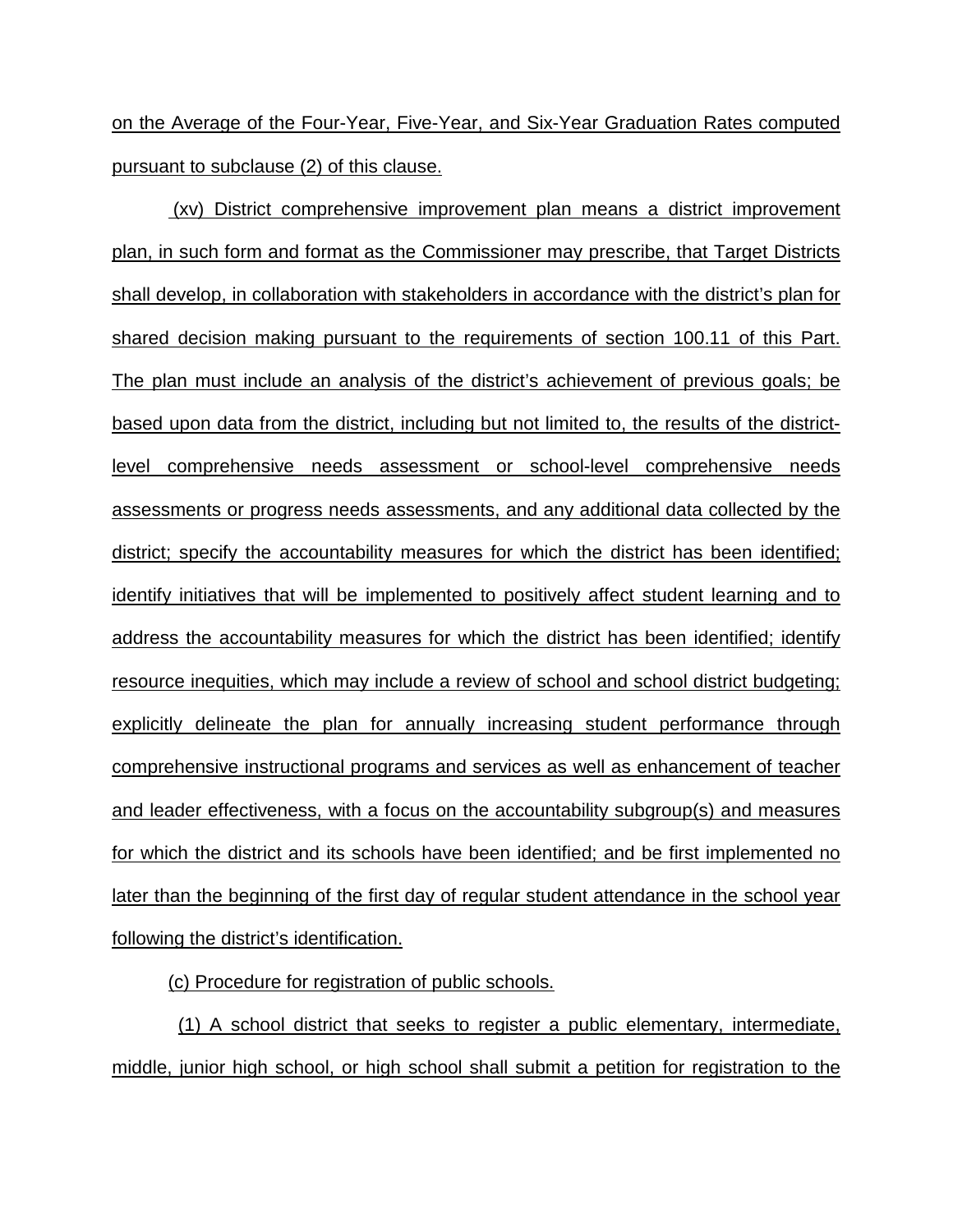Board of Regents, in a form prescribed by the Commissioner and containing such information as the Commissioner may require, no later than March 1 for schools opening in September of the next successive school year or, for those schools opening during a current school year, at least 90 days prior to the opening of such school, except that the Commissioner may waive this timeline for good cause.

 (2) The Commissioner shall review the petition and shall recommend its approval to the Board of Regents if it is satisfactorily demonstrated that the school district has provided an assurance that the school will be operated in an educationally sound manner; is in compliance with applicable statutes, rules, and regulations relating to public schools; and will operate in accordance with applicable building codes and pursuant to a certificate of occupancy. No new public school will be recommended for registration by the Commissioner if, in the Commissioner's judgment, the establishment of such school would conflict with an approved plan for school district reorganization, except where it can be established to the satisfaction of the Commissioner that such school is essential to the educational welfare of the students.

 (3) Where a school registered pursuant to this paragraph is in a Target District, the Commissioner shall determine the accountability status of the newly registered school based upon his or her review of the proposed educational program, including but not limited to such factors as: school mission, school administration and staff, grade configurations and groupings of students, zoning patterns, curricula and instruction, and facilities.

 (4) In the event that a school district merges two or more schools or transfers organizational responsibility for one or more grades from one school to another, the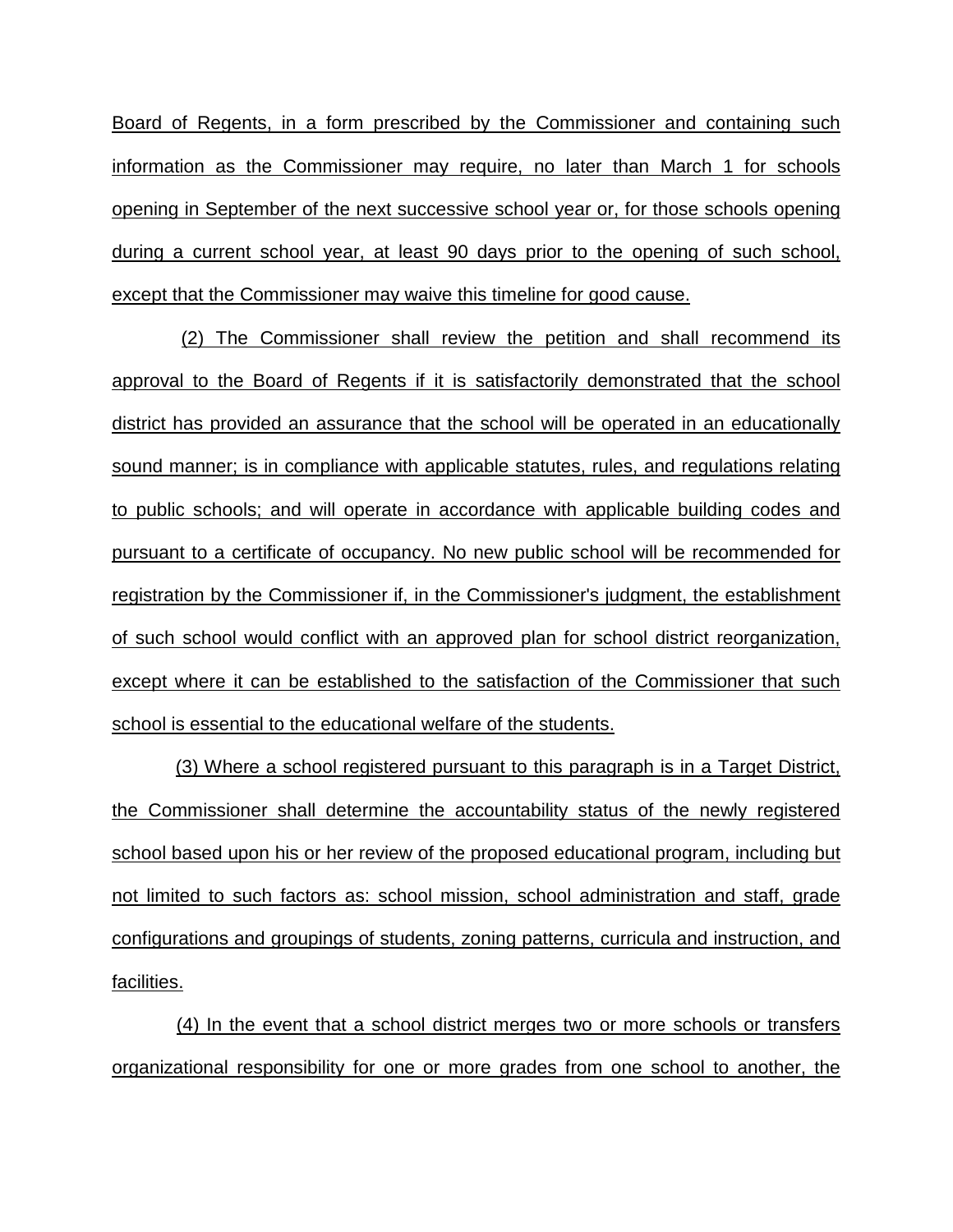school district shall inform the Commissioner, in a form prescribed by the Commissioner and containing such information as the Commissioner may require, no later than March 1 for schools opening in September of the next successive school year or, for those schools opening during a current school year, at least 90 days prior to the opening of such school, except that the Commissioner may waive this timeline for good cause. As a result of such changes, the Commissioner may adjust the accountability status of the affected schools to reflect such organizational changes.

(d) All registrations approved by the Board of Regents pursuant to this subdivision shall continue in effect unless revoked by the Board of Regents upon recommendation of the Commissioner after review of the registration, or the school district closes the school. In the event that a school district closes a registered school, the school district shall inform the Commissioner, in a form prescribed by the Commissioner and containing such information as the Commissioner may require, no later than March 1 for schools that it will not enroll students in September of the next successive school year, except that the Commissioner may waive this timeline for good cause.

(e) System of accountability for student success. Each school year, commencing with the 2017-2018 school year results, the Commissioner shall review the performance of all public schools and school districts in the State. The Commissioner shall determine whether such public schools shall be identified as a CSI or TSI school and/or whether each school district shall be identified as a Target District in accordance with the accountability criteria set forth in subdivision (f) of this section.

(f) Accountability system for schools and districts.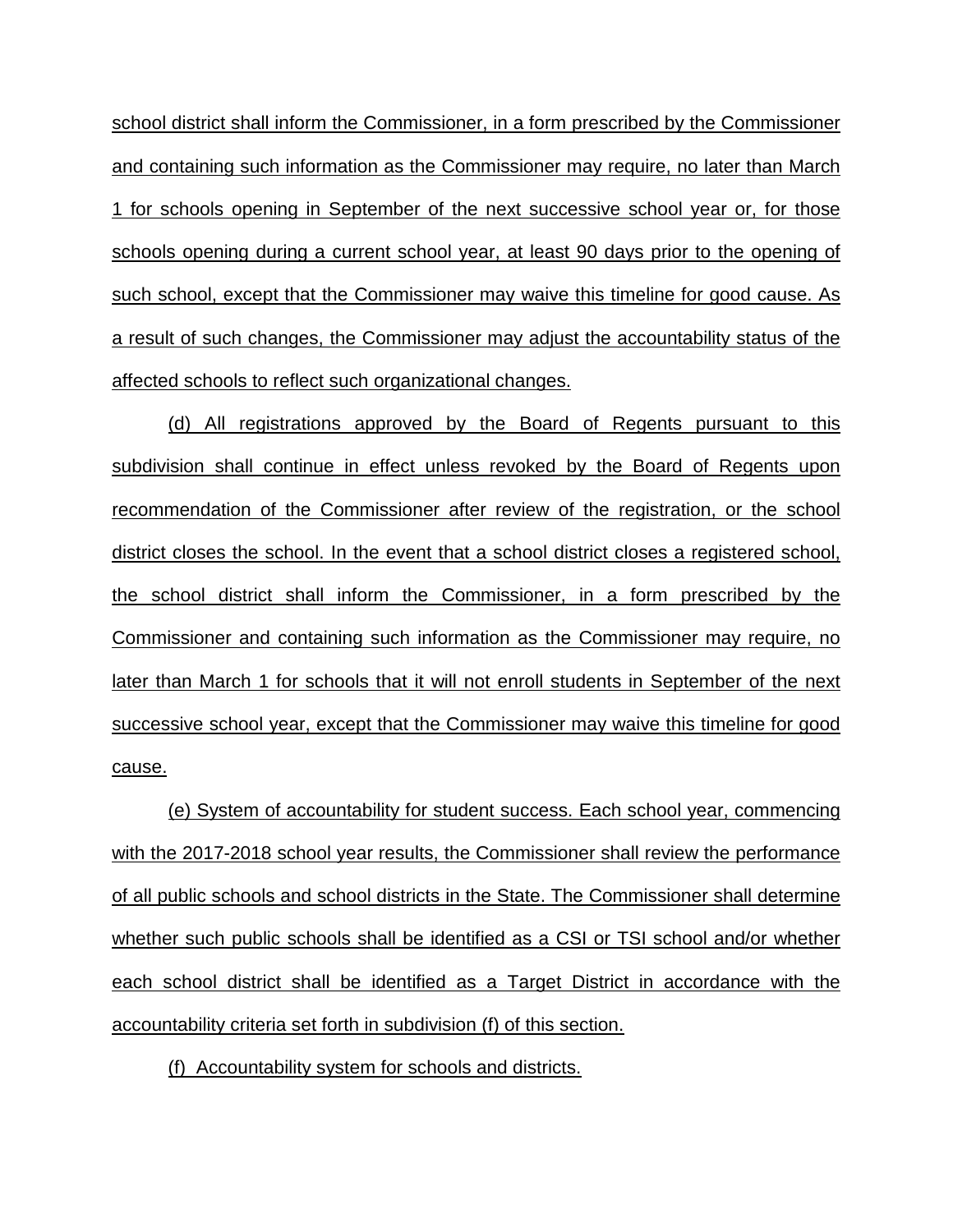(1) Accountability system for elementary and middle schools.

(i) CSI school. An elementary/middle school shall be preliminarily identified as a CSI school using the following decision table, which combines the following measures of student performance for all students in the school: (1) Composite Performance; (2) Student Growth; (3) Combined Composite Performance and Student Growth; (4) English Language Proficiency; (5) Academic Progress; and (6) Chronic Absenteeism. A school shall be preliminarily identified as a CSI school if one or more of the rows in the decision table are applicable to the school; provided that in order to be preliminarily identified using the decision table below, a performance level must be assigned at a minimum to the Combined Composite Performance and Student Growth measure and one or more of the following measures: English Language Proficiency, Academic Progress, and/or Chronic Absenteeism.

**Decision Table for Identification of Comprehensive Support and Improvement Elementary/Middle Schools**

| <b>Composite</b><br><b>Performance</b><br>Level | <b>Student</b><br>Growth<br>Level | <b>Combined</b><br><b>Composite</b><br>Performance &<br><b>Growth Level</b> | <b>English</b><br>Language<br><b>Proficiency</b><br>Level | <b>Academic</b><br><b>Progress</b><br>Level | <b>Chronic</b><br>Absenteeism<br>Level |
|-------------------------------------------------|-----------------------------------|-----------------------------------------------------------------------------|-----------------------------------------------------------|---------------------------------------------|----------------------------------------|
| Both Level 1                                    |                                   | Level 1                                                                     | Any Level                                                 | Any Level                                   |                                        |
| Either Level 1                                  |                                   | Level 1                                                                     | None*                                                     | Any One of the Two is Level 1               |                                        |
| Either Level 1                                  |                                   | Level 1                                                                     | Level 1                                                   | Any Level                                   |                                        |
| Either Level 1                                  |                                   | Level 1                                                                     | Level 2                                                   | Any Level 1                                 |                                        |
| Either Level 1                                  |                                   | Level 1                                                                     | Level 3 or 4                                              | Both Level 1                                |                                        |

\*"None" means there were not enough English language learners to meet the minimum n-size requirement.

(a) Composite Performance Level. For each public elementary/middle school whose all students subgroup meets the minimum n-size requirements as defined in paragraph (1) of subdivision (b) of this section, a Composite Performance Level using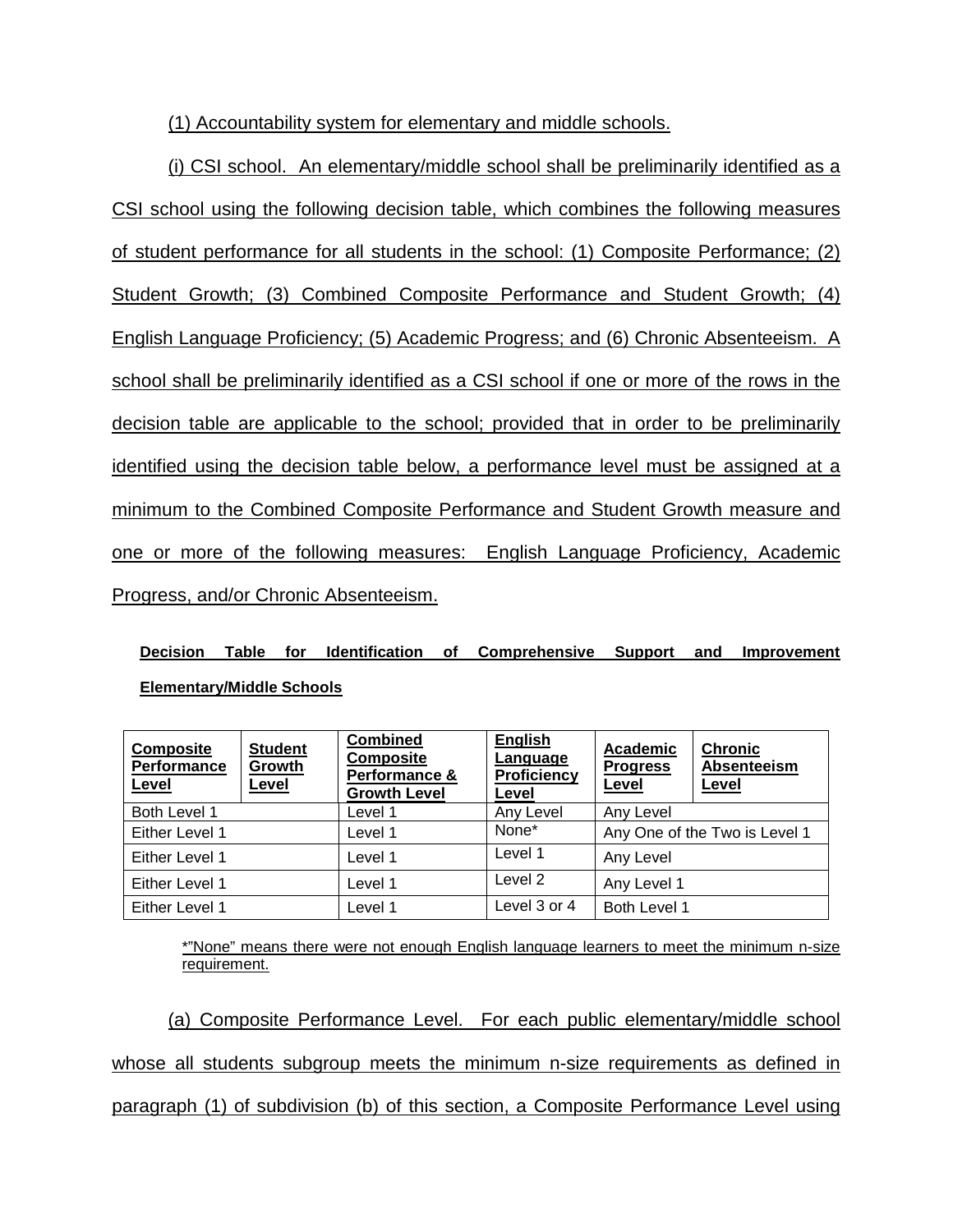the results of ELA and Mathematics assessments in grades 3-8 and Science assessments for grades 4 and 8 shall be computed by the Commissioner in accordance with the following steps:

(1) The Commissioner shall first determine an ELA and a Mathematics Achievement Index for each public school in the State. The ELA and the Math Achievement Index is a number between 0-250 that is computed separately for ELA and math for a subgroup by summing the number of continuously enrolled students who scored at Level 2, plus the number of continuously enrolled students who scored at Level 3 multiplied by 2, plus the number of continuously enrolled students who scored at Level 4 multiplied by 2.5 (numerator) and dividing this result by the greater of the number of continuously enrolled students in the subgroup with valid test scores or 95% of continuously enrolled students (denominator). The result of this division is then multiplied by 100.

(2) The Commissioner shall then determine a Science Achievement Index for each public school in the State. The Science Achievement Index is a number between 0-250 that is computed for Science for a subgroup by summing the number of continuously enrolled students who scored at Level 2, plus the number of continuously enrolled students who scored at Level 3 multiplied by 2, plus the number of continuously enrolled students who scored at Level 4 multiplied by 2.5 (numerator), and dividing this result by the greater of the number of continuously enrolled students in the subgroup with valid test scores or 95% of continuously enrolled students (denominator). The result of this division is then multiplied by 100.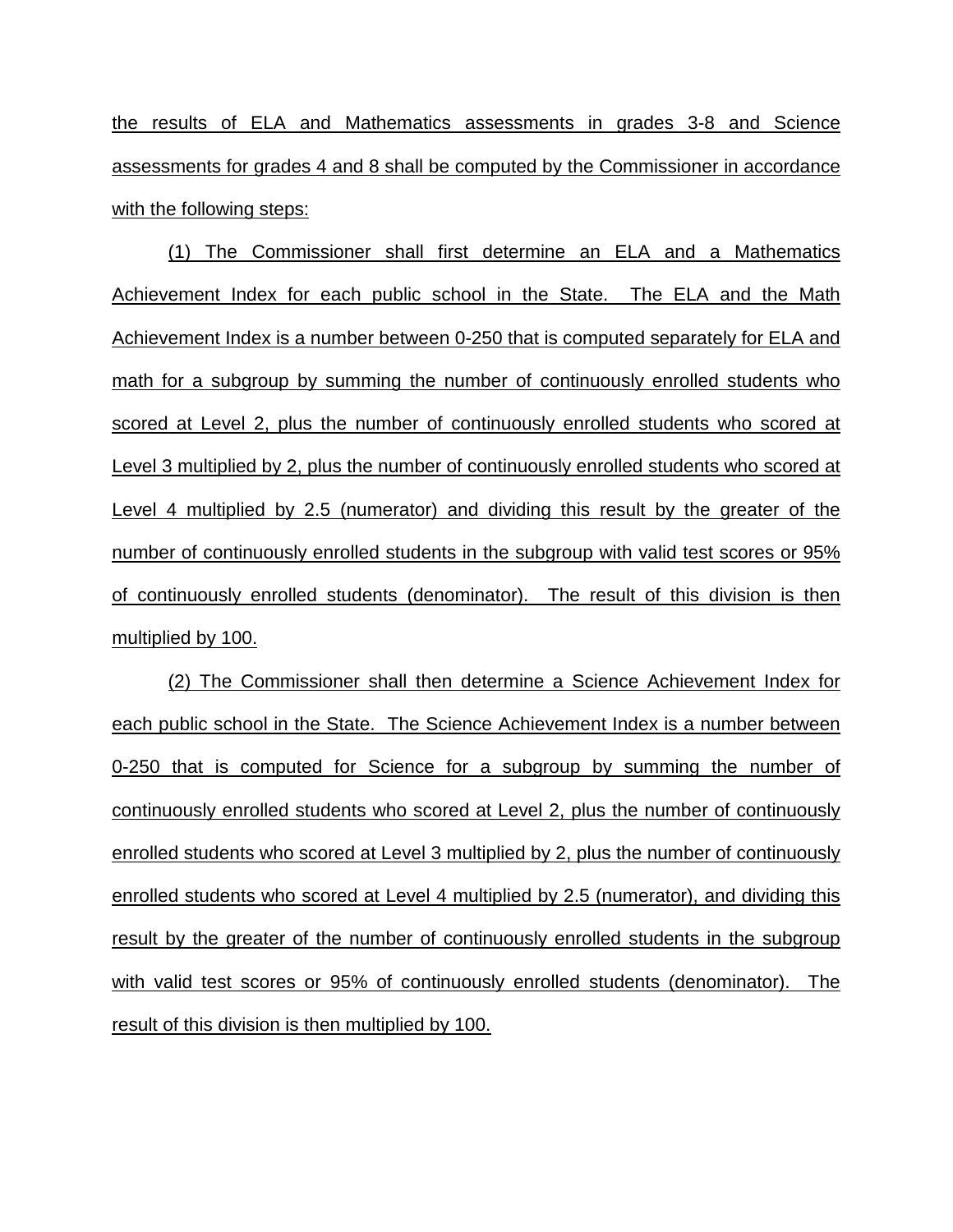(3) The Commissioner shall then compute the Weighted Average Achievement Index, which is a number between 0-250 that is computed as the weighted average of

the ELA, Mathematics, and Science achievement indices.

(4) The Commissioner shall then rank order schools based on their performance on the Weighted Average Achievement Index.

(5) Each elementary/middle school will then be assigned a Weighted Average Achievement Level from 1-4 based on such rank ordering using the table below:

| <b>Weighted Average</b><br><b>Achievement Rank</b> | <b>Weighted Average</b><br><b>Achievement Level</b> |  |  |
|----------------------------------------------------|-----------------------------------------------------|--|--|
| 10% or Less                                        |                                                     |  |  |
| 10.1 to 50%                                        |                                                     |  |  |
| 50.1 to 75%                                        | 3                                                   |  |  |
| Greater than 75%                                   |                                                     |  |  |

(6) The Commissioner shall then compute the Core Subject Performance Index, which is a number from 0-250 that is computed by summing for elementary/middle-level ELA, Mathematics, and Science, the number of continuously enrolled students who scored at Level 2, plus the number of continuously enrolled students who scored at Level 3 multiplied by 2, plus the number of continuously enrolled students who scored at Level 4 multiplied by 2.5 (numerator), and dividing this result by the number of valid test results for continuously enrolled students in ELA, Mathematics, and Science (denominator). The result of this division is then multiplied by 100 to determine the Index.

(7) The Commissioner shall then rank order schools by the Core Subject Performance Index.

(8) Each elementary/middle school will then be assigned a Core Subject Performance Level 1-4 based on such rank ordering using the table below:

**Core Subject Core**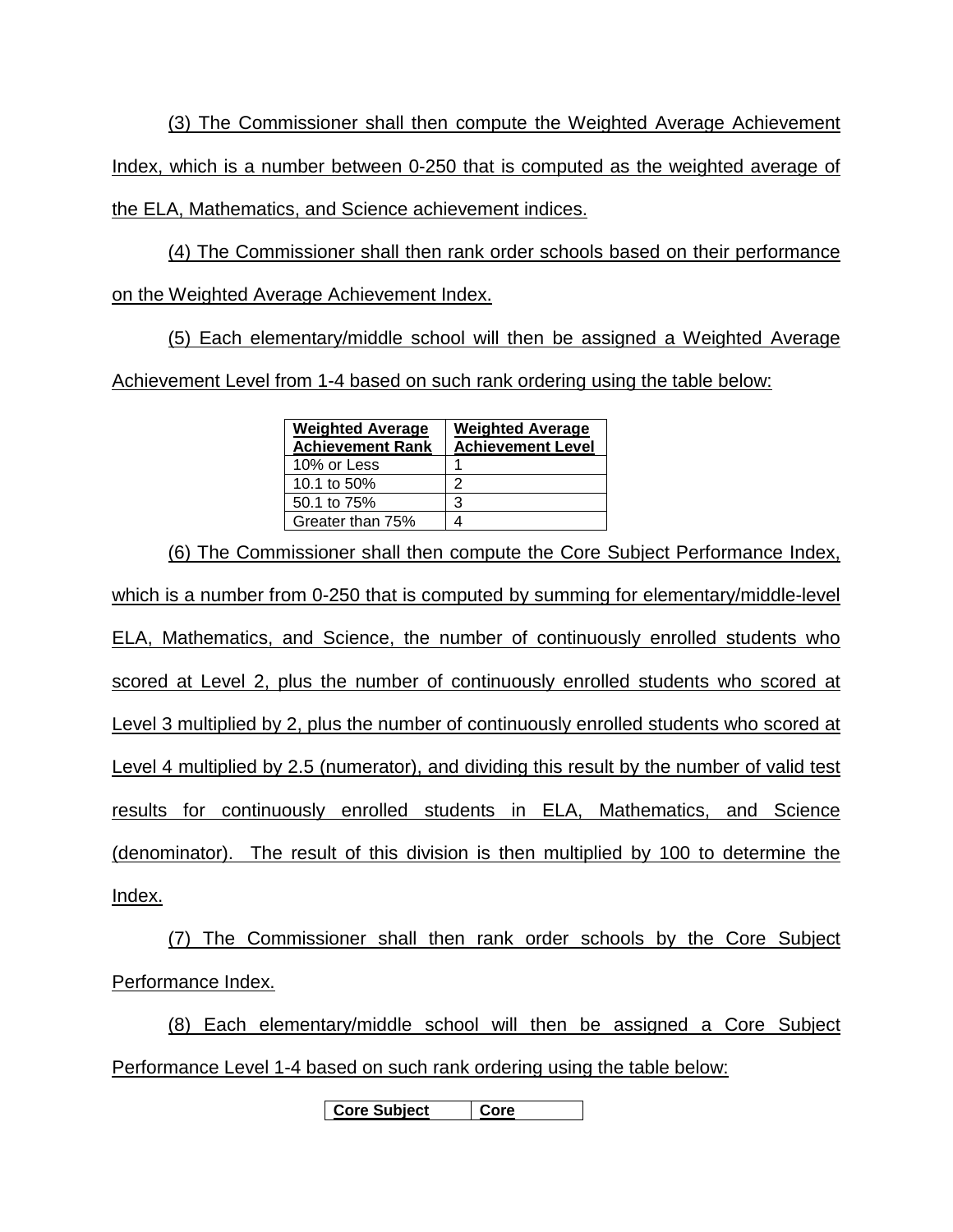| <b>Performance</b><br><b>Index Rank</b> | <b>Subject</b><br><b>Performance</b><br>Level |
|-----------------------------------------|-----------------------------------------------|
| 10% or Less                             |                                               |
| 10.1 to 50%                             | 2                                             |
| 50.1 to 75%                             | 3                                             |
| Greater than 75%                        |                                               |

(9) The Commissioner shall combine the results of the Weighted Average Achievement Level as calculated in subclause (5) with the Core Subject Performance Index Level as calculated in subclause (8) to create a Composite Performance Index. The Composite Performance Index for elementary/middle schools is a calculation by which the results of the Weighted Average Achievement Level and the Core Subject Performance Index Level are combined to be used as a measure of academic achievement pursuant to subdivision (f) of this section. Provided that, for elementary/middle schools in the State with the same Composite Performance Index, the Commissioner shall rank order schools using the higher of the Weighted Average Achievement rank order as calculated in subclause (4) or the Core Subject Performance Index rank order as calculated in subclause (7) of this clause.

(10) The Commissioner shall then assign a Composite Performance Achievement Level from 1-4 for all schools based on the Composite Performance Index rank ordering described in subclause (9) of this clause using the table below:

| <b>Composite</b><br><b>Performance Index</b> | <b>Composite</b><br>Performance |  |
|----------------------------------------------|---------------------------------|--|
| Rank                                         | Level                           |  |
| 10% or Less                                  |                                 |  |
| 10.1 to 50%                                  | 2                               |  |
| 50.1 to 75%                                  | 3                               |  |
| Greater than 75%                             |                                 |  |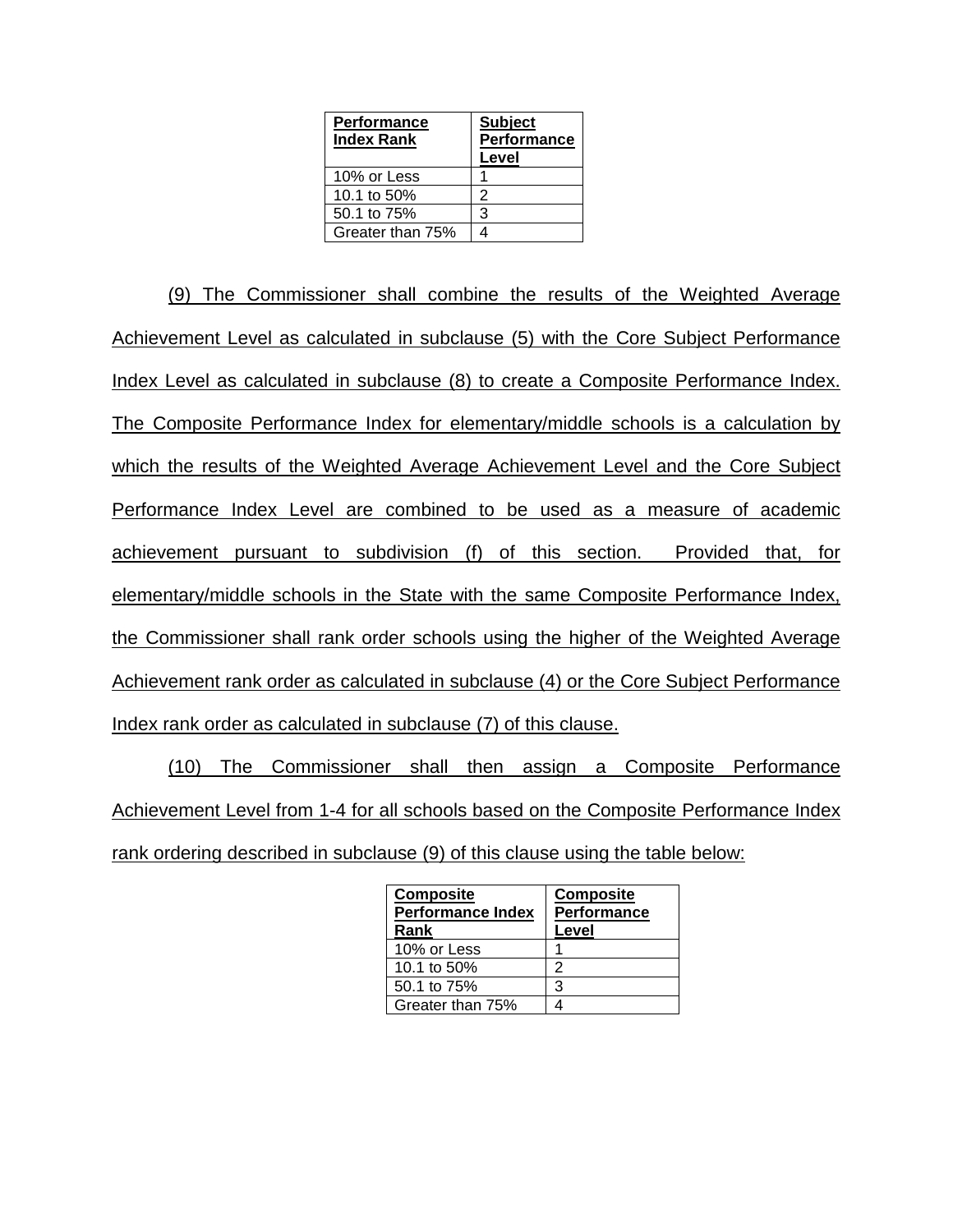The resulting Composite Performance Level is then used in the table described in subparagraph (i) of paragraph (1) of subdivision (f) of this section as one of multiple measures of performance to determine whether the school is preliminarily identified as a CSI school.

(11) If the all students subgroup does not meet the minimum n size, as defined in paragraph (1) of subdivision (b) of this section, then the school shall be identified using the established process for small schools (self-assessment process), as described in paragraph (1) of subdivision (b) of this section.

(b) Student Growth Level. For each public elementary/middle school whose all students subgroup meets the minimum n-size requirements as defined in paragraph (1) of subdivision (b) of this section, a Student Growth Level will be determined in accordance with the following steps:

(1) A Mean Growth Percentile for the all students subgroup in each school shall be calculated by adding the student growth percentile scores for continuously enrolled students in grades 4-8 ELA to the student growth percentile scores for continuously enrolled students in grades 4-8 math for the current and the previous two school years, and dividing the result by the total number of student growth percentile scores in those grades/subjects and years.

(2) The Commissioner shall then create a rank ordered list of school performance based on the school's Mean Growth Percentile score.

(3) A Student Growth Level from 1-4 shall then be assigned to each school using the table below:

| <b>Mean Growth</b><br><b>Percentile</b> | <b>Student Growth Level</b> |  |
|-----------------------------------------|-----------------------------|--|
| 45 or less                              |                             |  |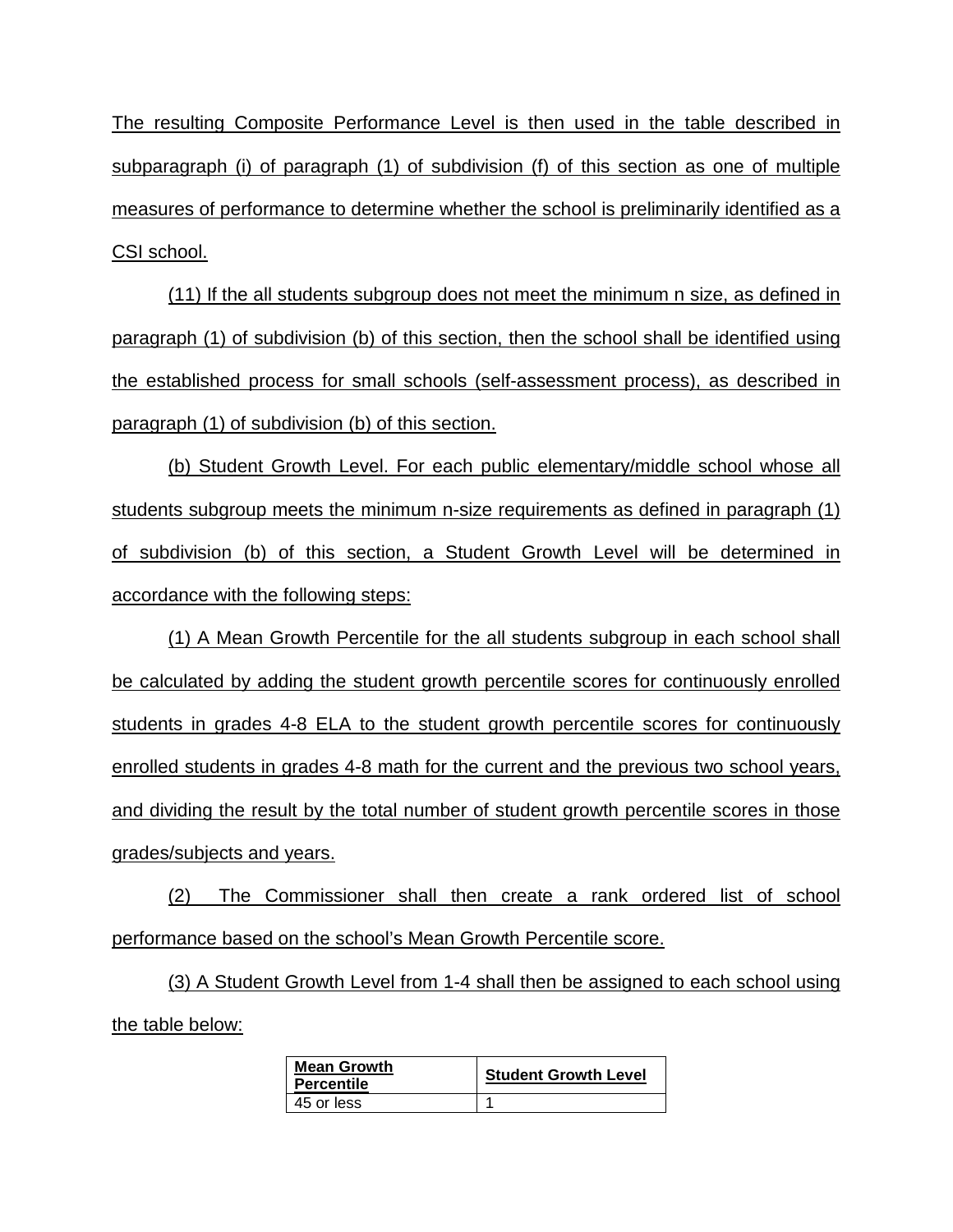| 45.1 to 50      |  |
|-----------------|--|
| 50.1 to 54      |  |
| Greater than 54 |  |

(4) The resulting Student Growth Level is then used in the table described in subparagraph (i) of paragraph (1) of this subdivision as one of multiple measures of student performance to determine whether the school is preliminarily identified as a CSI school.

(c) Combined Composite Performance and Growth Level. For each public elementary/middle school meeting the minimum n-size requirement as defined in paragraph (1) of subdivision (b) of this section, a Combined Composite Performance and Student Growth Level shall be computed by the Commissioner in accordance with the following steps:

(1) The Commissioner shall generate a combined Composite Performance and Student Growth rank ordered list by summing a school's Composite Performance Index final rank order as described in subclause (9) of clause (a) of this subparagraph and the school's Student Growth rank order as described in clause (b) of this subparagraph.

(2) If there is no Student Growth Level for the school because the all students subgroup did not meet the minimum n size for the Student Growth measure, then the Combined Composite Performance and Student Growth Level shall be determined using the Composite Performance Level only.

(3) A Combined Composite Performance and Student Growth Level from 1-4 shall then be assigned to each school based on the school's placement on a rank ordered list in comparison with other schools in accordance with the following table:

**Rank Based on Combined Level**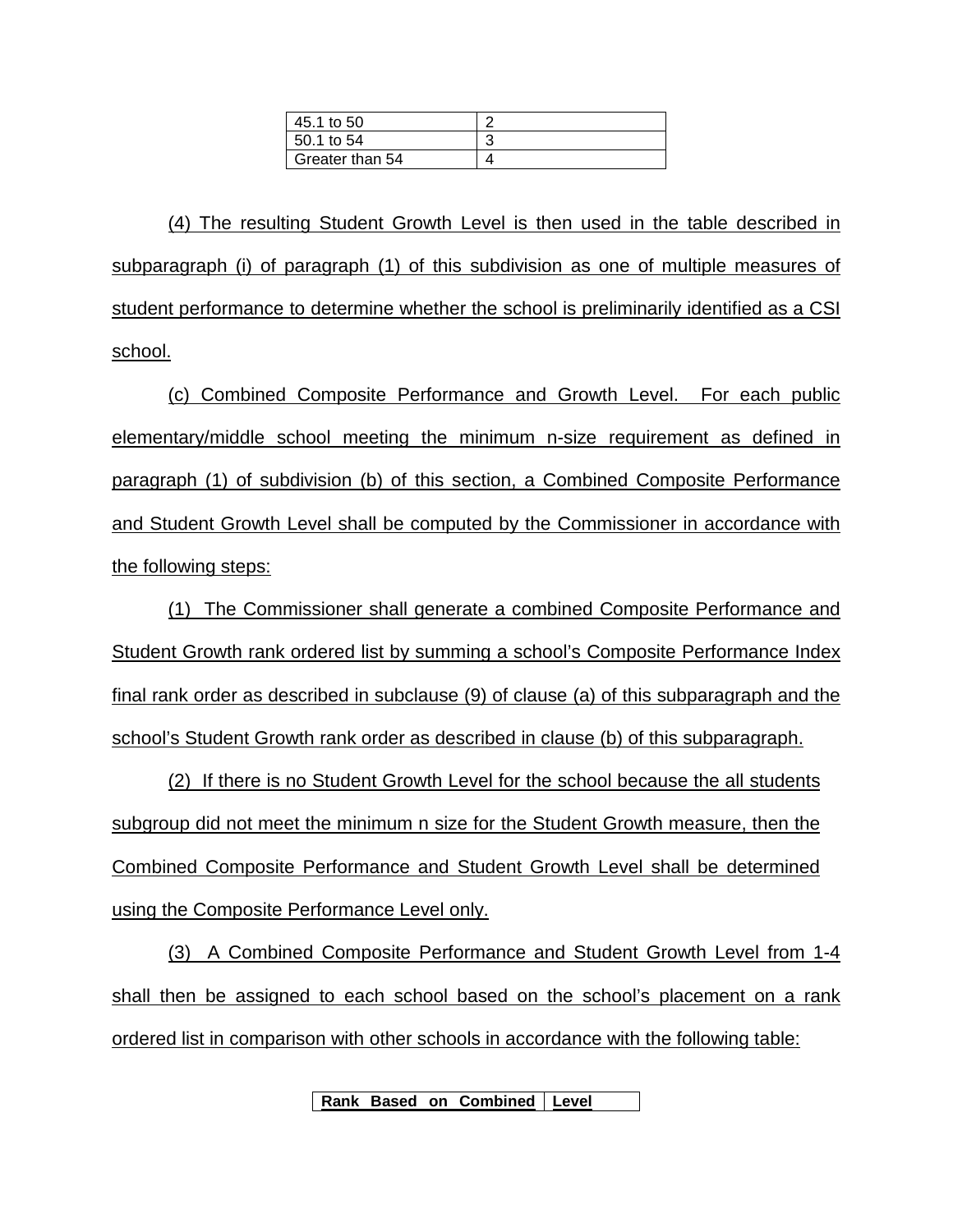| <b>Composite Performance and</b> |   |
|----------------------------------|---|
| <b>Student Growth</b>            |   |
| In the lowest 10%                |   |
| Between 10.1% and 50%            | 2 |
| Between 50.1 and 75%             | 3 |
| In the highest 75%               |   |

(4) The resulting Combined Composite Performance and Student Growth Level is then used in the table described in subparagraph (i) of paragraph (1) of this subdivision as one of multiple measures of performance to determine whether the school is preliminarily identified as a CSI school.

(d) English Language Proficiency Level. For each public elementary/middle school meeting the minimum n-size requirements as defined in paragraph (1) of subdivision (b) of this section, the Commissioner shall compute an English Language Proficiency Level in accordance with the following steps:

(1) The Commissioner shall first determine an initial level of proficiency and the corresponding years that the student was identified as an English Language Learner based upon the student's performance on the NYSESLAT in the initial year of identification as an English Language Learner pursuant to Part 154 of this Title.

(2) The Commissioner shall then determine progress rates for each student based on the years that the student has been identified as an English language learner and the level achieved on the NYSESLAT in the first year in which the student was identified as an English Language Learner pursuant to Part 154 of this Title.

(3) The Commissioner shall then calculate each school's success ratio based on all continuously enrolled students' results compared to continuously enrolled students' progress rates, as determined by the Commissioner. Utilizing this information, each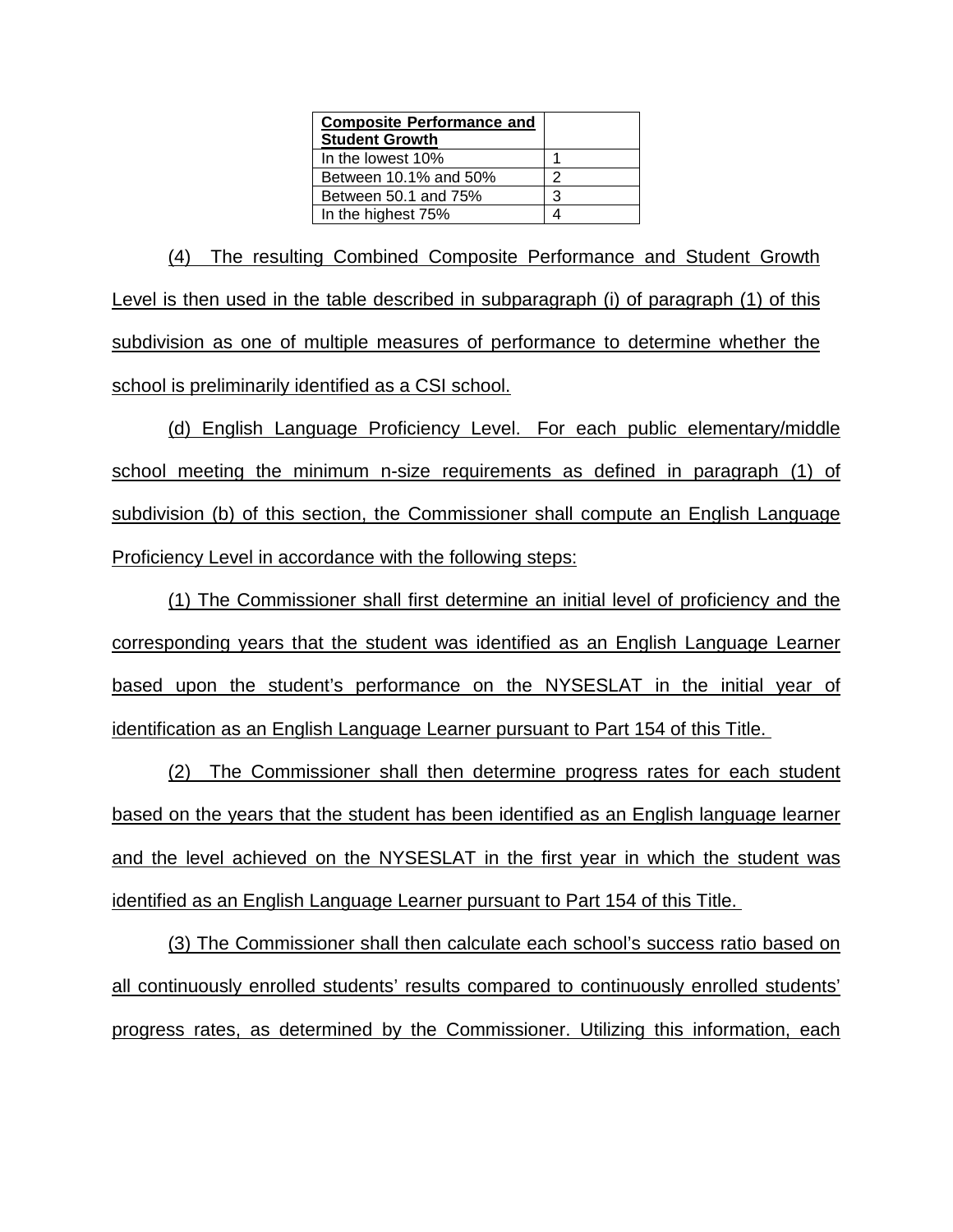school shall then be assigned an English Language Proficiency Level from 1-4 in accordance with the following table:

| <b>Success</b><br>Ratio | <b>English Language</b><br><b>Proficiency Level</b> |
|-------------------------|-----------------------------------------------------|
| $0 - 0.49$              |                                                     |
| $0.50 - 0.99$           | 2                                                   |
| $1.0 - 1.24$            | 3                                                   |
| $1.25+$                 |                                                     |

(5) The resulting English Language Proficiency Level is then used in the table described in subparagraph (i) of paragraph (1) of this subdivision as one of multiple measures of performance to determine whether the school shall be preliminarily identified as a CSI School.

(e) Academic Progress Level. For each public elementary/middle school meeting the minimum n-size requirement as defined in paragraph (1) of subdivision (b) of this section, the Commissioner shall compute an Academic Progress Level in accordance with the following steps:

(1) The Commissioner shall calculate separate ELA and Mathematics Academic Achievement Indices from 0-250 for the all students subgroup in the school.

(2) The Commissioner shall then determine a separate State MIP and Long-term goal for ELA and Mathematics.

(3) The Commissioner shall determine a separate school MIP in ELA and in Mathematics.

(4) The Commissioner shall then assign an Academic Progress Level in ELA from 1-4 using the table below based on each of the following: whether or not the school's ELA Academic Achievement Index met, exceeded, or failed to meet: (1) the State Long-term goal, (2) the State MIP, and/or (3) the school's MIP.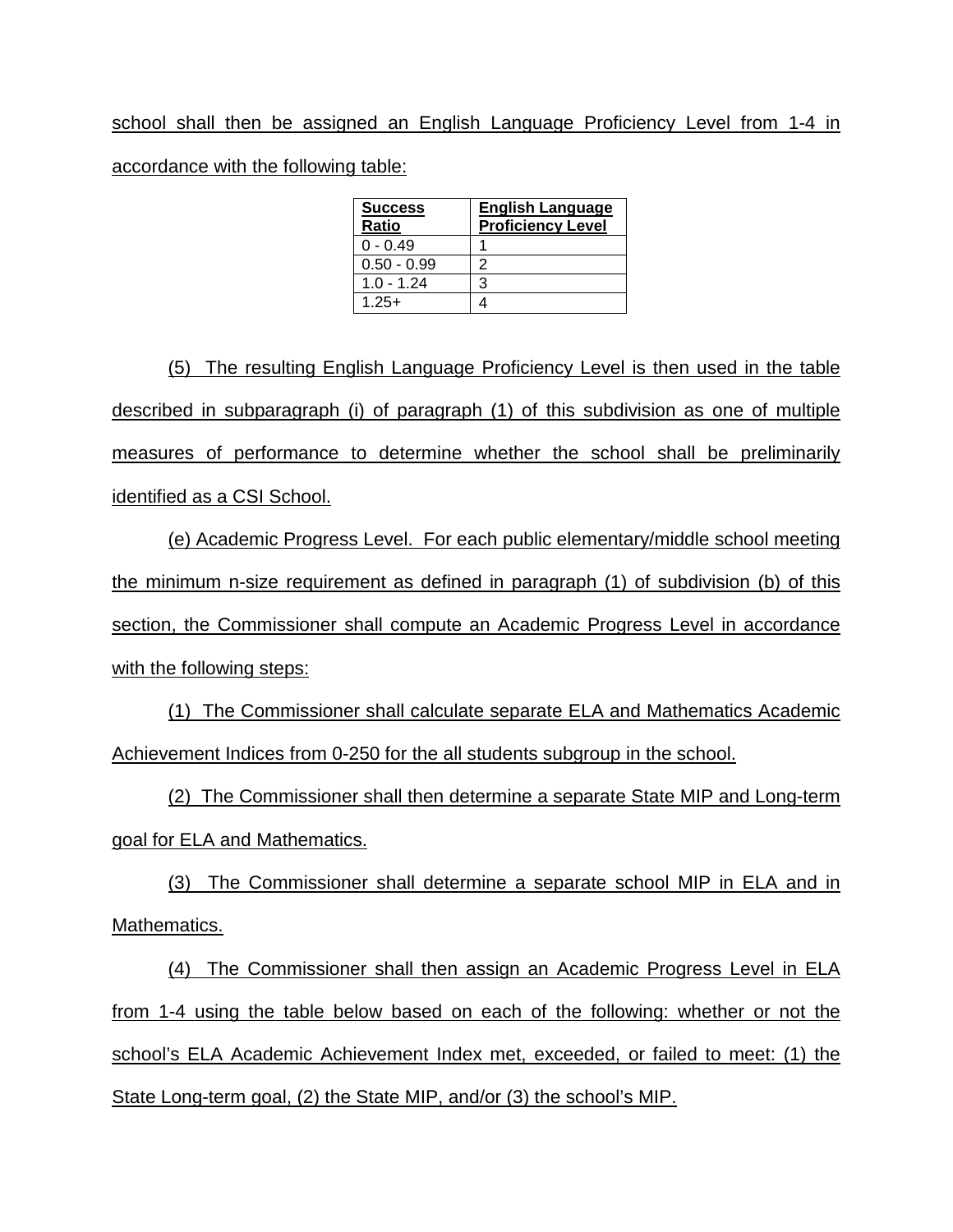(5) The Commissioner shall then assign an Academic Progress Level in Mathematics from 1 to 4 using the table below based on each of the following: whether or not the school's Mathematics Academic Achievement Index met, exceeded, or failed to meet: (1) the State Long-term goal, (2) the State MIP and/or, (3) the school's MIP.

|                                         | Did Not Meet Long-Term<br>Goal | <b>Met Long-Term</b><br>Goal | <b>Exceeded Long-Term</b><br>Goal |
|-----------------------------------------|--------------------------------|------------------------------|-----------------------------------|
| Did not meet<br>either MIP              | Level 1                        | N/A                          | N/A                               |
| Met lower of State<br>or School MIP     | Level 2                        | Level 3                      | lLevel 4                          |
| Met higher of<br>State or School<br>MIP | Level 3                        | Level 4                      | lLevel 4                          |

(6) The Commissioner shall then average the ELA Academic Progress Level assigned in subclause (4) of this clause and the Mathematics Academic Progress Level assigned in subclause (5) of this clause. The resulting average Academic Progress Level will be rounded down to the nearest whole number that represents the level that will be used and an Academic Progress Level from 1-4 will be assigned. The resulting Academic Progress Level is then used in the table described in subparagraph (i) of paragraph (1) of this subdivision as one of multiple measures of performance to determine whether the school is preliminarily identified as a CSI School.

(7) Notwithstanding the Academic Progress Level resulting from the table above, using the all students subgroup's baseline performance as measured by the previous school year test results, for purposes of the accountability designation, if the all students subgroup does not meet the lower of the State or school MIP but increases the Achievement Index by an amount at least equal to the difference between the higher of the school's current year MIP and prior year MIP or the current year State MIP and prior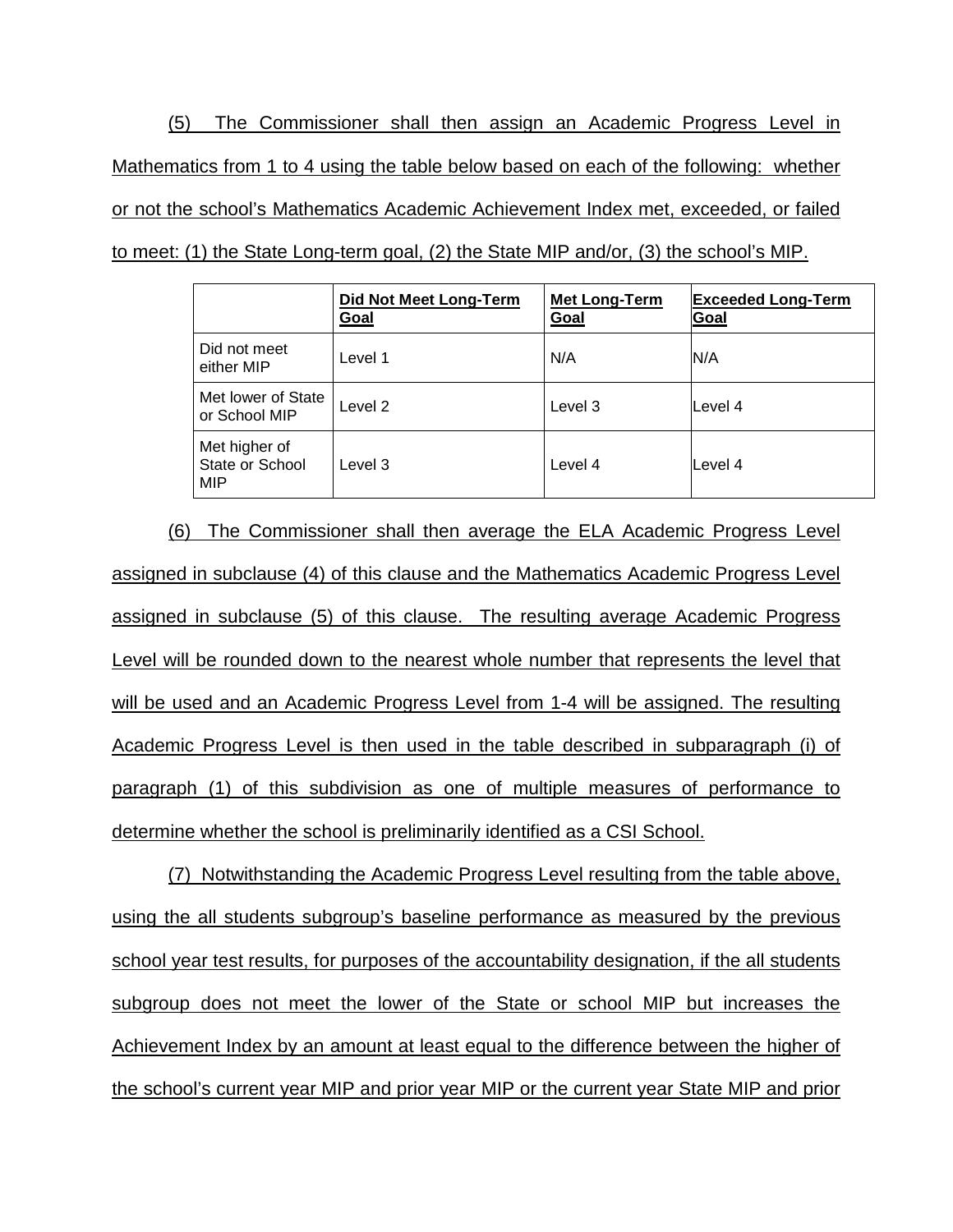year State MIP, the all students subgroup will be assigned an Academic Progress Level 2. Provided further that, if the all students subgroup meets either but not both of the school and State MIP for that subgroup and makes progress that is equivalent to at least three times the difference between the lower of the school specific current and prior year MIPs and the State current and prior year MIPs for that subgroup, but if such progress is insufficient for the subgroup to meet the higher of the State or school MIP or the Long-term goal, the all students subgroup will be assigned an Academic Progress Level 3.

(f) Chronic Absenteeism Level. For each public elementary/middle school meeting the minimum n-size requirement pursuant to subparagraph (xvii) of paragraph (1) of subdivision (b) of this section, the Commissioner shall compute a Chronic Absenteeism Level in accordance with the following steps:

(1) The Commissioner shall first compute the school's Chronic Absenteeism Rate, which means the number of students enrolled during the school year in a school for a minimum of ten instructional days and in attendance at least one of those days who were absent (excused or unexcused) for at least 10 percent of enrolled instructional days divided by the total number of students enrolled during the school year, expressed as a percentage. Suspensions are not counted as excused or unexcused absences, as suspended students are required to be provided with instruction while they are suspended. At the elementary/middle level, Chronic Absenteeism is calculated for grades 1-8 and ungraded age equivalent students.

(2) The Commissioner shall then determine a State MIP and Long-term goal for Chronic Absenteeism.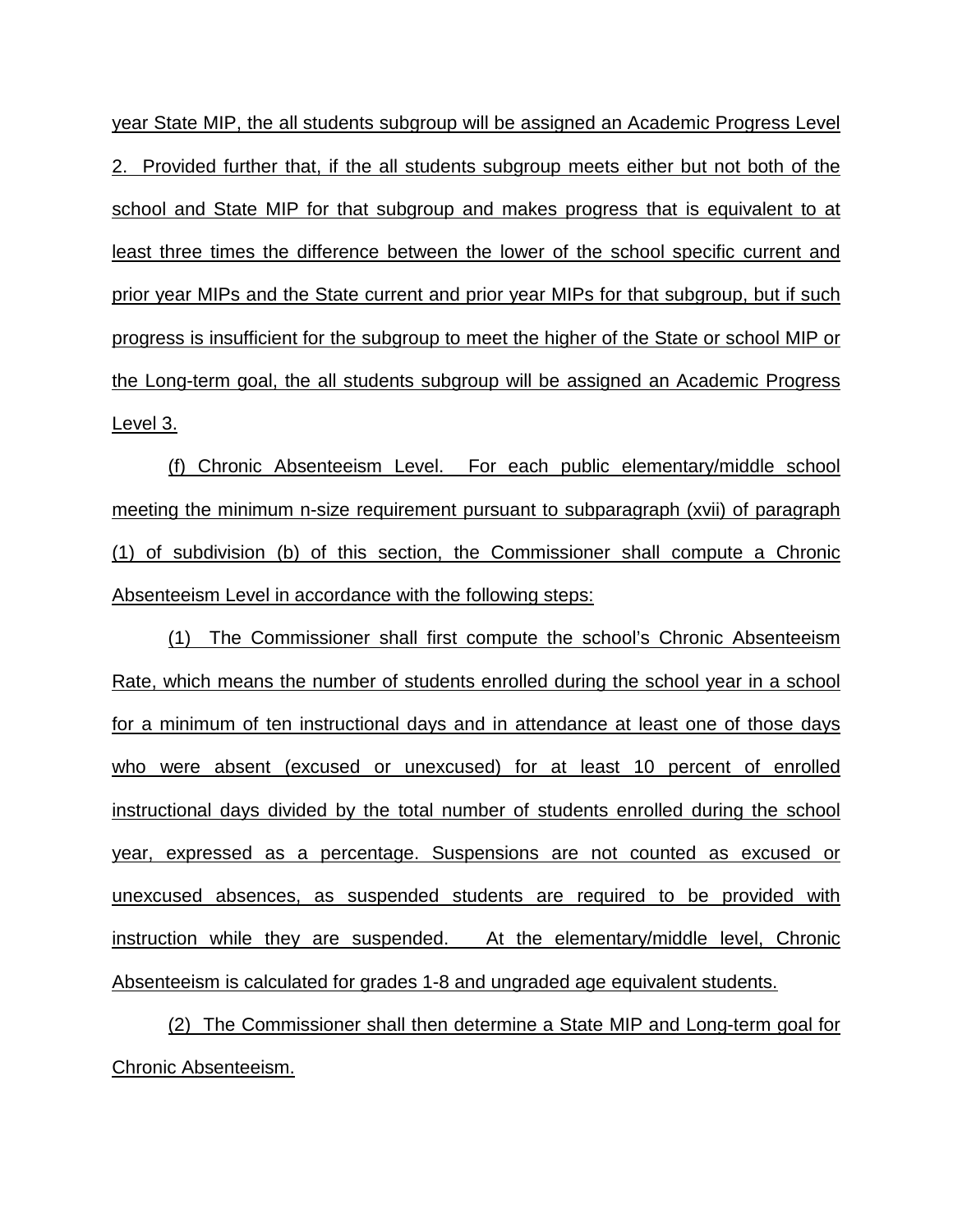(3) The Commissioner shall also determine a school MIP for Chronic Absenteeism.

(4) The Commissioner shall then assign a Chronic Absenteeism Level from 1-4 based on whether the school's Chronic Absenteeism Rate, as defined in this clause met, exceeded, or failed to meet: (1) the State Long-term goal, (2) the State MIP, and/or (3) the school MIP. Utilizing this information, each school shall then be assigned a Chronic Absenteeism Level from 1-4 in accordance with the following table:

|                            | <b>Did Not Meet Long-Term</b><br><u>Goal</u> | <b>Met Long-Term</b><br>Goal | <b>Exceeded Long-Term</b><br>Goal |
|----------------------------|----------------------------------------------|------------------------------|-----------------------------------|
| Did not meet<br>either MIP | Level 1                                      | N/A                          | N/A                               |
| Met lower MIP              | Level 2                                      | Level 3                      | Level 4                           |
| Met higher MIP             | Level 3                                      | Level 4                      | Level 4                           |

(5) The resulting Chronic Absenteeism Level is then used in the table described in subparagraph (i) of paragraph (1) of this subdivision as one of multiple measures of performance to determine whether the school is preliminarily identified as a CSI school.

(6) Notwithstanding the Chronic Absenteeism Level generated by the table above, for purposes of the accountability designation, if the all students subgroup does not meet the lower of the State or school MIP but decreases the Chronic Absenteeism Rate by an amount equal to the difference between the lower of the school's current year MIP and prior year MIP or the current year State MIP and prior year MIP for the all students subgroup, the all students subgroup will be assigned a Chronic Absenteeism Level 2. Provided further that, if the all students subgroup meets either but not both the school and State MIP for that subgroup and makes progress in decreasing the Chronic Absenteeism Rate that is equivalent to three times the difference between the lower of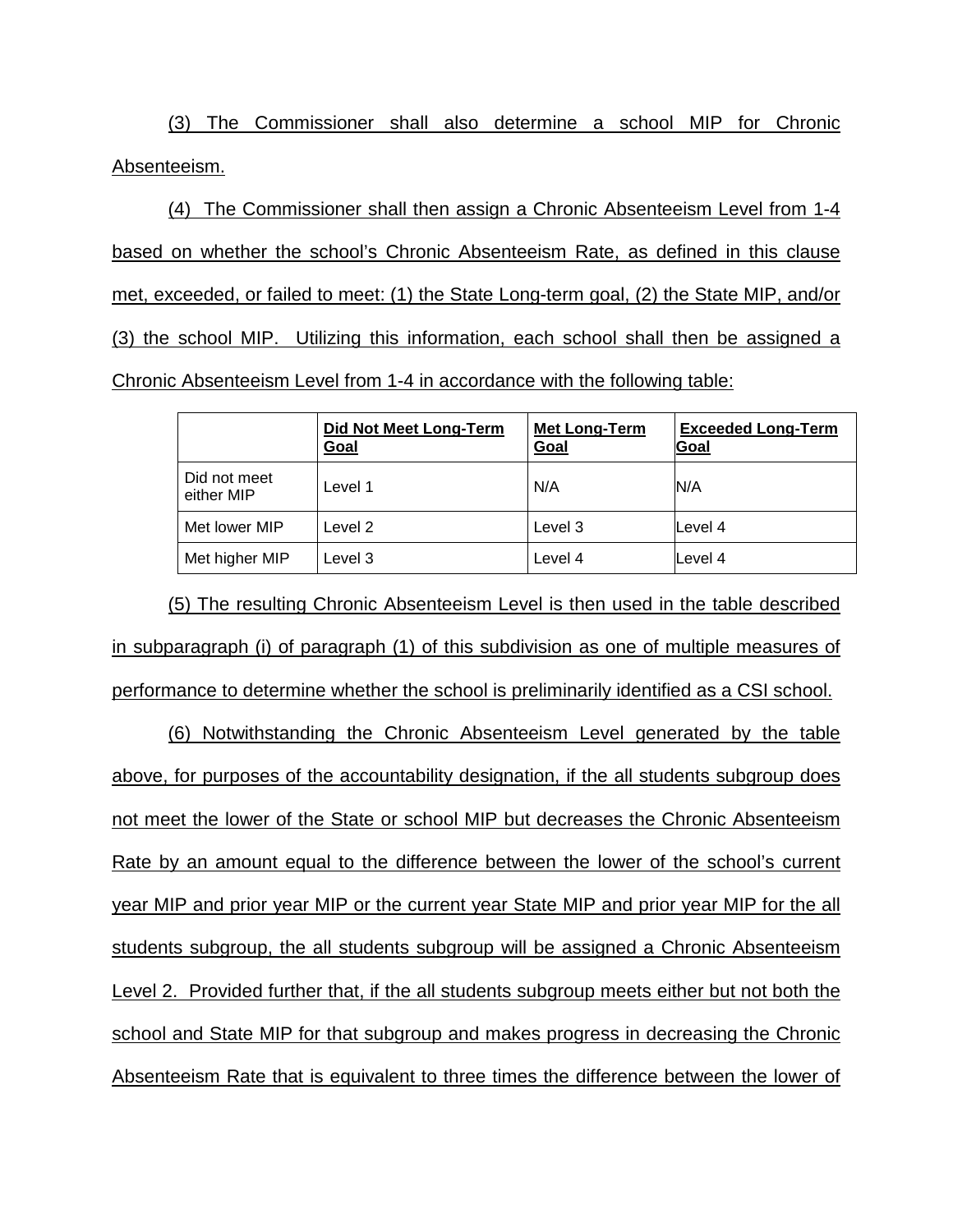the school specific current and prior year MIP and the State current and prior year MIP for the all students subgroup, but if such progress is insufficient for the all students subgroup to meet the more rigorous of the State or school MIP or the State Long-term goal, the all students subgroup will be assigned a Chronic Absenteeism Level 3.

(7) Provided further that, notwithstanding the Chronic Absenteeism Level determined pursuant to paragraphs (4), (5) and (6), the Commissioner may assign a Chronic Absenteeism Level 1 to an all students subgroup whose chronic absenteeism rate is below a percent established by the Commissioner and the Commissioner may assign a Chronic Absenteeism Level 2 to an all students subgroup whose chronic absenteeism rate is at or above a percent established by the Commissioner.

(g) For feeder schools: The Weighted Average Achievement Index and Level, the Core Subject Performance Index and Level, the Composite Performance Index and Level, and the Academic Progress Level of public schools, school districts, and charter schools serving grades 1 and/or 2, but not grade 3 or higher (hereafter referred to as "feeder schools") will be determined using backmapping. In school districts with such feeder schools and in school districts that accept grade 3 students from feeder schools in other school districts by contract, the grade 3 State assessment results for each feeder school student will be attributed to the feeder school as well as to the school in which the student took the assessment. The student's results will be attributed to a feeder school only if the student was continuously enrolled in the feeder school from BEDS day until the end of the school year in the highest grade served by the feeder school. For feeder schools, the Combined Composite Performance and Growth Level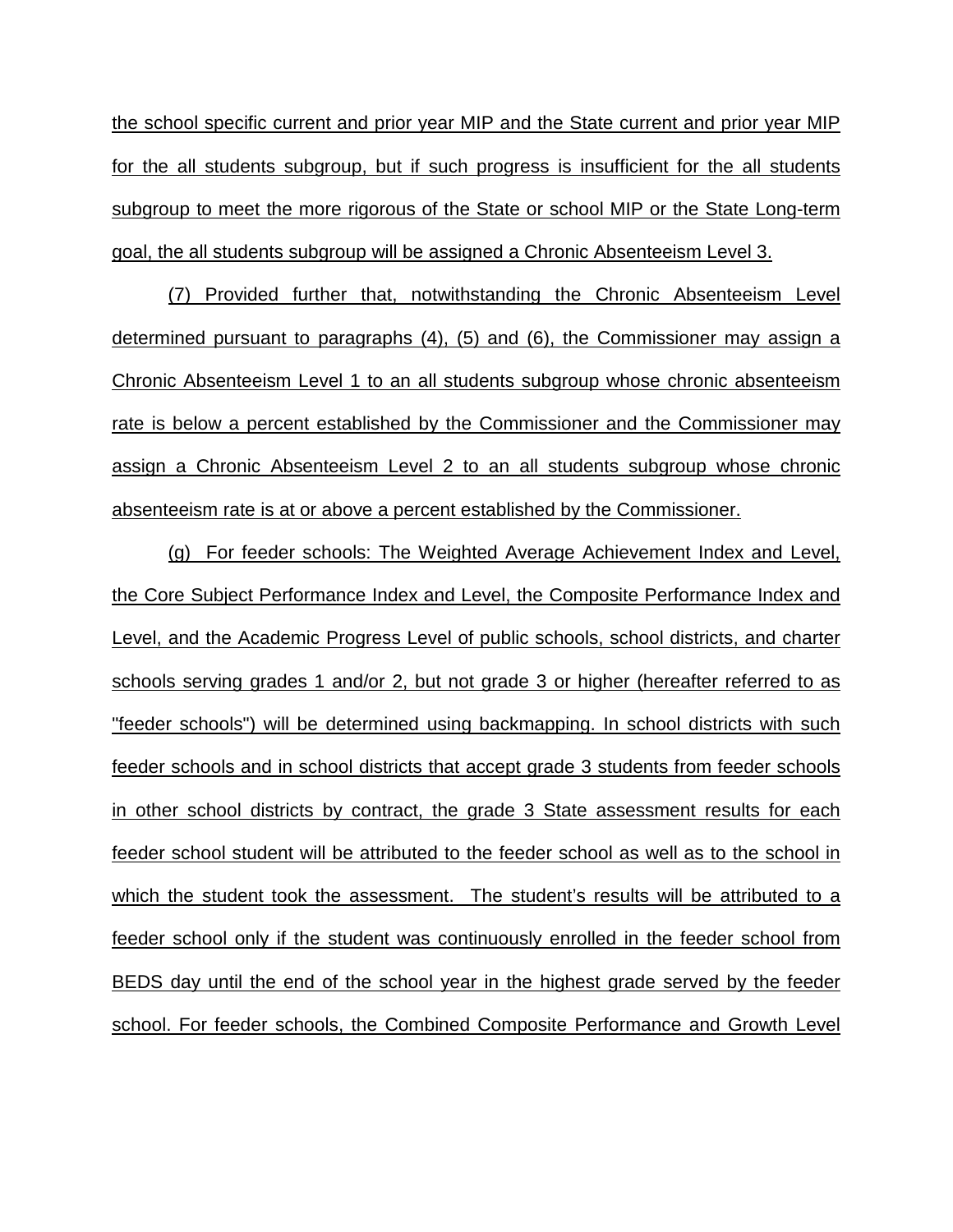will be determined using the Elementary/Middle-Level ELA and Math Composite Performance Level only.

(ii) Targeted Support and Improvement (TSI) Elementary/Middle Schools. An elementary/middle school shall be preliminarily identified as a TSI school if the school meets the criteria for identification outlined in the table below for two consecutive school years for the same accountability subgroup, except that a school identified as a Priority or Focus School during the 2017-2018 school year may be identified, using 2017-2018 school year data only, if such school meets the criteria for identification as a TSI school beginning with the 2018-2019 school year.

(a) The decision table below combines multiple measures of performance for accountability subgroups in the school using the same methodology used to designate CSI schools pursuant to subparagraph (i) of this paragraph and using the following accountability measures: (1) Composite Performance; (2) Student Growth; (3) Combined Composite Performance and Student Growth; (4) English Language Proficiency; (5) Academic Progress; and (6) Chronic Absenteeism.

(b) The designations for TSI schools shall be based on the performance of accountability subgroups, as defined in paragraph (1) of subdivision (b) of this section and shall not include the performance of the all students accountability subgroup; provided that, in order to be preliminarily identified using the decision table below, a performance level must be assigned to, at a minimum, the Combined Composite Performance and Student Growth measure and one or more of the following measures: English Language Proficiency, Academic Progress, and/or Chronic Absenteeism.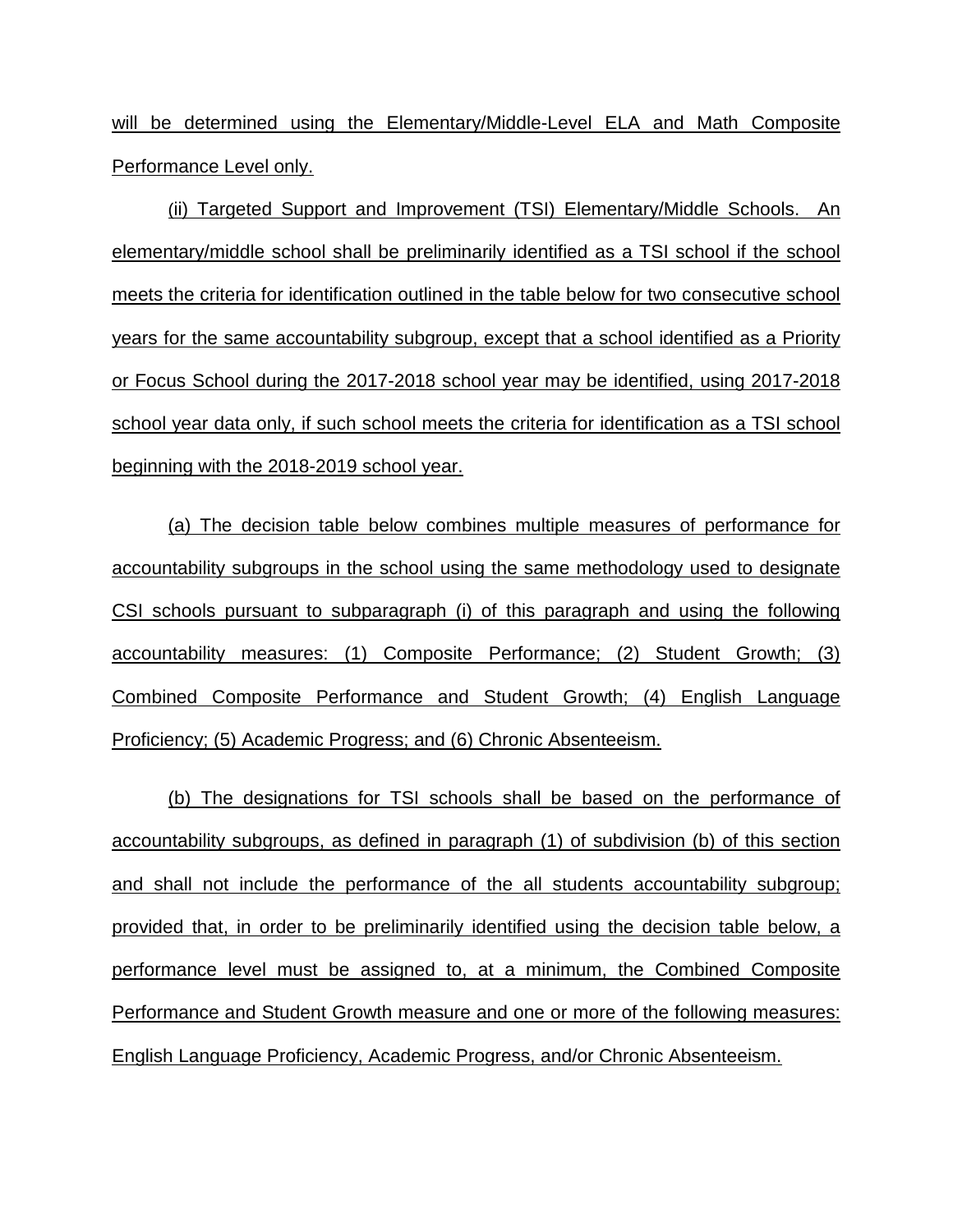**Decision Table for Identification of Targeted Support and Improvement Elementary/Middle** 

## **Schools**

| <b>Composite</b><br><b>Performance</b><br>Level | <b>Student</b><br>Growth<br>Level | <b>Combined</b><br><b>Composite</b><br>Performance &<br><b>Growth Level</b> | English<br>Language<br><b>Proficiency</b><br>Level | Academic<br><b>Progress</b><br>Level | <b>Chronic</b><br>Absenteeism<br>Level |
|-------------------------------------------------|-----------------------------------|-----------------------------------------------------------------------------|----------------------------------------------------|--------------------------------------|----------------------------------------|
| Both Level 1                                    |                                   | Level 1                                                                     | Any Level                                          | Any Level                            |                                        |
| Either Level 1                                  |                                   | Level 1                                                                     | None*                                              | Any One of the Two is<br>Level 1     |                                        |
| Either Level 1                                  |                                   | Level 1                                                                     | Level 1                                            | Any Level                            |                                        |
| Either Level 1                                  |                                   | Level 1                                                                     | Level 2                                            | Any Level 1                          |                                        |
| Either Level 1                                  |                                   | Level 1                                                                     | Level 3 or 4                                       | Both Level 1                         |                                        |

\*"None" means there were not enough English Language learners to meet the minimum n size requirement.

(c) If a school meets the identification criteria for both a CSI and TSI school, the school shall be designated as a CSI school; provided however that if in the year in which a CSI school is removed from CSI identification and such school meets the criteria for a TSI school, the school shall be designated as a TSI school.

(d) When the Commissioner creates a rank ordered list for the racial/ethnic subgroup for purposes of identification of TSI schools, one rank ordered list will be generated for all racial/ethnic groups combined.

(iii) TSI schools identified for additional support.

(a) Beginning with the 2018-2019 school year, for each year in which the Commissioner identifies CSI schools based on the performance of the all students subgroup in accordance with subparagraph (i) of paragraph (1) of subdivision (f) of this section, the Commissioner shall identify for additional targeted support any TSI school with a subgroup whose performance would have caused the school to be identified as a CSI school using the methods for identification specified in subdivision (f) of this section.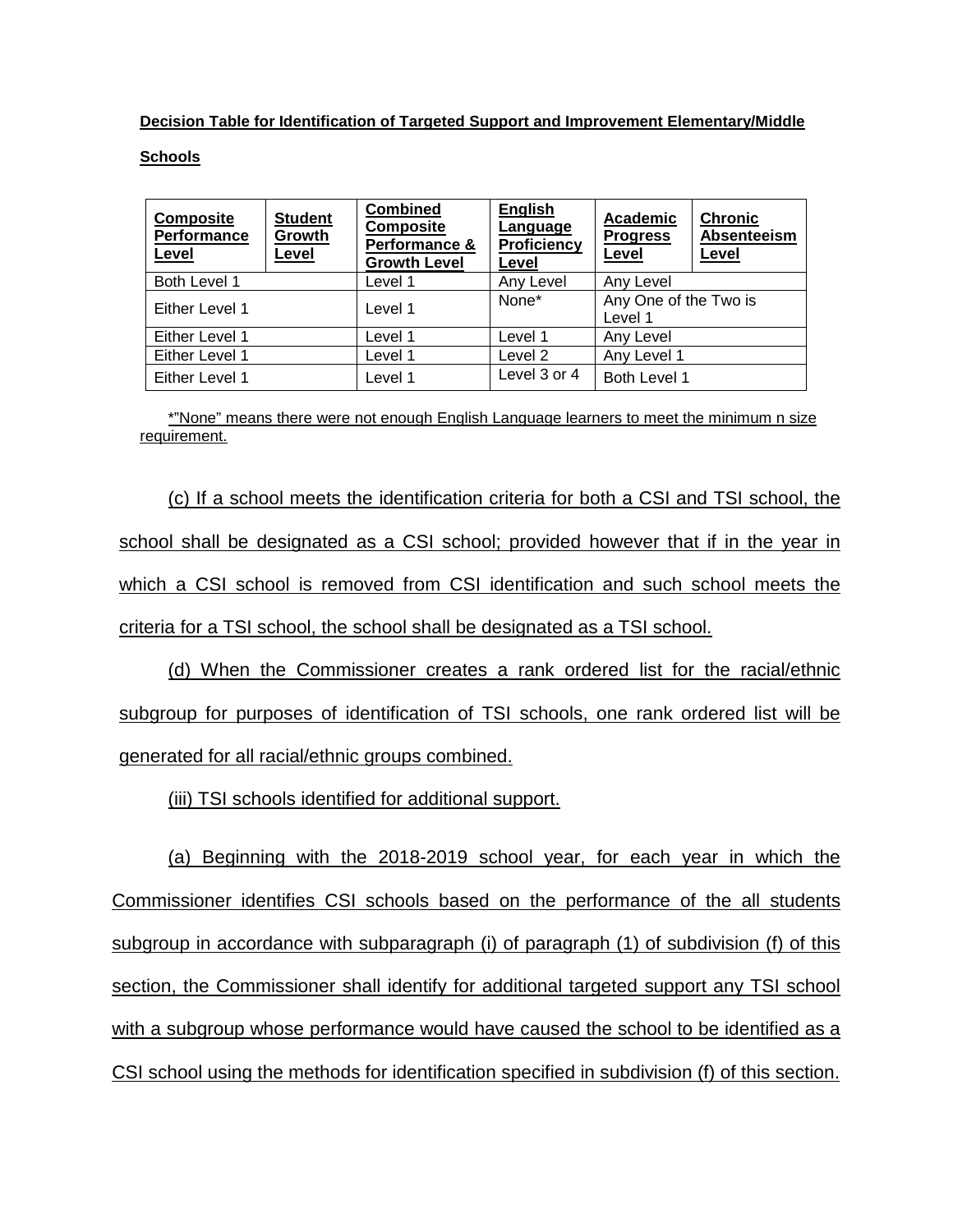(b) Such school shall be identified for additional targeted support only if the school had been identified as a TSI school in the prior school year and remains so identified in the current school year.

(c) Notwithstanding the provisions of clause (a) of this subparagraph, in assigning Performance Levels for the purpose of determining whether the performance of a subgroup in a TSI school would have caused the school to be identified as a CSI school, the Commissioner shall:

(1) Assign to the subgroup the Weighted Average Achievement Level that would have been assigned to the all students subgroup with the same Weighted Average Achievement Index for purposes of identifying CSI schools.

(2) Assign to the subgroup the Core Subject Performance Index Level that would have been assigned to the all students subgroup with the same Core Subject Performance Index for purposes of identifying CSI schools.

(3) Assign to the subgroup the Composite Performance Achievement Level that would have been assigned to the all students subgroup with the same Weighted Average Achievement Level, Weighted Average Achievement Index ranking, Core Subject Performance Index Level and Core Subject Performance Index ranking for purposes of identifying CSI schools.

(4) Assign to the subgroup the Student Growth Level that would have been assigned to the all students subgroup with the same Mean Student Growth Percentile for purposes of identifying CSI schools.

(5) Assign to the subgroup the Combined Composite Performance and Student Growth Level that would have been assigned to the all students subgroup with the same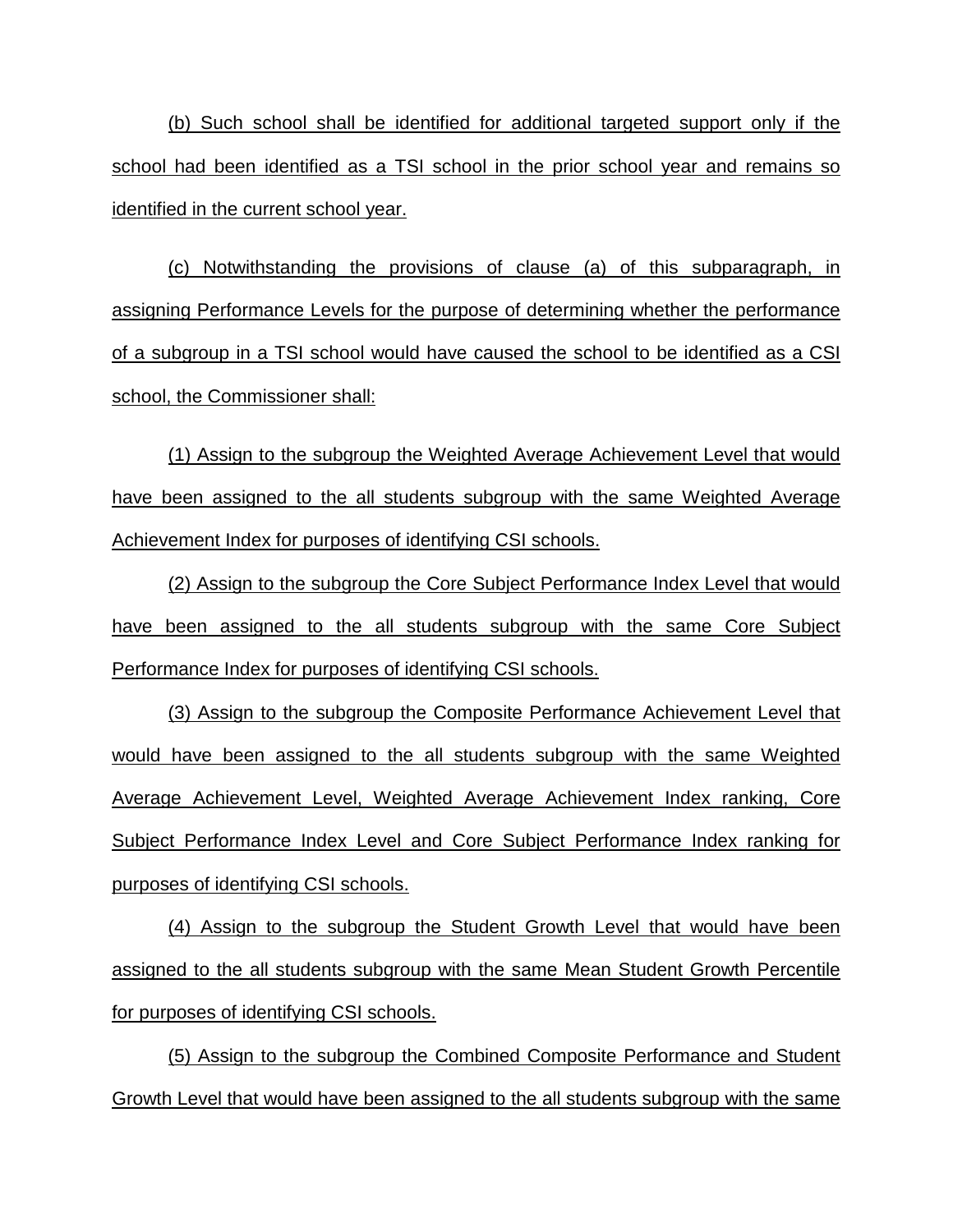Combined Composite Performance and Growth rank for purposes of identifying CSI schools.

(6) For measures of English Language Proficiency; Academic Progress; and Chronic Absenteeism as defined in subdivision (b) of this section, the Commissioner shall use the State MIP and State Long-term goal applicable to the all students subgroup to determine the subgroup's performance level on these measures.

(2) Accountability system for high schools.

(i) CSI schools. A high school shall be preliminarily identified as a CSI school using the following decision table, which combines multiple measures of performance for all students in the school, as defined in paragraph (1) of subdivision (b) of this section, using the following accountability measures: (1) Composite Performance; (2) Graduation Rate; (3) Combined Composite Performance and Graduation Rate; (4) English Language Proficiency; (5) Academic Progress; (6) Chronic Absenteeism; and (7) College, Career, and Civic Readiness; provided that in order to be preliminarily identified using the decision table below a performance level must be assigned to, at a minimum, the Combined Composite Performance and Graduation Rate measure and one or more of the following measures: English Language Proficiency; Academic Progress; Chronic Absenteeism; and/or College, Career, and Civic Readiness ("CCCR"). A school shall be preliminarily identified as a CSI school if it meets any of the conditions in the rows of the decision table below. Provided, however, that notwithstanding the table below, beginning with 2017-2018 school year graduation results, any public high school with a Four-Year Graduation Rate below 67 percent and a Five-Year or Six-Year Graduation Rate that is not at or above 67 percent will be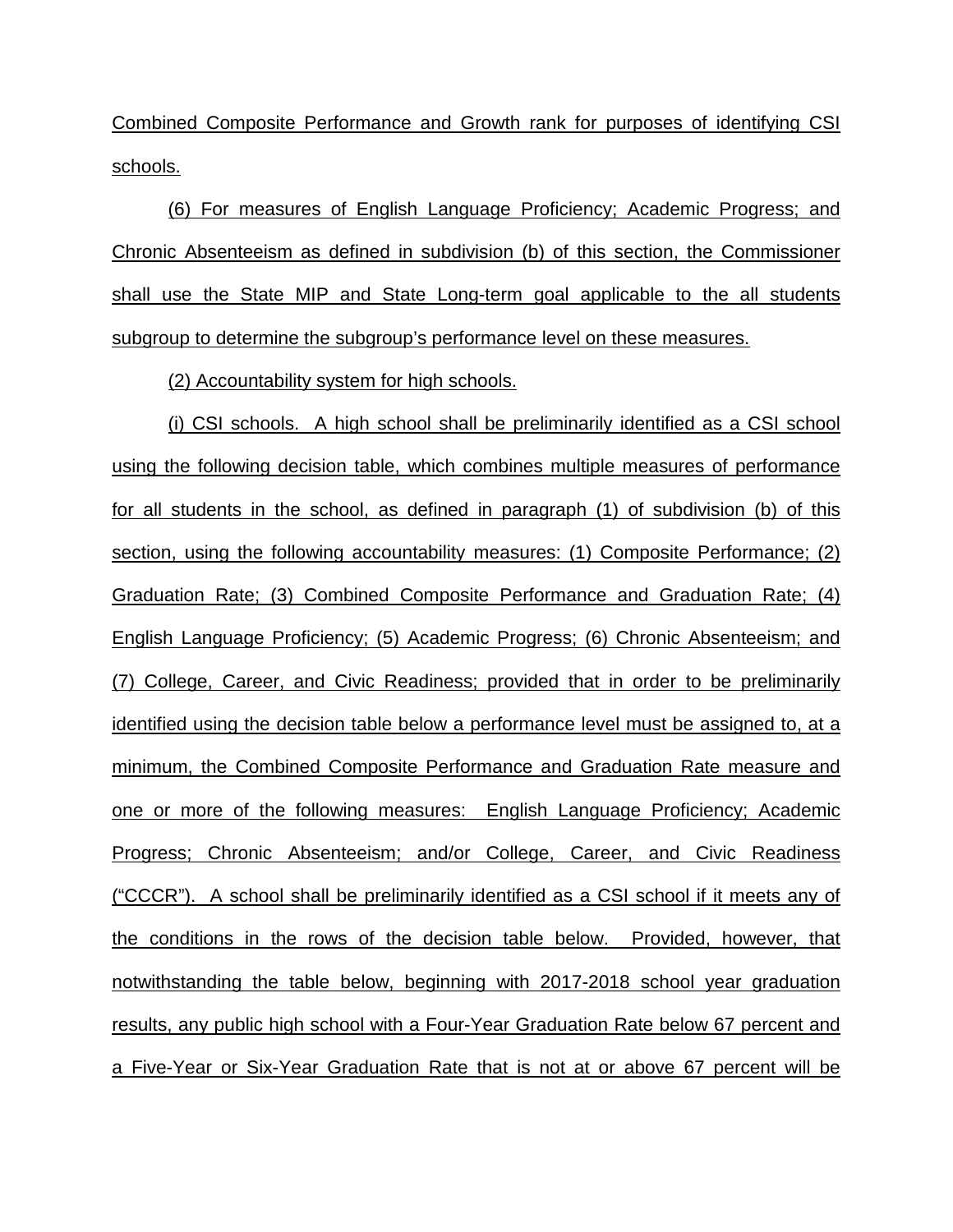preliminarily identified as a CSI school.

| <b>Composite</b><br>Performance<br>Level | Grad<br>Rate<br>Level | <b>Combined</b><br><b>Composite</b><br>Performance &<br><b>Grad Rate Level</b> | <b>ELP</b><br>Level | <b>Progress</b><br>Level        | <b>Chronic</b><br>Absenteeism<br>Level | <b>CCCR</b><br>Level |
|------------------------------------------|-----------------------|--------------------------------------------------------------------------------|---------------------|---------------------------------|----------------------------------------|----------------------|
| Both Level 1                             |                       | Level 1                                                                        | Any<br>Level        | Any Level                       |                                        |                      |
| Either Level 1                           |                       | Level 1                                                                        | None*               | Any One of the Three is Level 1 |                                        |                      |
| Either Level 1                           |                       | Level 1                                                                        | Level 1             | Any Level                       |                                        |                      |
| Either Level 1                           |                       | Level 1                                                                        | Level 2             | Any Level 1                     |                                        |                      |
| Either Level 1                           |                       | Level 1                                                                        | Level 3<br>or $4$   | Any Two Level 1                 |                                        |                      |

**Decision Table for Identification of Comprehensive Support and Improvement High Schools**

\*"None" means there were not enough English Language Learners to meet the minimum n-size requirement.

(a) Composite Performance Level. For each public high school whose all students group, as an accountability subgroup defined in subparagraph (x) of paragraph (1) of subdivision (b) of this section, meets the minimum n-size requirements pursuant to paragraph (1) of subdivision (b) of this section, a Composite Performance Level using the results of the ELA, Mathematics, Science, and Social Studies assessments for the Accountability Cohort shall be computed by the Commissioner in accordance with the following steps:

(1) The Commissioner shall first calculate a Performance Index separately for ELA, Mathematics, Science, and Social Studies at the secondary level using the following formula for each subject:

(i) The sum of the number of students in the Accountability Cohort who scored at Level 2, plus the number who scored at Level 3 multiplied by 2, plus the number who scored at Level 4 multiplied by 2.5 (numerator), divided by the number of students in the Accountability Cohort as defined in paragraph (2) of subdivision (b) of this section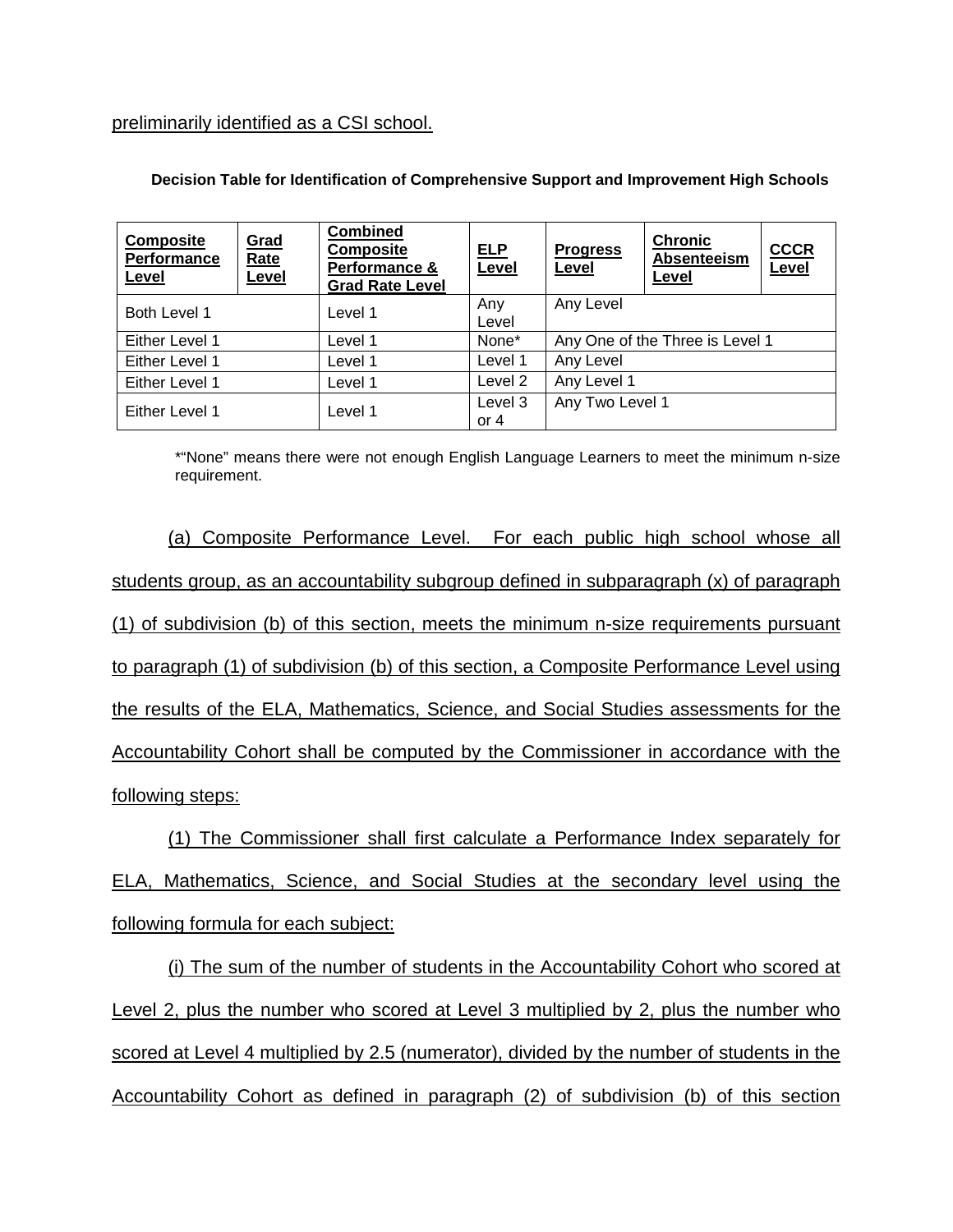(denominator). The result of this division is then multiplied by 100 to establish the Performance Index for each subject area.

(2) The Commissioner shall then combine the Performance Indices for ELA, Mathematics, Science, and Social Studies to calculate a Composite Performance Index in accordance with the following formula:

(i) The sum of the ELA Performance Index multiplied by three, plus the result of the Mathematics Performance Index multiplied by three, plus the result of the Science Performance Index multiplied by two, plus the result of the Social Studies Performance Index multiplied by one, divided by the sum of the multipliers used to make this calculation.

(3) The Commissioner shall then rank order schools based on their Composite Performance Index in accordance with subclause (2) of this clause, except that upon a finding of extenuating or extraordinary circumstances, the Commissioner may in creating the rank ordered list exclude from the rankings those schools that meet the criteria established in subparagraphs (vii) and (xviii) of paragraph (b) of this section as well as schools that are implementing a plan for school closure or phase out that has been approved by the Commissioner.

(4) The Commissioner shall then assign a Composite Performance Achievement Level for all schools based on the rank ordering described in subclause (3) of this clause using the table below:

| <b>Composite</b><br><b>Performance</b><br><b>Index Rank</b> | <b>Composite</b><br><b>Performance</b><br><b>Achievement</b><br>Level |
|-------------------------------------------------------------|-----------------------------------------------------------------------|
| 10% or Less                                                 |                                                                       |
| 10.1 to 50%                                                 |                                                                       |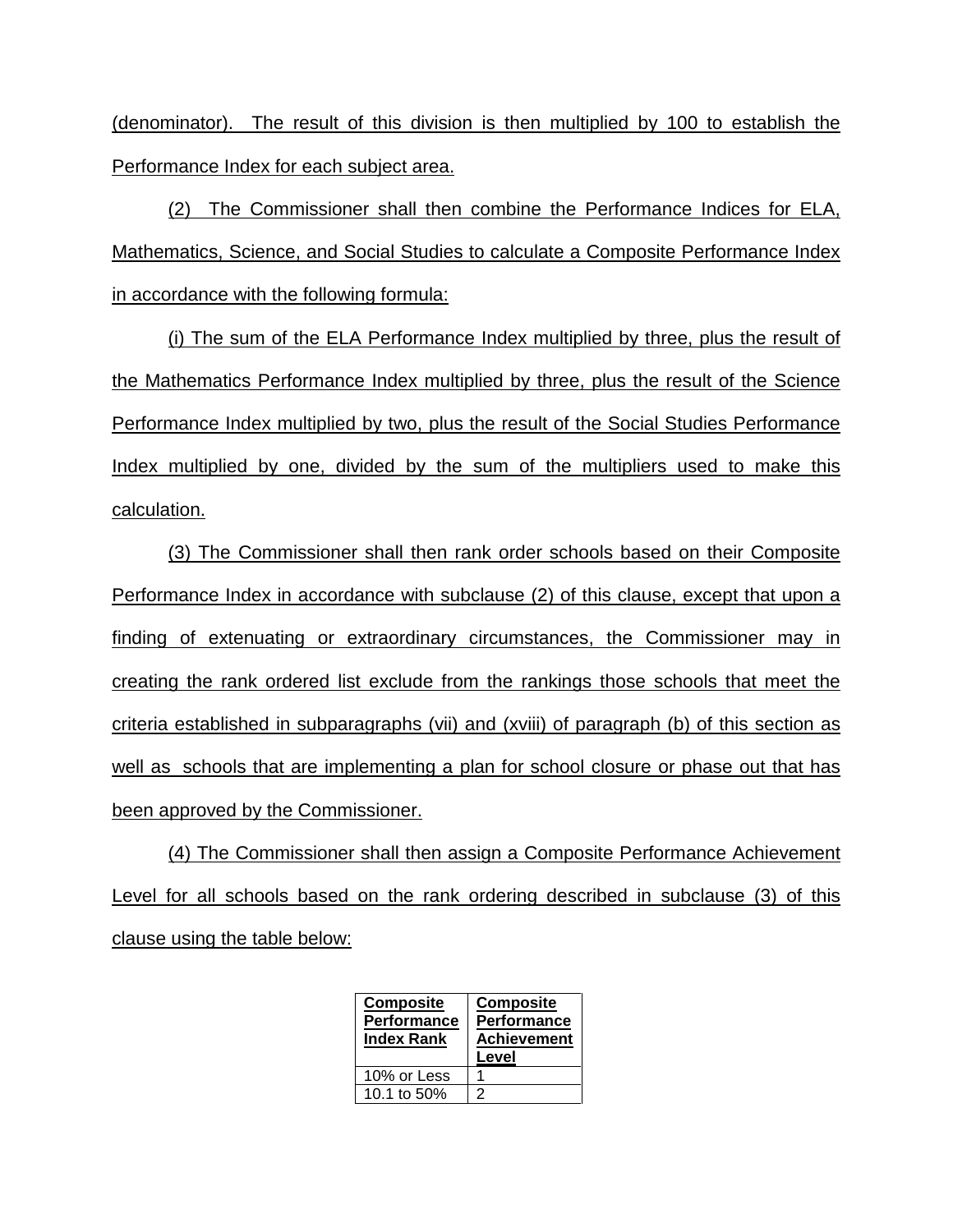| 50.1 to 75%  |  |
|--------------|--|
| Greater than |  |
| 75%          |  |

\*"The Commissioner may exclude from the rank ordered list schools defined in subparagraph (vii) of paragraph (1) of subdivision (b) of this section or schools defined in subdivision 8 of section 4001 of the Education Law.

The resulting Composite Performance Achievement Level is then used in the table described in subparagraph (i) of paragraph (2) of this subdivision as one of multiple measures of performance to determine whether the school shall be preliminarily identified as a CSI school.

(5) If the all students subgroup does not meet the minimum n size for the Composite Performance Achievement Level, as defined in paragraph (1) of subdivision (b) of this section, then the school shall be identified using the established selfassessment process, as described in paragraph (1) of subdivision (b) of this section.

(b) Graduation Rate Level. For each public high school meeting the minimum nsize requirement pursuant to paragraph (1) of subdivision (b) of this section, the Commissioner shall compute a Graduation Rate Level for the Four-Year, Five-Year, and Six-Year Graduation Rate, as applicable in accordance with the following steps:

(1) The Commissioner shall first determine a State MIP and Long-term goal based on the State Four-Year, Five-Year, and Six-Year Graduation Rate.

(2) The Commissioner shall also determine a school MIP based on the school's Four-Year, Five-Year, and Six-Year Graduation Rate.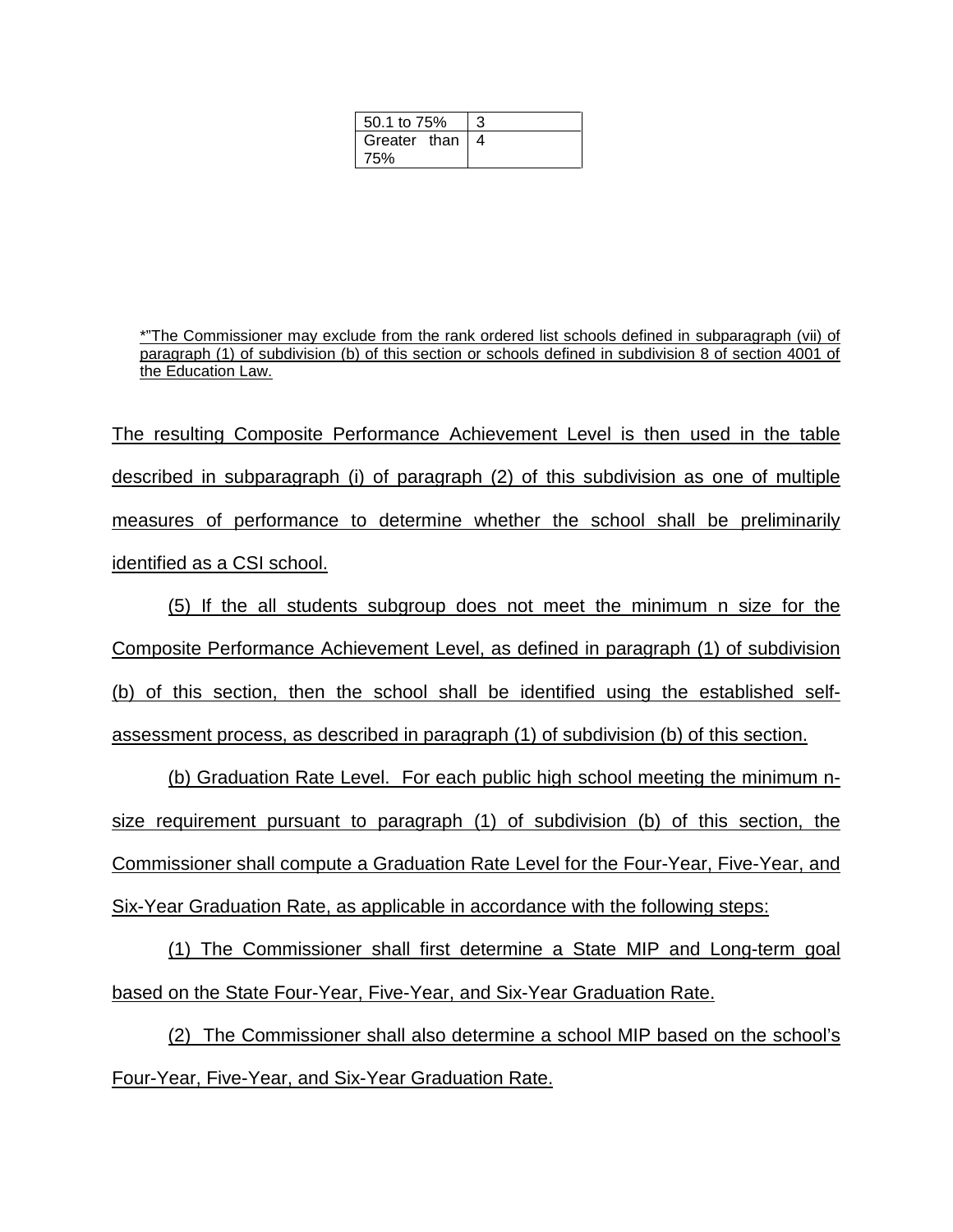(3) The Commissioner shall then assign a Graduation Rate Level from 1 to 4 based on the average of the school's Four-Year, Five-Year and Six-Year Graduation Rates, as available, based on whether or not the school met, exceeded, or failed to meet each of the following: (1) the State Long-term goal, (2) the State MIP, and/or (3) the school MIP for the Four-Year, Five-Year, and Six-Year Graduation Rate in accordance with the following table:

|                            | Did Not Meet Long-Term<br><u>Goal</u> | <b>Met Long-Term</b><br>Goal | <b>Exceeded Long-Term</b><br>Goal |
|----------------------------|---------------------------------------|------------------------------|-----------------------------------|
| Did not meet<br>either MIP | Level 1                               | N/A                          | N/A                               |
| Met lower MIP              | Level 2                               | Level 3                      | Level 4                           |
| Met higher MIP             | _evel 3                               | Level 4                      | Level 4                           |

(4) The Commissioner shall then average the Four-Year, Five-Year, and Six-Year Graduation Rate Level, as applicable to the school. The resulting average Graduation Rate Level will be rounded to the nearest level for a Graduation Rate Level from 1-4.

(5) The resulting Graduation Rate Level is then used in the table described in subparagraph (i) of paragraph (2) of this subdivision as one of multiple measures of performance to determine whether the school is preliminarily identified as a CSI school.

(6) After the Graduation Rate Level has been assigned to the school, the Commissioner shall create a Graduation Rate rank order list by first rank ordering schools by Graduation Rate Level and then rank ordering schools by their average Graduation Rate within each level.

(7) Provided, however, that notwithstanding the table above, any public high school with a graduation rate of 67 percent or below on the Four-Year Graduation Rate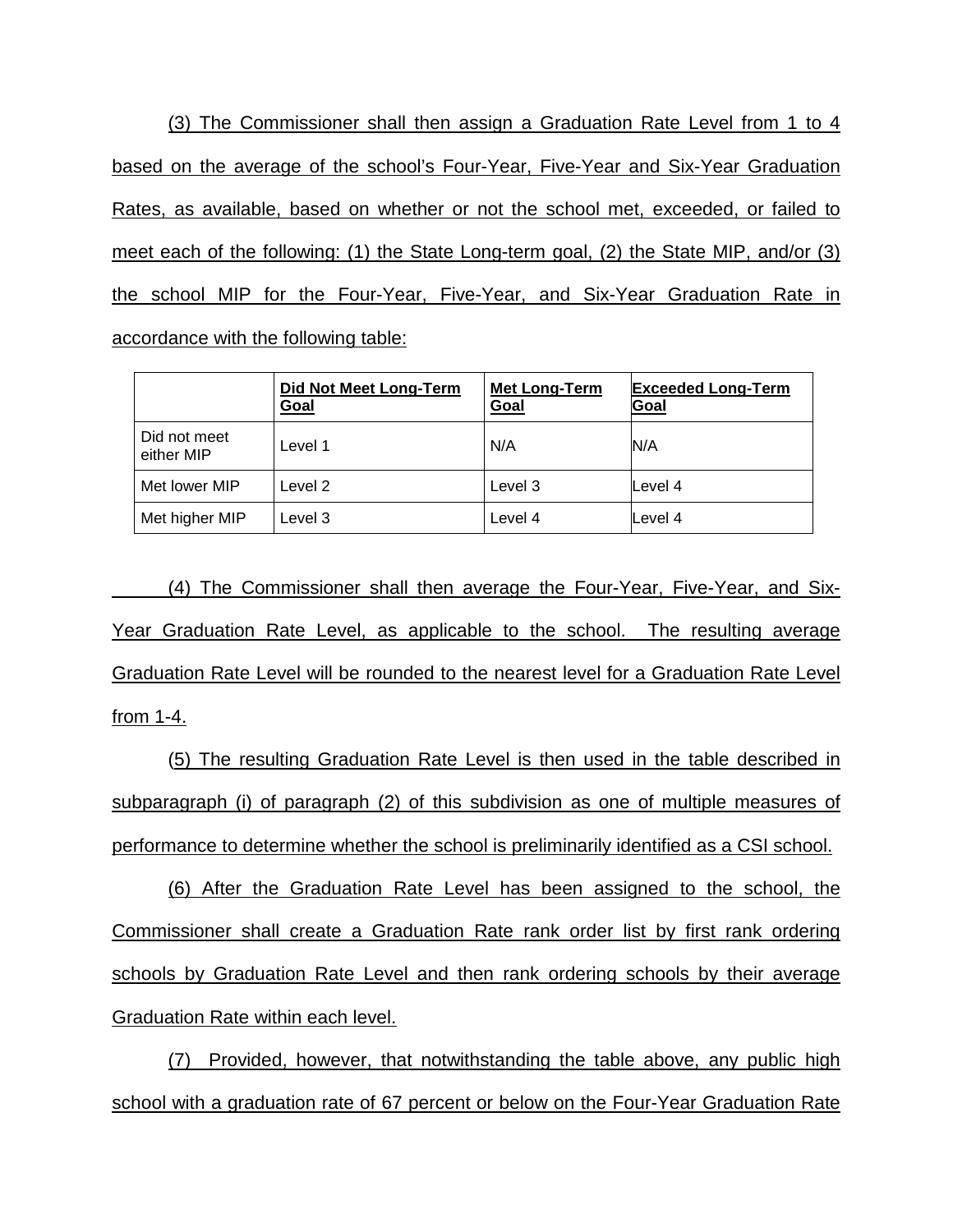cohort that does not have a Five-Year or Six-Year Graduation Rate Cohort at or above 67 percent shall be preliminarily identified as a CSI school.

(8) Provided further that, notwithstanding the Graduation Rate Level generated by the table above, for purposes of the accountability designation, if the all students subgroup does not meet the lower of the State or school MIP but increases the graduation rate by an amount at least equal to the difference between the lower of the school's current year MIP and prior year MIP or the State's current year MIP and prior year MIP for the all students subgroup, the all students subgroup will be assigned a Graduation Rate Level 2. Provided further that, if the all students subgroup meets either but not both of the school and State MIP for the all students subgroup and makes progress that is at least equal to three times the difference between the lower of the school-specific current and prior year MIPs and the State's current and prior year MIPs for the all students subgroup, but if such progress is insufficient for the all students subgroup to meet the higher of the State or school MIP or the Long-term goal, the all students subgroup will be assigned a Graduation Rate Level 3.

(9) Provided further that, notwithstanding the Graduation Rate Level determined pursuant to paragraphs (7) and (8), the Commissioner may assign a Graduation Level 1 to an all students subgroup whose unweighted average Four-Year, Five-Year, and Six-Year graduation rates are below a percent established by the Commissioner and the Commissioner may assign a Graduation Level 2 to an all students subgroup whose unweighted average Four-Year, Five-Year, and Six-Year graduation rates is at or above a percent established by the Commissioner.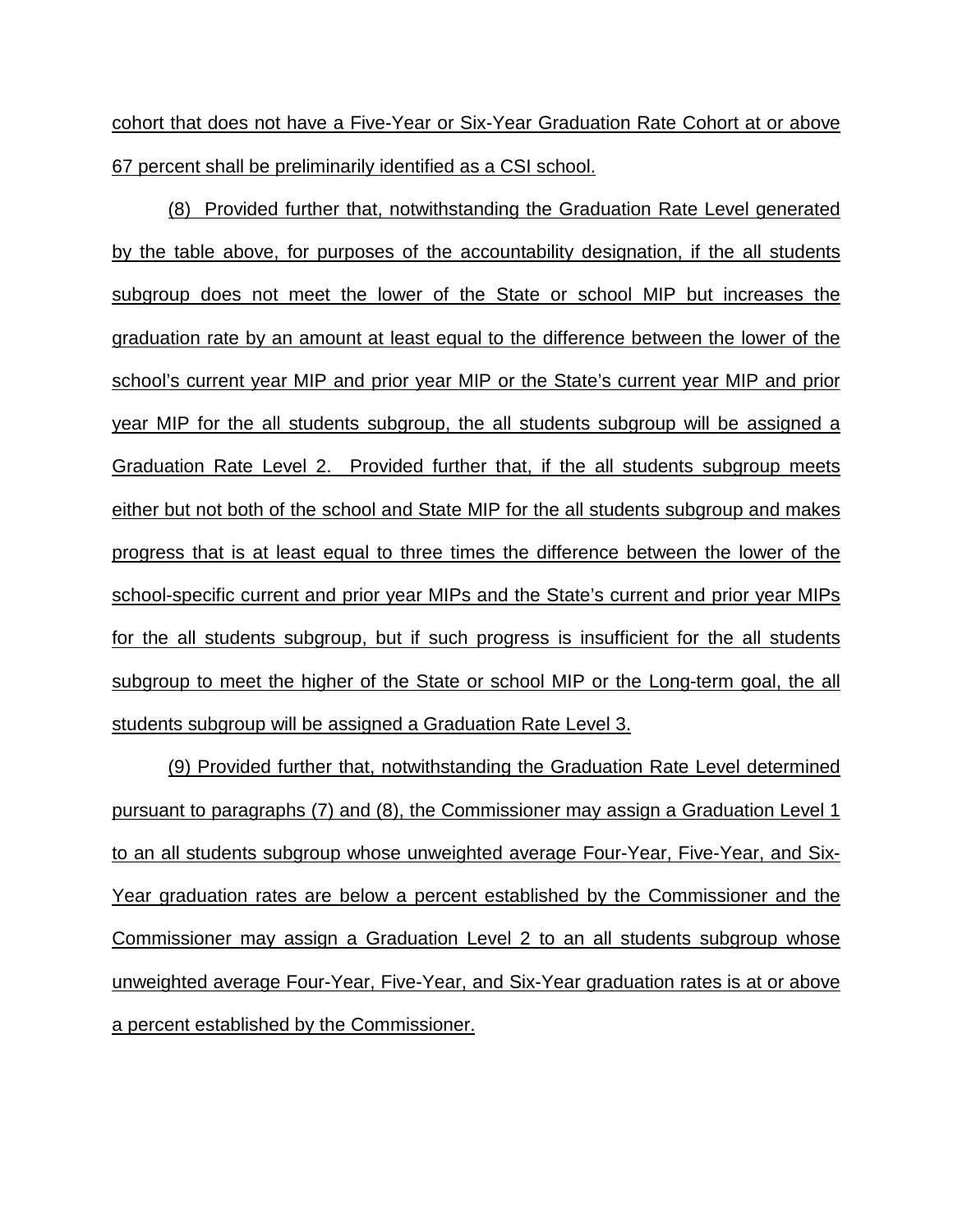(c) Combined Composite Performance and Graduation Rate Level. For each public high school meeting the minimum n-size requirement as defined in paragraph (1) of subdivision (b) of this section, a Combined Composite Performance and Graduation Rate Level shall be computed by the Commissioner in accordance with the following steps:

(1) The Commissioner shall generate a combined Composite Performance and Graduation Rate rank ordered list by summing a school's Composite Performance Index rank order, as described in clause (a) of this subparagraph, and the school's Graduation Rate rank order as described in clause (b) of this subparagraph.

(2) A Combined Composite Performance and Graduation Rate Level from 1-4 shall then be assigned to each school based on the school's Combined Composite Performance and Graduation Rate ranking in accordance with the following table.

| <b>Rank Based on Combined</b><br><b>Composite Performance and</b><br><b>Graduation Rate Rankings</b> | <b>Combined Composite</b><br><b>Performance &amp; Graduation</b><br><b>Rate Level</b> |
|------------------------------------------------------------------------------------------------------|---------------------------------------------------------------------------------------|
| In the lowest 10%                                                                                    |                                                                                       |
| Between 10.1% and 50%                                                                                | າ                                                                                     |
| Between 50.1 and 75%                                                                                 | 3                                                                                     |
| In the highest 75%                                                                                   |                                                                                       |

\*"The Commissioner may exclude from the rank ordered list schools defined in subparagraph (vii) of paragraph (1) of subdivision (b) of this section or schools defined in subdivision 8 of section 4001 of the Education Law.

(3) The resulting Combined Composite Performance and Graduation Rate Level shall then be used in the table described in subparagraph (i) of paragraph (2) of this subdivision as one of multiple measures of performance to determine whether the school is preliminarily identified as a CSI school; provided that if the all students subgroup does not meet the minimum n size for the Graduation Rate measure, as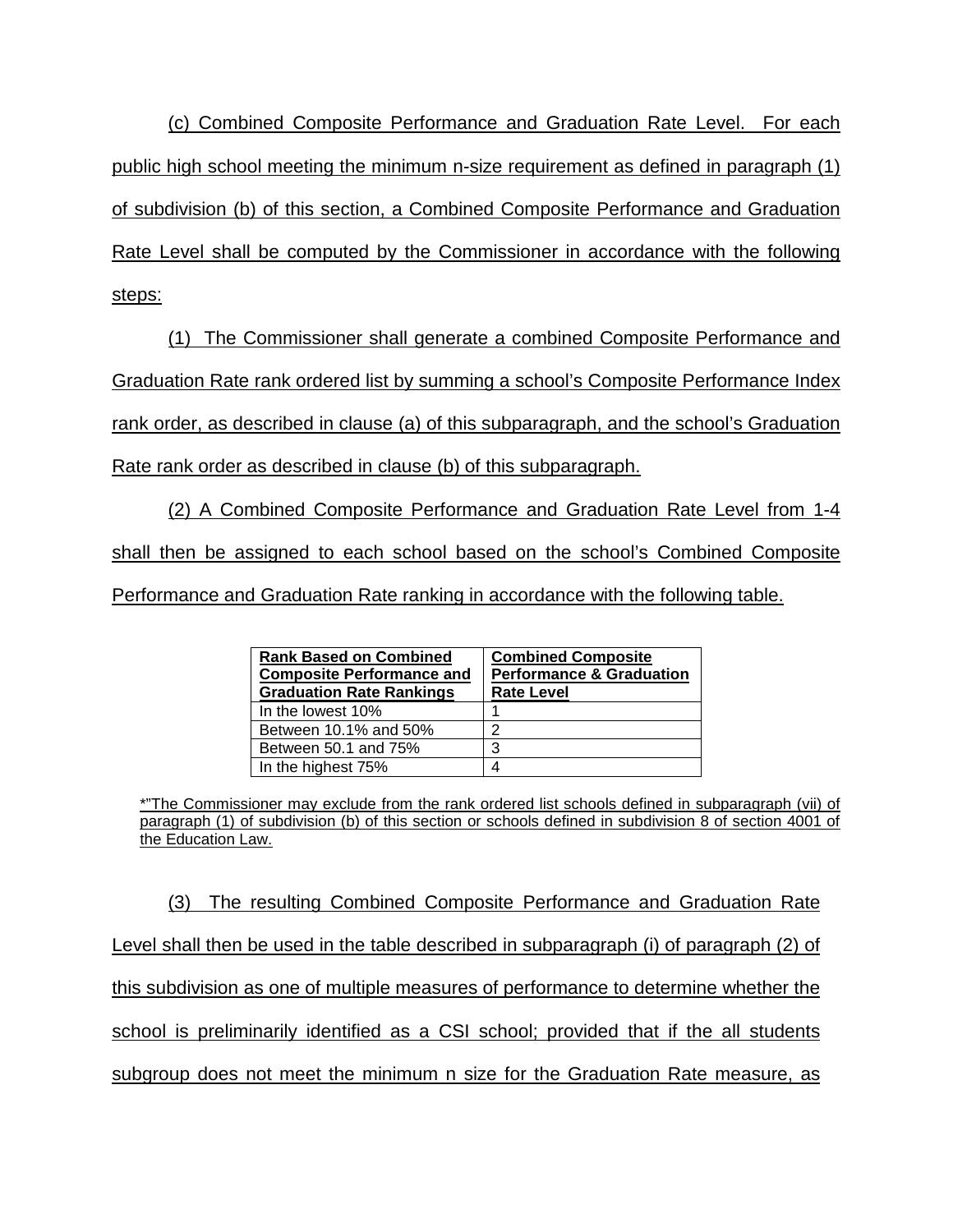defined in paragraph (1) of subdivision (b) of this section, then the Combined Composite Performance and Graduate Rate Level will be determined using the Composite Performance Level only.

(d) English Language Proficiency Level. For each public high school meeting the minimum n-size requirements as defined in paragraph (1) of subdivision (b) of this section, the Commissioner shall compute an English Language Proficiency Level in accordance with the following steps:

(1) The Commissioner shall first determine an initial level of proficiency and the corresponding years that the student was identified as an English Language Learner based upon the student's performance on the NYSESLAT in the initial year of identification as an English Language Learner pursuant to Part 154 of this Title.

(2) The Commissioner shall then determine progress rates for each student based on the years identified as an English language learner and the level achieved on the NYSESLAT in the first year in which the student was identified as an English Language Learner pursuant to Part 154 of this Title.

(3) The Commissioner shall then calculate each school's success ratio based on all continuously enrolled students' results compared to the continuously enrolled students' progress rates, as determined by the Commissioner. Utilizing this information, each school shall then be assigned an English Language Proficiency Level from 1-4 in accordance with the following table:

| <b>Success Ratio</b> | <b>English Language</b><br><b>Proficiency Level</b> |
|----------------------|-----------------------------------------------------|
| $0 - 0.49$           |                                                     |
| $0.50 - 0.99$        | າ                                                   |
| $1.0 - 1.24$         | 3                                                   |
| $1.25+$              |                                                     |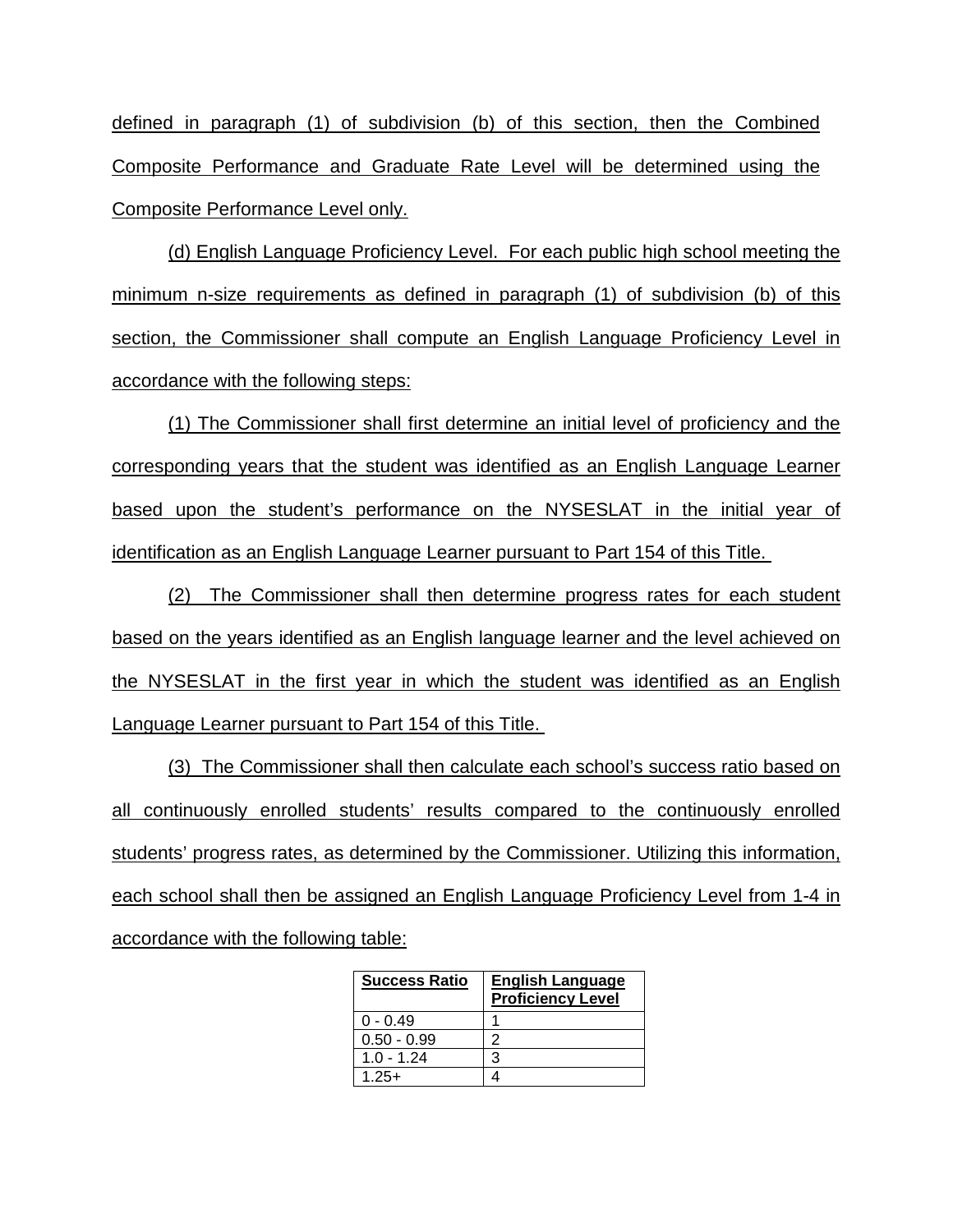(4) The resulting English Language Proficiency Level is then used in the table described in subparagraph (i) of paragraph (1) of this subdivision as one of multiple measures of performance to determine whether the school shall be preliminarily identified as a CSI school.

(e) Academic Progress Level. For each public high school meeting the minimum n-size requirement as defined in paragraph (1) of subdivision (b) of this section, the Commissioner shall compute an Academic Progress Level in accordance with the following steps:

(1) The Commissioner shall calculate separate ELA and Mathematics Academic Achievement Indices from 0-250 for the all students subgroup in the school.

(2) The Commissioner shall then determine a separate State MIP and Long-term goal for ELA and Mathematics.

(3) The Commissioner shall determine a separate school MIP in ELA and Mathematics.

(4) The Commissioner shall then assign an Academic Progress Level in ELA from 1-4 using the table below based on each of the following: whether or not the school's ELA Academic Achievement Index met, exceeded, or failed to meet: (1) the State Long-term goal, (2) the State MIP, and/or (3) the school's MIP.

(5) The Commissioner shall then assign an Academic Progress Level in Mathematics from 1-4 using the table below based on whether the school's Mathematics Academic Achievement Index met, exceeded, or failed to meet: (1) the State Long-term goal, (2) the State MIP, and/or (3) the school MIP.

| Did Not Meet Long-Term | <b>Met Long-Term</b> | <b>Exceeded Long-Term</b> |
|------------------------|----------------------|---------------------------|
| Goal                   | Goal                 | lGoal                     |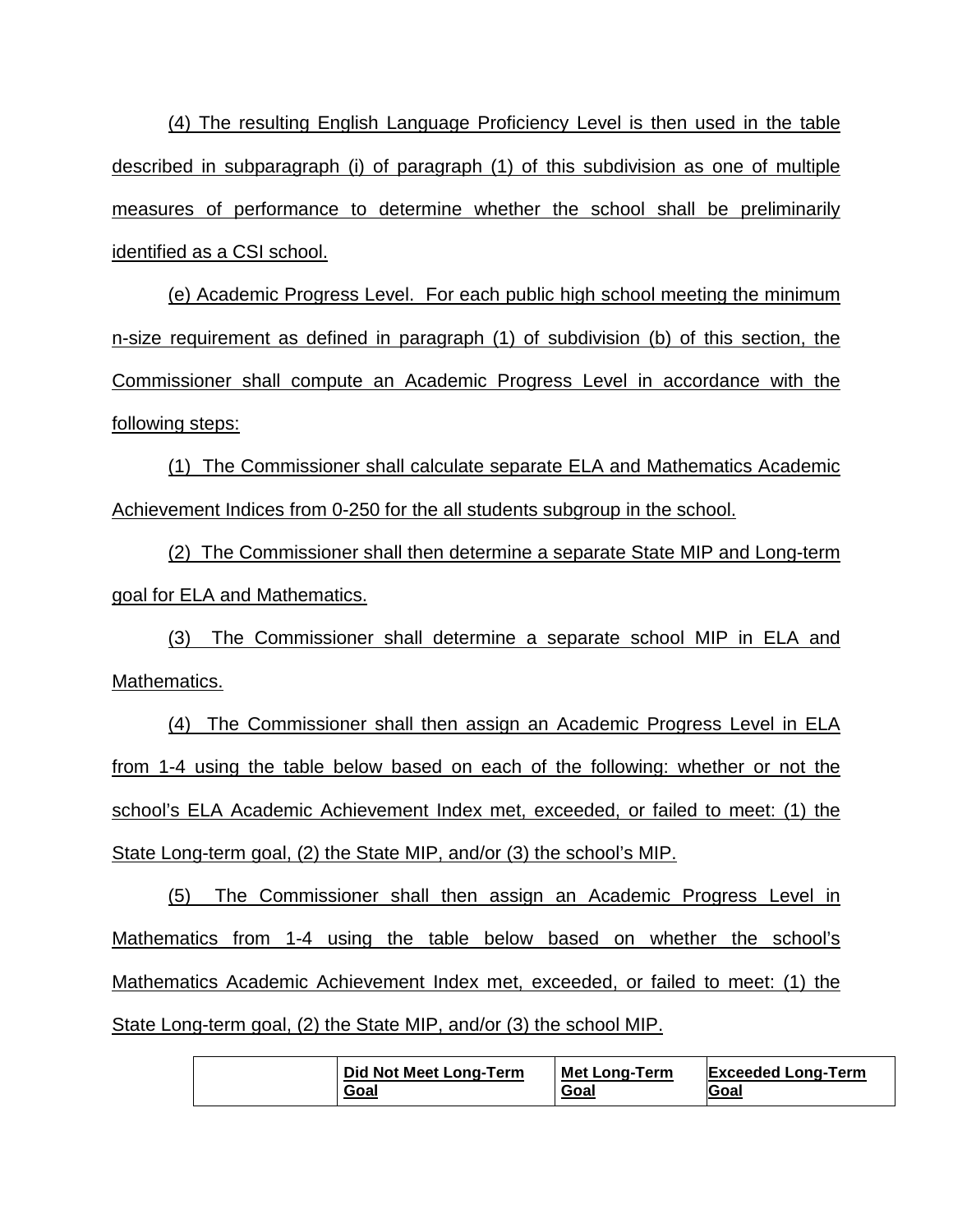| Did not meet either<br><b>MIP</b>    | Level 1 | N/A     | N/A     |
|--------------------------------------|---------|---------|---------|
| Met lower of State<br>or School MIP  | Level 2 | Level 3 | Level 4 |
| Met higher of State<br>or School MIP | Level 3 | Level 4 | Level 4 |

(6) The Commissioner shall then average the ELA Academic Progress Level assigned in subclause (4) of this clause and the Mathematics Academic Progress Level assigned in subclause (5) of this clause. The resulting average Academic Progress Level will be rounded down to the nearest whole number that represents the level that will be used and an Academic Progress Level from 1-4 will be assigned. The resulting Academic Progress Level is then used in the table described in subparagraph (i) of paragraph (1) of this subdivision as one of multiple measures of performance to determine whether the school is preliminarily identified as a CSI school.

(7) Notwithstanding the Academic Progress Level resulting from the table above, using the all students subgroup's baseline performance as measured by the previous school year test results, for purposes of the accountability designation, if the all students subgroup does not meet the lower of the State or school MIP but increases the Achievement Index by an amount at least equal to the difference between the higher of the school's current year MIP and prior year MIP or the current year State MIP and prior year State MIP, the all students subgroup will be assigned an Academic Progress Level 2. Provided further that, if the all students subgroup meets either but not both of the school and State MIPs for that subgroup and makes progress that is equivalent to at least three times the difference between the lower of the school-specific current and prior year MIPs and the State current and prior year MIPs for that subgroup, but if such progress is insufficient for the subgroup to meet the higher of the State or school MIP or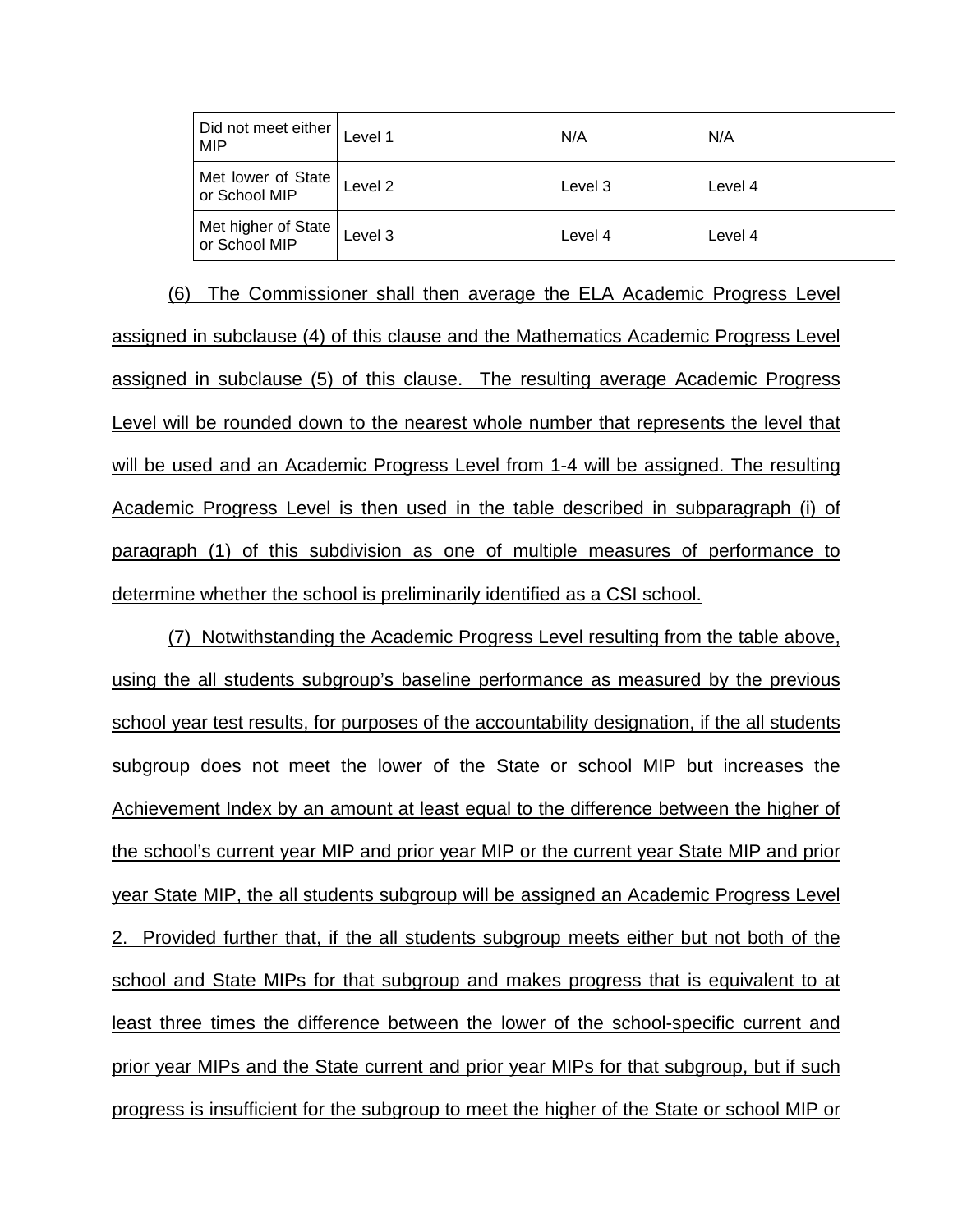the Long-term goal, the all students subgroup will be assigned an Academic Progress Level 3.

(f) Chronic Absenteeism Level. For each public high school meeting the minimum n-size requirement pursuant to paragraph (1) of subdivision (b) of this section, the Commissioner shall compute a Chronic Absenteeism Level in accordance with the following steps:

(1) The Commissioner shall first compute the school's Chronic Absenteeism Rate, which means the number of students enrolled during the school year in a school for a minimum of ten instructional days and in attendance at least one of those days who were absent (excused or unexcused) for at least 10 percent of enrolled instructional days divided by the total number of students enrolled during the school year, expressed as a percentage. Suspensions are not counted as excused or unexcused absences, as suspended students are required to be provided with instruction while they are suspended. At the high school level, chronic absenteeism is calculated for grades nine-12 and ungraded age equivalent students.

(2) The Commissioner shall then determine a State MIP and Long-term goal for Chronic Absenteeism.

(3) The Commissioner shall also determine a school MIP for Chronic Absenteeism.

(4) The Commissioner shall then assign a Chronic Absenteeism Level from 1-4 based on whether the school's Chronic Absenteeism Rate, as defined in this clause met, exceeded, or failed to meet: (1) the State Long-term goal, (2) the State MIP, and/or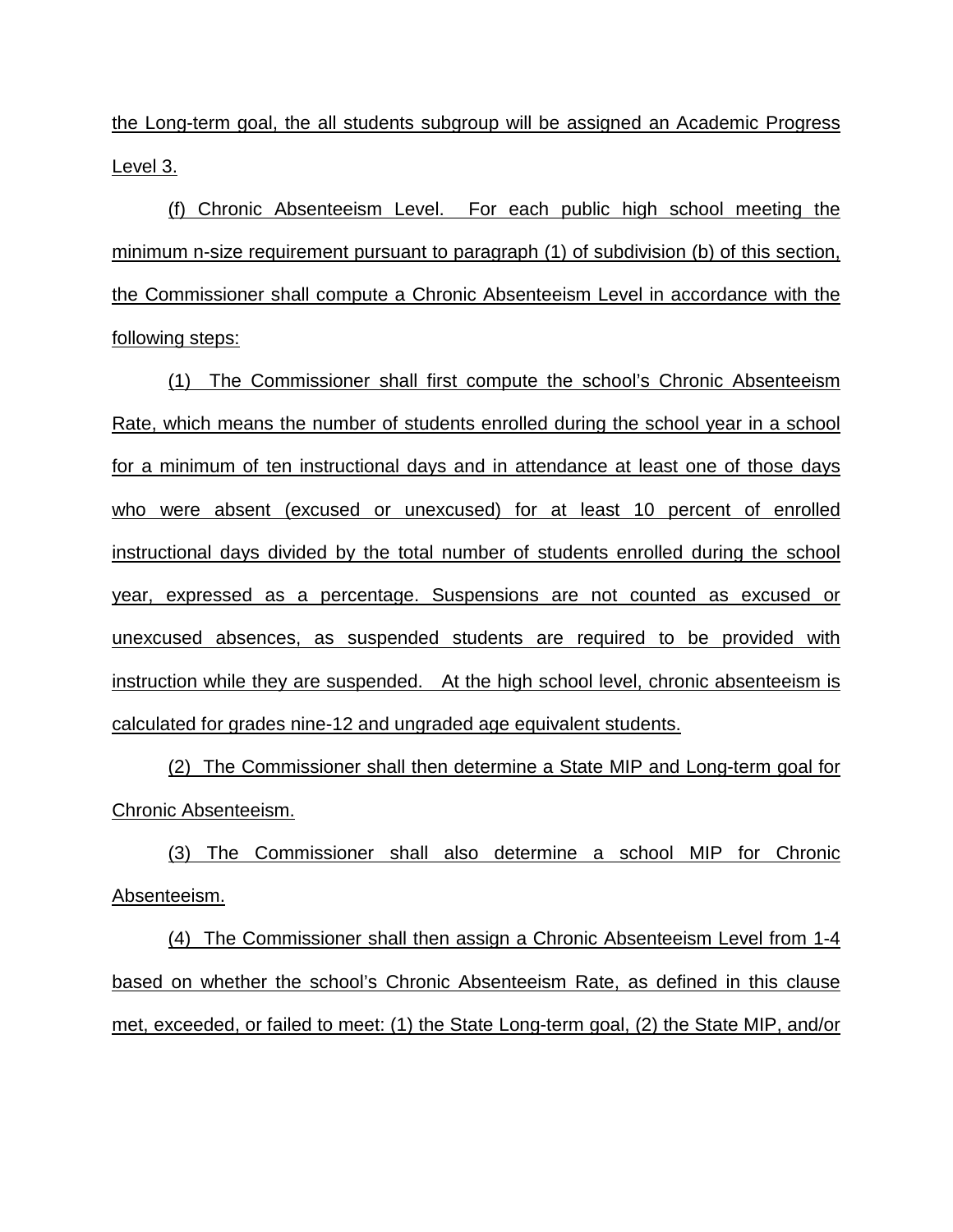(3) the school MIP. Each school shall then be assigned a Chronic Absenteeism Level from 1-4 in accordance with the following table:

|                                  | Did Not Meet Long-Term<br><u>Goal</u> | <b>Long-Term Exceeded</b><br>Met<br>Goal | Long-Term<br>Goal |
|----------------------------------|---------------------------------------|------------------------------------------|-------------------|
| Did<br>not<br>meet<br>either MIP | Level 1                               | N/A                                      | N/A               |
| Met lower MIP                    | Level 2                               | Level 3                                  | Level 4           |
| Met higher MIP                   | Level 3                               | Level 4                                  | Level 4           |

(5) The resulting Chronic Absenteeism Level is then used in the table described in subparagraph (i) of paragraph (1) of this subdivision as one of multiple measures of performance to determine whether the school is preliminarily identified as a CSI school.

(6) Notwithstanding the Chronic Absenteeism Level generated by the table above, for purposes of the accountability designation, if the all students subgroup does not meet the lower of the State or school MIP but decreases the Chronic Absenteeism Rate by an amount equal to the difference between the lower of the school's current year MIP and prior year MIP or the current year State MIP and prior year MIP for the all students subgroup, the all students subgroup will be assigned a Chronic Absenteeism Level 2. Provided further that, if the all students subgroup meets either but not both the school and State MIP for that subgroup and makes progress toward decreasing the Chronic Absenteeism Rate that is equivalent to three times the difference between the lower of the school specific current and prior year MIP and the State current and prior year MIP for the all students subgroup, but if such progress is insufficient for the all students subgroup to meet the higher of the State or school MIP or the State Long-term goal, the all students subgroup will be assigned a Chronic Absenteeism Level 3.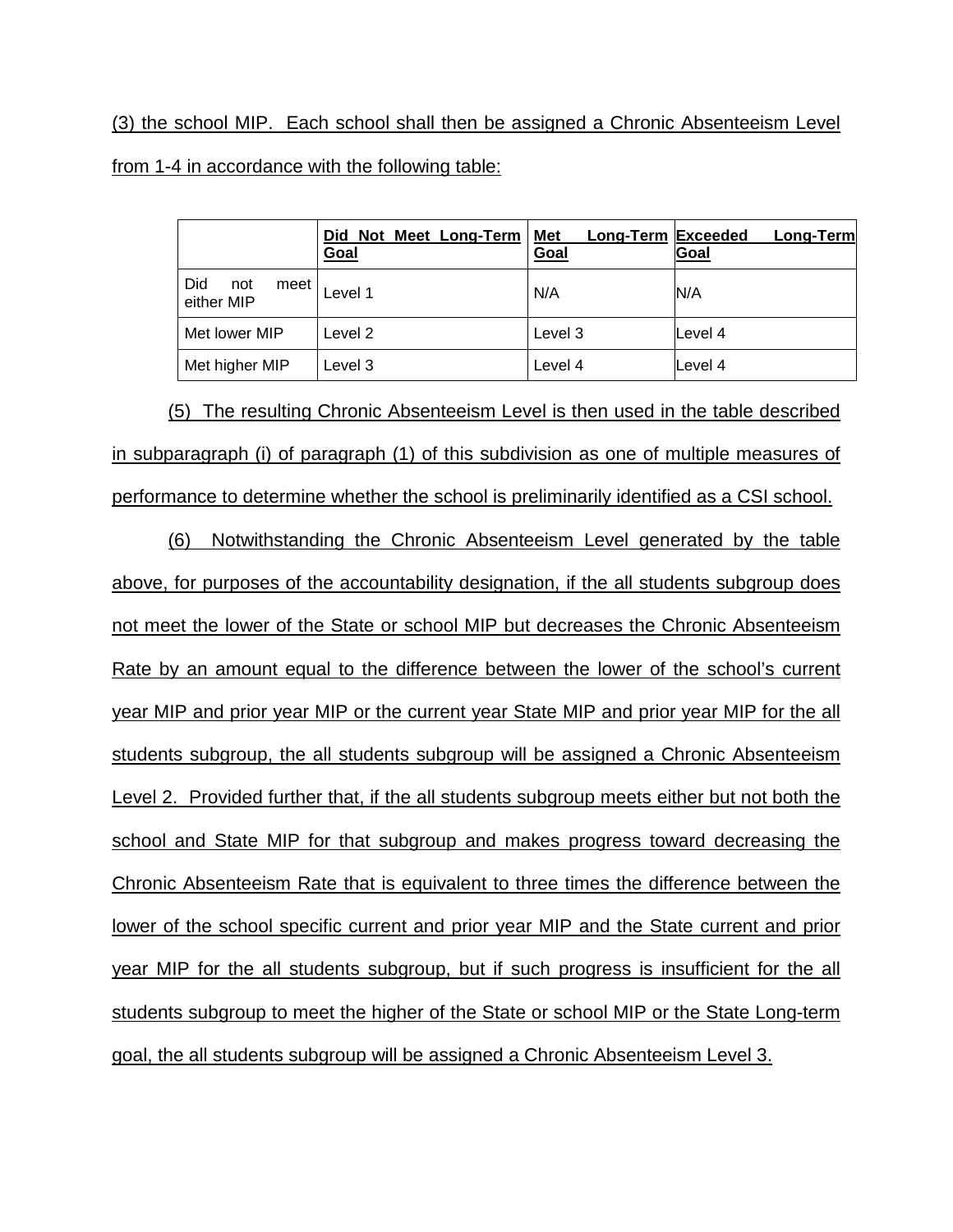(7) Provided further that, notwithstanding the Chronic Absenteeism Level determined pursuant to paragraphs (4), (5) and (6), the Commissioner may assign a Chronic Absenteeism Level 1 to an all students subgroup whose chronic absenteeism rate is below a percent established by the Commissioner and the Commissioner may assign a Chronic Absenteeism Level 2 to an all students subgroup whose chronic absenteeism rate is at or above a percent established by the Commissioner.

(g) College, Career, and Civic Readiness Level. For each public high school meeting the minimum n-size requirement pursuant to paragraph (1) of subdivision (b) of this section, the Commissioner shall compute a College, Career, and Civic Readiness Index.

(1) The Index is calculated using the number of students in the 4-Year Graduation Rate Cohort as of June 30 of the reporting year plus any members of the English language learner subgroup who earn a Regents Diploma with a Seal of Biliteracy who are not members of the 4-Year Graduation Rate Cohort as the denominator.

(2) The numerator is the number of these students demonstrating success on specific college, career, and civic readiness using specific measures multiplied by the weighting (0.5 to 2.0) assigned to each of these measures in accordance with table below plus the number of students who earned a High School Equivalency diploma in the current reporting year and students who were members of the English language learner subgroup at the time of graduation who earned a Regents Diploma with a Seal of Biliteracy in the reporting year, regardless of whether or not they were in the 4-year Graduation Rate Cohort.

In accordance with the provisions of Section 100.5 of this Part: 2.0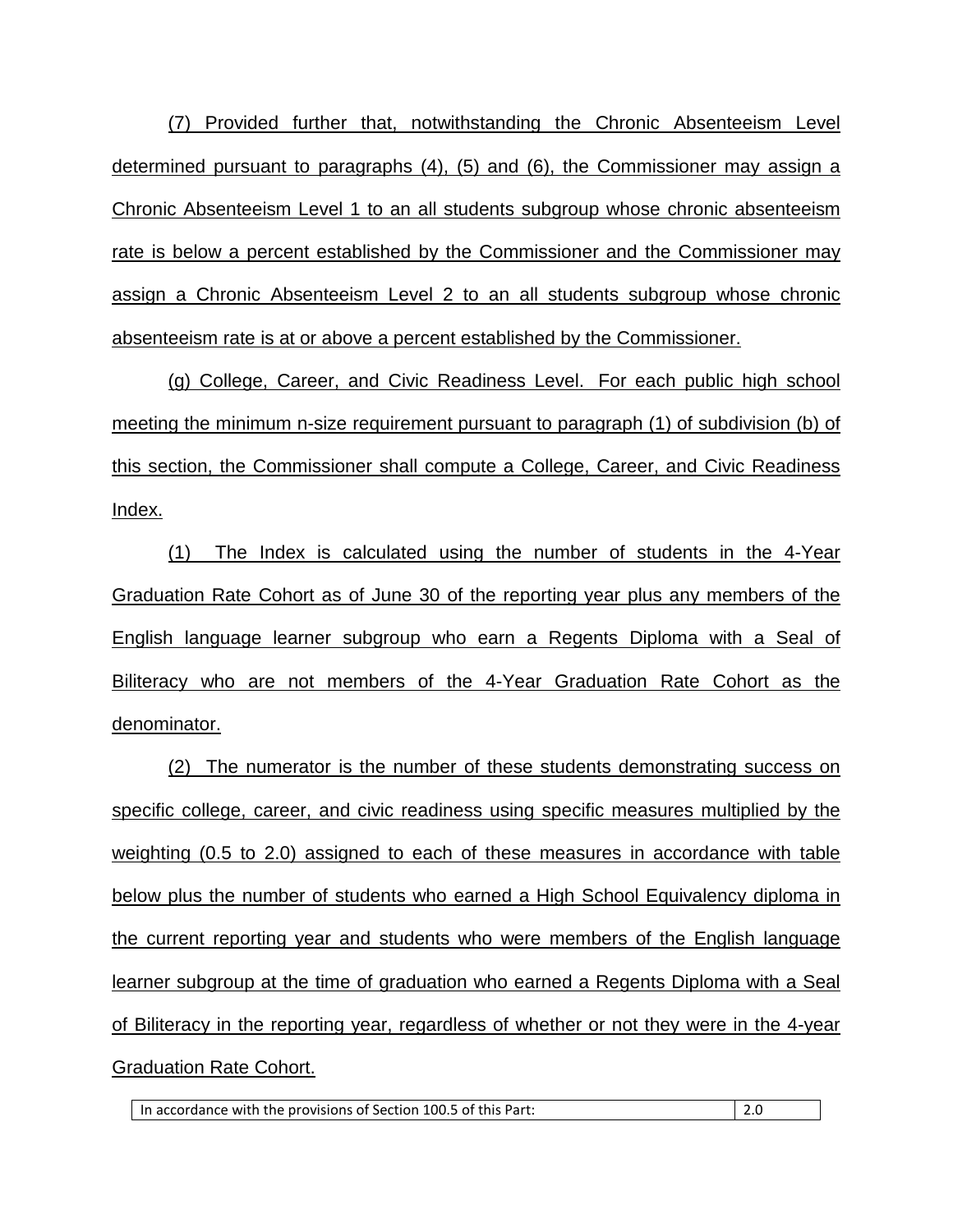| Regents Diploma with Advanced Designation                                                     |          |
|-----------------------------------------------------------------------------------------------|----------|
| Regents or Local Diploma with CTE Technical Endorsement                                       |          |
| Regents Diploma with Seal of Biliteracy                                                       |          |
| Regents Diploma and score of 3 or higher on an Advanced Placement exam                        |          |
| Regents Diploma and score of 4 or higher on an International Baccalaureate exam               |          |
| Regents or Local Diploma and the passage of nationally certified Career and Technical         |          |
| Education (CTE) examination                                                                   |          |
| Regents Diploma and high school credit earned through participation in dual enrollment (in    |          |
| high school and accredited college) course                                                    |          |
| Skills and achievement commencement credential as provided in section 100.6(a) of this        |          |
| Part and a Level 4 on the New York State Alternate Assessment for students with disabilities  |          |
| as defined in section $100.1(t)(2)(iv)$ of this Part.                                         |          |
| Annual ELL and earned Regents with Seal of Biliteracy in current reporting year and not in 4- |          |
| year graduation-rate cohort                                                                   |          |
| In accordance with the provisions of Section 100.5 of this Part:                              | 1.5      |
| Regents Diploma and high school credit earned through participation in an Advanced            |          |
| Placement course                                                                              |          |
| Regents Diploma and high school credit earned through participation in an International       |          |
| Baccalaureate course                                                                          |          |
| Regents Diploma with Career Development and Occupational Studies (CDOS) endorsement           |          |
| Skills and achievement commencement credential as provided in section 100.6(a) of this        |          |
| Part and Level 3 on the New York State Alternate Assessment for students with disabilities    |          |
| as defined in section $100.1(t)(2)(iv)$ of this Part.                                         |          |
| Regents or Local Diploma only in accordance with provisions of section 100.5 of this Part     | 1.0      |
| Skills and achievement commencement credential as provided in section 100.6(a) of this        |          |
| Part and an achievement Level 2 on the NYSAA                                                  |          |
| Annual high school equivalency diploma recipients                                             | 0.5      |
| (included in numerator but not denominator)                                                   |          |
| New York State career development and occupational studies commencement credential as         |          |
| provided in section 100.6(b) of this Part.                                                    |          |
| No high school diploma or high school equivalency diploma.                                    | $\Omega$ |

To determine the College, Career, and Civic Readiness Index, the numerator is divided

by the denominator, and the result is multiplied by 100.

(3) The Commissioner shall then assign a College, Career, and Civic Readiness

Level from 1 to 4 based on the table below and whether or not the College, Career, and

Civic Readiness Index met, exceeded, or failed to meet each of the following: (1) the

State Long-term goal, (2) the State MIP, and/or (3) the school MIP.

|              | <b>Did Not Meet Long-Term</b> | <b>Met Long-Term</b> | <b>Exceeded Long-Term</b> |
|--------------|-------------------------------|----------------------|---------------------------|
|              | Goal                          | Goal                 | <b>IGoal</b>              |
| Did not meet | _evel 1                       | N/A                  | N/A                       |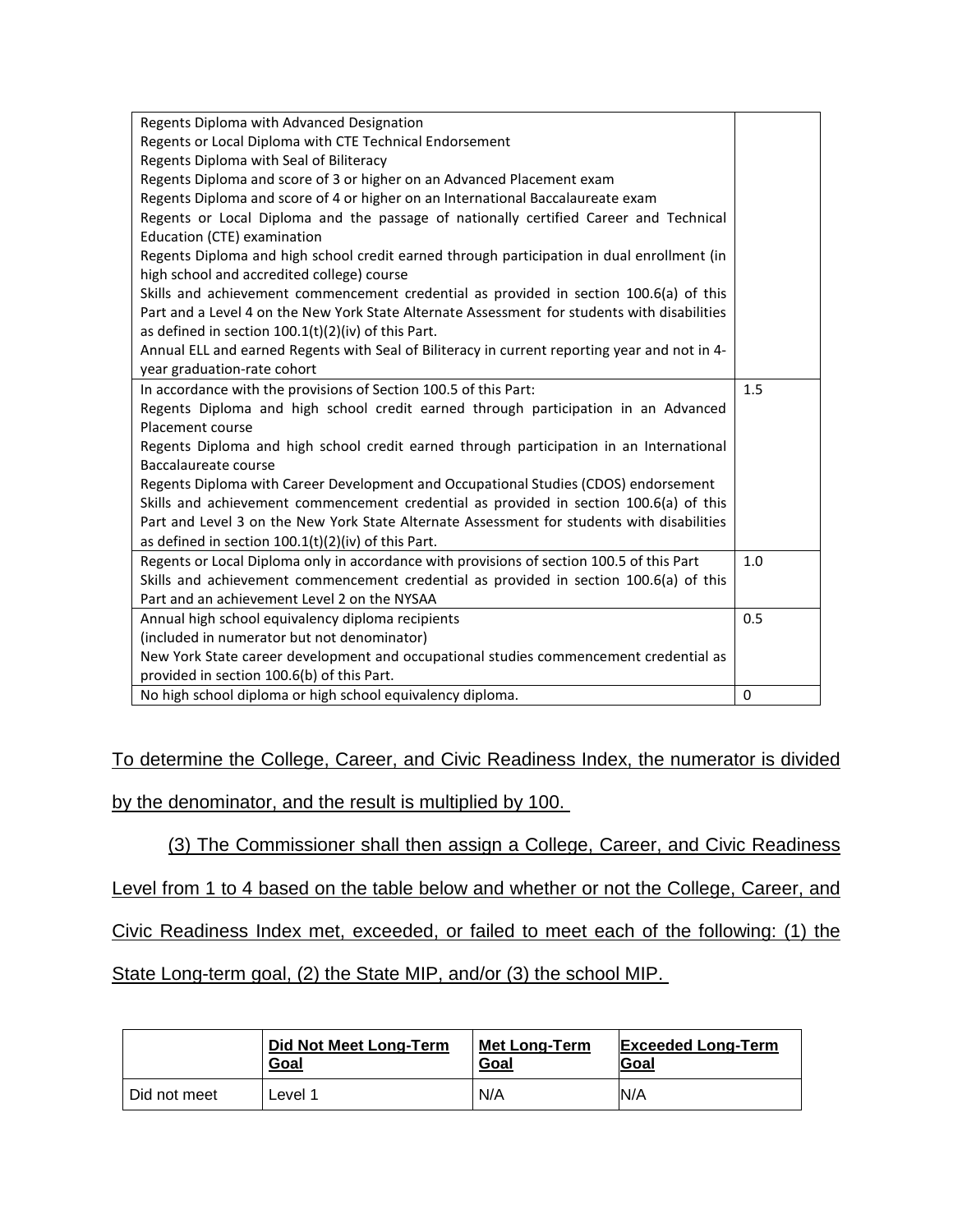| either MIP     |         |         |         |
|----------------|---------|---------|---------|
| Met lower MIP  | Level 2 | Level 3 | Level 4 |
| Met higher MIP | Level 3 | Level 4 | Level 4 |

(4) The resulting College, Career, and Civic Readiness Level is then used in the table described in subparagraph (i) of paragraph (2) of this subdivision as one of multiple measures of performance to determine whether the school is preliminarily identified as a CSI school.

(5) Notwithstanding the College, Career, and Civic Readiness Level generated by the table above, using the all students subgroup's baseline performance as measured by the previous school year test results, for purposes of the accountability designation, if the all students subgroup does not meet the lower of the State or school MIP but increases the College, Career, and Civil Readiness Index by an amount at least equal to the difference between the higher of the school's current year MIP and prior year MIP or the State current year MIP and prior year MIP, the all students subgroup will be assigned a College, Career, and Civic Readiness Level 2. Provided further that, if the all students subgroup meets either but not both of the school and State MIP for that subgroup and makes progress that is equivalent to at least three times the difference between the lower of the school-specific current and prior year MIPs and the State current and prior year MIPs for that subgroup, but if such progress is insufficient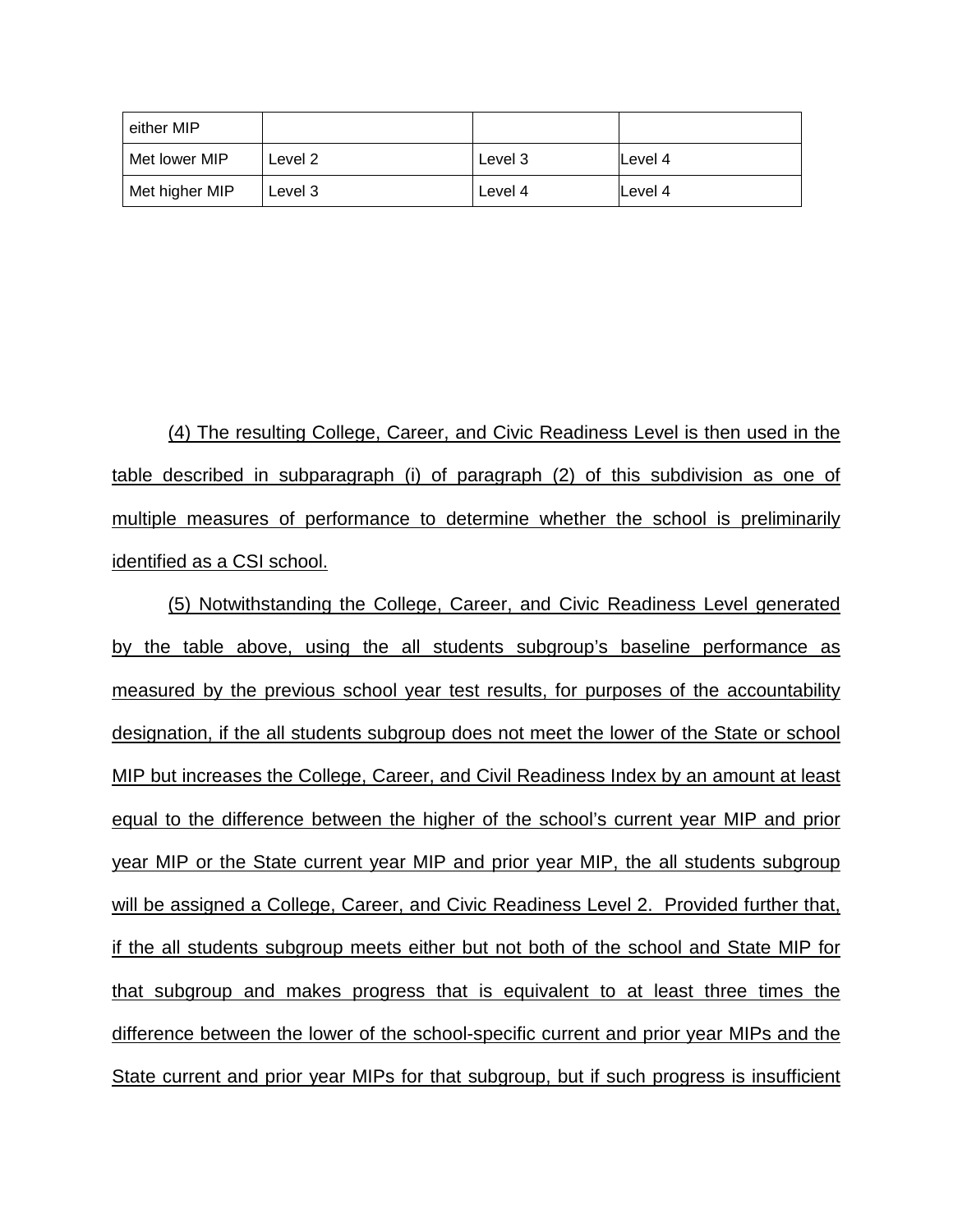for the subgroup to meet the higher of the State or School MIP or the Long-Term Goal, the all students subgroup will be assigned a College, Career, and Civic Readiness Level 3.

(6) Provided further that, notwithstanding the College, Career, and Civic Readiness Level determined pursuant to paragraph (3), (4), and (5), the Commissioner may assign a College, Career, and Civic Readiness Level 1 to an all students subgroup whose College, Career, and Civic Readiness Index is below a benchmark established by the Commissioner and the Commissioner may assign a College, Career, and Civic Readiness Level 2 to an all students subgroup whose College, Career, and Civic Readiness Index is at or above a benchmark established by the Commissioner.

(ii) Targeted Support and Improvement High Schools. A high school shall be preliminarily identified as a TSI school if the school meets the criteria for identification outlined in the table below for two consecutive school years for the same accountability subgroup, except that a school identified as a Priority or Focus School during the 2017- 2018 school year may be identified, using 2017-2018 school year data only, if such school meets the criteria for identification as a TSI school beginning with the 2018-2019 school year.

(a) The decision table below combines multiple measures for accountability subgroups in the school using the same methodology used to designate CSI schools pursuant to subparagraph (i) of this paragraph and using the following accountability measures: (1) Composite Performance; (2) Graduation Rate; (3) Combined Composite Performance and Graduation Rate; (4) English Language Proficiency; (5) Academic Progress; (6) Chronic Absenteeism; and (7) College, Career, and Civic Readiness.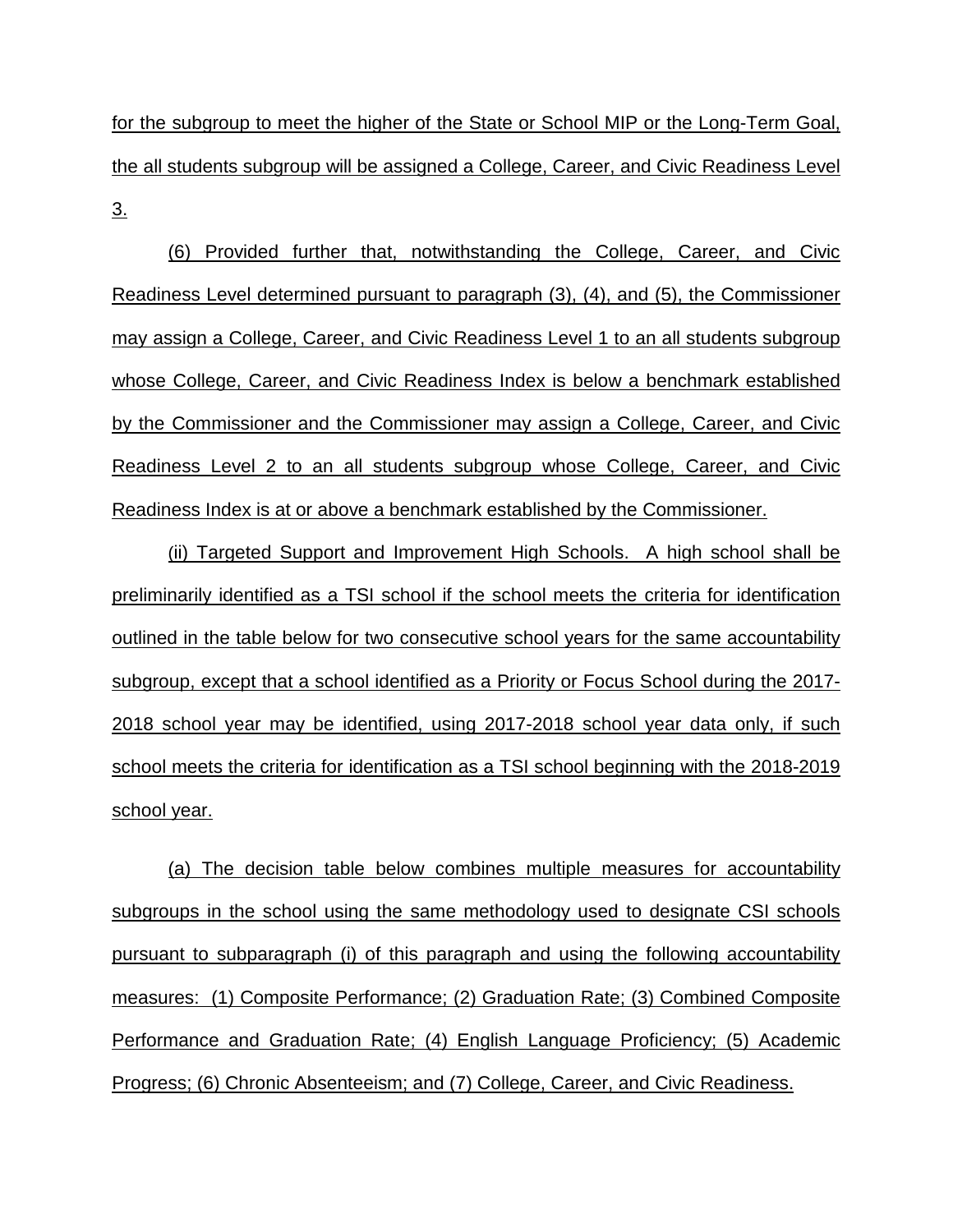(b) The designations for TSI schools shall be based on the performance of accountability subgroups, as defined in paragraph (1) of subdivision (b) of this section and shall not include the performance of the all students accountability subgroup; provided that in order to be preliminarily identified using the decision table below a performance level must be assigned to, at a minimum, the Combined Composite Performance and Graduation Rate measure and one or more of the following measures: English Language Proficiency; Academic Progress; Chronic Absenteeism; and/or College, Career, and Civic Readiness.

**Decision Table for Identification of Targeted Support and Improvement High Schools**

| Composite<br>Performance<br>Level | Graduati<br>on Rate<br>Level | <b>Combined</b><br><b>Composite</b><br>Performance &<br><b>Graduation Rate</b><br>Level | English<br>Language<br>Proficiency<br>Level | <b>Progress</b><br>Level        | <b>Chronic</b><br>Absenteeism<br>Level | <b>CCCR</b><br>Level |
|-----------------------------------|------------------------------|-----------------------------------------------------------------------------------------|---------------------------------------------|---------------------------------|----------------------------------------|----------------------|
| Both Level 1                      |                              | Level 1                                                                                 | Any Level                                   | Any Level                       |                                        |                      |
| Either Level 1                    |                              | Level 1                                                                                 | None*                                       | Any One of the Three is Level 1 |                                        |                      |
| Either Level 1                    |                              | Level 1                                                                                 | Level 1                                     | Any Level                       |                                        |                      |
| Either Level 1                    |                              | Level 1                                                                                 | Level 2                                     | Any Level 1                     |                                        |                      |
| Either Level 1                    |                              | Level 1                                                                                 | Level 3 or 4                                | Any Two Level 1                 |                                        |                      |

\*"None" means that there are not a sufficient number of English Language Learners to meet the minimum n-size requirement.

(c) If a high school meets the identification criteria for both a CSI and TSI school, the high school shall be designated as a CSI school; provided however that if in the year in which a CSI school is removed from CSI identification and such school meets the criteria for a TSI school, the school shall be designated as a TSI school.

(d) When the Commissioner creates a rank ordered list for the racial/ethnic subgroup for purposes of identification of a TSI school, one rank ordered list will be generated for all racial/ethnic groups combined.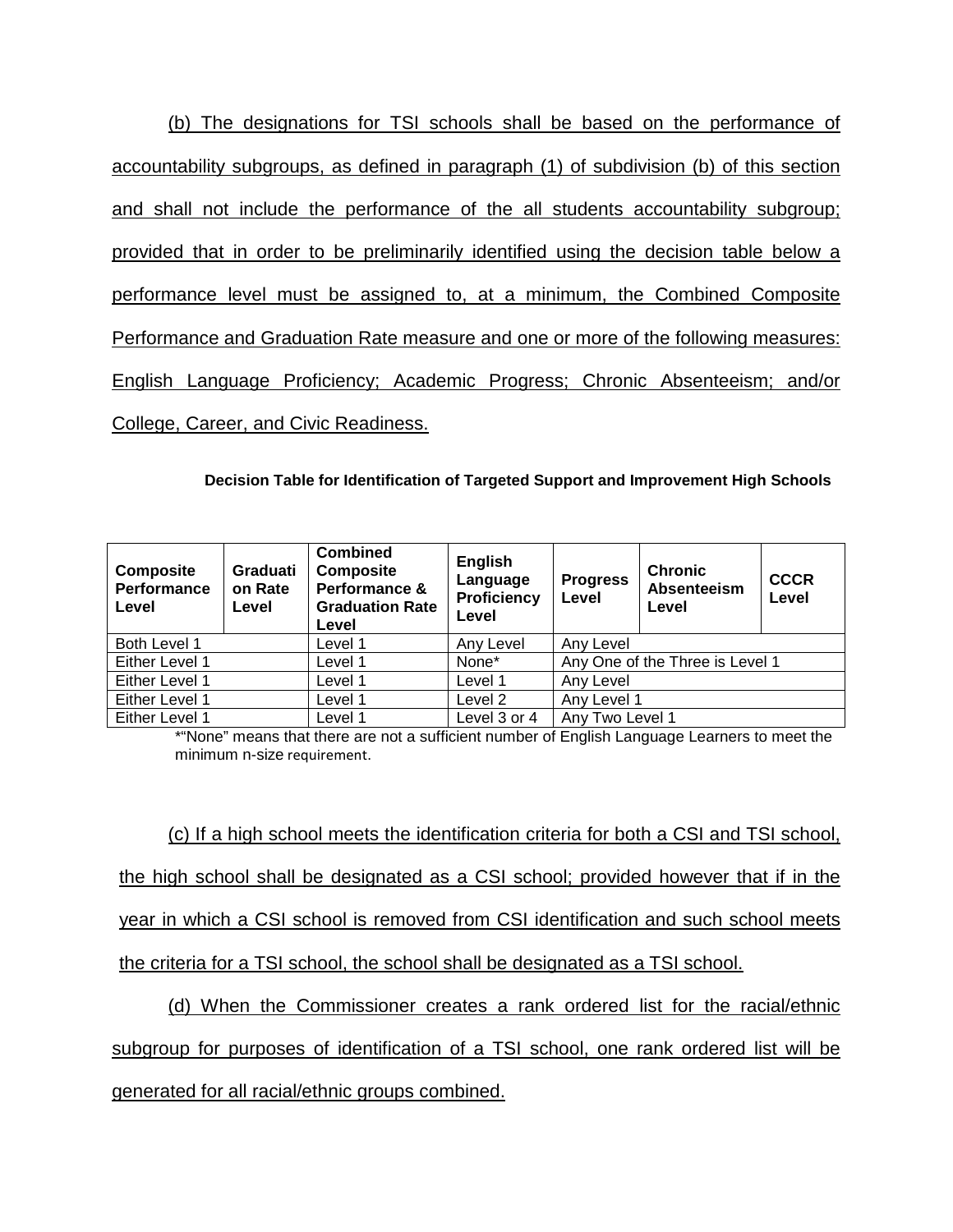(iii) TSI High Schools identified for additional support.

(a) Beginning with the 2018-2019 school year, for each year in which the Commissioner identifies CSI schools based on the performance of the all students subgroup in accordance with subparagraph (i) of paragraph (1) of subdivision (f) of this section, the Commissioner shall identify for additional targeted support any TSI high school with a subgroup whose performance would have caused the school to be identified as a CSI school using the methods for identification specified in subdivision (f) of this section.

(b) Such high school shall be identified for additional targeted support only if the school had been identified as a TSI school in the prior school year and remains so identified in the current school year.

(c) Notwithstanding the provisions of clause (a) of this subparagraph, in assigning Performance Levels for the purpose of determining whether the performance of a subgroup in a TSI school would have caused the school to be identified as a CSI school, the Commissioner shall:

(1) Assign to the subgroup the Composite Performance Level that would have been assigned to the all students subgroup with the same Composite Performance Index for purposes of identifying CSI schools.

(2) Assign to the subgroup the Combined Composite Performance and Graduation Rate Level that would have been assigned to the all students subgroup with the same Combined Composite Performance and Graduation Rate ranking for purposes of identifying CSI schools.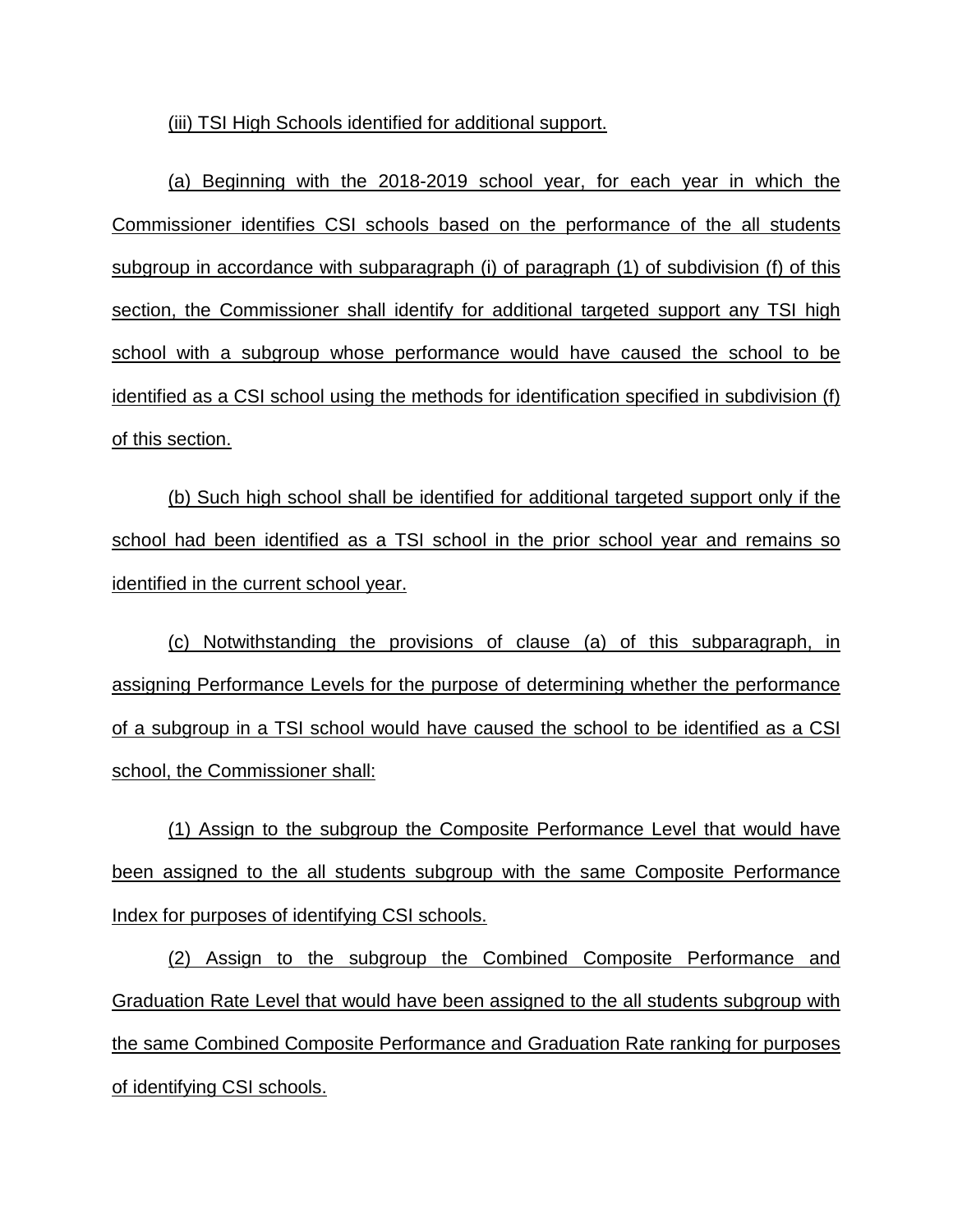(3) For the Graduation Rate, Academic Progress, Chronic Absenteeism, and the College, Career, and Civil Readiness measures, the Commissioner shall use the State MIPs and Long-term goals applicable to the all students subgroup to determine the subgroup's levels on these indicators.

(3) Target Districts.

(i) Any school district with one or more CSI or TSI schools identified pursuant to the provisions of this section shall be identified as a Target District.

(ii) Notwithstanding any other provision of this section to the contrary, the Commissioner shall apply the accountability measures for identification as a CSI or TSI school to the school district as a whole, and if such district meets the criteria for identification as a CSI or TSI school, the district shall be identified as a Target District in accordance with the timelines and procedures prescribed in this section for identification of CSI schools and TSI schools.

(g) For each school preliminarily identified as a TSI school or CSI school, and for each school district preliminarily identified as a Target District pursuant to subdivision (f) of this section, the school district or charter school shall be given the opportunity to present to the Commissioner additional data and/or any relevant information concerning extenuating or extraordinary circumstances faced by the school or district that should be cause for the Commissioner not to identify the school as a CSI or TSI school or the district as a Target District.

(h) Public notification of identification as a CSI or TSI school or a Target District.

(1) Upon receipt of a designation as a CSI or TSI school or Target District, the board of education (in New York City, the chancellor or the chancellor's designee) or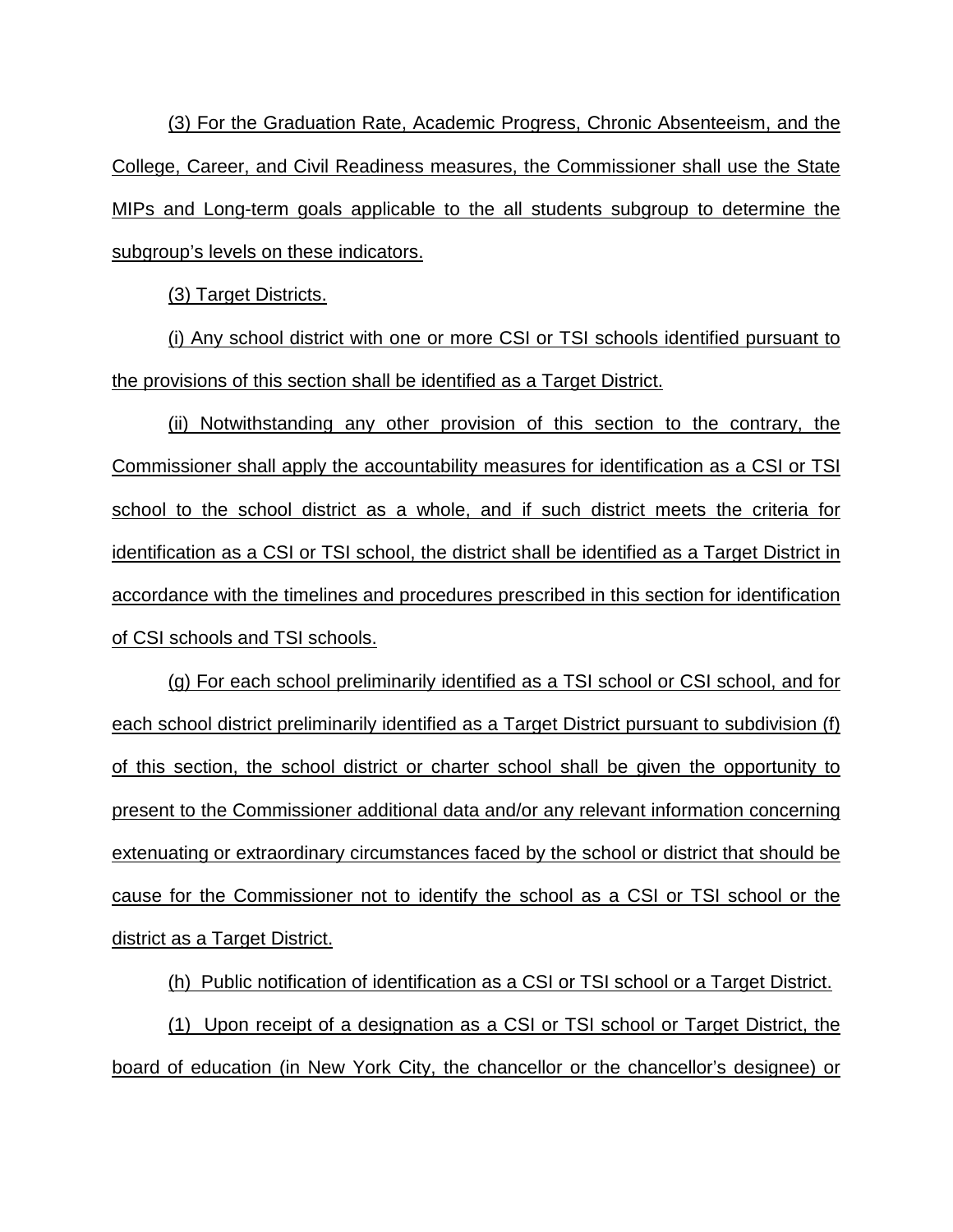charter school board of trustees shall take appropriate action to notify the general public of the issuance of such designation. Such action shall include, but not be limited to, direct notification, within 30 days of receipt of the Commissioner's designation, in English and translated, when appropriate and to the extent practicable for the most frequently used languages in the district, into the recipient's native language or mode of communication, to persons in parental relation of children attending the school that it has been designated as a CSI or TSI school, or Target District and disclosure of such designation by the school district at the next public meeting of the local board of education or by the charter school board of trustees at the next public meeting.

(2) Each school year during which a school remains identified as a CSI or TSI school or Target District, by June 30th or at the time of a student's initial application or admission to the school, whichever is earliest, the board of education or charter school board of trustees shall provide direct notification to parents or other persons in parental relation to children attending the school or district, as applicable, that the school or district remains a CSI or TSI school or Target District, as applicable. Such notification shall include a summary of the actions that the school district and school are taking to improve student results and an explanation of any district programs of choice, magnet programs, transfer policies, or other options that a parent or a person in parental relation may have to place the child in a different public school within the school district. Such notification shall include the timelines and process for parents exercising their rights to school choice.

(3) Notwithstanding the provisions of paragraphs (1) or (2) of this subdivision, in the event that a CSI school has been identified as a struggling school or a persistently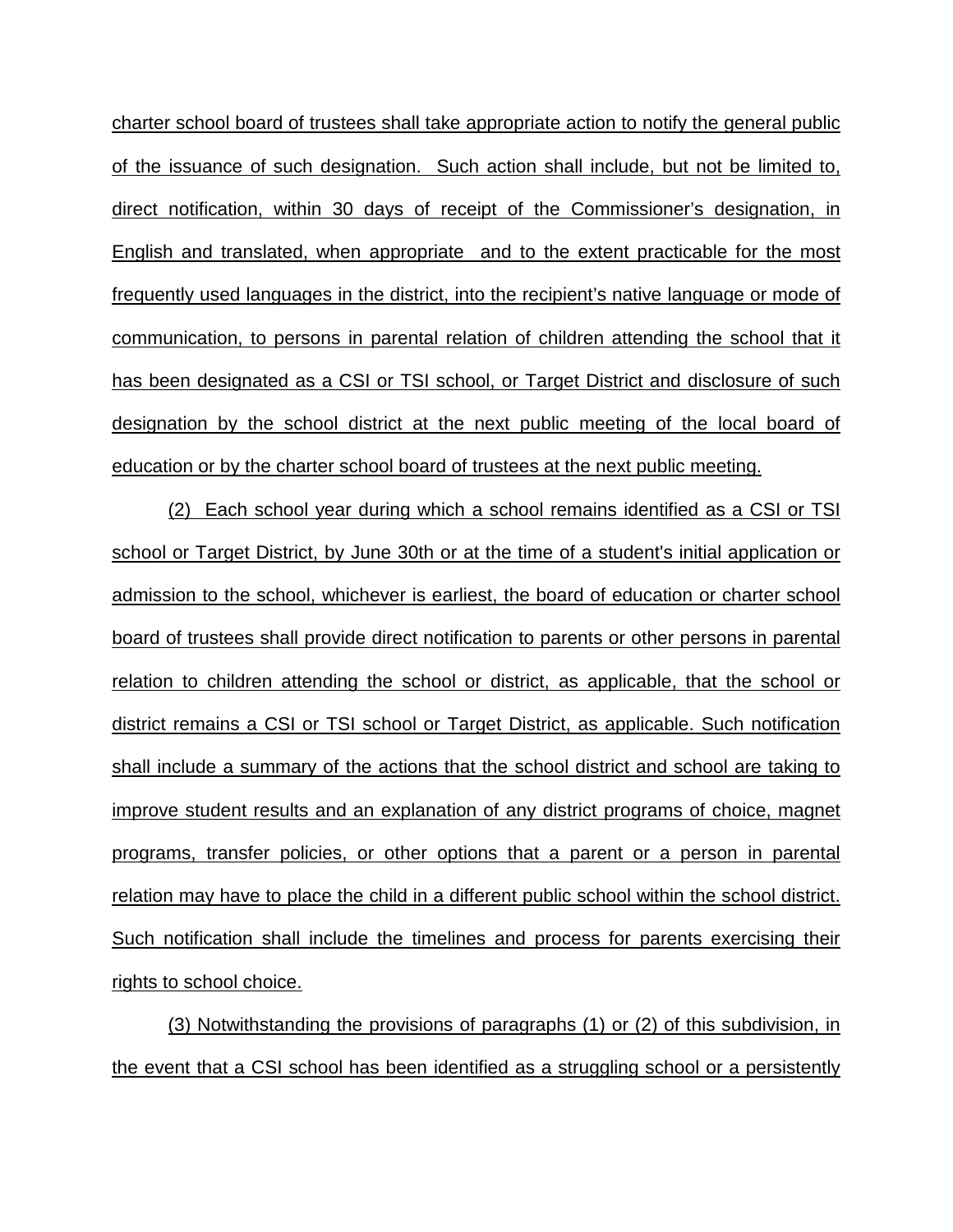struggling school pursuant to section 100.19 of this Part and/or a school under registration review pursuant to this section, the district may use a single notification to fulfill the annual public notification requirements of this section and section 100.19(c)(1)(ii) of this Part.

(i) Interventions. Beginning with accountability designations made on or after July 1, 2018, all CSI and TSI schools and Target Districts shall implement all interventions applicable to such designations under this subdivision. Provided, however, that a charter school identified as a CSI or TSI school shall not be required to implement the interventions applicable to the school accountability designation pursuant to this subdivision and, in lieu of such interventions, such identified charter school shall take such actions as are required by its charter authorizer pursuant to Article 56 of the Education Law consistent with the charter agreement that each charter school has with its charter authorizer. Provided further, however, that any school identified as of June 30, 2018 as a priority or focus school pursuant to section 100.18 of this Part shall implement a school comprehensive education plan in the 2018-2019 school year that meets the requirements for such plan as specified in section 100.18 of this Part. Provided further that any school required to offer public school choice prior to July 1, 2018 pursuant to section 100.18 of this Part shall continue to permit any students to remain in the school to which they have transferred and provide transportation until such students have completed the highest grade level in the school to which such students have transferred, in the manner required by the provisions of section 120.3 of this Part.

(1) Interventions for CSI Schools.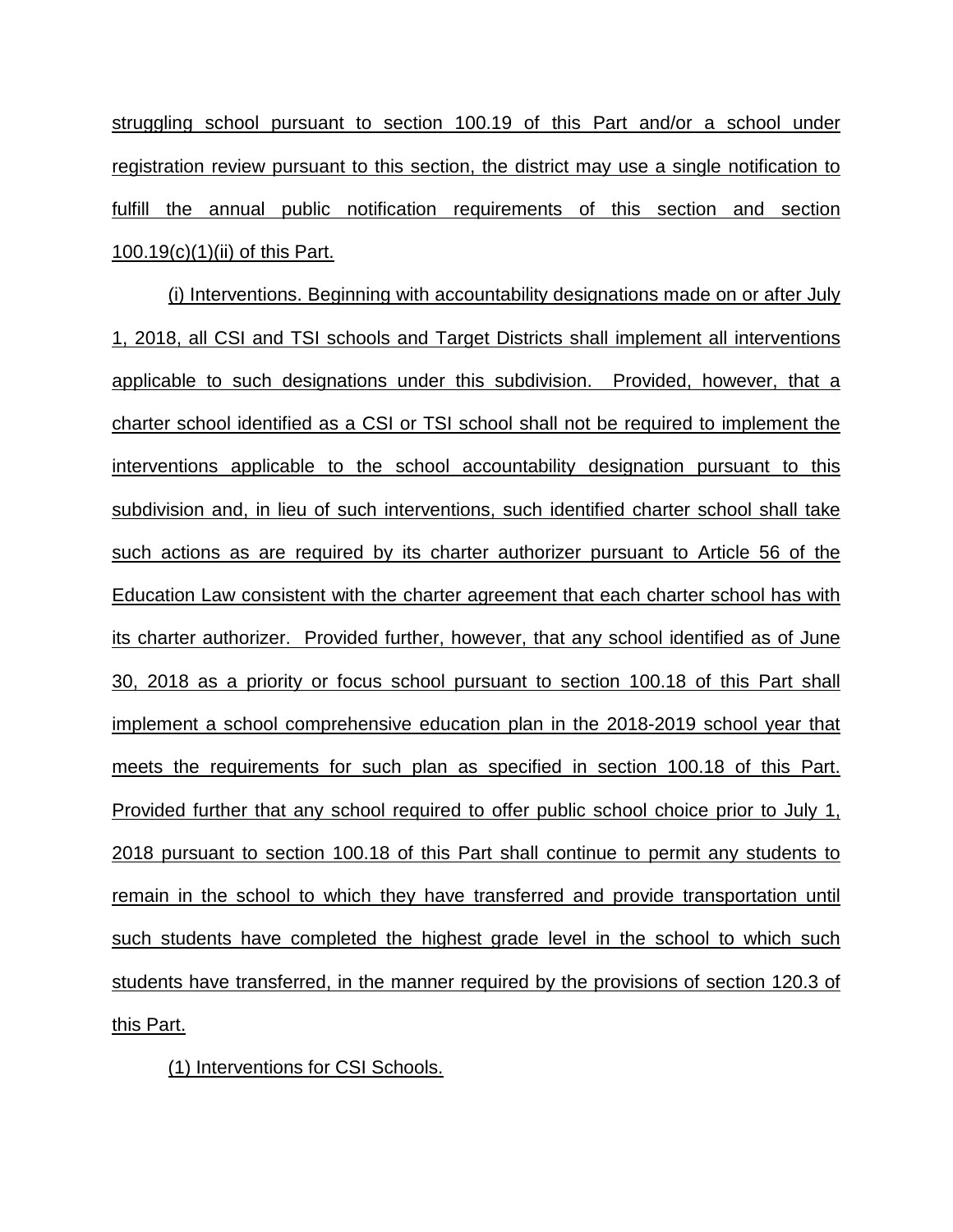(i) In the first school year in which the school is identified as a CSI school, the school must:

(a) participate in a comprehensive needs assessment conducted in accordance with subparagraph (ii) of paragraph (4) of subdivision (b) of this section;

(b) develop, in consultation with parents, school staff, and other stakeholders pursuant to section 100.11 of this Part, a school comprehensive education plan as defined in subparagraph (viii) of paragraph (4) of subdivision (b) of this section. Such plan shall:

(1) be formally approved by the board of education (in New York City, approved by the chancellor or chancellor's designee) and submitted for approval to the Commissioner by July 1 of the school year in which the plan is required to be implemented;

(2) be implemented no later than the first day of regular student attendance of the next school year after the school year in which the school was identified;

(3) be updated annually and incorporate the findings of the comprehensive needs assessment or progress needs assessment as applicable, and be implemented no later than the first day of regular student attendance of each year that the school remains a <u>CSI school;</u>

(4) be made widely available through public means by either posting on the district's or school's website, if one exists, or displayed conspicuously within the school, according to such timeline as may be prescribed by the Commissioner;

(5) be developed in consultation with parents, school staff, and others pursuant to section 100.11 of this Part; and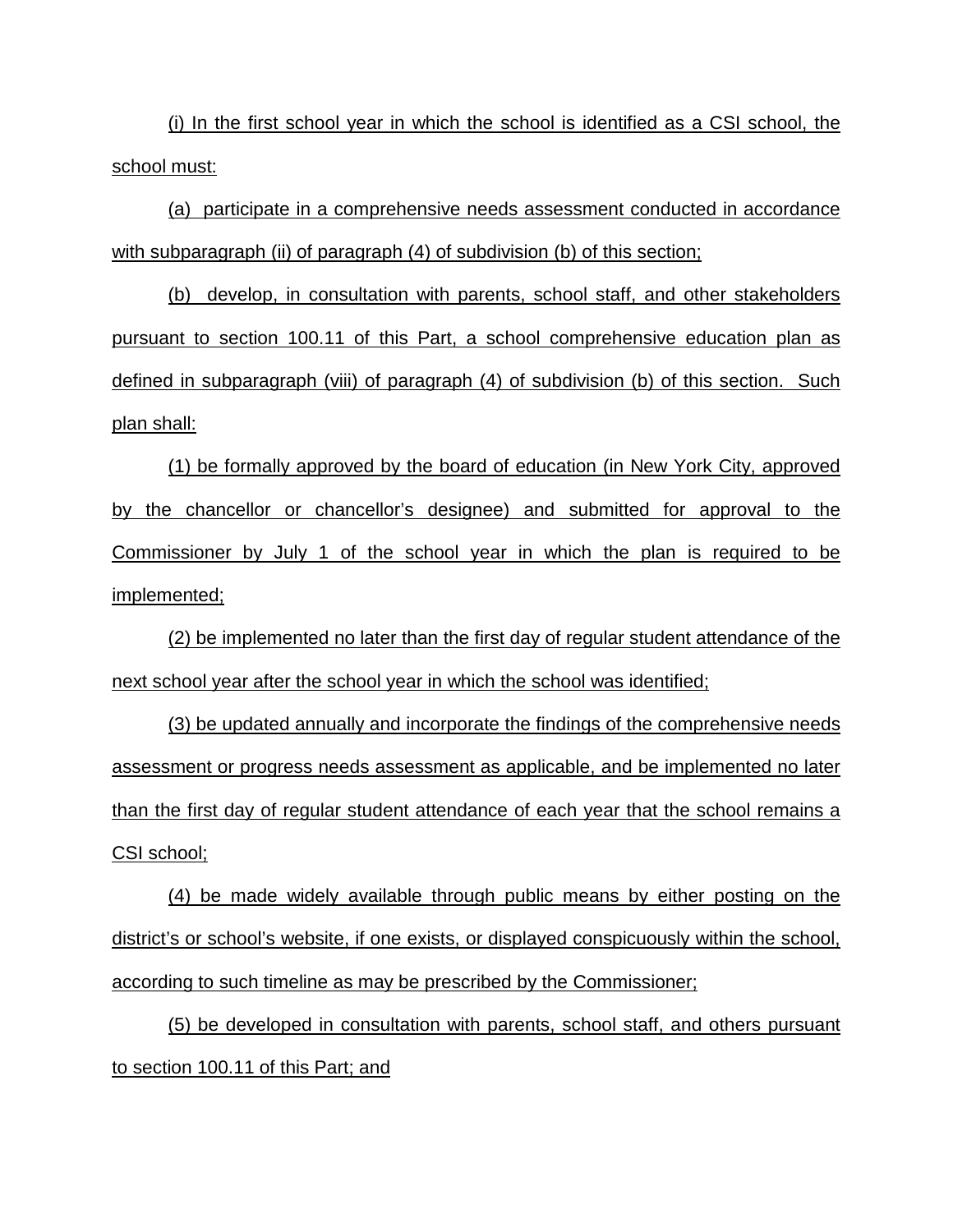(6) include a description of the goals, targets, and activities, and include timelines for the implementation of school-level evidence-based interventions and job-embedded professional development as defined in subparagraphs  $(v)$  and  $(ix)$  and of paragraph  $(4)$ of subdivision (b) of this section.

(c) limit incoming teachers transfers to teachers rated effective or highly effective pursuant to Education Law §3012-d by a school district in the previous school year, subject to collective bargaining as required under article 14 of the Civil Service Law, and require that any successor collective bargaining agreement authorize such transfers unless otherwise prohibited by law;

(d) establish a participatory budgeting process as defined in subparagraph (x) subparagraph (4) of subdivision (b) of this section or provide opportunities for parent and student engagement in a manner prescribed by the Commissioner;

(e) conduct parent, staff, and student surveys as defined in subparagraph (xi) of paragraph (4) of subdivision (b) of this section; and

(f) notify parents and the public of the school's designation as a CSI school in accordance with subdivision (i) of this section.

(ii) In the second school year of identification as a CSI school:

(a) except as otherwise provided in this subparagraph, the school shall continue to implement the requirements established by subparagraph (i) of this subdivision, including the school comprehensive education plan;

(b) obtain prior approval of the Commissioner for any significant modification to the school's approved comprehensive education plan;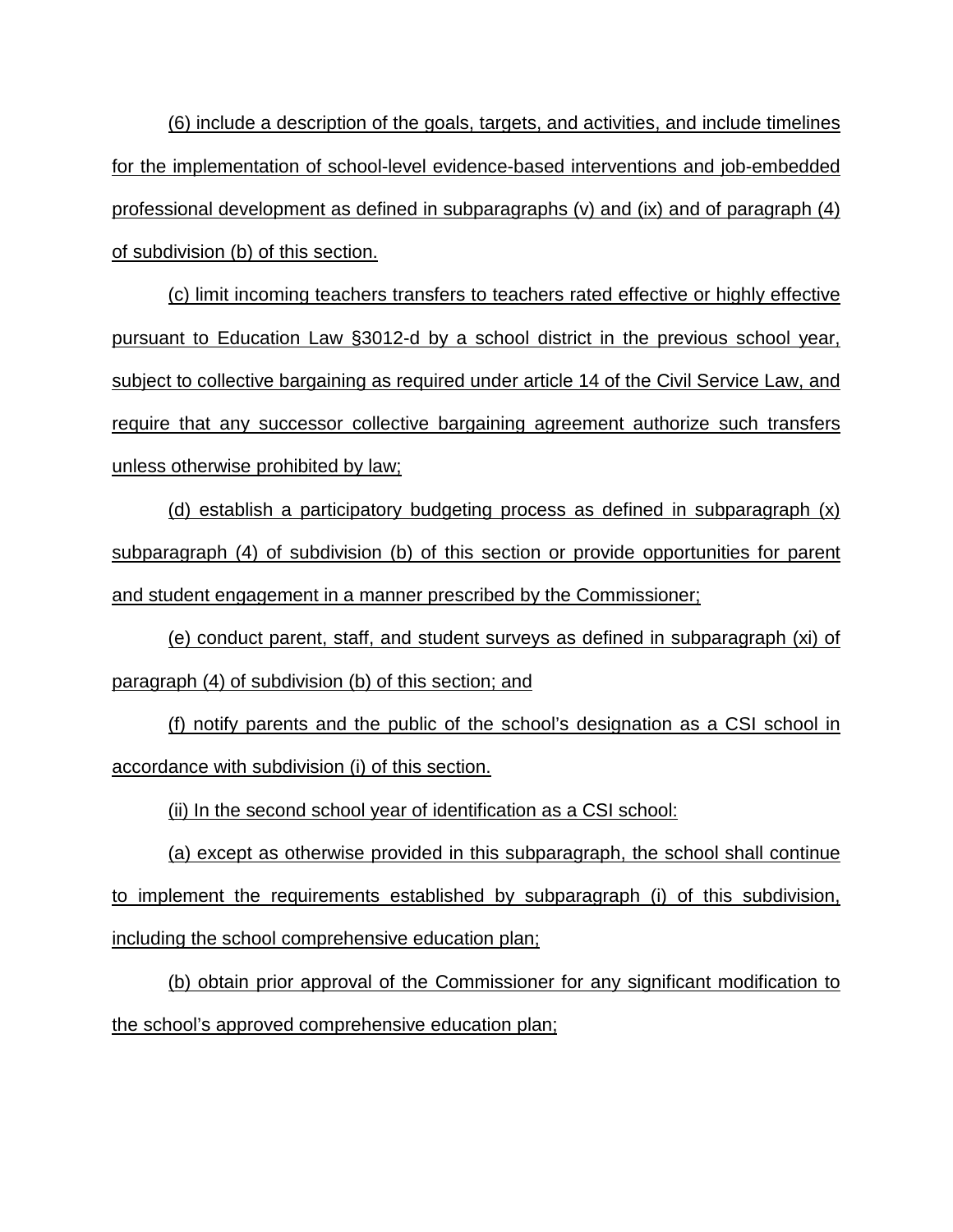(c) the principal must submit to the district on a quarterly basis a report of the leading indicators identified in the comprehensive education plan detailing the progress made toward meeting the goals set forth in the school's comprehensive education plan;

(d) any CSI school that has met or exceeded its Annual Achievement Progression targets, as defined in paragraph (4) of subdivision (a) of this section, in the first set of available annual assessment data following the school's identification will receive a progress needs assessment, which will inform the development of and/or any amendments or modifications to the school comprehensive education plan to be implemented in the following school year;

(e) Any CSI school that has not met or exceeded its Annual Achievement Progression targets, as defined in paragraph (4) of subdivision (a) of this section, in the first set of available annual assessment data following the school's identification, will receive either a progress needs assessment or a comprehensive needs assessment, as determined by the Commissioner and based on the needs of the school as exhibited by the most recent performance on the accountability measures. In addition to the needs assessment, as determined by the Commissioner, the district shall also submit a principal support report, as defined in subparagraph (xii) of paragraph (4) of subdivision (b) of this section;

(iii) In the third school year of identification as a CSI school:

(a) except as otherwise provided in this subparagraph, the school must continue to implement the requirements established by subparagraph (ii) of this paragraph, including the school comprehensive education plan;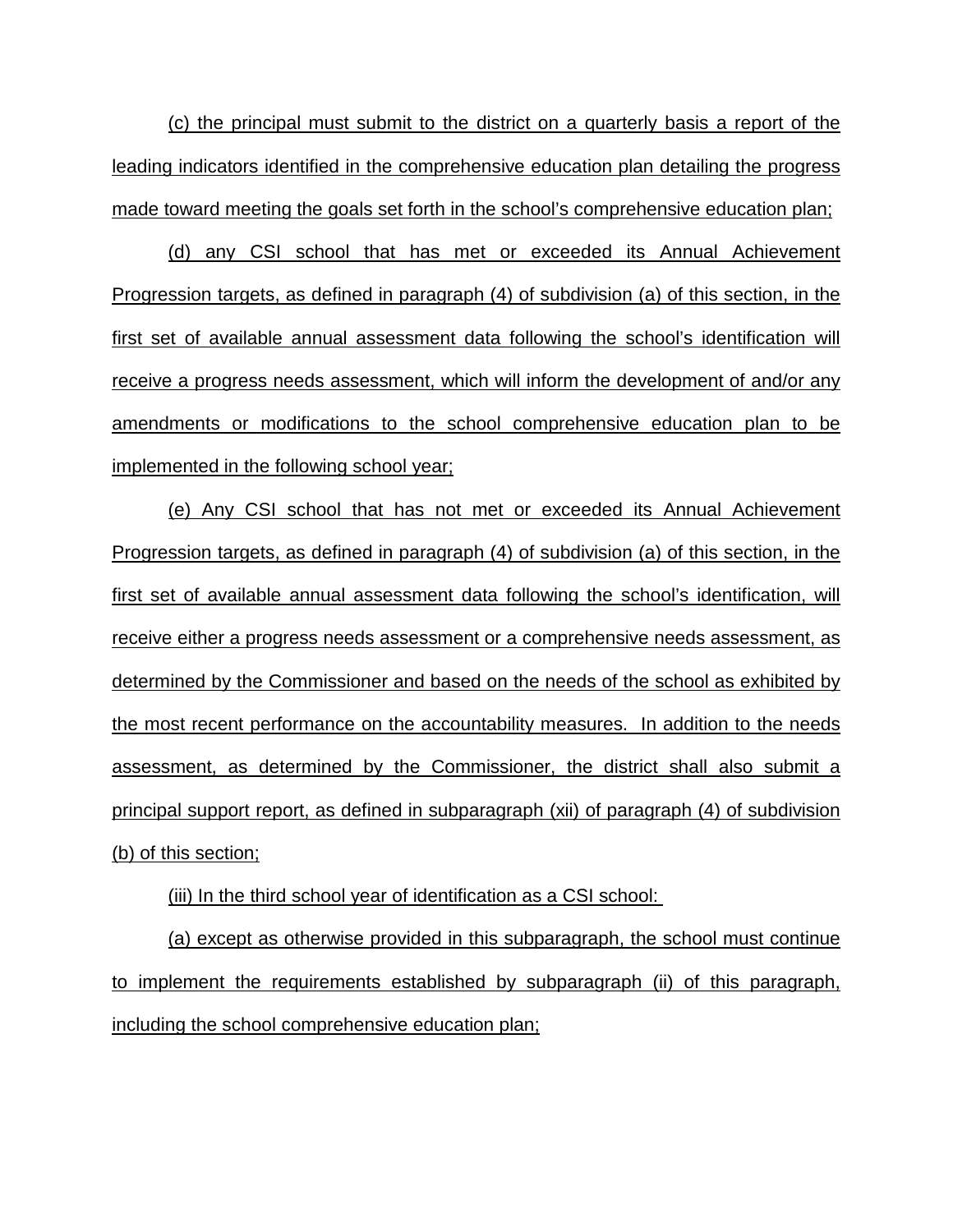(b) the principal must continue to submit to the district on a quarterly basis a report of the leading indicators identified in the comprehensive needs assessment detailing the progress made toward meeting the goals set forth in the school comprehensive education plan;

(c) Any CSI school that has met or exceeded its Annual Achievement Progression targets, as defined in paragraph (4) of subdivision (b) of this section, in both the first set of available annual assessment data following the school's identification and the second set of available data following identification, will receive a progress needs assessment, which will inform the development of and/or any modifications to the school comprehensive education plan to be implemented in the following school year. Provided that, if such school makes sufficient progress to be removed from the accountability designation as set forth in subdivision (j) of this section, such school shall be removed from the designation as a CSI school;

(d) Any CSI school that did not meet or exceed its Annual Achievement Progression targets as defined in paragraph (4) of subdivision (b) of this section, based on the first set of available annual assessment data following the school's identification, but did meet, or exceeded, its Annual Achievement Progression targets based on the second set of available annual assessment data, will receive either a progress needs assessment, which will inform the development of the comprehensive education plan to be implemented in the following school year.

(e) Any CSI that did not meet or exceed its Annual Achievement Progression target in the first and second set of available assessment data following the release of accountability determinations will receive a progress needs assessment or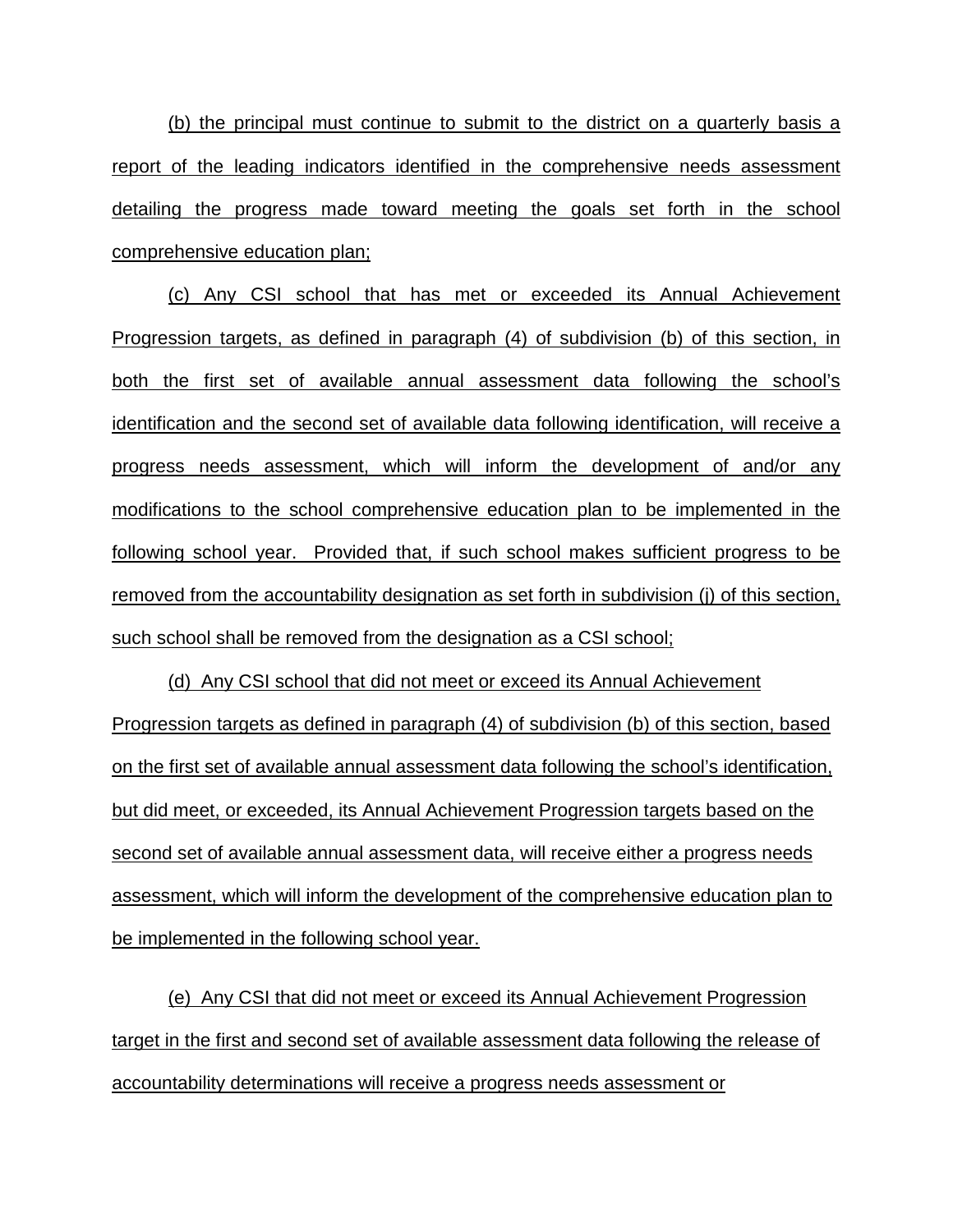comprehensive needs assessment, as determined by the Commissioner and based on the needs of the school as exhibited by the most recent performance on the accountability measures. Provided that, if a progress needs assessment was conducted in previous year of identification, a comprehensive needs assessment must be completed. Any CSI school that did not meet its Annual Achievement Progression target in the first and second set of available assessment data following the release of accountability determinations will also be required to amend the current year's comprehensive education plan, and submit such amendment for the Commissioner's approval, within 60 days of the release of the school's Annual Achievement Progression results to identify how the school will partner with a BOCES, Regional Bilingual Educational Resource Network, Teacher Center, or other Regional Technical Assistance Center, or other technical assistance provider as determined by the Commissioner to support the implementation of its comprehensive education plan. Additionally, a Principal Needs Assessment, as defined in subparagraph (xiii) of paragraph (4) of subdivision (a) of this section, will be added to the District Needs Assessment process for any district with a CSI school that does not reach its Annual Achievement Progression targets for two consecutive years; and

(f) Any CSI school that met, or exceeded, its Annual Achievement Progression target as defined in paragraph (4) of subdivision (a) of this section, based on the first set of available annual assessment data following the school's identification, but did not meet its Annual Achievement Progression target based on the second set of available annual assessment data, will receive either a progress needs assessment or a comprehensive needs assessment, as determined by the Commissioner and based on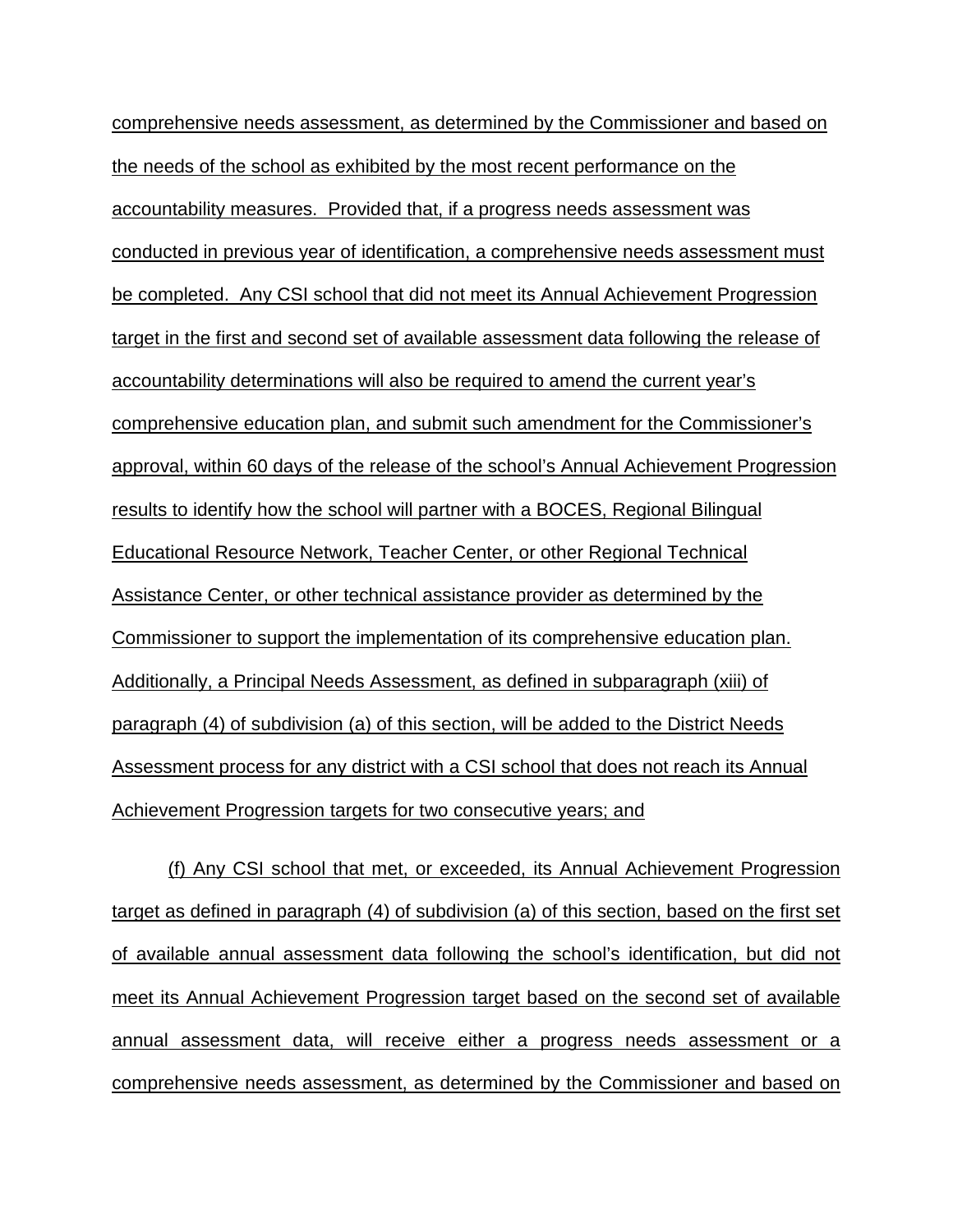the needs of the school as exhibited by the most recent performance on the accountability measures. In addition to the needs assessment, as determined by the Commissioner, the district shall also submit a principal support report, as defined in paragraph (4) of subdivision (a) of this section.

(g) In any CSI school that has a decline in its Core Subject Performance Index for elementary/middle schools or its Composite Performance Index for high schools for the all students subgroup, as determined by the Commissioner, for two consecutive years, the school district must provide all students enrolled in the school with public school choice in accordance with section 120.1 and paragraph (4) of subdivision (b) of this section. Provided further that, in instances when there are no schools in Good Standing or TSI schools serving the grade levels served by the CSI school that is required to provide public school choice, the district shall ensure that the CSI school expends for Participatory Budgeting an amount equal to or greater than three times the amount expended by such school during the first year in which such school implemented Participatory Budgeting. The tripling of the amount to expend is considered to be a one-time action, and the school will be required to expend the resulting amount each year until it is no longer a CSI school (e.g., if district spent \$2,000 in Year 1, such amount is tripled to \$6,000 in Year 2, and the district must spend \$6,000 in Year 3 and each year thereafter until it is no longer a CSI school). In instances when there are schools within the school district that are in Good Standing or TSI but the district is unable to fulfill all of the public school choice transfer requests submitted on behalf of students from the CSI school because there are not enough available seats to accommodate all transfer requests received, then the district must ensure that the CSI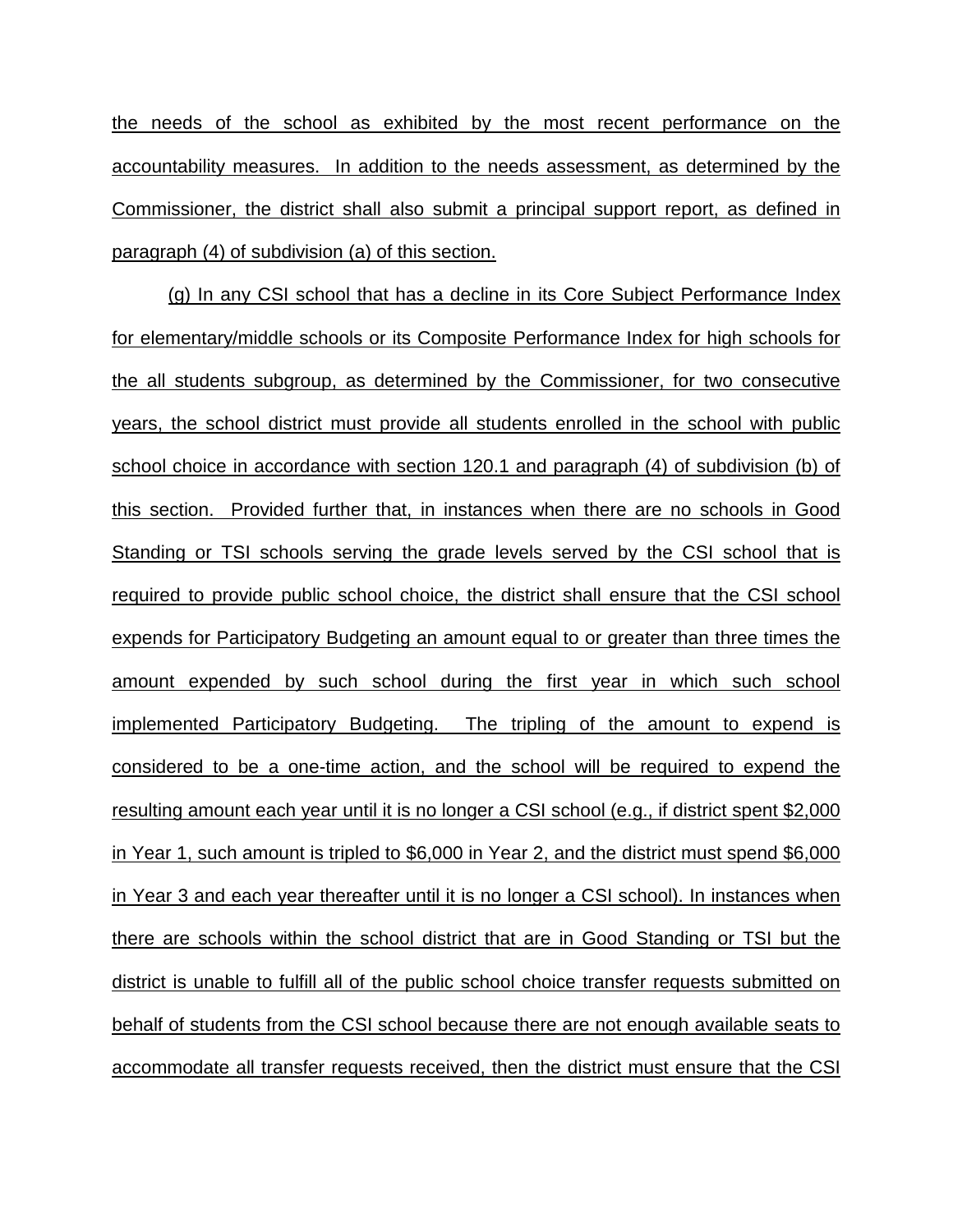school expends for Participatory Budgeting an amount equal to or greater than at least two times the amount set aside at such school during the first year in which such school implemented participatory budgeting. The doubling of the amount to expend is considered to be a one time action, and the school will be required to expend the resulting amount each year until it is no longer a CSI school. Schools that are required to offer Public School Choice but were unable to do so and that instead fulfilled the annual participatory budgeting requirement identified in this subdivision through increasing opportunities for parent and student engagement as prescribed by the Commissioner will be required to provide additional opportunities for increased parent and student engagement in a manner prescribed by the Commissioner.

(iv) For any CSI school that is required to offer public school choice or increase the amount expended for Participatory Budgeting as outlined in clause (g) of subparagraph (iii), that school shall continue to provide all students enrolled in the school with public school choice during the period the school is identified as a CSI school. For schools that were unable to offer to public school choice as outlined in clause (g) of subparagraph (iii), and have fulfilled the annual participatory budgeting requirement described in this subdivision through an alternate means of increasing opportunities for parent and student engagement prescribed by the Commissioner will be required to continue to provide additional opportunities for increased parent and student engagement as outlined in clause (g) of subparagraph (iii) for each year the school is identified as a CSI school.

If a school's designation as a CSI school is removed, the school shall no longer be required to provide all students in the school with public school choice in the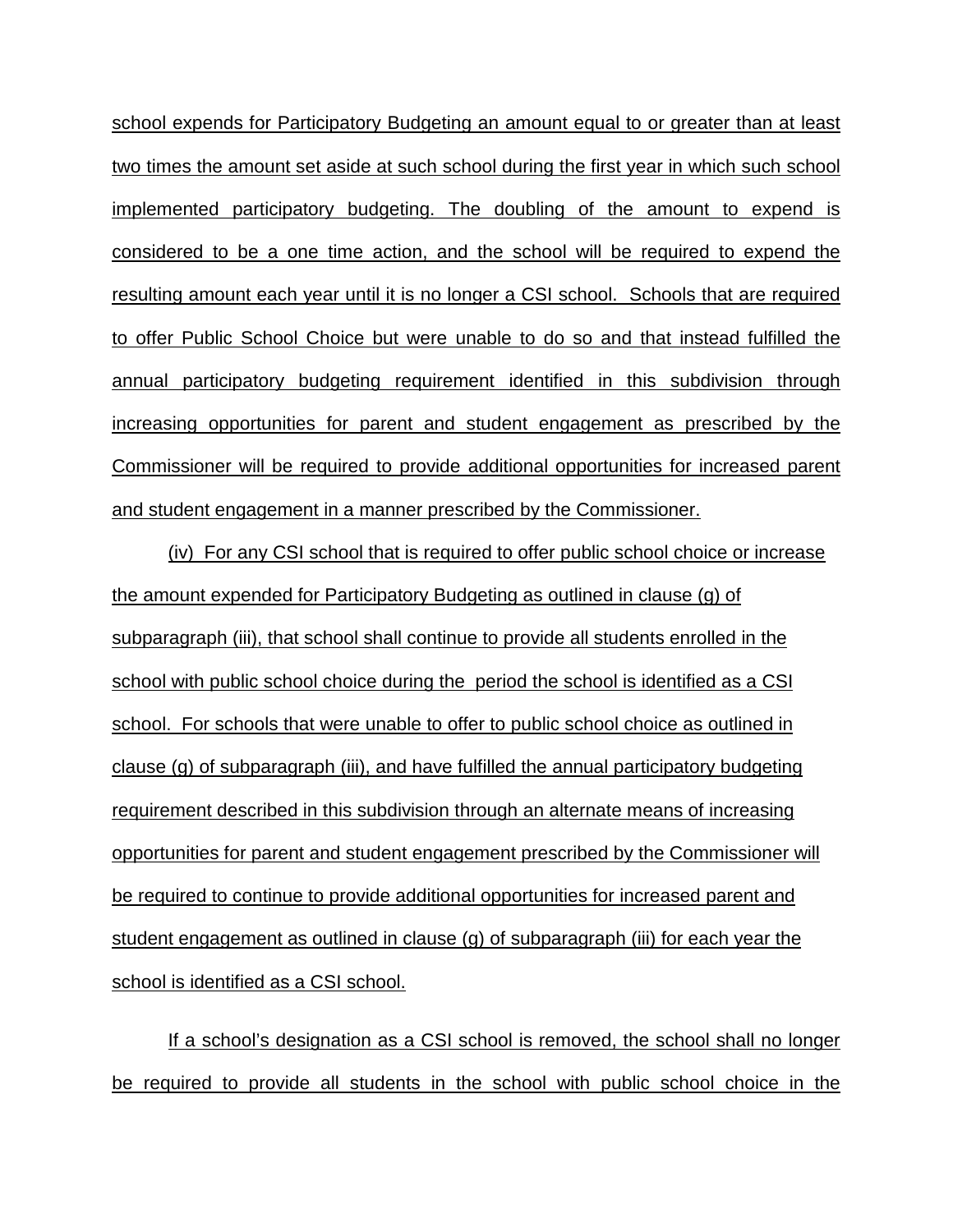following school year; provided further that any student receiving public school choice at the time the CSI designation is removed, shall continue to be provided the opportunity to remain in the school to which they have transferred and be provided with transportation until the student has completed the highest grade level in the school to which such students have transferred, in the manner required by the provisions of section 120.3 of this Part.

(v) Notwithstanding the provisions of this paragraph, a school district, on behalf of a transfer high school that has been identified as a CSI school, may petition the Commissioner to differentiate the required interventions for such transfer high school. Such petition may include, but need not be limited to, a request for one or more of the following:

(a) the school comprehensive education plan shall be subject to approval only by the district;

(b) a transfer high school shall not be required to offer public school choice;

(c) a transfer high school shall not be required to amend its school comprehensive education plan to partner with a BOCES, Regional Bilingual Educational Resource Network, Teacher Center, or other Regional Technical Assistance Center or other technical assistance provider as determined by the Commissioner to support the implementation of its school comprehensive education plan.

(vi) CSI Schools Identified as Persistently Struggling Schools, Struggling Schools and/or Schools Under Registration Review.

(a) Notwithstanding the provisions of subdivision (i) of this section, in the event that a CSI school has been identified as a struggling school or a persistently struggling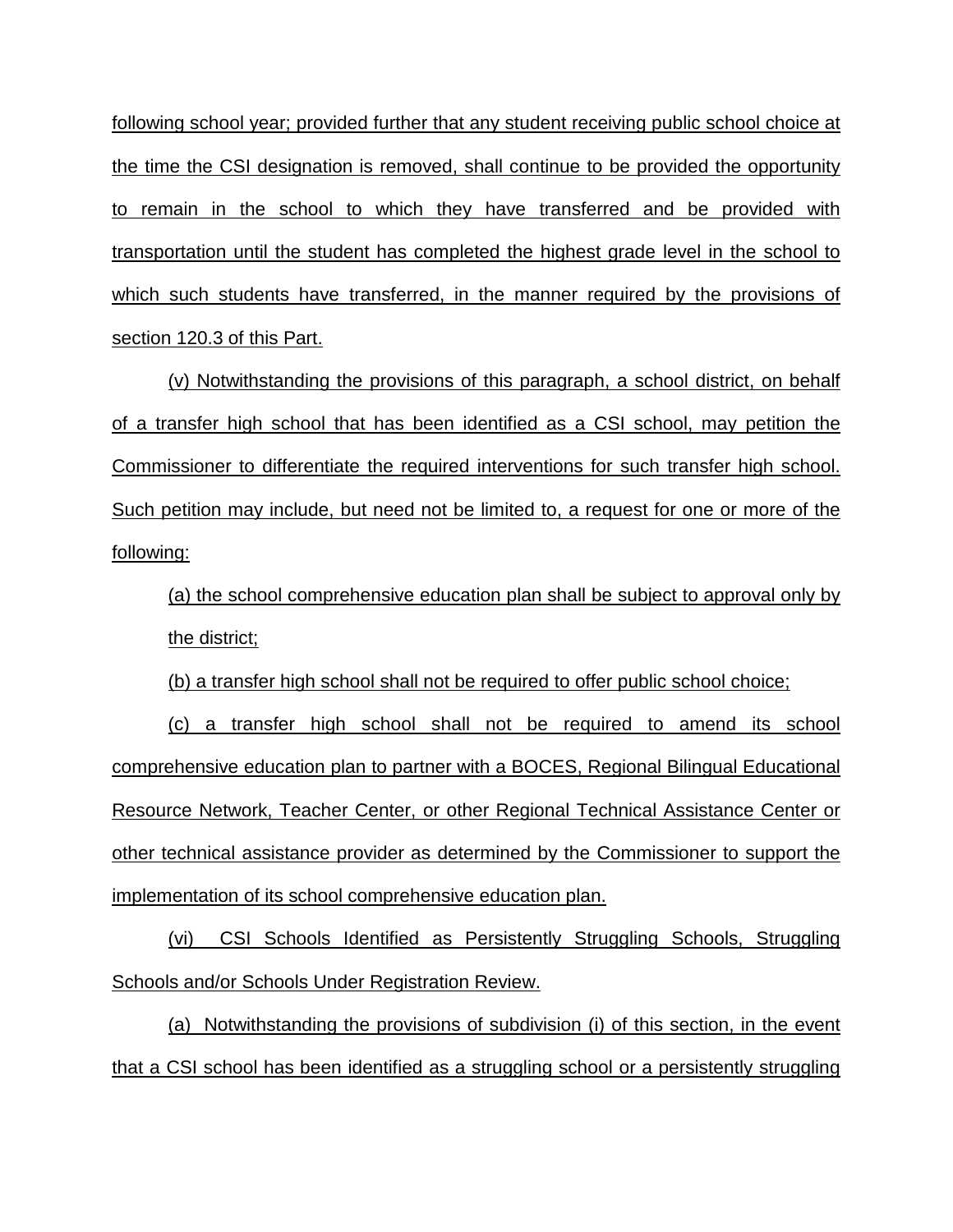school pursuant to section 100.19 of this Part and/or a school under registration review pursuant to this section, the district may use a single notification to fulfill the annual public notification requirements of this subdivision and section 100.19(c)(1)(ii) of this Part.

(b) For schools designated as struggling or persistently struggling pursuant to section 100.19 of this Part, in creating the school comprehensive education plan or in revising the department-approved intervention model, the school receiver shall ensure that the plan addresses the tenets of the diagnostic tool for school and district effectiveness and include student outcome data pursuant to section 100.19(f)(4) of this Part.

(c) For schools that are identified as persistently struggling or struggling pursuant to section 100.19 of this Part, the requirements for the school comprehensive education plan include, in addition to those required in this section, the requirements specified in section 100.19(d)(1) of this Part related to development of a community engagement plan and inclusion of rigorous performance metrics and goals.

(2) Interventions for TSI Schools.

(i) In the first school year of identification as a TSI school, and for every school year thereafter during which the school remains so identified, the school must:

(a) participate in a comprehensive needs assessment in the first year of identification and a comprehensive needs assessment or a progress needs assessment in subsequent years in which the school is identified;

(b) develop a school comprehensive education plan. Such plan shall: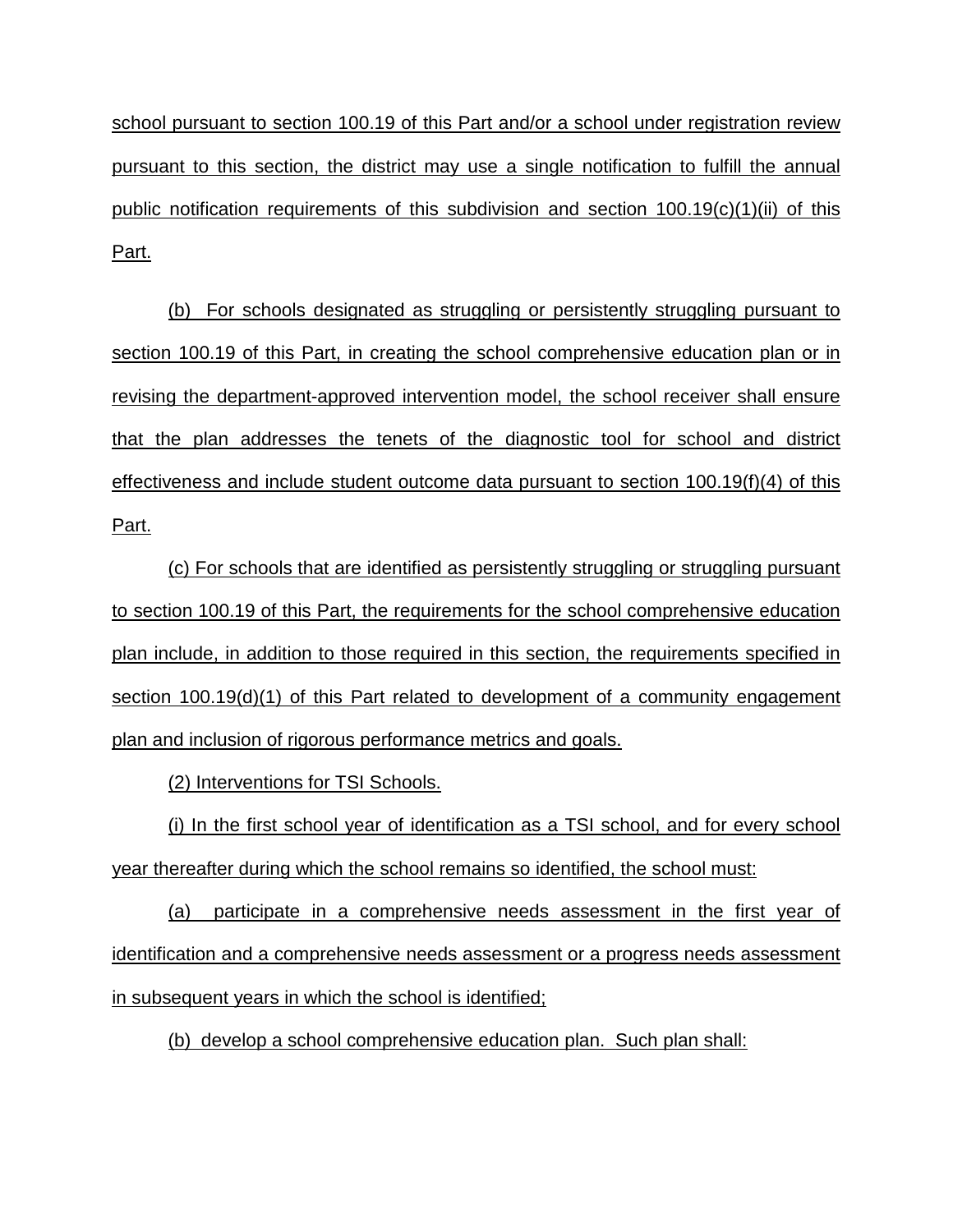(1) be formally approved by the board of education (in New York City, approved by the chancellor or chancellor's designee;

(2) be implemented no later than the first day of regular student attendance of the next school year after the school year in which the school was identified;

(3) be updated annually and incorporate the findings of the comprehensive needs assessment or progress needs assessment as applicable, and be implemented no later than the first day of regular student attendance of each school year that the school remains a TSI school;

(4) be made widely available through public means by either posting on the district's or school's website, if one exists, or displayed conspicuously within the school, according to such timeline as may be prescribed by the Commissioner;

(5) be developed in consultation with parents, school staff, and others pursuant to section 100.11 of this Part; and

(6) include a description of the goals, targets, and activities, and include timelines for the implementation of school-level evidence-based interventions and job-embedded professional development.

(3) Interventions for Target Districts.

(i) In the first year of identification as a Target District, and for every school year thereafter during which the district remains so identified, the district must:

(a) participate in a comprehensive needs assessment;

(b) develop a district comprehensive improvement plan. Such plan shall:

(1) be formally approved by the board of education (in New York City, approved by the chancellor or chancellor's designee);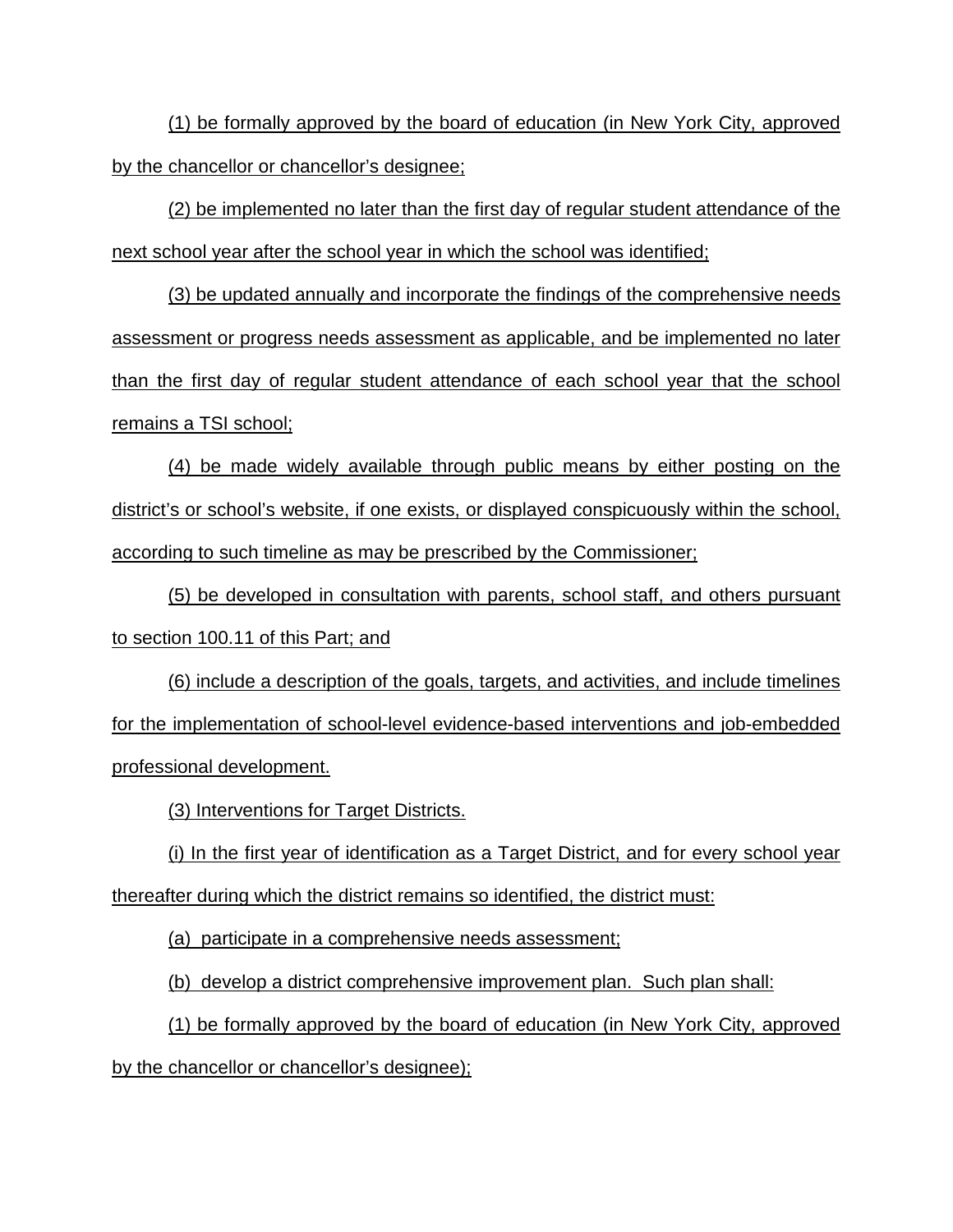(2) be implemented no later than the first day of regular student attendance of the next school year after the school year in which the district was identified;

(3) be updated annually and incorporate the findings of the comprehensive needs assessment;

(4) be made widely available through public means by either posting on the district's website, if one exists, or displayed conspicuously within the district, according to such timeline as may be prescribed by the Commissioner;

(5) be developed in consultation with parents, school staff, and others, consistent with the district plan pursuant to section 100.11 of this Part; and

(6) include a description of the goals, targets, and activities, and include timelines for the implementation of interventions and professional development that address the needs identified by the district and school needs assessments.

(c) for the second year of identification and each subsequent school year thereafter that the school district is identified as a Target District, obtain prior approval of the Commissioner for any significant modification of the district's comprehensive improvement plan;

(4) Interventions for schools with subgroups performing at Level 1 on an accountability measure.

(i) Any school with any accountability measure of Level 1 for any subgroup, as calculated pursuant to subdivision (f) of this section, that is not a CSI or TSI school shall:

(a) participate in a needs assessment, in a format as may be prescribed by the Commissioner, to determine the additional support that the school needs to improve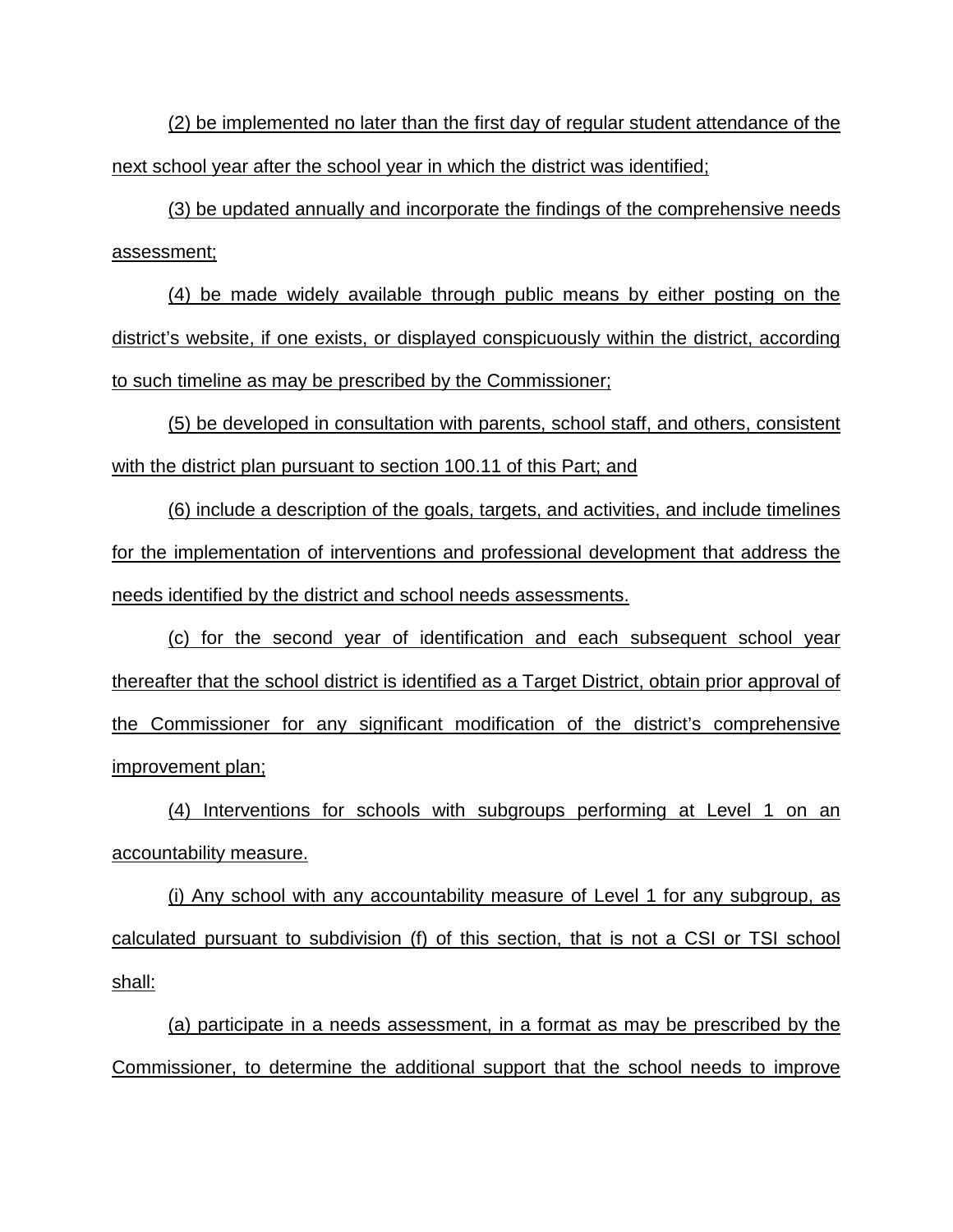performance. Such needs assessment must identify the academic achievement gaps between accountability subgroups within the school, the root causes for the gaps, and delineate the resources and strategies that the district will use to support the school to address such gaps.

(b) based on the needs assessment, in a format as may be prescribed by the Commissioner, the district, in consultation with parents, school staff, and other stakeholders at the school, consistent with the district plan pursuant to section 100.11 of this Part, shall identify additional resources that the district will provide to the school to assist it to increase performance on the accountability measure for the identified group(s). Provided that in its consolidated application submitted to the Department, the district must identify the additional resources and professional development that the district will provide the school to improve performance.

(ii) Any TSI school that is identified for additional targeted support may be required to implement additional actions, as determined by the Commissioner, including submission of their annual school comprehensive education plan to the Commissioner for approval; partnering with a BOCES, Regional Bilingual Educational Resource Network, Teacher Center, or other Regional Technical Assistance Center, or other technical assistance provider; and/or implementing a participatory budgeting process. Districts with TSI schools identified for additional targeted support may be required to implement additional actions, as determined by the Commissioner, including submitting a principal support report.

(5) Interventions for schools that fail to demonstrate an assessment participation rate of 95 percent.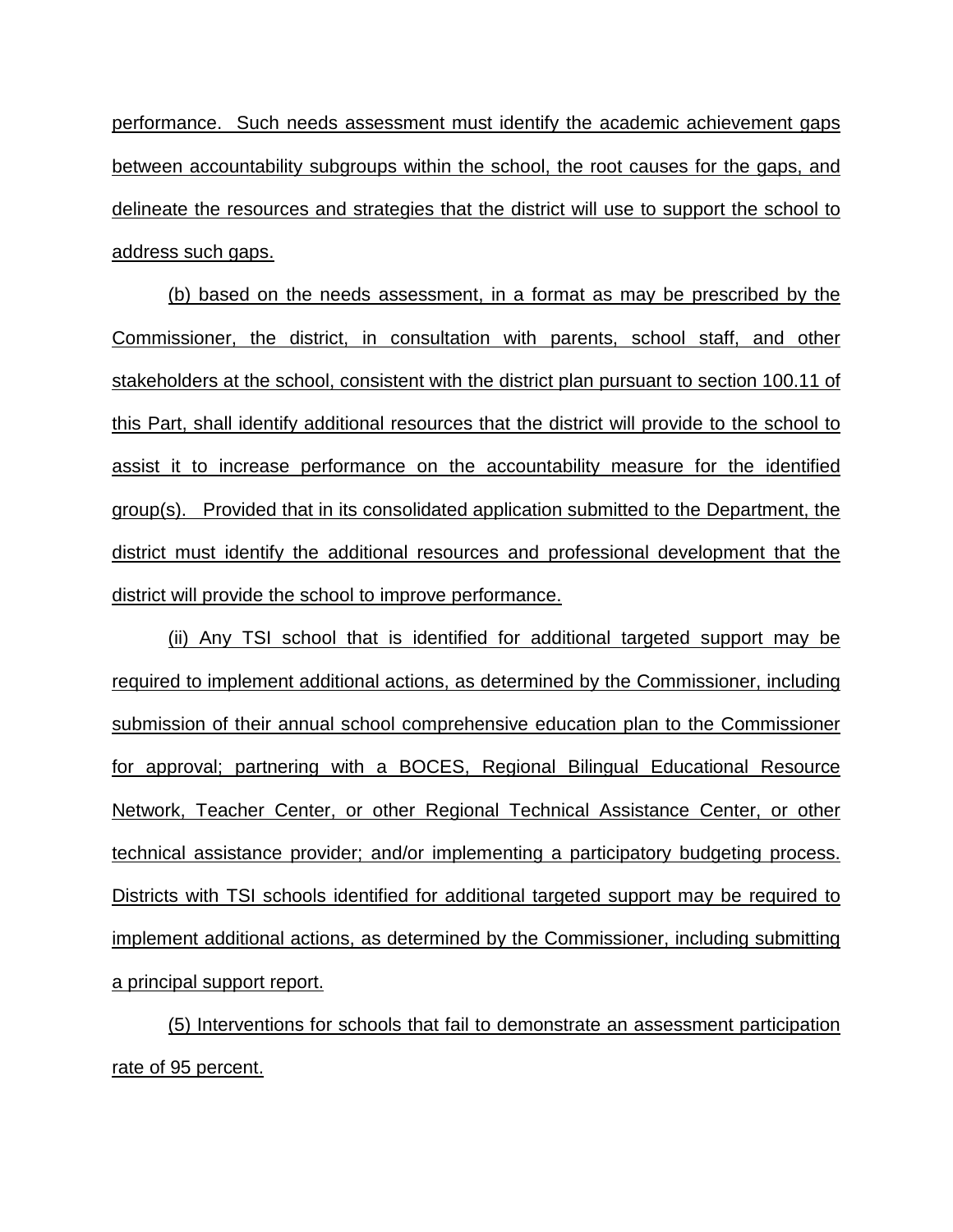(i) Pursuant to paragraph (1) of subdivision (b) of this section, the Commissioner shall annually determine the participation rate for each accountability subgroup in each public school in which the subgroup has 40 or more students. The Commissioner shall determine that the subgroup has met the participation rate requirement if:

(a) the participation rate for the current year equals or exceeds 95 percent; or

(b) the weighted average of the current year and prior year participation rates equals or exceeds 95 percent;

(ii) Beginning with 2017-2018 and 2018-2019 school year results, any public elementary/middle or high school that has a Weighted Average Achievement Level of 1 or 2 and that fails to meet the required 95 percent participation rate for the same subgroup(s), in the same subject (i.e., ELA or math) for two consecutive years, and that fails to improve participation rate as compared to the previous year for the same subgroup(s) and subject(s), as determined by the Commissioner, must conduct a participation rate self-assessment and develop a participation rate improvement plan, in such form and according to such timeline as determined by the Commissioner. Such school participation rate self-assessment and improvement plan shall be developed in collaboration with a committee composed of the school principal or his/her designee(s); school staff, including teachers and student support staff selected by the representative collective bargaining organization(s), and parents (not employed by the district or a collective bargaining organization representing teachers or administrators in the district) selected by school-related parent organizations; except that a school district may designate that a school-based management team established pursuant to section 100.11 of this Part or a community engagement team established pursuant to 100.19 of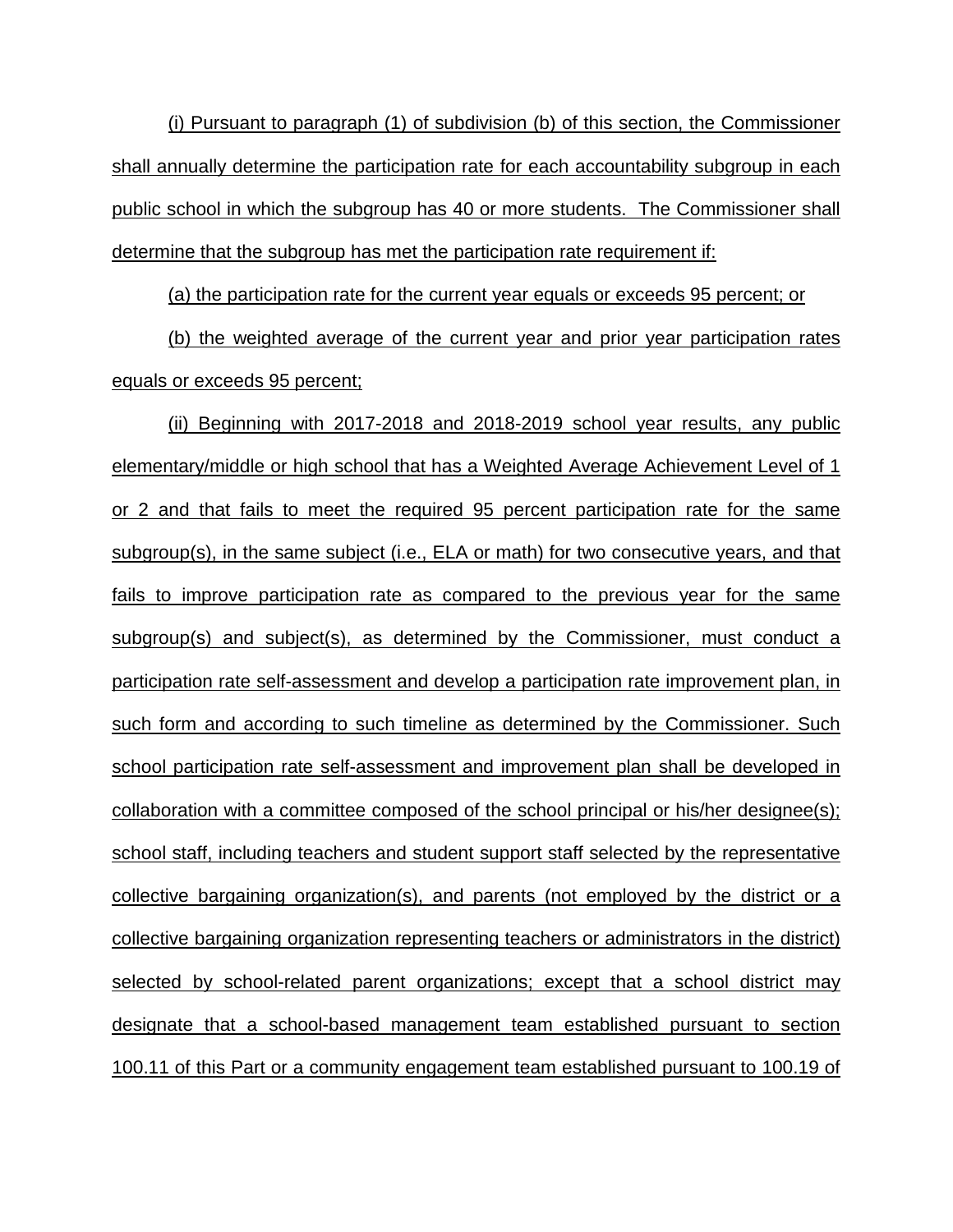this Part may serve as the committee required by this paragraph. Such school plan must address participation of students from all subgroups for which the school has failed to meet the required 95 percent participation rate and failed to improve the participation rate as compared to the previous year. Such school plan must be adopted by the district Board of Education (in New York City, the chancellor or chancellor's designee), after consultation with the committee, no later than 60 days following notification to the district that such a plan is required. The Board of Education (in New York City, the chancellor or chancellor's designee) shall take appropriate action to notify the general public upon adoption of the school plan; such action shall include, but not be limited to, publishing on the district website, if one exists, or direct notification, within 30 days of adoption, in English and translated, when appropriate, into the recipient's native language or mode of communication.

(iii) Beginning with 2018-2019 and 2019-2020 school year results, for any school that completed a school participation rate self-assessment and improvement plan in the previous school year and that fails to improve its participation rates for the subgroup(s) and subject(s), as determined by the Commissioner, for which the plan was required, the district shall conduct a participation rate audit and develop an updated participation rate improvement plan. Such district participation improvement plan shall be developed in collaboration with a committee composed of the superintendent or his/her designee(s); the school principal or his/her designee(s); school staff, including teachers and student support staff selected by the representative collective bargaining organization(s); and parents (not employed by the district or a collective bargaining organization representing teachers or administrators in the district) selected by district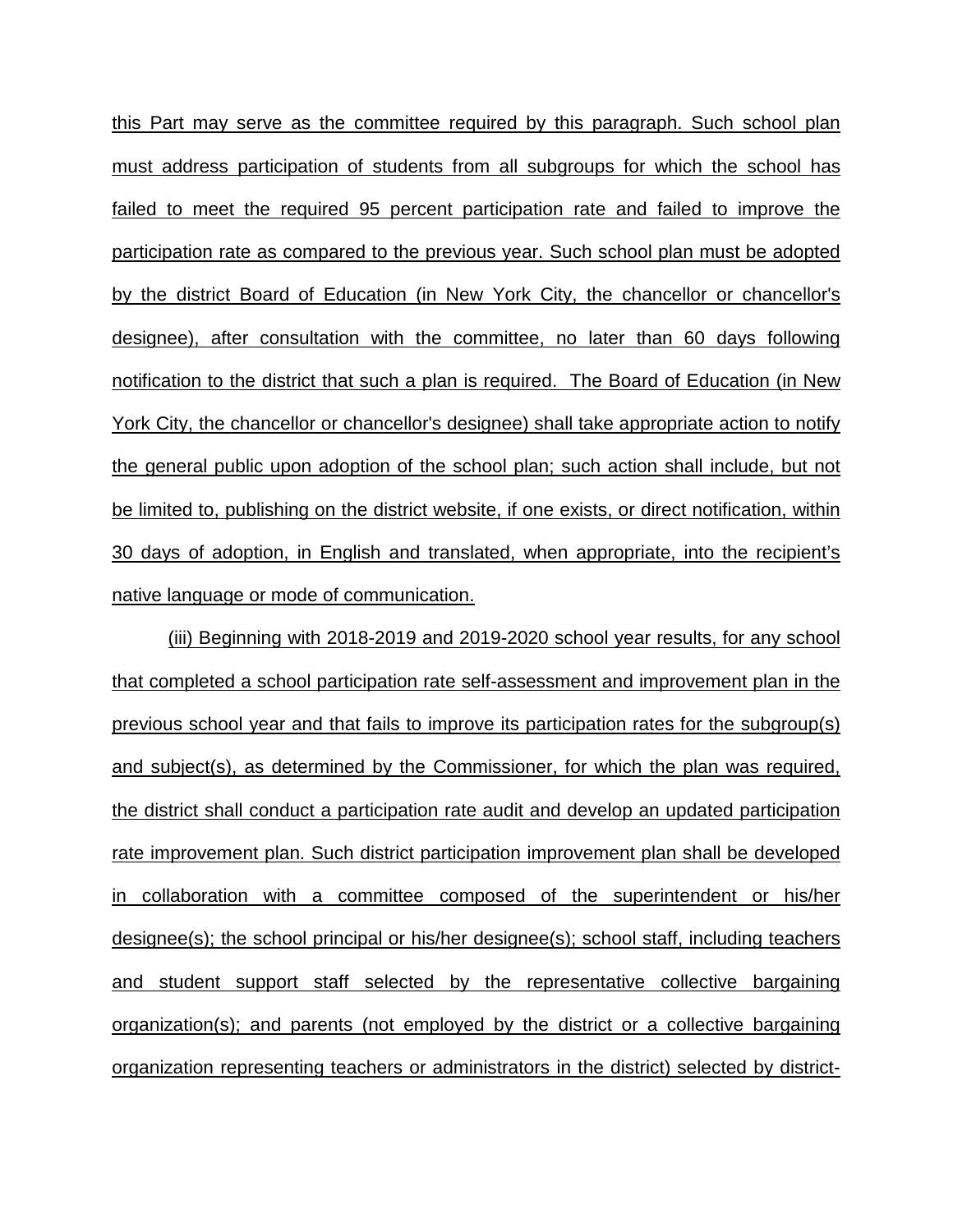related and/or school-related parent organizations. Such district plan must be adopted by the district board of education, no later than 60 days following notification to the district that such a plan is required. The board of education (in New York City, the chancellor or chancellor's designee) shall take appropriate action to notify the general public upon adoption of the school plan; such action shall include, but not be limited to, publishing on the district website, if one exists, or direct notification to the parents, within 30 days of adoption, in English and translated, when appropriate, into the recipient's native language or mode of communication.

(iv) Beginning with 2019-2020 and 2020-2021 school year results, for any school for which a district audit and district participation rate improvement plan was completed in the previous school year and that fails to improve its participation rates for the subgroup(s) and subject(s), as determined by the Commissioner, for which the plan was required, the district must partner with a Board of Cooperative Educational Services (BOCES) or other technical assistance center to conduct a participation rate audit and develop an updated participation rate plan. Such participation rate improvement plan shall be developed in collaboration with a committee composed of BOCES staff, the superintendent or his/her designee(s); the school principal or his/her designee(s); school staff, including teachers and student support staff, no more than fifty percent of whom shall be selected by the representative collective bargaining organization(s); and parents (not employed by the district or a collective bargaining organization representing teachers or administrators in the district) selected by district-related and/or school-related parent organizations. Such plan must be adopted by the district board of education no later than 60 days following notification to the district that such a plan is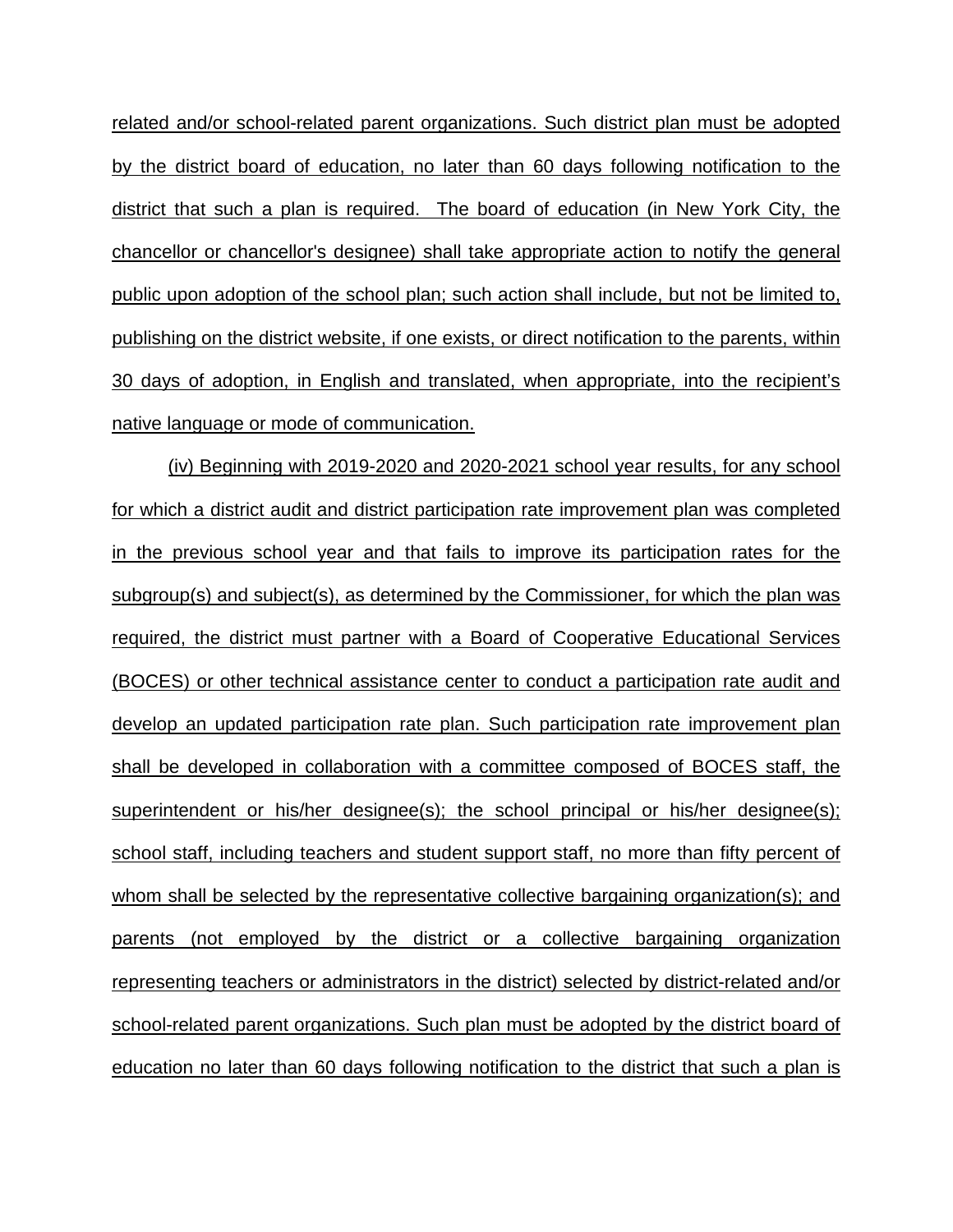required. The board of education (in New York City, the chancellor or chancellor's designee) shall take appropriate action to notify the general public upon adoption of the school plan; such action shall include, but not be limited to, publishing on the district website, if one exists, or direct notification to the parents, within 30 days of adoption, in English and translated, when appropriate, into the recipient's native language or mode of communication.

(v) Beginning with 2020-2021 and 2021-2022 school year results, for any school for which an audit and participation rate improvement plan was completed pursuant to subparagraph (iv) of this paragraph in the previous school year and that fails to improve its participation rates for the subgroup(s) and subject(s), as determined by the Commissioner, for which the plan was required, the Department shall conduct an audit of the participation rate and the school may be required by the Commissioner to address recommendations contained in the participation rate audit.

(vi) Beginning with 2017-2018 and 2018-2019 school year results, for any public elementary/middle or high school that is required to develop a participation rate improvement plan and is among the lowest 10 percent of schools within the State for participation rate as determined by the Commissioner, the district must submit such plan for approval by the Commissioner no later than 60 days following notification to the district that such plan is required.

(vii) Notwithstanding the requirements of this subdivision, the Commissioner may make a determination that a school may be excused from development of a selfassessment and participation rate improvement plan if the school demonstrates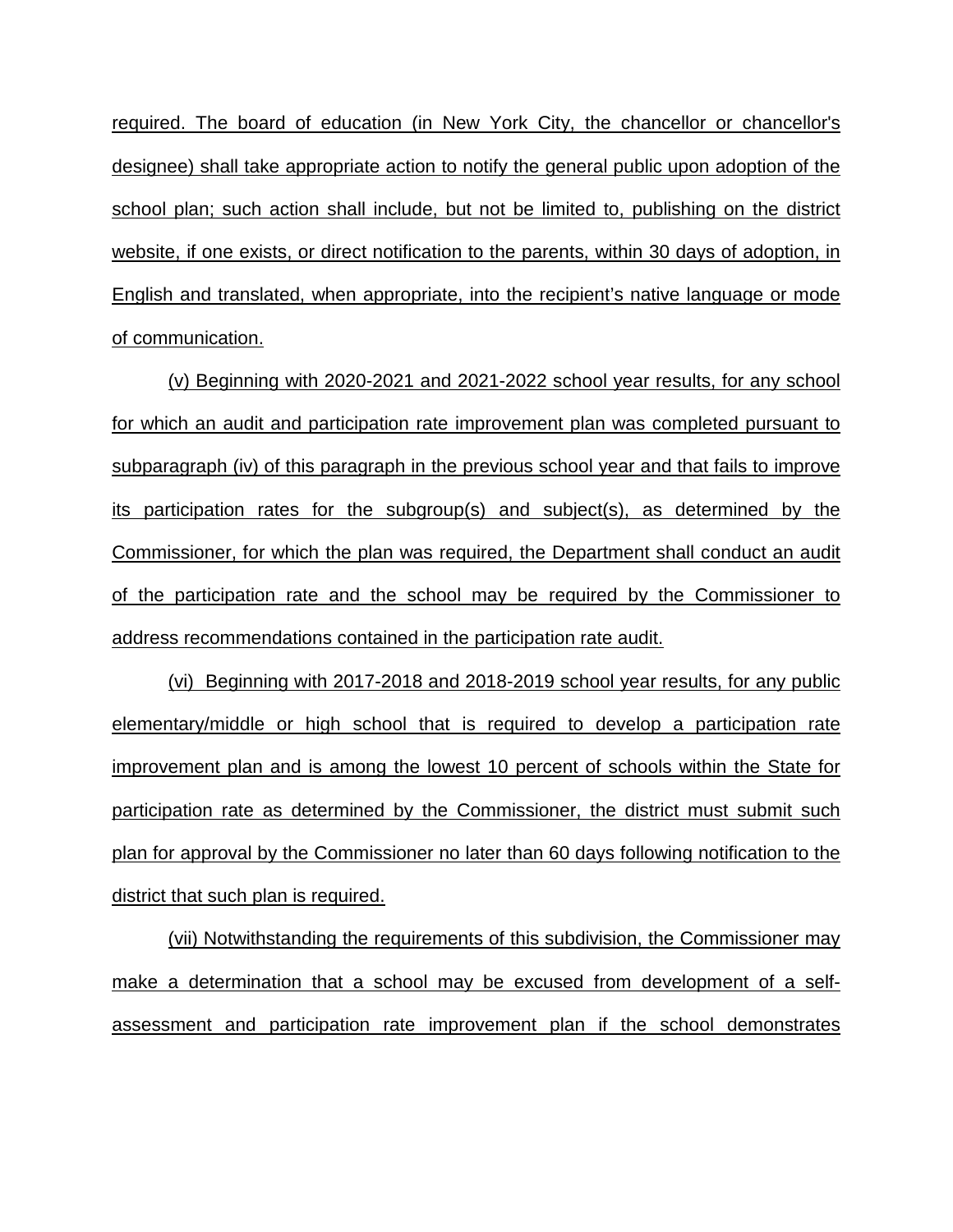extenuating or extraordinary circumstances that should cause the school to be so excused as determined by the Commissioner.

(viii) Any school that is required to conduct a self-assessment and develop a participation rate improvement plan shall be required to update such plan annually until the school is no longer failing to meet the 95 percent participation rate for any subgroup(s) and subject(s) which caused it to be required to conduct such selfassessment and develop such plan. For schools that have demonstrated improvement towards meeting the 95 percent participation rate requirement for the accountability group(s) for which such plan is required, the school shall not be required to conduct a new self-assessment or develop a new plan but instead shall be required to update its plan and/or provide the Department with an assurance that participation improvement strategies shall continue.

(j) Removal from accountability designation.

(1) For elementary/middle schools:

(i) To exit CSI status, a CSI elementary/middle school must, for two consecutive years, exceed the levels that would cause it to be identified for CSI status in each such school year.

(ii) Elementary/middle schools may exit CSI status if, for two consecutive years:

(a) The elementary/middle school's Composite Performance Level and Student Growth Level are both Level 2 or higher; or

(b) Both the Composite Performance Index and Mean Growth Percentile are higher than at the time of identification; and the Combined Composite Performance and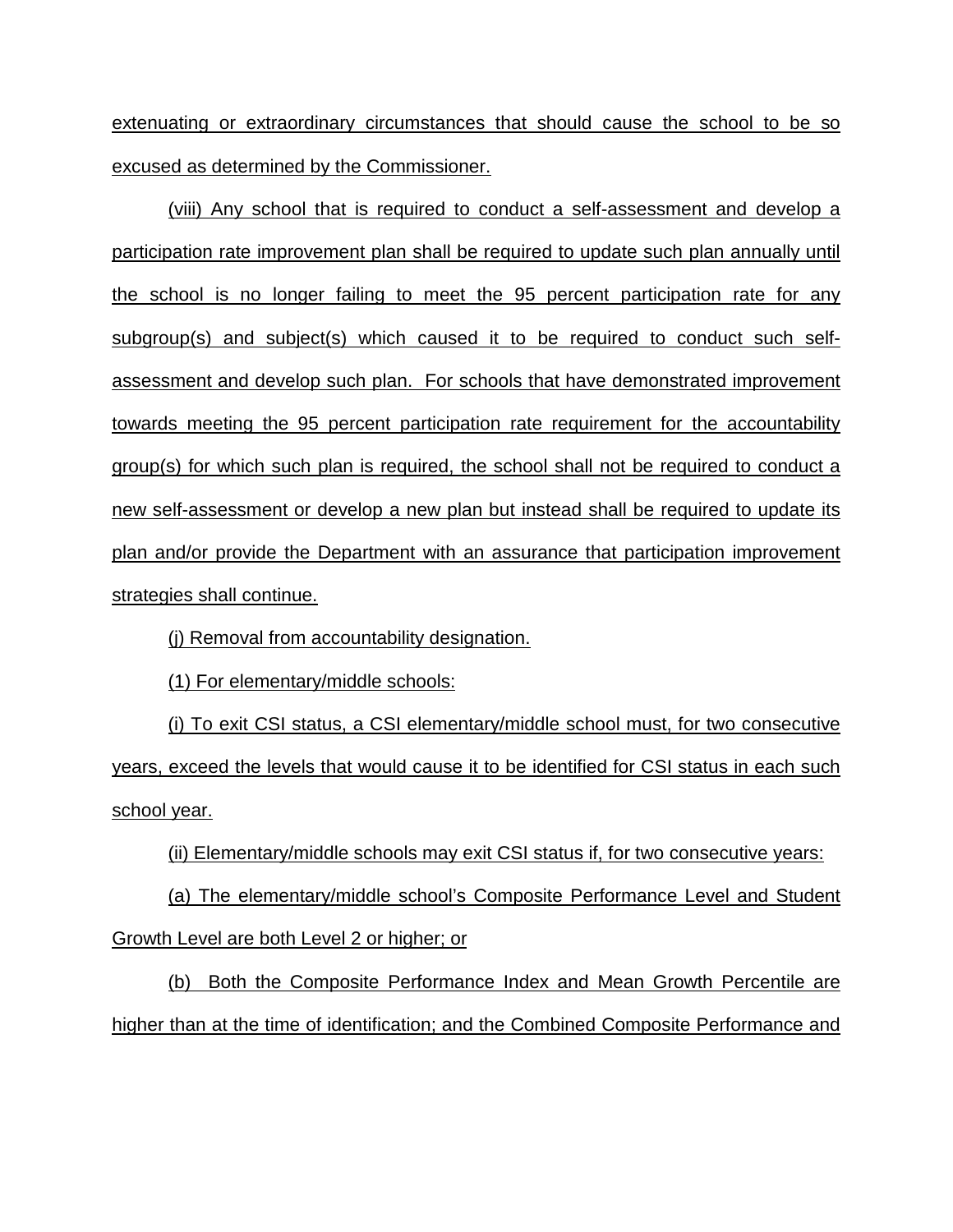Student Growth Level is a Level 2 or higher; and none of the following is Level 1: Academic Progress, English Language Proficiency, and Chronic Absenteeism.

(c) Notwithstanding any provision of this subdivision to the contrary, an elementary/middle school may also exit CSI status if such elementary/middle school is not on the new list of identified CSI schools that is created every third year, as a consequence of the school having improved performance on the measures used to identify such schools.

(d) Notwithstanding any provision of this subdivision to the contrary including clause (c) of this subparagraph, an elementary/middle school may not exit CSI status if the school is required to implement a participation rate plan improvement pursuant to paragraph (5) of subdivision (i) of this section and the school has performed at Level 1 on the Weighted Average Achievement Index for the all students group.

(iii) To exit TSI status, the performance of a TSI elementary/middle school must, for two consecutive years, be such that it would no longer be identified as a TSI School under the criteria listed in subdivision (f) of this section. For an elementary/middle school to be removed from TSI status, all identified subgroups must meet the specified exit criteria. Provided that to be removed from designation as a TSI elementary/middle school, a school must not be identified for any accountability subgroup and the school may not be among those required to implement a participation rate improvement plan for the accountability subgroup(s) for which the school has been identified, except that this provision shall not apply to any accountability subgroup that performs at or above Level 2 on the Weighted Averageveage Achievement Index.

(2) For high schools: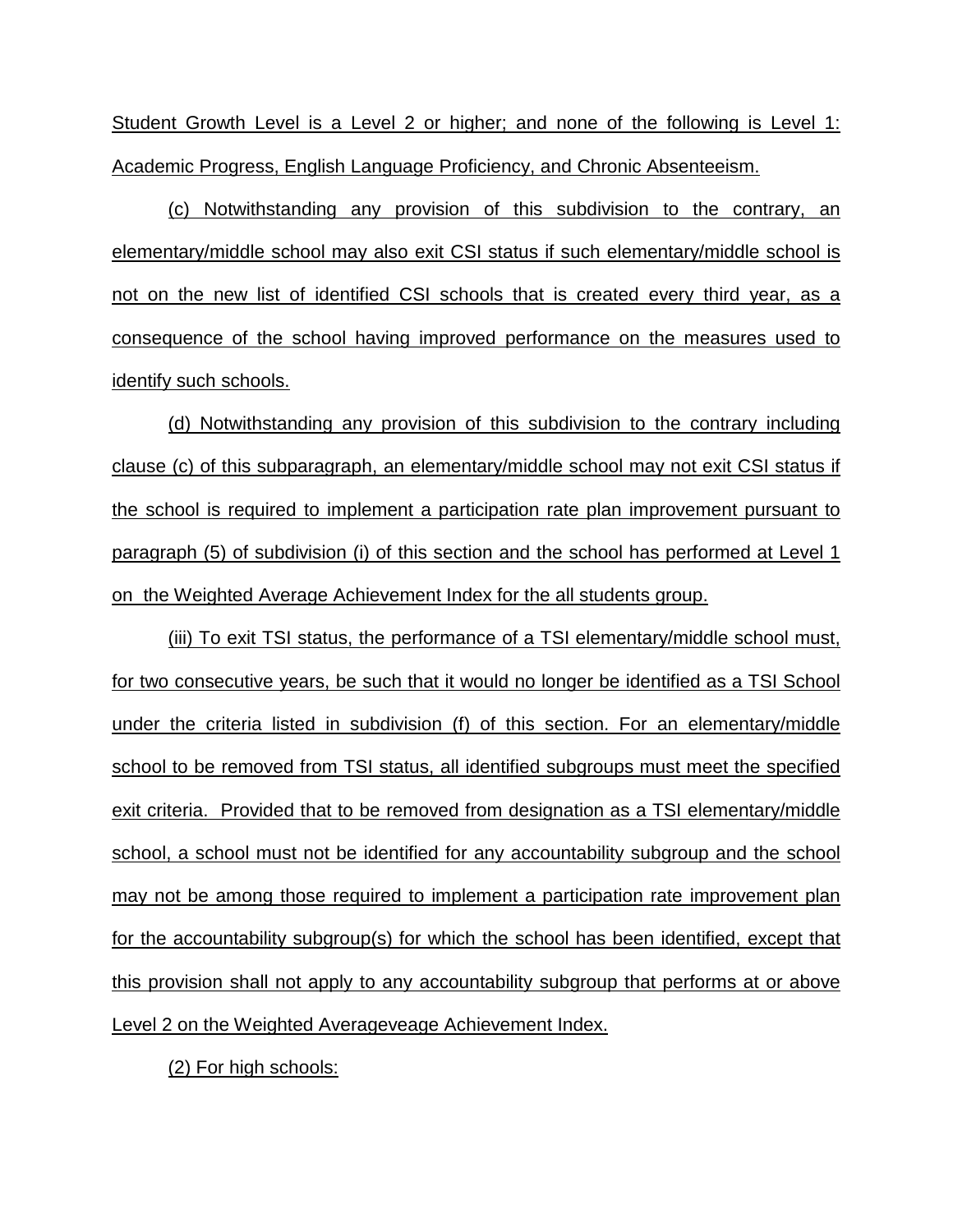(i) High schools may exit CSI status if, for two consecutive years:

(a) The high school's Composite Performance Level and Graduation Rate Level are both Level 2 or higher; or

(b) Both the Composite Performance Index and average of the Four-Year, Five-Year, and Six-Year Graduation Rates are higher than at the time of identification; and the Combined Composite Performance and Graduation Rate Level is a Level 2 or higher; and none of the following are Level 1: English Language Proficiency; Academic Progress; Chronic Absenteeism; and College, Career, and Civic Readiness.

(c) Notwithstanding any provision of this subdivision to the contrary, a high school may also exit CSI status if such school is not on the new list of identified CSI schools that is created every third year as a consequence of the school having improved performance on the measures used to identify high schools.

(d) Notwithstanding any provision of this subdivision to the contrary, a high school may not exit CSI status if the school is required to implement a participation rate improvement plan.

(ii) To exit TSI status, the performance of a TSI high school must, for two consecutive years, be such that it would no longer be identified as a TSI school under subdivision (f) of this section. For a high school to be removed from TSI status, all identified subgroups must meet the specified exit criteria and the school shall not be among those required to implement a participation rate plan pursuant to this section. Provided that to be removed from the designation as a TSI school, a high school shall not be identified as a TSI school for any accountability subgroup.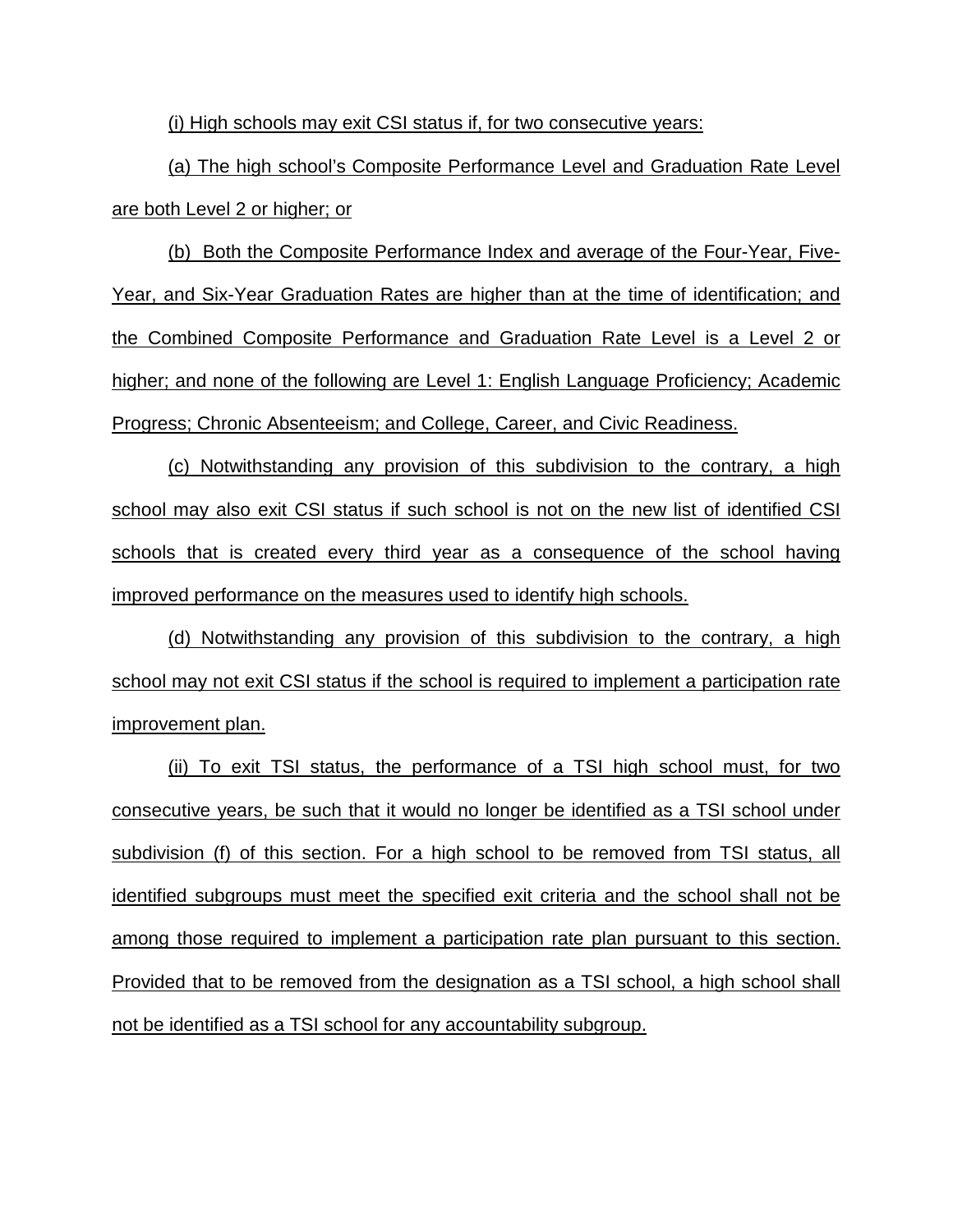(3) Provided that, any CSI school or TSI school which is identified for both the elementary and middle school, or the middle and high school, each identified grade span level must meet the exit criteria described in this subdivision.

(4) Provided further that, any elementary, middle, or high school that has been identified as a CSI school for three consecutive school years shall be preliminarily identified as a struggling school and subject to the provisions of section 100.19 of this Part.

(5) Provided further that any TSI elementary, middle or high school that continues to be identified for three consecutive school years after designation for additional targeted support for the performance of the same accountability subgroup(s) for which the school was identified for additional targeted support shall be preliminarily identified as a CSI school.

(6) Removal of designation as a Target District. A district may be removed from Target District status if:

(i) all of the schools in the district are in Good Standing; and

(ii) if the district has been identified as a Target District because of district-wide performance, the district's performance must, for two consecutive years, be such that it would no longer be identified as a Target District under subdivision (f) of this section.

(k) Identification of schools for public school registration review.

(1) The Commissioner shall place under preliminary registration review those schools identified for receivership in accordance with section 100.19 of this Title; provided, however, that the Commissioner may also place under preliminary registration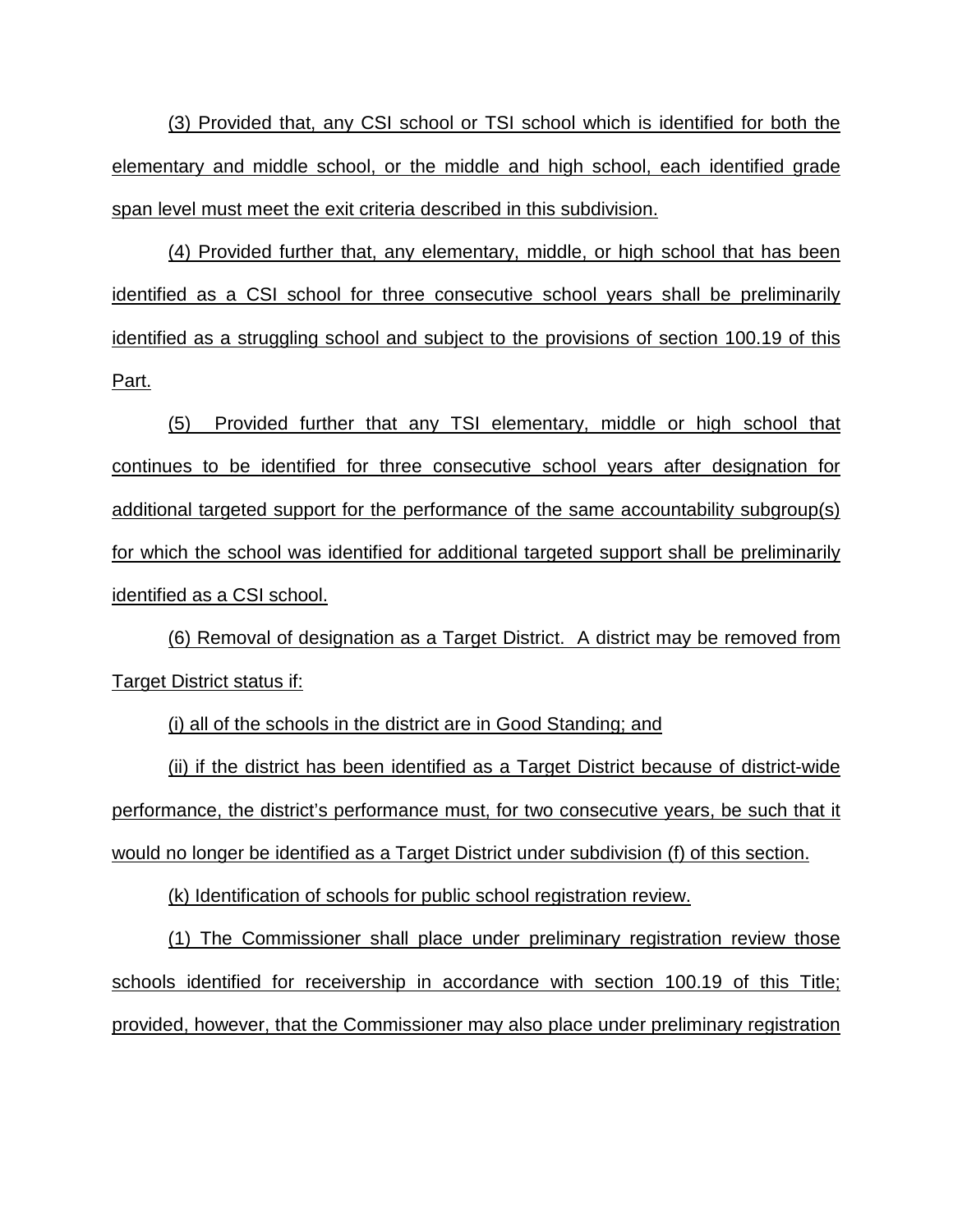review any school identified as a CSI school in accordance with this section for at least three consecutive years.

(2) The Commissioner may also place under preliminary registration review any school that has conditions that threaten the health, safety, and/or educational welfare of students or has been the subject of persistent complaints to the department by parents or persons in parental relation to the student, and has been identified by the Commissioner as a poor learning environment based upon a combination of factors affecting student learning, including but not limited to: high rates of student absenteeism, high levels of school violence, excessive rates of student suspensions, violation of applicable building health and safety standards, high rates of teacher and administrator turnover, excessive rates of referral of students to or participation in special education or excessive rates of participation of students with disabilities in the alternate assessment, evidence that the school does not maintain required programs and services; evidence of failure to appropriately refer for identification and/or provide required programs and services to students with disabilities pursuant to Part 200 of this Title; evidence of failure to appropriately identify and/or provide required programs and services to English language learners pursuant to Part 154 of this Title, excessive transfers of students to alternative high school and high school equivalency programs and excessive use of uncertified teachers or teachers in subject areas other than those for which they possess certification. Notwithstanding the provisions of subdivision (g) of this section, any school that is identified as a school under registration review pursuant to this paragraph shall also be identified as a CSI school and shall be subject to all of the requirements of this section.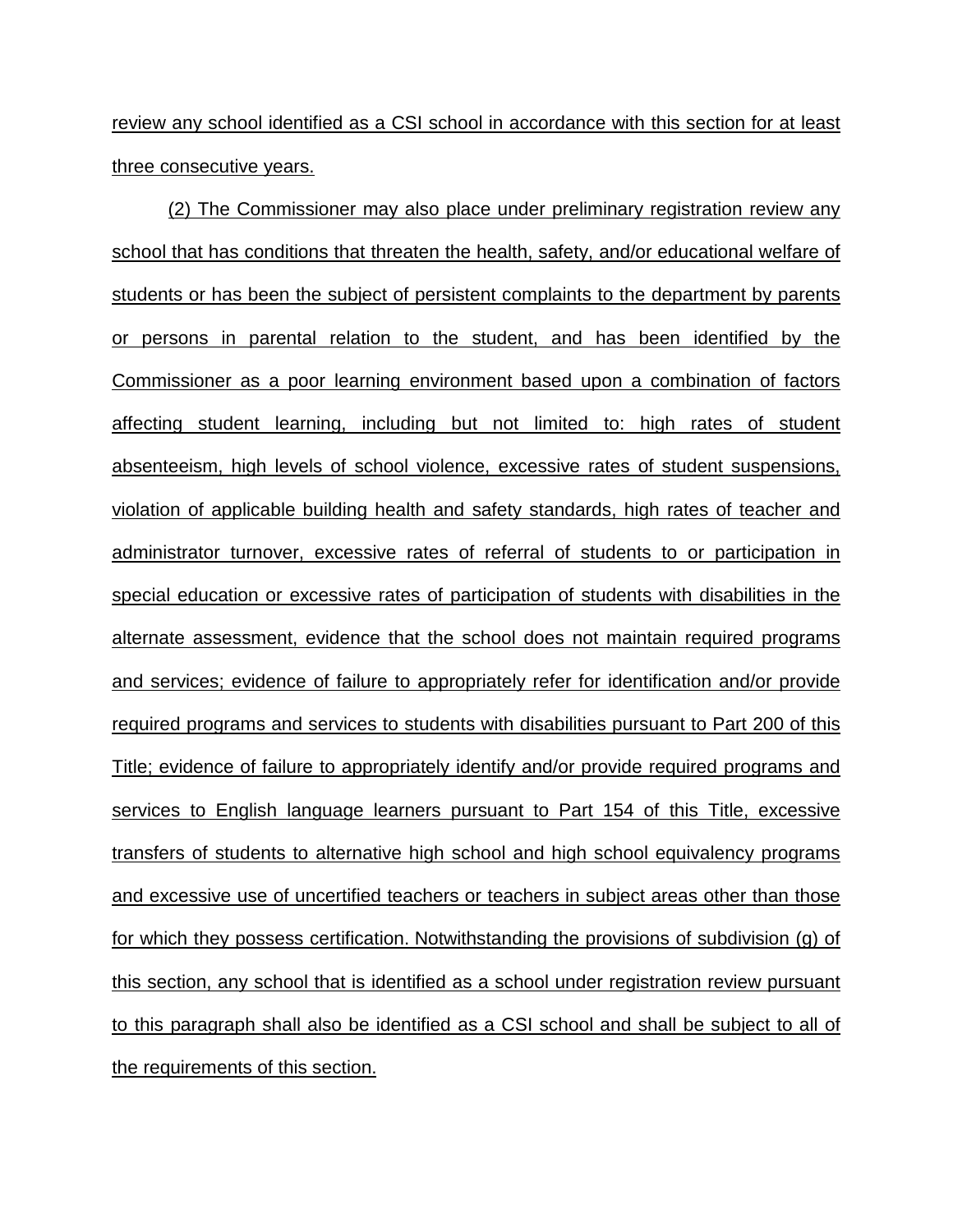(3) The Commissioner may also place under preliminary registration review any school for which a school district fails to provide in a timely manner the student performance data required by the Commissioner to conduct the annual assessment of the school's performance.

(4) For each school identified for preliminary registration review pursuant to paragraph (1) of this subdivision, the school district shall be given the opportunity to present to the Commissioner additional data and relevant information concerning extenuating or extraordinary circumstances faced by the school that should be cause for the Commissioner to not identify the school for registration review.

(5) For each school identified as a poor learning environment and placed under preliminary registration review pursuant to paragraph (2) of this subdivision, the school district shall be given the opportunity to present evidence to the Commissioner that the conditions in the school do not threaten the health or safety or educational welfare of students and do not adversely affect student performance.

(6) The Commissioner shall review the additional information provided by the school district and determine which of the schools identified for preliminary registration review pursuant to paragraph (1) of this subdivision, or identified as poor learning environments pursuant to paragraph (2) of this subdivision, shall be placed under registration review.

(l) Public school registration review.

(1) Upon placing the registration of a school under review, the Commissioner shall warn the board of education (in New York City, the chancellor or chancellor's designee) that the school has been placed under registration review, and that the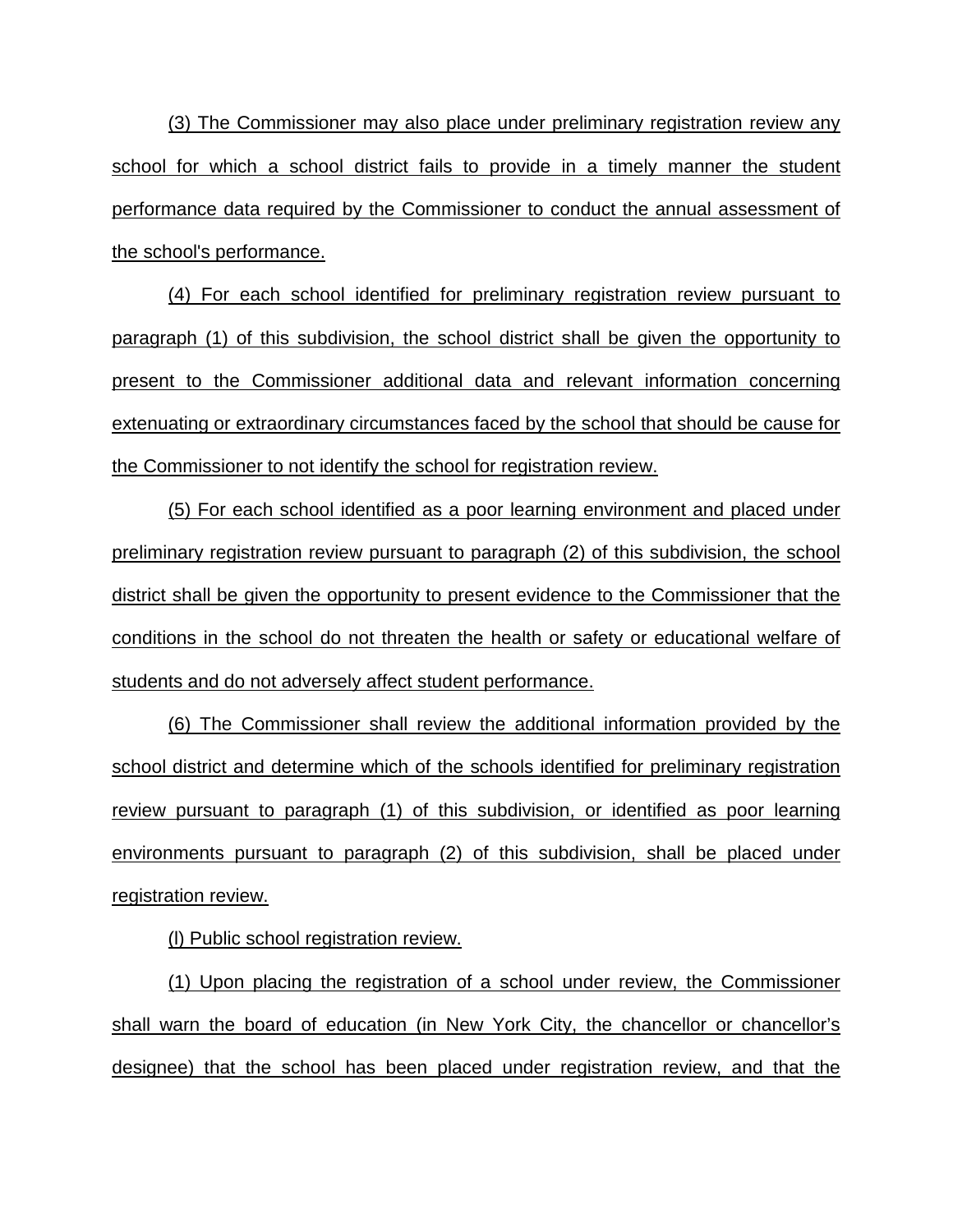school is at risk of having its registration revoked. The Commissioner shall include in any warning issued pursuant to this paragraph the actions that must be taken and/or the progress that must be demonstrated in order for a school to be removed from consideration for revocation of registration, except that for a school identified as a poor learning environment pursuant to this paragraph the Commissioner need not inform the board of education of the actions that must be taken and/or the progress that must be demonstrated in order for the school to be removed from consideration for revocation of registration until the Commissioner has completed the review of the recommendations of the integrated intervention team.

(i) Upon receipt of such warning, the board of education (in New York City, the chancellor or chancellor's designee) shall take appropriate action to notify the general public of the issuance of such warning. Such action shall include, but not be limited to, direct notification, within 30 days of receipt of the Commissioner's warning, in English and translated, when appropriate and to the extent practicable for the most frequently used languages in the district, into the recipient's native language or mode of communication, to persons in parental relation of students attending the school that it has been placed under registration review and is at risk of having its registration revoked, and disclosure by the school district at the next public meeting of the local board of education of such warning.

(ii) Each school year during which a school remains under registration review, by June 30 or at the time of a student's initial application or admission to the school, whichever is earliest, the board of education shall provide direct notification to parents or other persons in parental relation to students attending the school that the school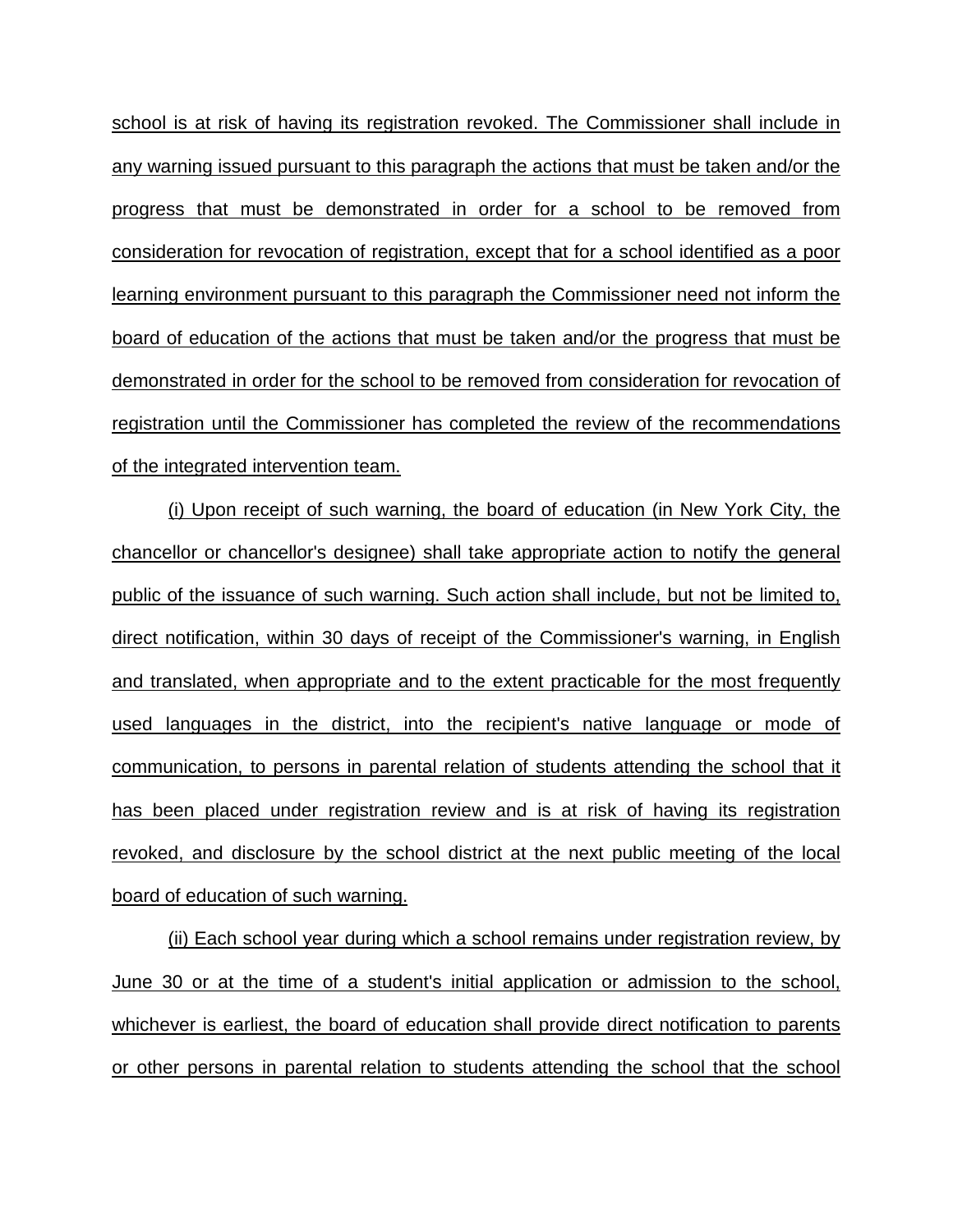remains under registration review and is at risk of having its registration revoked. Such notification shall include a summary of the actions that the school district and school are taking to improve student results and an explanation of any school district programs of choice, magnet programs, transfer policies, or other options that a parent or a person in parental relation may have to place the student in a different public school within the school district. Such notification shall include the timelines and process for parents exercising their rights to school choice. Notwithstanding the provisions of this subparagraph, in the event that the Commissioner places a struggling or persistently struggling school pursuant to section 100.19 of this Part under registration review, the district may use a single notification to fulfill the annual public notification requirements of this section and section 100.19(c)(1)(ii) of this Part.

(2) Schools with poor learning environments identified for registration review.

(i) Following the placement of a school under registration review pursuant to paragraph (2) of subdivision (k) of this section, an integrated intervention team, which may include a distinguished educator, as appointed by the Commissioner, pursuant to section 100.17(c)(3)(i) of this Part, shall conduct a diagnostic review of the school and recommend to the Commissioner for his or her approval interventions based upon the reason for which the school was identified for registration review, which may include but need not be limited to whether the school should:

(a) continue to implement its current improvement plan or any interventions required under subdivision (h) of this section, as modified by recommendations of the integrated intervention team;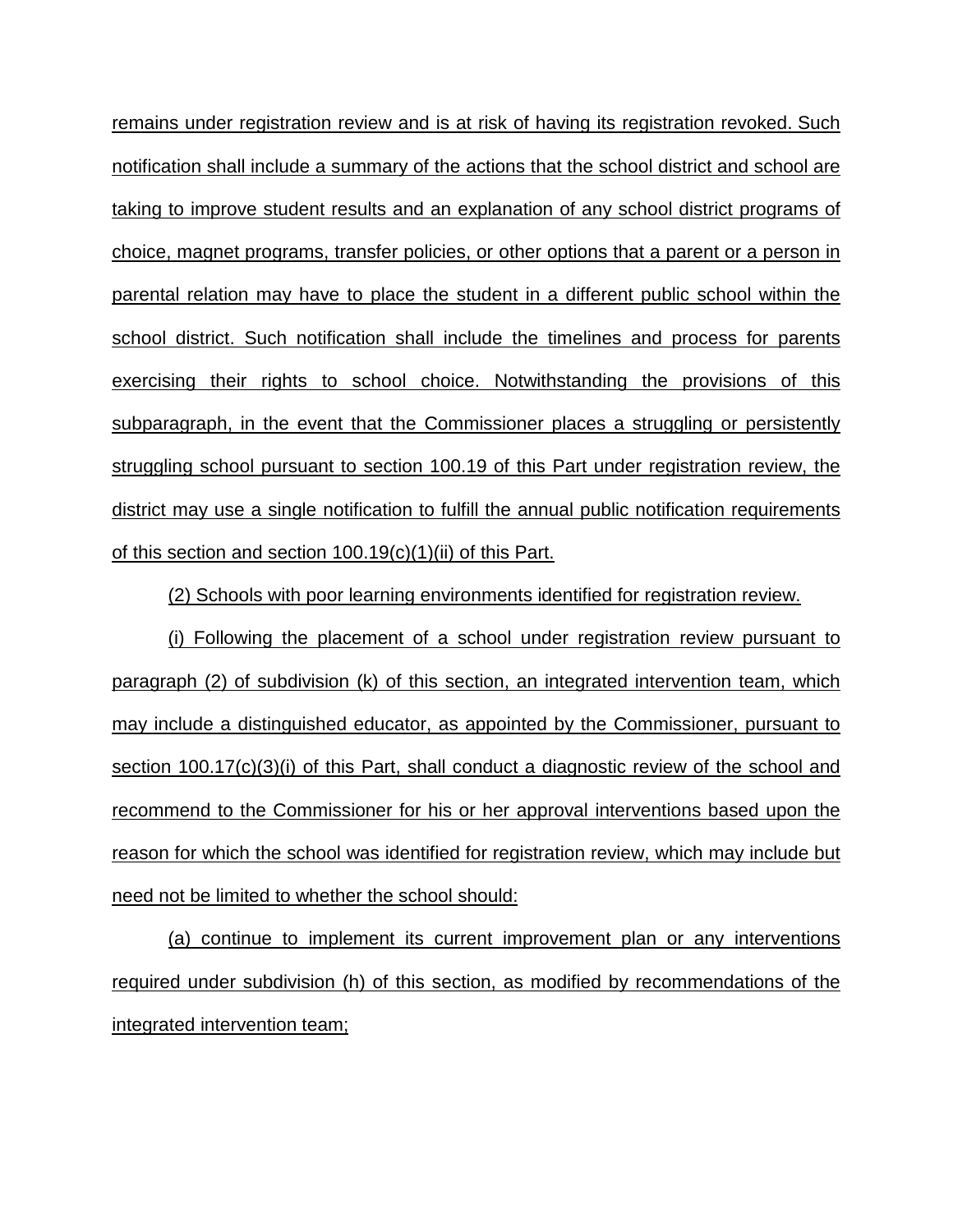(b) implement a new intervention plan that addresses the recommendations of the integrated intervention team; or

(c) be phased out or closed.

(ii) The Commissioner shall review the recommendations of the integrated intervention team and may approve, or modify and approve as so modified, such recommendations. Upon such approval, the Commissioner shall direct that the school district submit in a format and according to a timeline prescribed by the Commissioner a revised improvement plan or intervention plan, a new intervention plan, or a plan for phase out or closure that implements the recommendations of the integrated intervention team. Upon approval of the plan by the Commissioner, the school shall be required to implement such plan. If the school district fails to submit an approvable plan, the Commissioner may recommend to the Board of Regents that the registration be revoked and the school be declared an unsound educational environment pursuant to paragraph (7) of this subdivision. If the school fails for two consecutive years to take the actions or make the progress required by the Commissioner, the Commissioner may direct that the district submit a plan to implement one of the following actions:

(a) enter into a contract with the State university trustees, subject to the approval of the Commissioner of Education, pursuant to Education Law section 355(n) for the education of the children of the school;

(b) for the city school district of the City of New York, enter into a contract with the city board and the city university of New York pursuant to Education Law section 2590(k) to administer a New York City public high school; or

(c) close or phase out the school.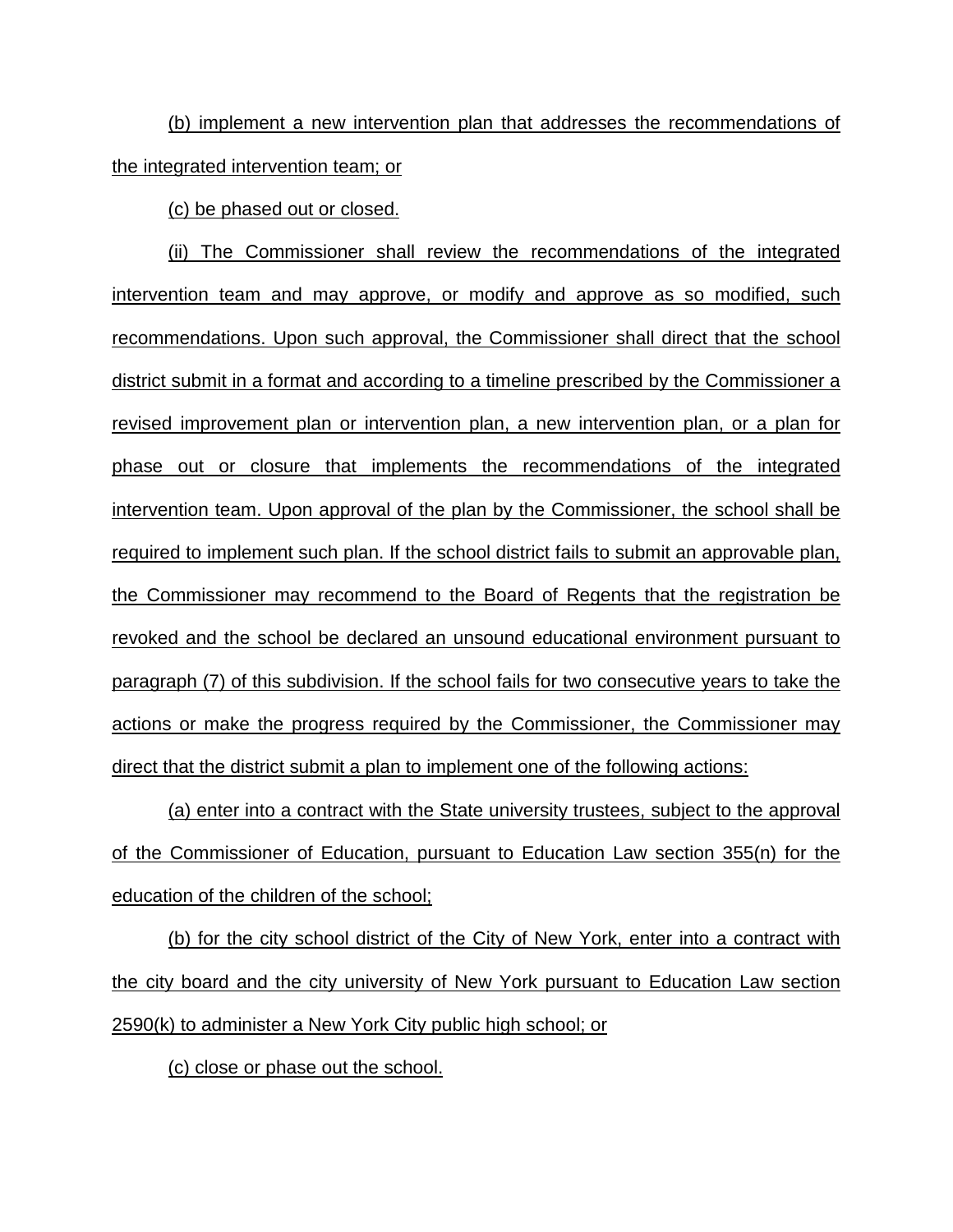(ii) In the event that the school district does not submit an acceptable plan in such format and in such timeline as the Commissioner may establish, the Commissioner may direct that the school district close or phase out the school pursuant to a plan approved by the Commissioner.

(3) Receivership schools.

(i) A school that is identified for registration review that has also been identified as a struggling school or persistently struggling school pursuant to section 100.19 of this Part shall implement the school receivership provisions of that section, except that if the school fails to make demonstrable improvement pursuant to section 100.19 of this Part for two consecutive years the Commissioner may direct that the school receivership be terminated and the district submit a plan to take one of the following actions:

(a) enter into a contract with the State university trustees, subject to the approval of the Commissioner of Education, pursuant to Education Law section 355(n) for the education of the children of the school;

(b) for the city school district of the City of New York, entering into a contract with the city board and the city university of New York pursuant to Education Law section 2590(k) to administer a New York City public high school or

(c) close or phase out the school.

(ii) In the event that the school district does not submit an acceptable plan in such format and in such timeline as the Commissioner may establish, the Commissioner may direct that the school district close or phase out the school pursuant to a plan approved by the Commissioner.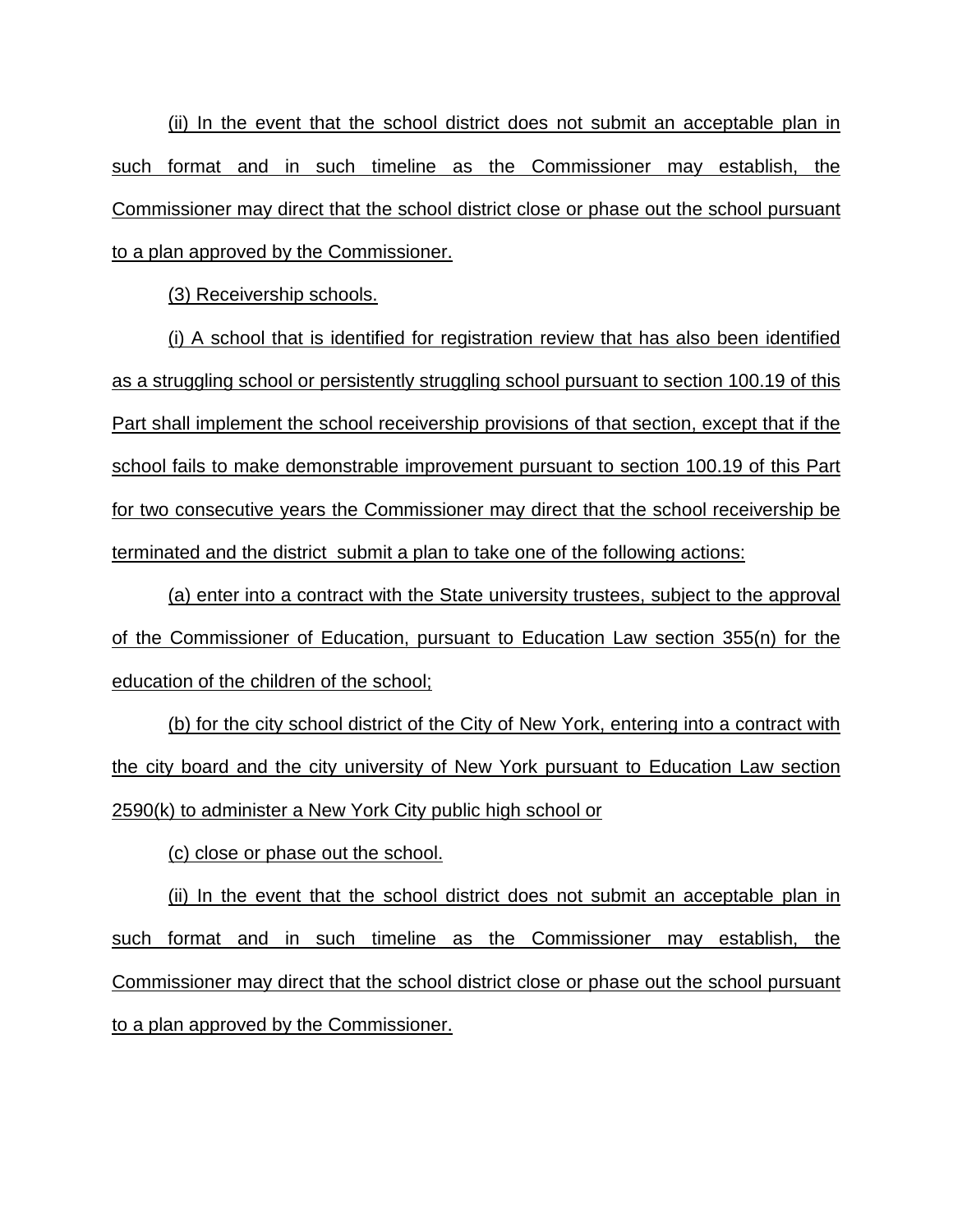(4) CSI schools identified for registration review that are not struggling or persistently struggling schools.

(i) A school that is identified for registration review that has been identified as a CSI school that is not a struggling or persistently school pursuant to section 100.19 of this Part shall continue to implement its current improvement plan and/or any interventions required under this section. If the school fails for two consecutive years to take the actions or make the progress required by the Commissioner, the Commissioner may direct the district to submit a plan to take one of the following actions:

(a) enter into a contract with the State university trustees, subject to the approval of the Commissioner of Education, pursuant to Education Law section 355(n) for the education of the children of the school;

(b) for the city school district of the City of New York, entering into a contract with the city board and the city university of New York pursuant to Education Law section 2590(k) to administer a New York City public high school; or

(c) close or phase out the school.

(ii) In the event that the school district does not submit an acceptable plan in such format and in such timeline as the Commissioner may establish, the Commissioner may direct that the school district close or phase out the school pursuant to a plan approved by the Commissioner.

(5) In the event that a school district seeks to register a new school to replace a school under registration review that is being closed or phased out pursuant to paragraphs (2), (3), or (4) of this subdivision or to close and replace a struggling or persistently struggling school pursuant to section 100.19 of this Part, the Commissioner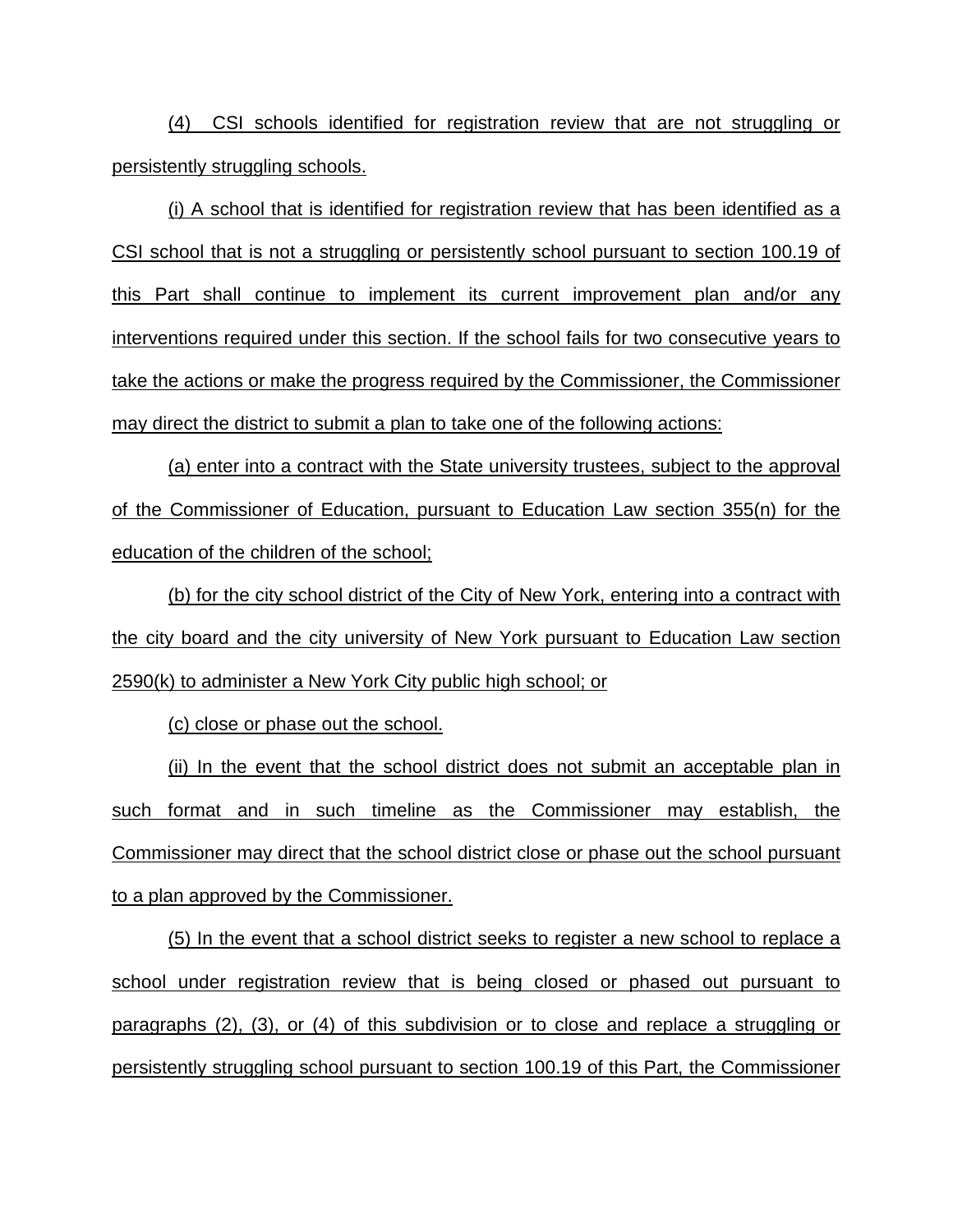may direct the school district to provide information in such format and according to such timeline as prescribed by the Commissioner that includes, but is not limited to, the following:

(i) an overview of the instructional design, programs, partnerships, and curriculum for the school that shall be opened and the timeline by which each of these elements shall be put in place, as well as the professional development that shall be provided to the staff members of the school;

(ii) the additional resources that will be provided to any schools to which students from the closing or phasing out school may be reassigned, as well as additional resources to ensure implementation of plans for any new school to be opened;

(iii) evidence that key stakeholder groups were involved in the decisions regarding the plan for the closure and opening of schools;

(iv) the process for identifying and appointing the leadership and staff of the new school, which must result in the selection of school leaders with a track record of success as school leaders and a staff that consists primarily of experienced teachers (i.e., at least three years of teaching experience) who are certified in the subject area(s) they will teach, have been rated Effective or Highly Effective pursuant to Education Law §3012-d in each of the past three years, and are not currently assigned to the school to be closed or phased out, unless approval has been granted by the Commissioner to waive any of these requirements, subject to collective bargaining as required under article 14 of the Civil Service Law, and require that any successor collective bargaining agreement authorize such appointments unless otherwise prohibited by law;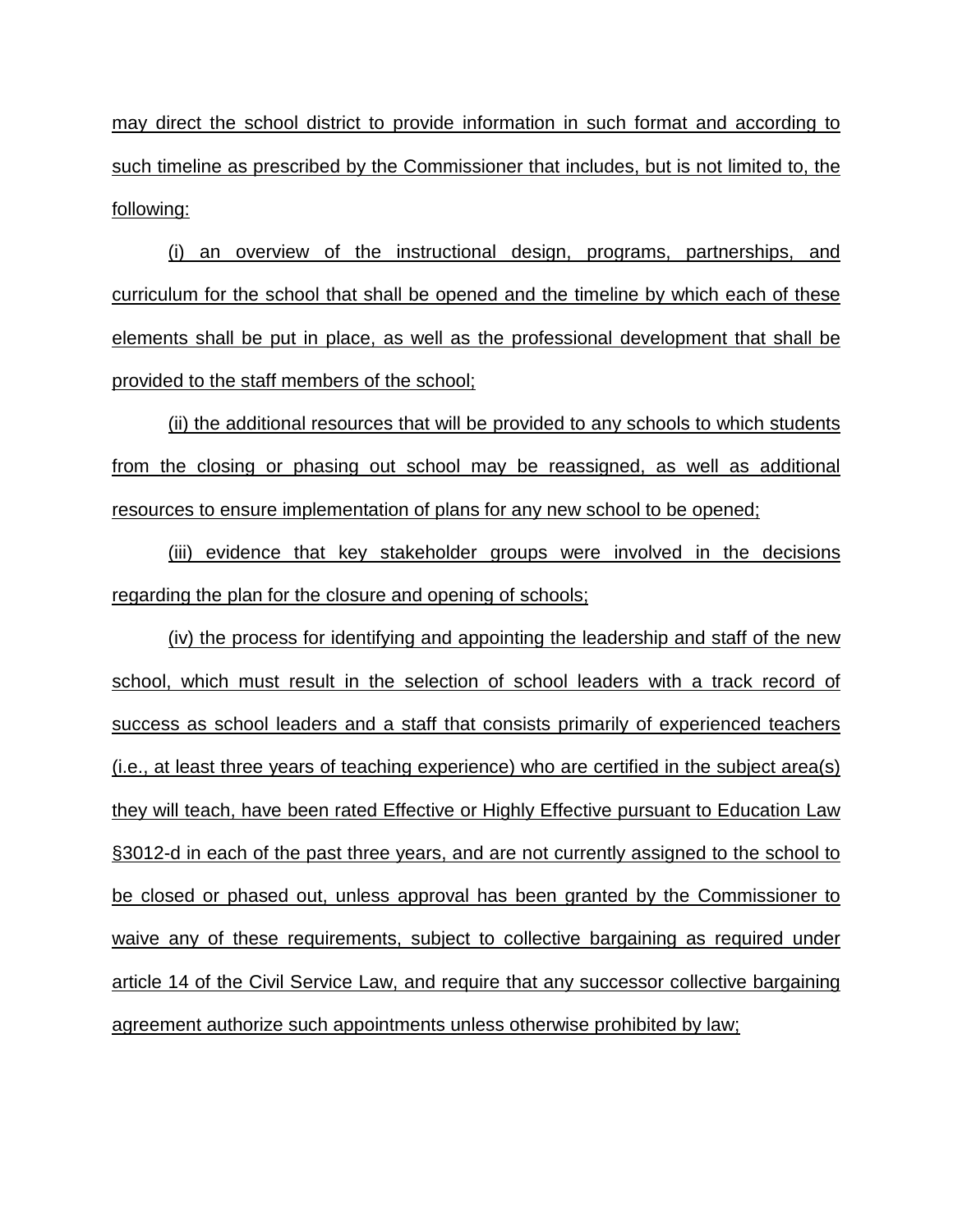(v) evidence that the school's enrollment will not increase socio-economic and/or racial/ethnic isolation of students in the new school and the staff of the new school has been trained in culturally responsive-sustaining practices and can meet the needs of all students, including students with disabilities and English language learners/multilingual learners; and

(vi) the Commissioner may further direct that a district that seeks to register a new school to replace a school under registration review or a struggling or persistently struggling school that is being closed or phased out contract with an independent monitor to oversee the closure or phase process and the opening of the new school. The independent monitor shall be appointed by the Commissioner, in consultation with the superintendent of the school district, and shall report to the Commissioner according to such timeframe and in such manner as the Commissioner shall direct. The independent monitor shall be:

(a) a consultant to the school district, which shall pay for such services, but shall report to the Commissioner or her designee.

(b) serve on any committee(s) that are part of the process of hiring school leaders and staff for any school that shall be opened.

(c) shall neither have been an employee of the school district in the past two years, nor be engaged in any other work with the school district while serving as an independent monitor.

(vii) The Commissioner shall forward to the Board of Regents a petition to register a new school to replace a school under registration review or a persistently struggling or struggling school only upon a finding by the Commissioner that the school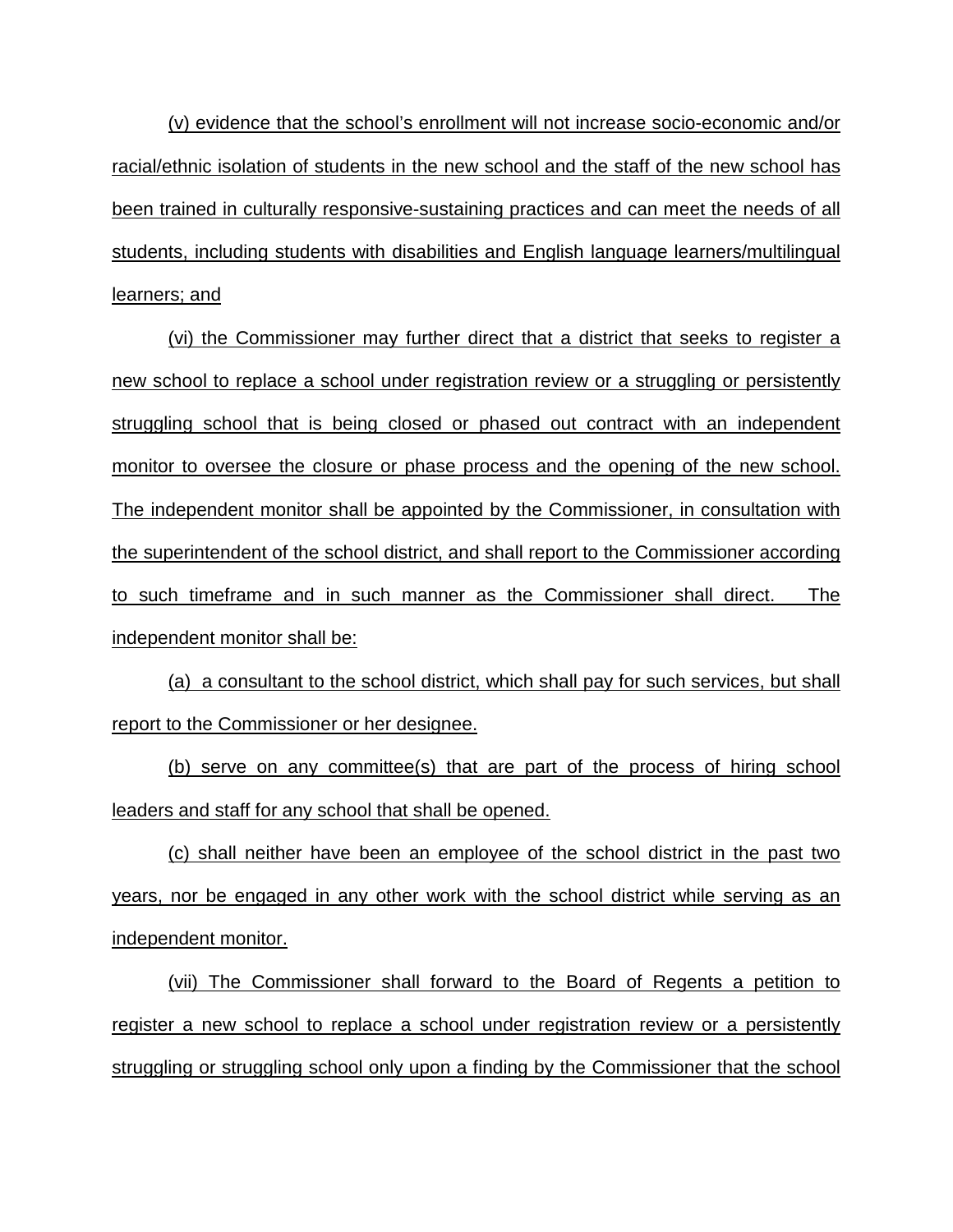district has submitted a plan to create a new and satisfactory educational environment for students and has the capacity to implement successfully such plan.

(6) The Commissioner may require a school district to submit such reports and data as the Commissioner deems necessary to monitor the implementation of the improvement plan, school comprehensive education plan, or closure or phase out plan and to determine the degree to which the school has achieved the progress required by the Commissioner. Such reports shall be in a format and in accordance with such timeframe as are prescribed by the Commissioner. The Commissioner may upon a finding of good cause extend the deadline for submission of a required plan.

(7) If the school has not taken the required actions to close or phase out a school as delineated by the Commissioner pursuant to paragraphs (2), (3), (4), or (5) of this subdivision, the Commissioner shall recommend to the Board of Regents that the registration be revoked and the school be declared an unsound educational environment, except that the Commissioner may upon a finding of extenuating circumstances extend the period during which the school must demonstrate progress. The board of education of the school district which operates the school (in New York City, the chancellor or chancellor's designee) shall be afforded notice of such recommendation and an opportunity to be heard in accordance with paragraph (9) of this subdivision.

(8) Upon approval of revocation of registration by the Board of Regents, the Commissioner will develop a plan to ensure that the educational welfare of the students of the school is protected. Such plan shall specify the instructional program into which students who had attended the school will be placed, how their participation in the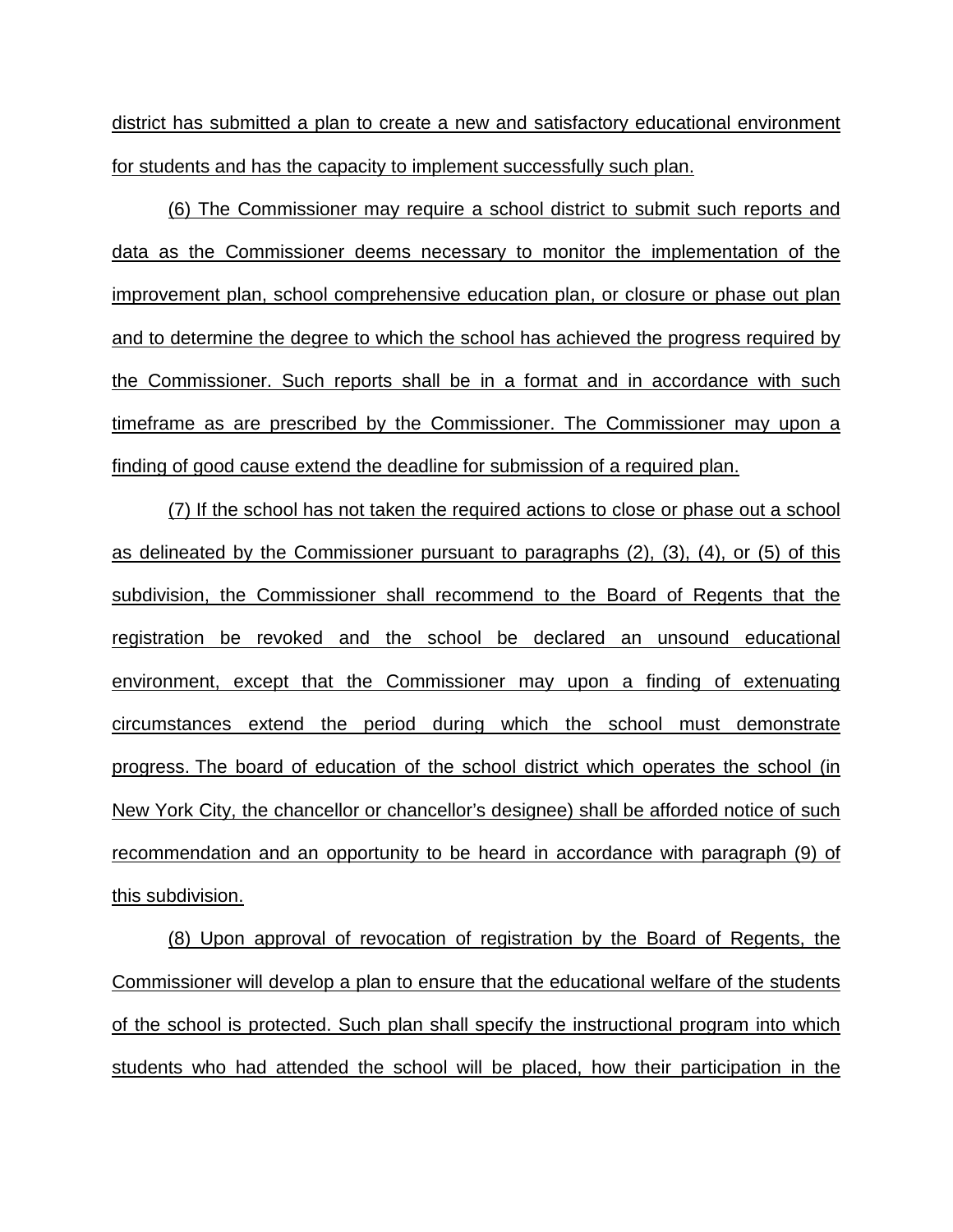specified programs will be funded, and the measures that will be taken to ensure that the selected placements appropriately meet the educational needs of the students. The Commissioner shall require the board of education to implement such plan.

(9) Decisions to revoke the registration of a public school shall be made in accordance with the following procedures:

(i) The Commissioner shall provide written notice of his or her recommendation and the reasons therefore to the board of education, which operates the school (in New York City, both the chancellor and any community school board having jurisdiction over the school). Such notice shall also set forth:

(a) the board of education's right to submit a response to the recommendation and request oral argument pursuant to subparagraph (ii) of this paragraph;

(b) the place, date, and time the matter will be reviewed, and if requested, an oral argument heard by a three-member panel of the Board of Regents for recommendation to the full Board of Regents; and

(c) notification that failure to submit a response will result in the Commissioner's recommendation being submitted to the Board of Regents for determination.

(ii) Within 15 days of receiving notice of the recommendation to revoke registration, the board of education (in New York City, both the chancellor or chancellor's designee and any community school board having jurisdiction over the school) may submit a written response to the Commissioner's recommendation. The response shall be in the form of a written statement which presents the board of education's position, all evidence and information which the board of education believes is pertinent to the case, and legal argument. If the board of education desires, it may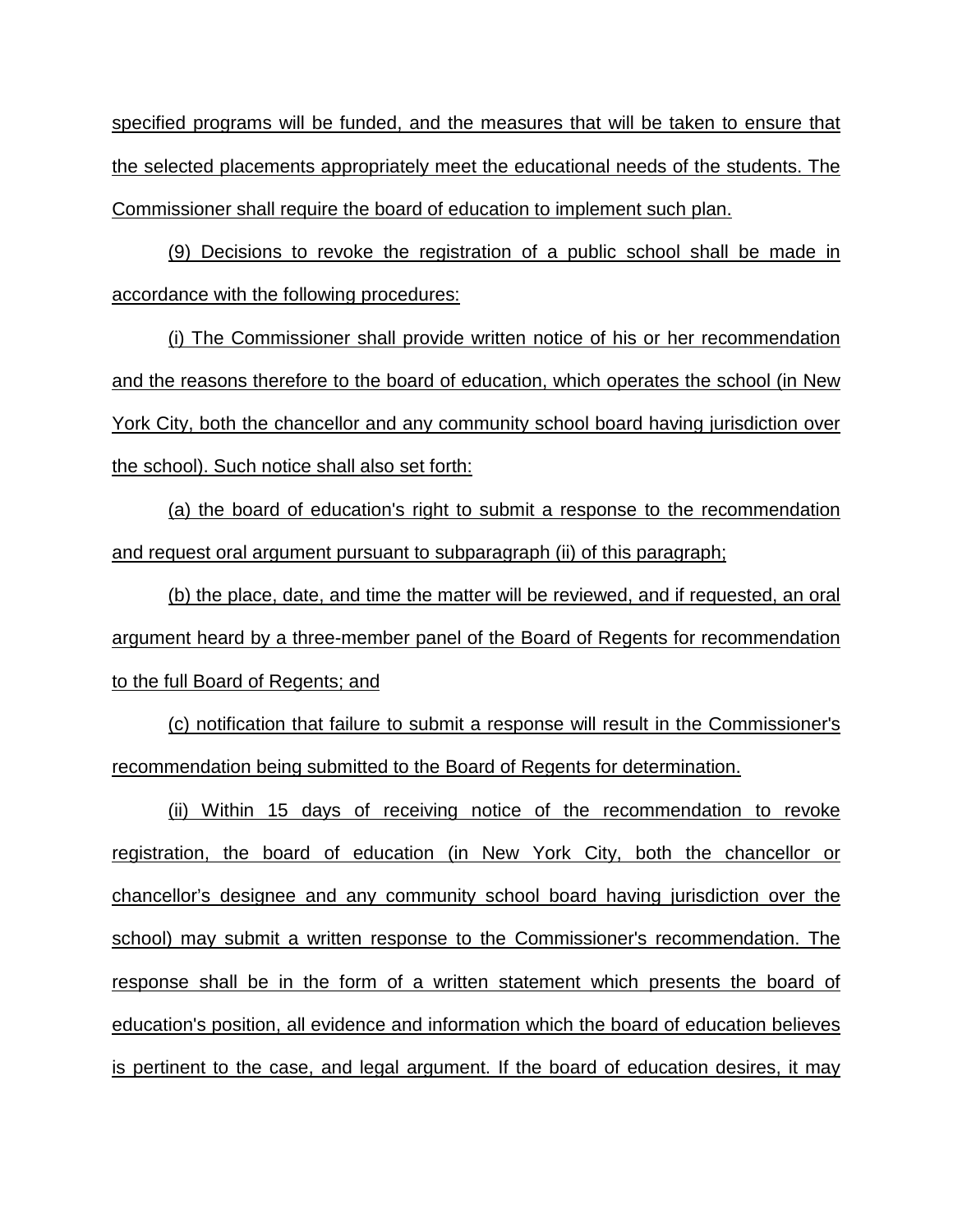include in its response a request for oral argument. Such response must be filed with the Office of Counsel, New York State Education Department, State Education Building, Albany, NY 12234.

(iii) Within 30 days of the date of notice of the Commissioner's recommendation, a panel comprised of three members of the Board of Regents, appointed by the chancellor, shall convene to consider the Commissioner's recommendation, review any written response submitted by the board of education and, if timely requested by the board of education, hear the oral argument.

(m) Removal of schools from registration review, school phase-out or closure.

(1) In the event that a school has demonstrated the progress necessary to be removed from registration review, the superintendent may petition the Commissioner to remove the school from registration review.

(2) A school shall not be removed from registration review if, in the Commissioner's judgment, conditions that may contribute to a poor learning environment, as identified in paragraph (2) of subdivision (k) of this section, remain present in the school.

(3) In the event that a school placed under registration review prior to the 2018- 2019 school year demonstrates that it has met its previously established progress targets pursuant to paragraph (p) of section 100.2 or section 100.18 of this Part, but is identified in the 2018-2019 school year as a CSI school pursuant to this section, the school shall remain under registration review and shall follow the intervention requirements pursuant to subdivision (i) of this section and meet the targets for removal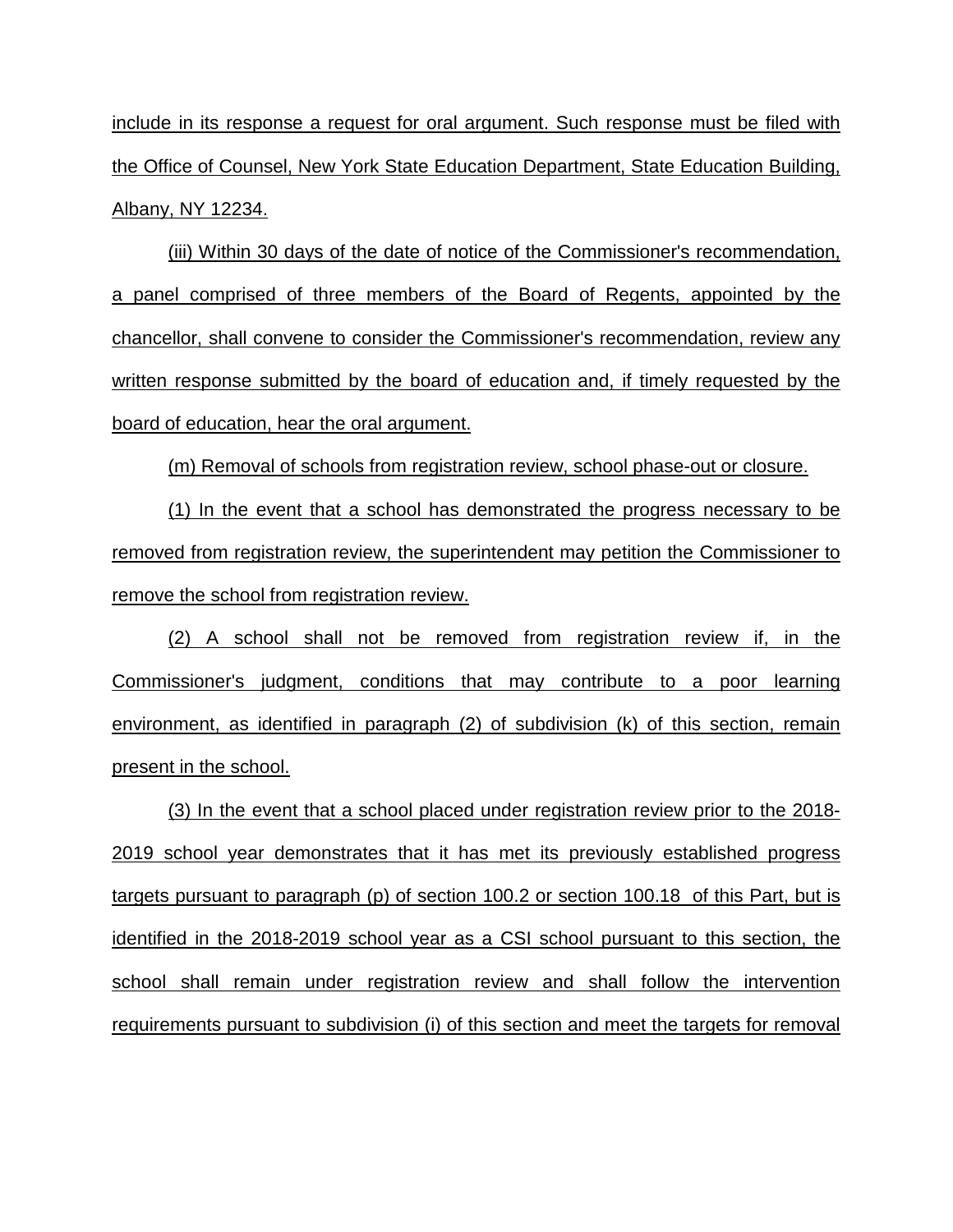from designation as a CSI school pursuant to subdivision (j) of this section, pursuant to a timeline prescribed by the Commissioner.

(4) In the event that a school placed under registration review prior to the 2018- 2019 school year demonstrates that it has met its previously established progress targets pursuant to paragraph (p) of section 100.2 or section 100,19 of this Part, and is not identified in the 2018-2019 school year as a CSI school pursuant to subdivision (g) of this section, the school shall be removed from registration review.

(5) In the event that a board of education either seeks to phase out or close a school under registration review or is required to close or phase out a school pursuant to paragraph (l)(3) of this section, the board of education (in New York City, the chancellor or chancellor's designee) shall submit for Commissioner's approval, a plan identifying the intervention that will be implemented and will result in phase out or closure, in the form and containing such content as prescribed by the Commissioner. The Commissioner will consider the academic impact of such phase out or closure on other schools within the school district and may grant approval of such plan provided that:

(i) official resolutions or other approvals to phase out or close the existing school have been adopted by the local board of education (in New York City, the chancellor or chancellor's designee);

(ii) a formal phase out or closure plan has been developed and approved in accordance with the requirements of the intervention prescribed by the Commissioner pursuant to subdivision (i) of this section; and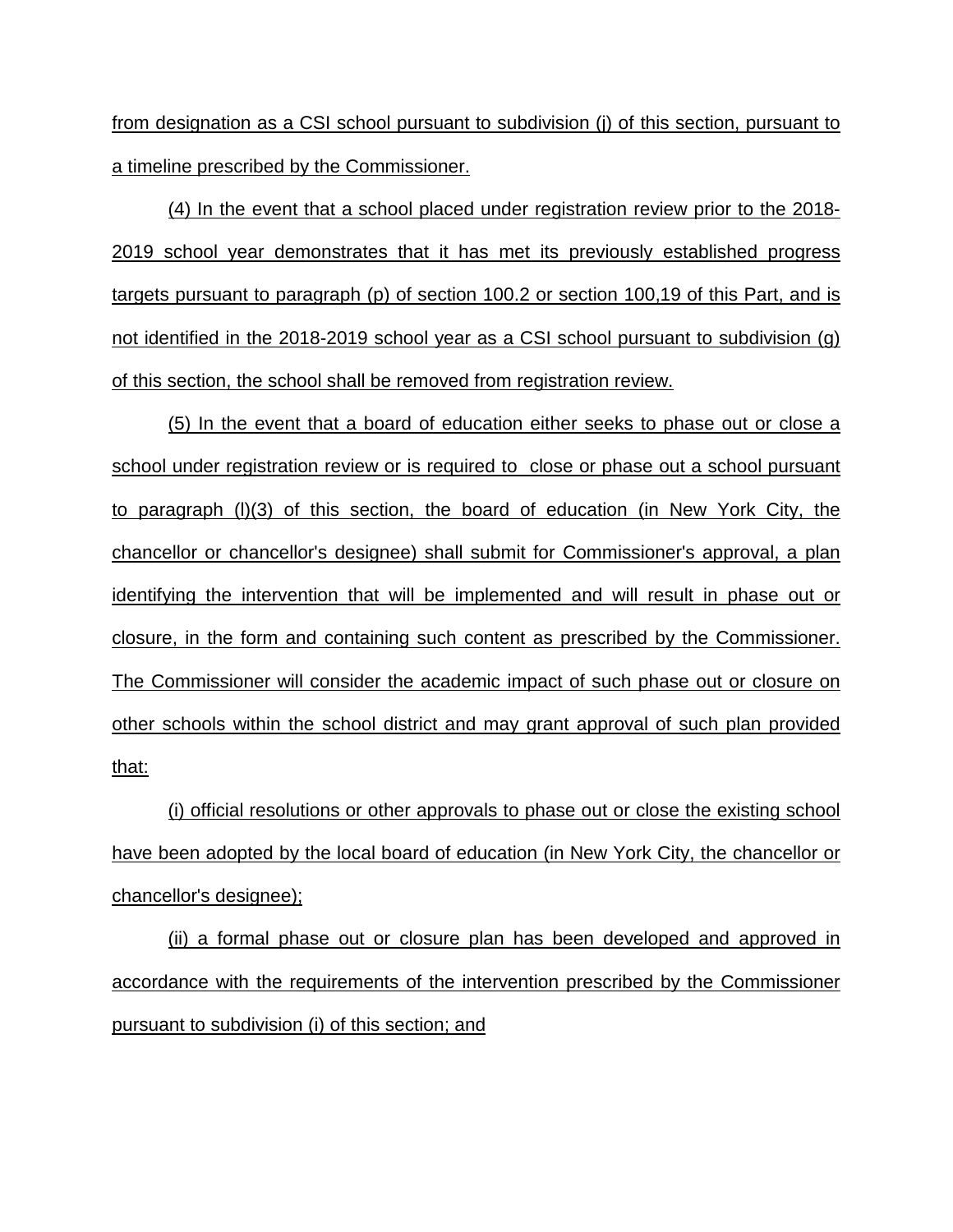(iii) parents, teachers, administrators, and community members have been provided an opportunity to participate in the development of the phase out or closure plan.

(m) Severability. If any provision of this section or the application thereof to any person or circumstances is adjudged invalid by a court of competent jurisdiction, such judgment shall not affect or impair the validity of the other provisions of this section or the application thereof to other persons and circumstances.

7. Part 120 of the Regulations of the Commissioner of Education is amended, effective July 1, 2018, as follows:

Part 120. [No Child Left Behind Act of 2001] School Choice and Supplemental Educational Service Providers.

§ 120.1. [Purpose. The purpose of this Part is to implement key provisions of the Elementary and Secondary Education Act of 1965 (ESEA), as amended by the No Child Left Behind Act of 2001, Public Law, section 107-110 (NCLB). The provisions of this Part shall be construed in a manner consistent with Federal law, and shall not be construed to create greater rights than are conferred under Federal law, except as specifically authorized by State statute.

§120.2. General definitions…

§120.3]. Title I public school choice.

(a) For school years prior to the 2018-2019 school year, [Each] each Title I LEA that has a Title I school in a Priority or Focus designation shall provide all students enrolled in the school the option to transfer to another public school served by the Title I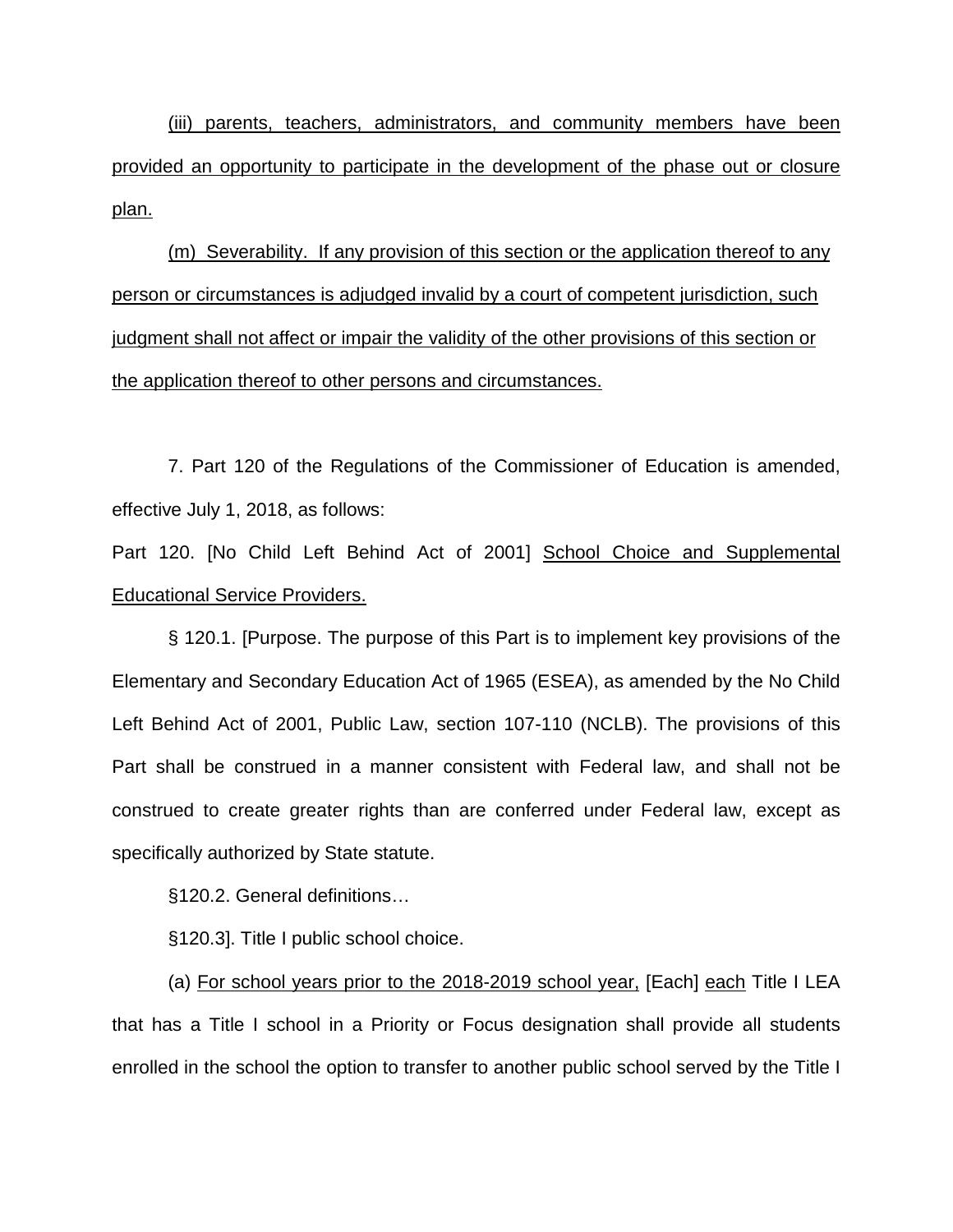LEA at the same grade level that is not a school identified as a persistently dangerous school pursuant to section 120.5 of this Part, or that is not a Priority or Focus School pursuant to section 100.18 of this Title, regardless of whether or not such school is receiving title I funds, to the extent required by section 1116(b)(1)(E) of the NCLB, 20 U.S.C. section 6316(b)(1)(E) (Public Law, section 107-110, section 1116(b)(1)(E), 115 STAT. 1479; Superintendent of Documents, U.S. Government Printing Office, Washington, DC 20402-9328; 2002; available at the Office of Counsel, State Education Building, Room 148, Albany, NY 12234); provided, however, that students enrolled in a school pursuant to public school choice under this section prior to the 2018-2019 school year shall continue to be given the choice to enroll in such school until such student completes the highest grade level of the school to which the student transferred. For school years commencing with the 2018-2019 school year, schools required to provide students enrolled in the school with the option to transfer to another public school served by the Title I LEA at the same grade level pursuant to section 100.21(i) of this Title shall be required to comply with this section. Nothing in this section shall be construed to confer a right to transfer to a magnet school or special focus school having entrance requirements based on academic or other skills without meeting such requirements, or to transfer to a school where such transfer would violate health and safety code requirements or would otherwise be in violation of law. If more than one school served by the Title I LEA meets the requirements of this subdivision, the Title I LEA shall provide the parents or other persons in parental relationship to such students with a choice of more than one such school, and shall take into account the preferences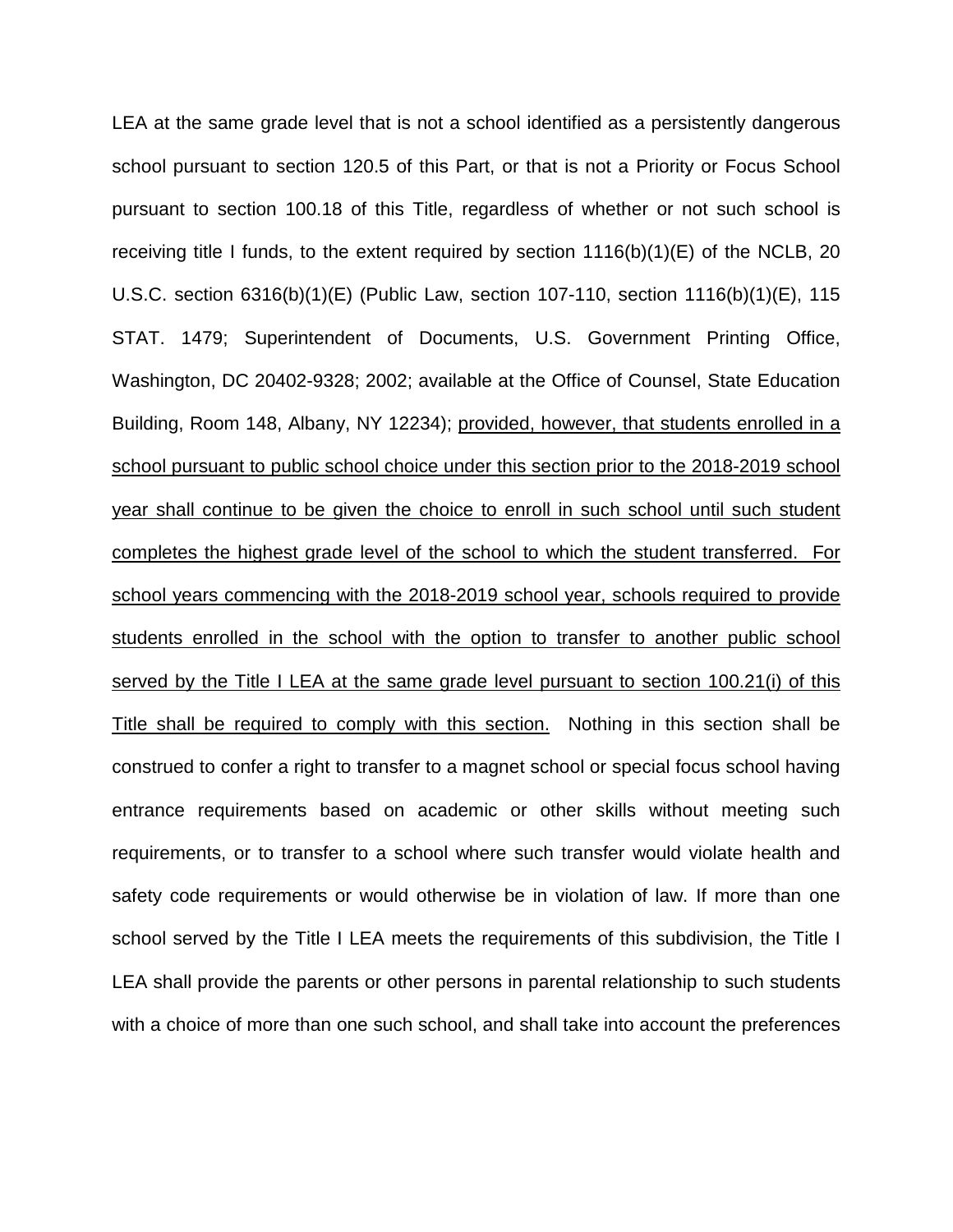of the parents or other persons in parental relationship among the choices offered by the Title I LEA.

(b) …

 $(c)$  ...

(d) Transportation shall be provided to the school the student attends to the extent required by sections 100.18 100.21 of this Title and the provisions of section 1116(b)(9) and (13), 20 U.S.C. section 6316(b)(9) and (13) or the applicable provisions of the Education Law (Public Law, section 107-110, section 1116(b)(9) and (13), 115 STAT. 1486 and 115 STAT. 1487; Superintendent of Documents, U.S. Government Printing Office, Washington, DC 20402-9328; 2002; available at the Office of Counsel, State Education Building, Room 148, Albany, NY 12234).

(e) …

 $(f)$  ...

 $(g)$  ...

[§120.4]. §120.2. Supplemental educational services…

[§120.5.] §120.3. Unsafe school choice. Each local educational agency shall ensure that any student who attends a persistently dangerous public elementary or secondary school, as determined by the [commissioner] Commissioner pursuant to subdivision (a) of this section, or who is a victim of a violent criminal offense, as defined pursuant to subdivision (b) of this section, that occurred on the grounds of a public elementary or secondary school that the student attends, shall be allowed to attend a safe public school at the same grade level within the local educational agency. For purposes of this section, a safe public school shall mean a public school that has not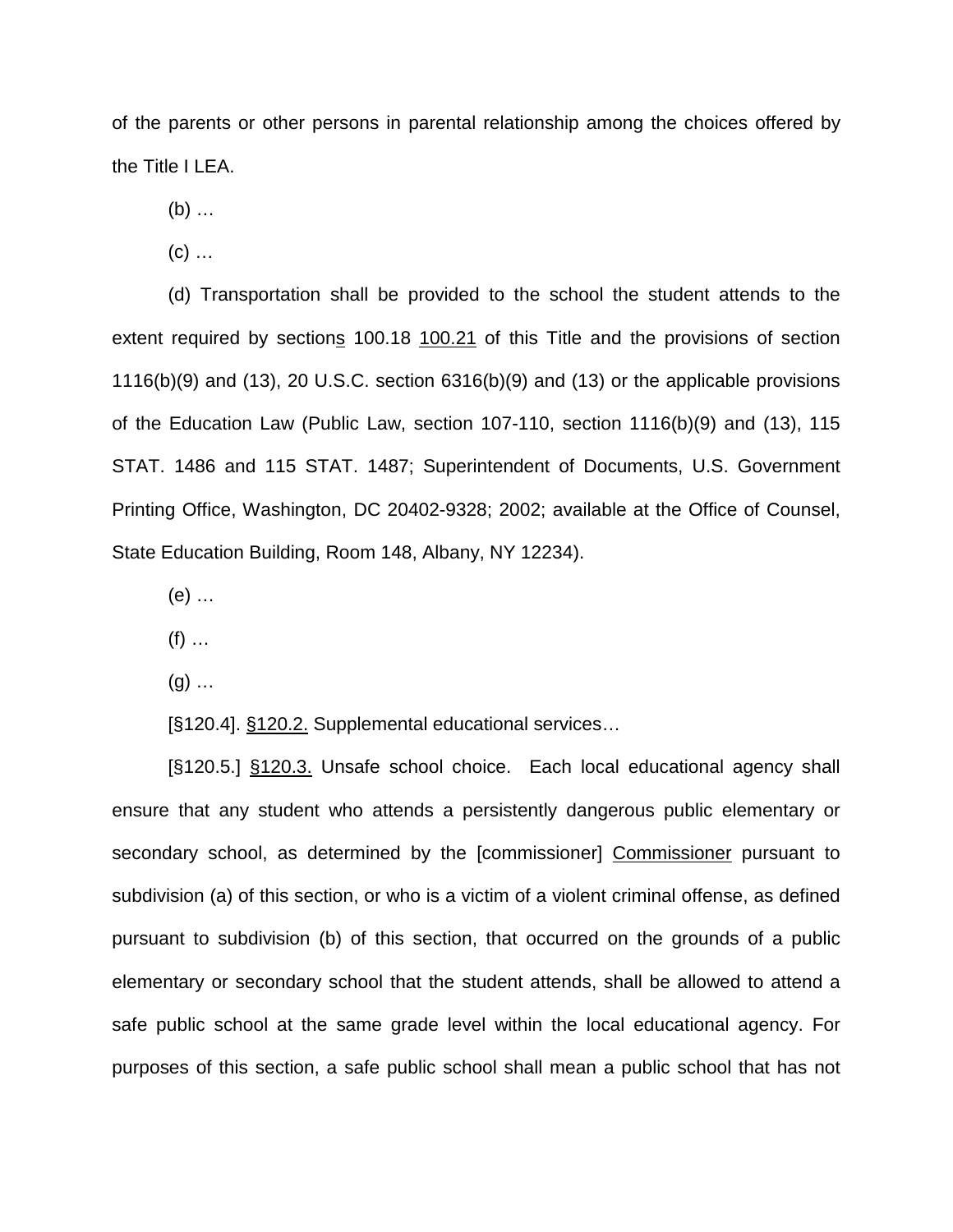been designated by the [commissioner] Commissioner as a persistently dangerous public elementary or secondary school.

(a) Persistently dangerous schools. Pursuant to guidelines to be developed by the [commissioner] Commissioner in consultation with a representative sample of local educational agencies, the [commissioner] Commissioner shall determine which public elementary and secondary schools are persistently dangerous. A determination that a school is persistently dangerous shall be based upon objective information including, at a minimum, data submitted through the uniform violent incident reporting system, established pursuant to section 2802 of the Education Law, over a period of two years.

(1) On or before July 1st of each year commencing in 2003, the [commissioner] Commissioner shall annually notify the local educational agencies of those schools which the information described in this subdivision indicate may be persistently dangerous public elementary and secondary schools.

(2) Upon notification that a school has been identified for potential designation as a persistently dangerous public elementary or secondary school, the local educational agency shall be given the opportunity to present evidence to the [commissioner] Commissioner that conditions in the school do not unreasonably threaten the safety of students, that it has taken appropriate action or actions to improve safety at the school, and any other such evidence in support of its position that the school should not be designated as persistently dangerous. The [commissioner] Commissioner shall request local educational agencies to submit, by a date prescribed by the [commissioner] Commissioner, data for the current school year that is reportable under the uniform violent incident reporting system and is deemed necessary to make a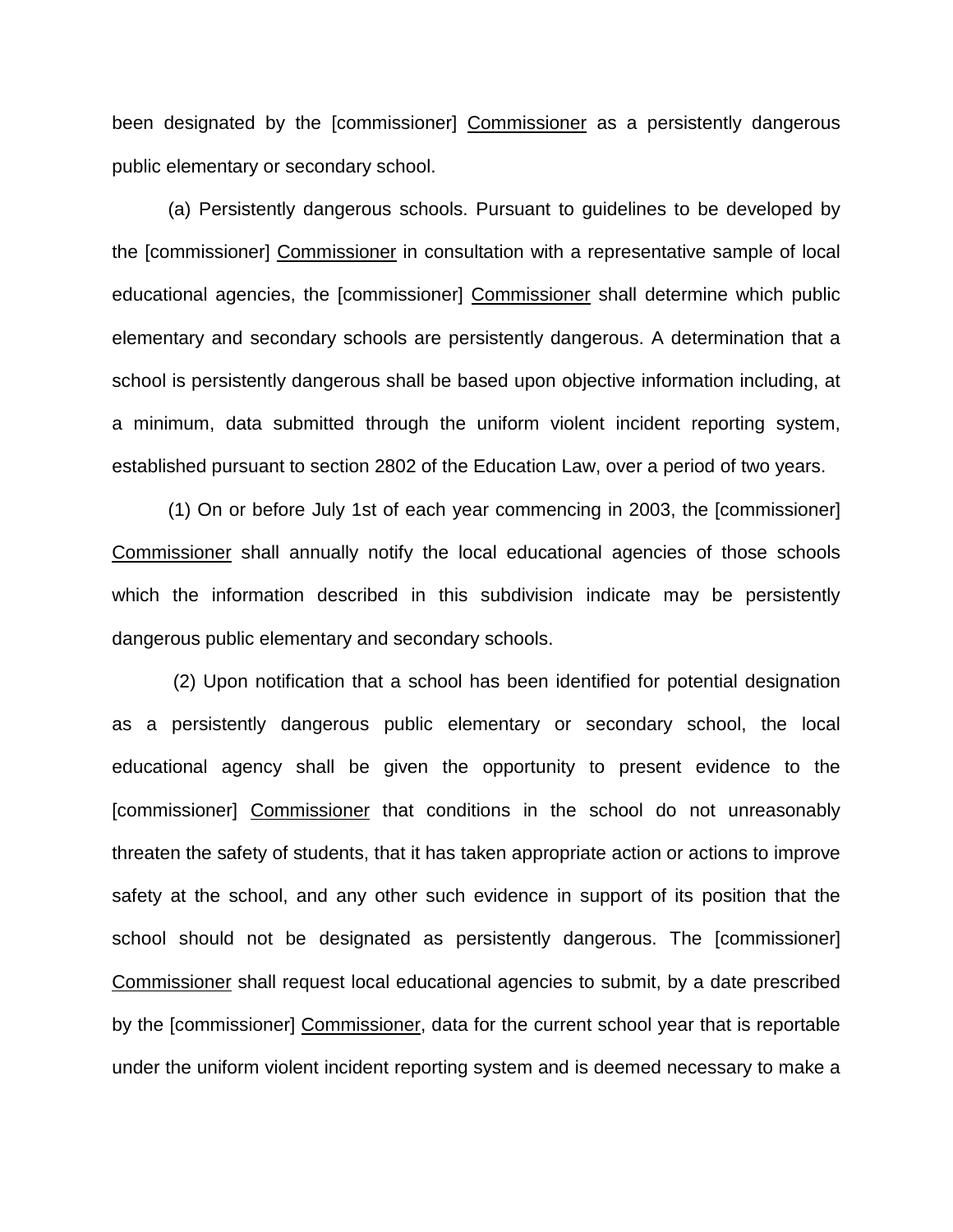final determination that a school should be designated as persistently dangerous. If a local educational agency fails to submit such data by such date, such final determination shall be based on data on file with the [commissioner] Commissioner.

(3) The [commissioner] Commissioner shall consider any evidence presented to him pursuant to paragraph (2) of this subdivision and shall notify the local educational agency no later than August 1st immediately following his initial notification of the final determination on whether the school has been designated as a persistently dangerous public elementary or secondary school.

 $(b)$  ...

 $(c)$  ...

 $(d)$  ....

(1) Where the [commissioner] Commissioner has determined that a school is a persistently dangerous public elementary or secondary school, the local educational agency shall notify the parents of, or persons in parental relation to, all students attending such school of their right to transfer to a safe public school within the local educational agency and the procedures for such transfer. The local educational agency shall so notify the parents of, or persons in parental relation to, all such students no later than 10 days after such local educational agency has been advised that the [commissioner] Commissioner has determined that a school is a persistently dangerous public elementary or secondary school.

 $(2)$  ....

(e) Duration of unsafe school choice.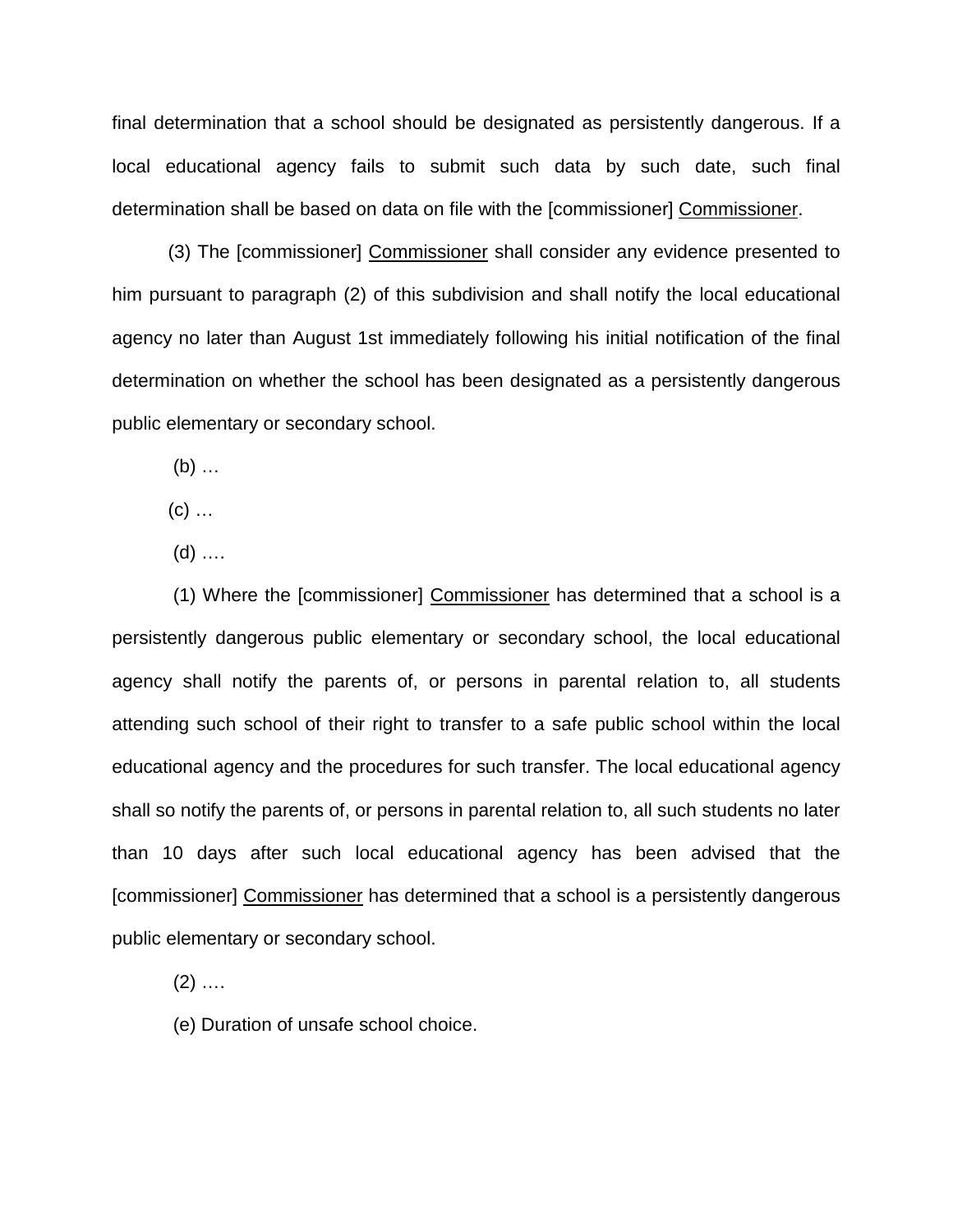(1) The transfer of a student to a safe public school from a school that has been designated by the [commissioner] Commissioner as a persistently dangerous public elementary or secondary school pursuant to the provisions of this section may be either temporary or permanent, as determined by the local educational agency, provided, however, that a temporary transfer shall remain in effect at least as long as such student's transferring school continues to be identified as persistently dangerous, unless the parent or other person in parental relationship to the student requests that the student transfer back to the transferring school pursuant to paragraph (3) of this subdivision. In determining whether a transfer will be temporary or permanent, a local educational agency shall evaluate the educational needs of the student and any other relevant factors affecting such student's ability to succeed if returned to the transferring school, and shall make the transfer permanent if such evaluation indicates that a permanent transfer would be in the best educational interests of the student. For purposes of this subdivision, permanent transfer shall mean a transfer that ends when the student has completed the highest grade level in the school such student has transferred to, or when the parent or other person in parental relationship to the student has requested that the student transfer back to the transferring school pursuant to paragraph (3) of this subdivision.

 $(2)$  ...

 $(3)$  ...

(f) When the [commissioner] Commissioner has designated a school of a local educational agency as a persistently dangerous public elementary or secondary school, or when a student has been the victim of a violent criminal offense that occurred on the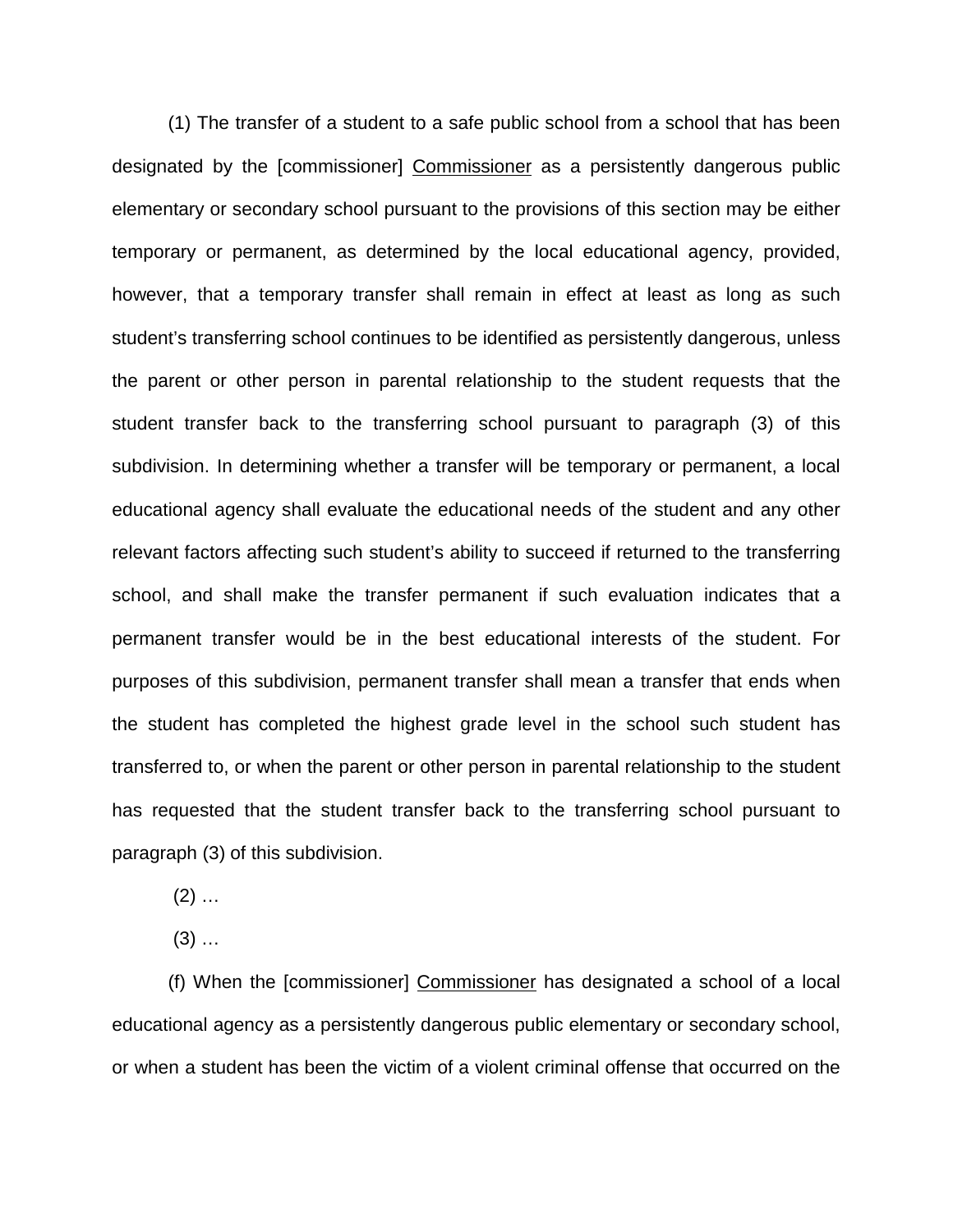grounds of a public elementary or secondary school that the student attends, it shall be the responsibility of such local educational agency, based on objective criteria, to designate a safe public school or schools within the local educational agency to which students may transfer. Nothing in this subdivision shall be construed to require a local educational agency to designate a safe public school where there are no other public schools within the local educational agency at the same grade level or such transfer to a safe public school within the local educational agency is otherwise impossible or to require a local educational agency that has only one public school within the local educational agency or only one public school at each grade level to make such a designation.

 $(q)$  ...

(h) In the event that a local educational agency fails to comply with the school choice provisions of this section or section 2802 of the Education Law, the parent or person in parental relation to a student attending a school that has been designated as persistently dangerous and the parent, or persons in parental relation to a student who is the victim of a violent criminal offense, may commence an appeal to the [commissioner] Commissioner pursuant to section 310 of the Education Law.

(i) Removal of persistently dangerous public elementary or secondary school designation. In the event that a local educational agency believes that a school has demonstrated the progress necessary to have its designation as a persistently dangerous public elementary or secondary school removed for the next school year, such local educational agency may petition the [commissioner] Commissioner to remove such designation by the date prescribed by the [commissioner] Commissioner.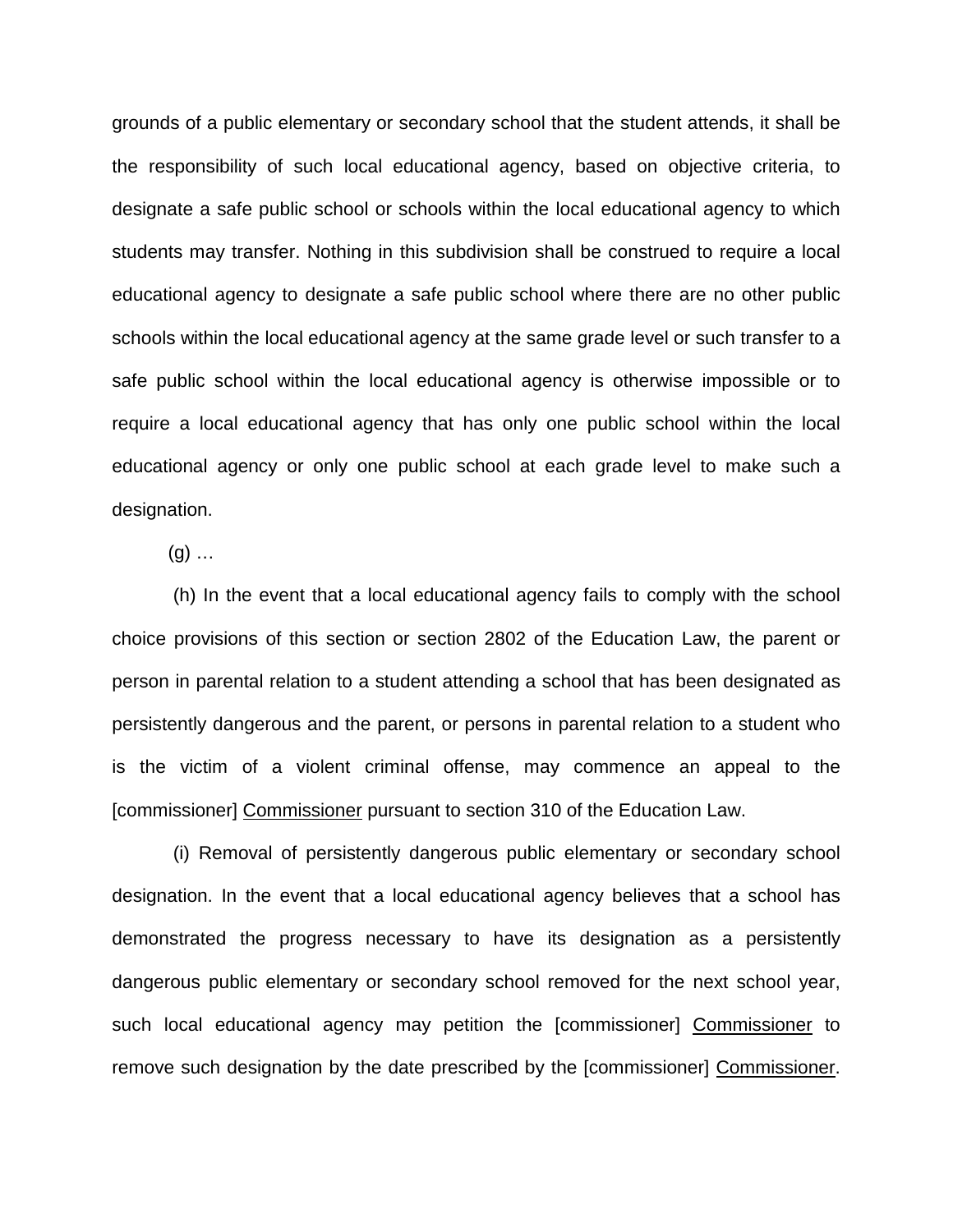A school's designation as persistently dangerous shall not be removed if, in the [commissioner's] Commissioner's judgment, conditions that may contribute to a dangerous environment remain present at the school.

[§ 120.6. Qualifications of teachers and paraprofessionals.

(a) For the purpose of compliance with the NCLB, a local educational agency shall ensure that its teachers of core academic subjects are highly qualified in accordance with the requirements and definitions prescribed in [34 CFR 200.55,](https://1.next.westlaw.com/Link/Document/FullText?findType=L&pubNum=1000547&cite=34CFRS200.55&originatingDoc=IC1521EC0BD8811DE9F5ECEFD6C354282&refType=VP&originationContext=document&transitionType=DocumentItem&contextData=(sc.UserEnteredCitation)) [200.56](https://1.next.westlaw.com/Link/Document/FullText?findType=L&pubNum=1000547&cite=34CFRS200.56&originatingDoc=IC1521EC0BD8811DE9F5ECEFD6C354282&refType=VP&originationContext=document&transitionType=DocumentItem&contextData=(sc.UserEnteredCitation)) (Code of Federal Regulations, revised as of July 1, 2003, title 34, volume 1, Superintendent of Documents, U.S. Government Printing Office, Washington, DC 20402-0001, 2003; available at the NYS Education Department, Office of Higher Education, 2M West Wing, Education Building, 89 Washington Avenue, Albany, NY 12234.) For the purpose of compliance with the Individuals with Disabilities Education Act (IDEA) and the NCLB, a local educational agency shall ensure that special education teachers who teach core academic subjects are highly qualified in accordance with [34 CFR 300.18](https://1.next.westlaw.com/Link/Document/FullText?findType=L&pubNum=1000547&cite=34CFRS300.18&originatingDoc=IC1521EC0BD8811DE9F5ECEFD6C354282&refType=VP&originationContext=document&transitionType=DocumentItem&contextData=(sc.UserEnteredCitation)) (Code of Federal Regulations, 2006 edition, [title 34,](https://1.next.westlaw.com/Link/Document/FullText?findType=L&pubNum=1000547&cite=34CFRS300.18&originatingDoc=IC1521EC0BD8811DE9F5ECEFD6C354282&refType=VP&originationContext=document&transitionType=DocumentItem&contextData=(sc.UserEnteredCitation))  [section 300.18,](https://1.next.westlaw.com/Link/Document/FullText?findType=L&pubNum=1000547&cite=34CFRS300.18&originatingDoc=IC1521EC0BD8811DE9F5ECEFD6C354282&refType=VP&originationContext=document&transitionType=DocumentItem&contextData=(sc.UserEnteredCitation)) Federal Register / Vol. 71, No. 156 / August 14, 2006 / pp. 46758- 46759—Office of the Federal Register, National Archives and Records Administration, 800 North Capital Street, NW, Suite 700, Washington, DC 20001; available at the Office of Vocational and Educational Services for Individuals with Disabilities, Room 1624, One Commerce Plaza, Albany, NY 12234). A local educational agency shall provide a teacher of core academic subjects who is not new to the profession the opportunity to meet the NCLB and IDEA requirements to be highly qualified, in part, through passing the high objective uniform State standard of evaluation (HOUSSE). The HOUSSE shall